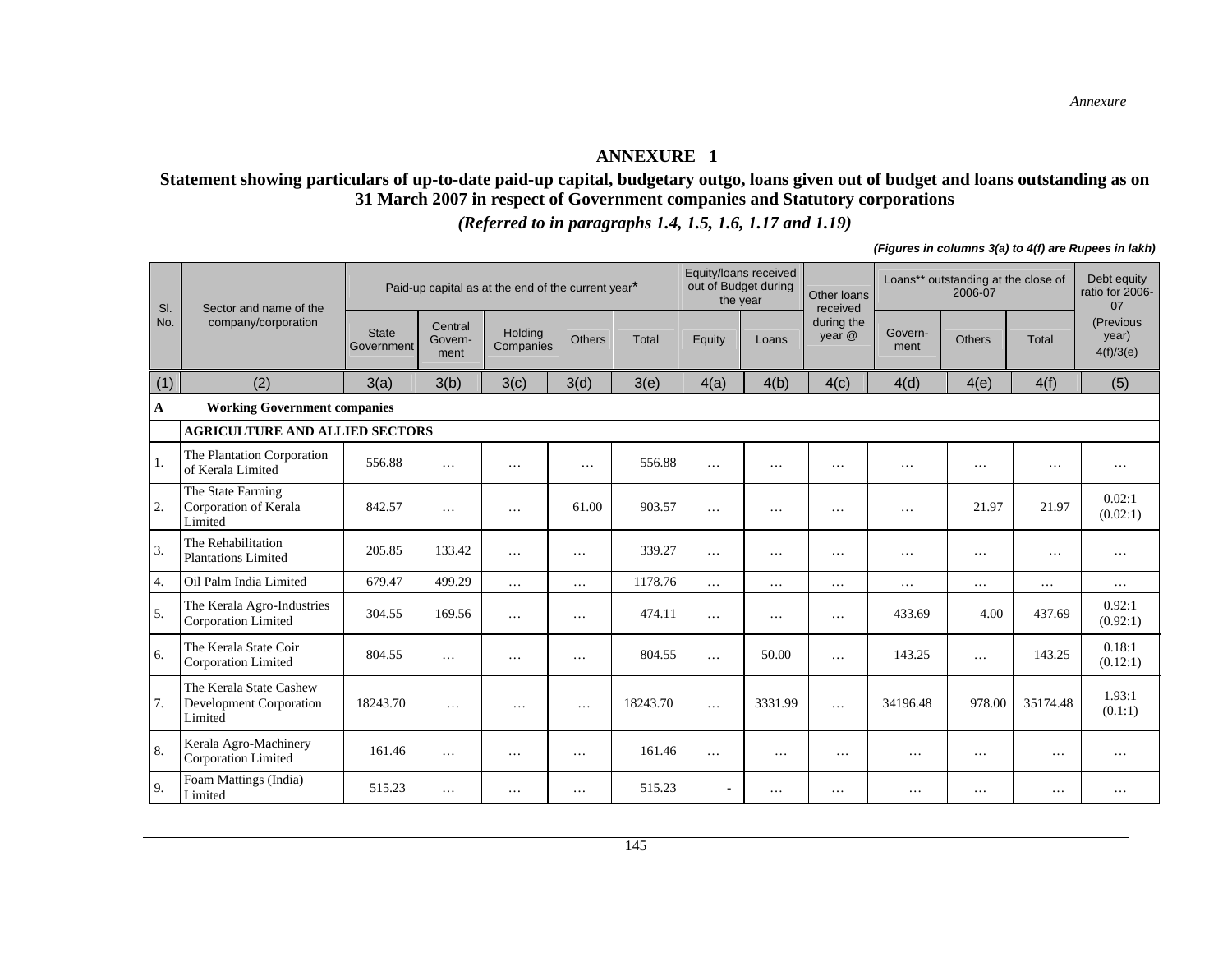| (1) | (2)                                                                       | 3(a)     | 3(b)     | 3(c)     | 3(d)      | 3(e)     | 4(a)     | 4(b)     | 4(c)     | 4(d)     | 4(e)      | 4(f)     | (5)                |
|-----|---------------------------------------------------------------------------|----------|----------|----------|-----------|----------|----------|----------|----------|----------|-----------|----------|--------------------|
| 10. | Kerala State Horticultural<br>Products Development<br>Corporation Limited | 577.66   | $\ldots$ | $\cdots$ | $\cdots$  | 577.66   | 50.00    | $\cdots$ | $\cdots$ | $\cdots$ | 350.00    | 350.00   | 0.61:1<br>(0.66:1) |
| 11. | Kerala Livestock<br>Development Board Limited                             | 732.57   | $\ldots$ | $\ldots$ | $\ldots$  | 732.57   | $\cdots$ | $\ldots$ | $\ldots$ | $\cdots$ | $\cdots$  | $\cdots$ | .                  |
| 12. | Kerala State Poultry<br>Development Corporation<br>Limited                | 196.72   | $\cdots$ | .        | .         | 196.72   | $\ldots$ | $\ldots$ | .        | $\ldots$ | $\cdots$  | .        | .                  |
| 13. | Kerala Feeds Limited                                                      | 2109.00  | $\ldots$ | $\cdots$ | 631.50    | 2740.50  | $\ldots$ | $\ldots$ | .        | $\ldots$ | $\ldots$  | $\ldots$ | $\cdots$           |
|     | <b>Sector-wise total</b>                                                  | 25930.21 | 802.27   | $\cdots$ | 692.50    | 27424.98 | 50.00    | 3381.99  | $\cdots$ | 34773.42 | 1353.97   | 36127.39 | 1.32:1<br>(0.71:1) |
|     | <b>INDUSTRY SECTOR</b>                                                    |          |          |          |           |          |          |          |          |          |           |          |                    |
| 14. | <b>United Electrical Industries</b><br>Limited                            | 399.03   | $\ldots$ | $\cdots$ | $\cdots$  | 399.03   | $\cdots$ | $\cdots$ | .        | .        | $\cdots$  | $\cdots$ | $\cdots$           |
| 15. | <b>Traco Cable Company</b><br>Limited                                     | 2349.89  | $\ldots$ | $\cdots$ | 19.79     | 2369.68  | $\ldots$ | $\cdots$ | $\cdots$ | 520.78   | 486.14    | 1006.92  | 0.42:1<br>(0.42:1) |
| 16. | <b>Transformers and Electricals</b><br>Kerala Limited                     | 3340.89  | $\cdots$ | $\cdots$ | 956.07    | 4296.96  | $\cdots$ | $\cdots$ | .        | 99.60    | 1520.00   | 1619.60  | 0.38:1<br>(0.38:1) |
| 17. | Kerala Electrical and Allied<br><b>Engineering Company</b><br>Limited     | 6837.81  | $\ldots$ | $\cdots$ | $\cdots$  | 6837.81  | $\cdots$ | .        | 42.00    | 1881.25  | 28.60     | 1909.85  | 0.28:1<br>(0.28:1) |
| 18. | <b>Trivandrum Rubber Works</b><br>Limited (Subsidiary of<br>SFCK)         | 354.75   | $\cdots$ | $\cdots$ | .         | 354.75   | $\cdots$ | $\cdots$ | $\cdots$ | 601.78   | $\ddotsc$ | 601.78   | 1.70:1<br>(1.70:1) |
| 19. | The Kerala Ceramics<br>Limited                                            | 645.71   | $\cdots$ | $\cdots$ | 474.90    | 1120.61  | $\cdots$ | $\cdots$ | $\cdots$ | 150.00   | 84.70     | 234.70   | 0.21:1<br>(0.21:1) |
| 20. | Kerala Small Industries<br>Development Corporation<br>Limited (SIDCO)     | 2253.81  | $\cdots$ | .        | .         | 2253.81  | 40.00    | .        | $\cdots$ | 235.56   | 112.74    | 348.30   | 0.16:1<br>(0.19:1) |
| 21. | Kerala State Film<br><b>Development Corporation</b><br>Limited            | 1936.69  | $\cdots$ | $\cdots$ | $\ddotsc$ | 1936.69  | 50.00    | $\ldots$ | $\cdots$ | 506.98   | $\ldots$  | 506.98   | 0.26:1<br>(0.34:1) |
|     | <b>Sector-wise total</b>                                                  | 18118.58 | $\cdots$ | $\cdots$ | 1450.76   | 19569.34 | 90.00    | $\cdots$ | 42.00    | 3995.95  | 2232.18   | 6228.13  | 0.32:1<br>(0.33:1) |
|     | <b>ENGINEERING SECTOR</b>                                                 |          |          |          |           |          |          |          |          |          |           |          |                    |
| 22. | The Metal Industries Limited                                              | 140.57   | $\cdots$ | $\cdots$ | 7.38      | 147.95   | $\cdots$ | $\cdots$ | $\cdots$ | 30.00    | 1.00      | 31.00    | 0.21:1<br>(0.21:1) |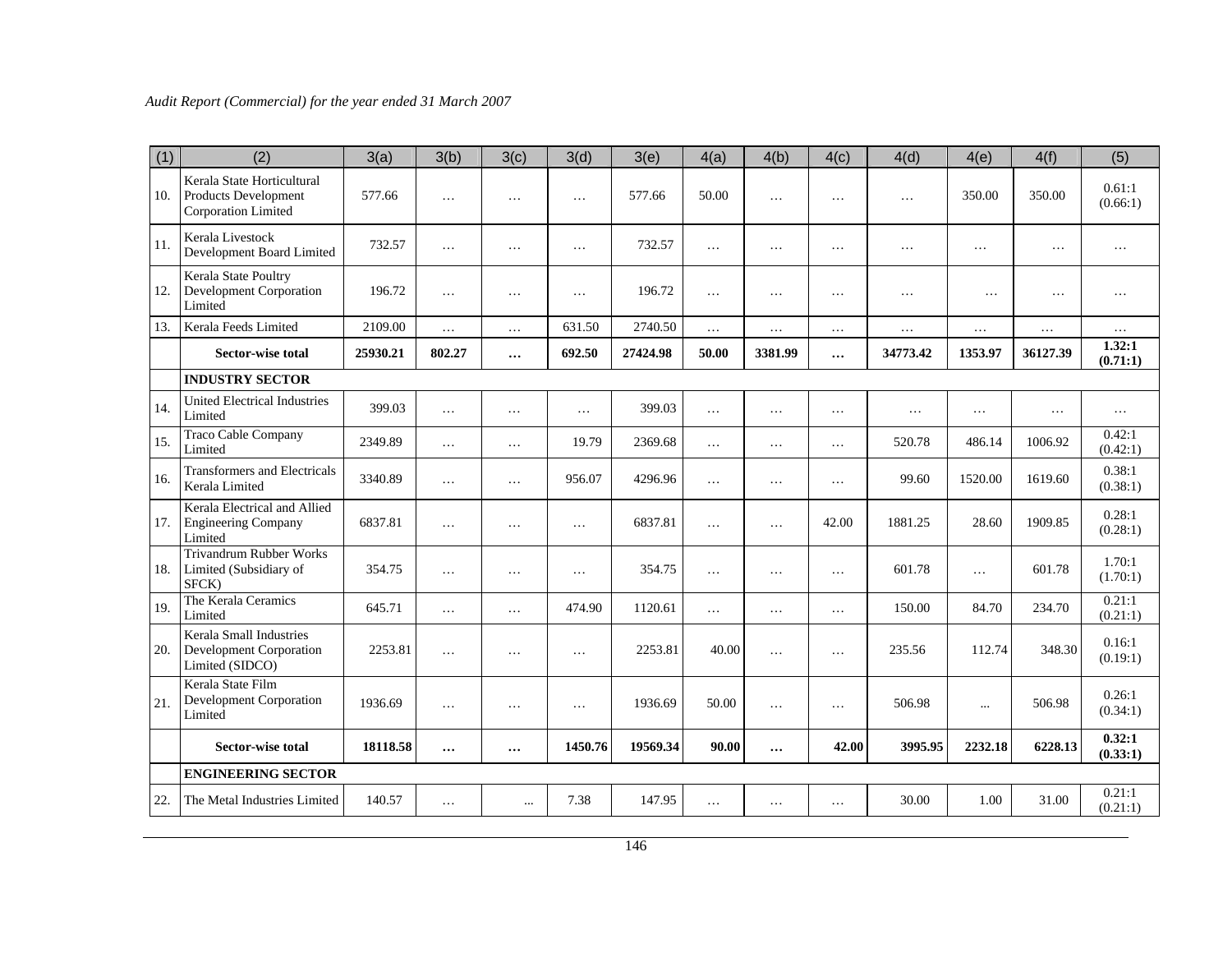| (1) | (2)                                                                            | 3(a)     | 3(b)     | 3(c)      | 3(d)     | 3(e)     | 4(a)      | 4(b)     | 4(c)     | 4(d)      | 4(e)      | 4(f)     | (5)                |
|-----|--------------------------------------------------------------------------------|----------|----------|-----------|----------|----------|-----------|----------|----------|-----------|-----------|----------|--------------------|
| 23. | <b>Steel Complex Limited</b><br>(Subsidiary of KSIDC)                          | 613.17   | $\cdots$ | $\cdots$  | 86.83    | 700.00   | $\ddotsc$ | $\cdots$ | $\cdots$ | 2187.39   | 309.31    | 2496.70  | 3.57:1<br>(3.57:1) |
| 24. | Steel Industrials Kerala<br>Limited (SILK)                                     | 3655.86  | $\cdots$ | $\cdots$  | $\cdots$ | 3655.86  | $\cdots$  | 421.10   | 239.02   | 3526.10   | 334.02    | 3860.12  | 1.06:1<br>(0.88:1) |
| 25. | Kerala Automobiles Limited                                                     | 1022.82  | $\cdots$ | $\ldots$  | $\cdots$ | 1022.82  | $\cdots$  | $\ldots$ | $\cdots$ | $\ldots$  | 202.32    | 202.32   | 0.20:1<br>(0.24:1) |
| 26. | Steel and Industrial Forgings<br>Limited (Subsidiary of<br>SILK)               | $\ldots$ | $\cdots$ | 1040.00   | $\ldots$ | 1040.00  | $\cdots$  | .        | $\cdots$ | .         | 421.00    | 421.00   | 0.40:1<br>(0.40:1) |
| 27. | <b>Autokast Limited</b><br>(Subsidiary of SILK)                                | 100.00   | $\cdots$ | 1897.00   | $\ldots$ | 1997.00  | $\cdots$  | $\cdots$ | $\cdots$ | 3827.36   | 15.00     | 3842.36  | 1.92:1<br>(0.28:1) |
| 28. | Kerala Hitech Industries<br>Limited                                            | 2056.00  | $\cdots$ | $\cdots$  | $\ldots$ | 2056.00  | $\ldots$  | .        | $\cdots$ | $\ddotsc$ | $\cdots$  | $\cdots$ | $\ddots$           |
|     | <b>Sector-wise total</b>                                                       | 7588.42  | $\cdots$ | 2937.00   | 94.21    | 10619.63 | $\cdots$  | 421.10   | 239.02   | 9570.85   | 1282.65   | 10853.50 | 1.02:1<br>(0.66:1) |
|     | <b>ELECTRONICS SECTOR</b>                                                      |          |          |           |          |          |           |          |          |           |           |          |                    |
| 29. | Kerala State Electronics<br><b>Development Corporation</b><br>Limited(KELTRON) | 10335.96 | $\cdots$ | $\ddotsc$ | $\cdots$ | 10335.96 | $\ddotsc$ | 2189.22  | $\cdots$ | 12240.06  | 775.90    | 13015.96 | 1.26:1<br>(1.26:1) |
| 30. | <b>Keltron Electro Ceramics</b><br>Limited (Subsidiary of<br><b>KELTRON)</b>   | $\cdots$ | $\cdots$ | 314.44    | 3.84     | 318.28   | $\cdots$  | $\cdots$ | $\cdots$ | .         | 135.27    | 135.27   | 0.43:1<br>(0.43:1) |
| 31. | Keltron Crystals Limited<br>(Subsidiary of KELTRON)                            | .        | $\cdots$ | 129.73    | 4.25     | 133.98   | $\cdots$  | .        | $\cdots$ | $\cdots$  | 389.22    | 389.22   | 2.91:1<br>(2.91:1) |
| 32. | Keltron Component<br><b>Complex Limited</b><br>(Subsidiary of KELTRON)         | $\ldots$ | $\cdots$ | 483.99    | 69.46    | 553.45   | $\cdots$  | $\cdots$ | $\cdots$ | 745.00    | 207.57    | 952.57   | 1.72:1<br>(3.93:1) |
| 33. | Keltron Magnetics Limited<br>(Subsidiary of KELTRON)                           | $\cdots$ | $\cdots$ | 25.09     | $\cdots$ | 25.09    | $\ldots$  | $\cdots$ | $\cdots$ | $\cdots$  | $\ddotsc$ | $\cdots$ | (0.52:1)           |
| 34. | Keltron Resistors Limited<br>(Subsidiary of KELTRON)                           | $\cdots$ | $\cdots$ | 159.81    | $\cdots$ | 159.81   | $\ldots$  | $\cdots$ | $\cdots$ | $\cdots$  | 81.98     | 81.98    | 0.51:1<br>(0.51:1) |
|     | Sector-wise total                                                              | 10335.96 | $\cdots$ | 1113.06   | 77.55    | 11526.57 | $\cdots$  | 2189.22  | $\cdots$ | 12985.06  | 1589.94   | 14575.00 | 1.26:1<br>(1.30:1) |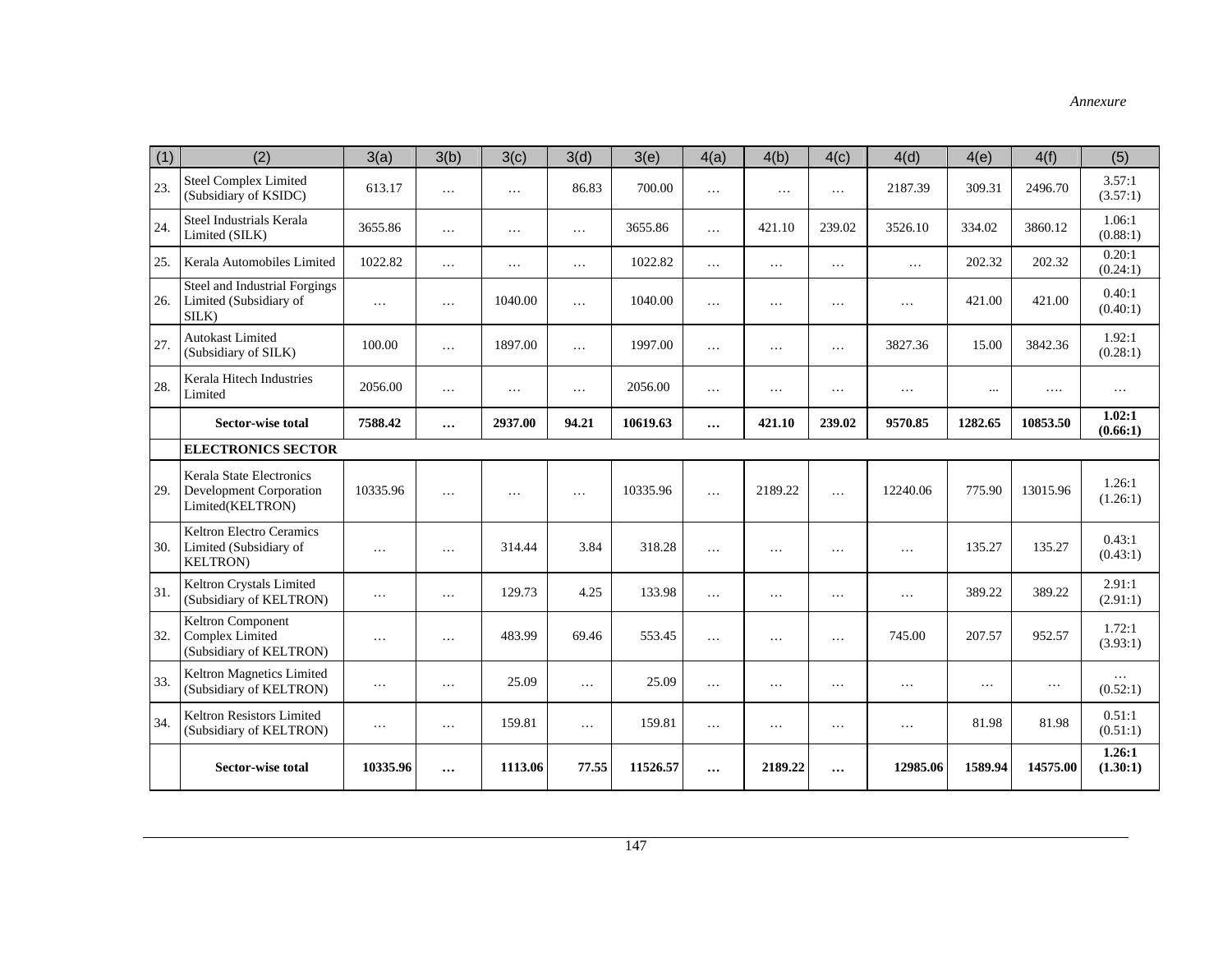| (1) | (2)                                                                 | 3(a)    | 3(b)     | 3(c)     | 3(d)     | 3(e)    | 4(a)     | 4(b)      | 4(c)      | 4(d)     | 4(e)     | 4(f)     | (5)                |
|-----|---------------------------------------------------------------------|---------|----------|----------|----------|---------|----------|-----------|-----------|----------|----------|----------|--------------------|
|     | <b>TEXTILES SECTOR</b>                                              |         |          |          |          |         |          |           |           |          |          |          |                    |
| 35. | Kerala State Textile<br>Corporation Limited                         | 2289.75 | $\ldots$ | $\cdots$ | 25.00    | 2314.75 | 451.56   | $\ddotsc$ | $\cdots$  | 1523.71  | 639.98   | 2163.69  | 0.93:1<br>(1.16:1) |
| 36. | <b>Sitaram Textiles Limited</b>                                     | 594.00  | $\cdots$ | $\cdots$ | $\cdots$ | 594.00  | $\cdots$ | 75.00     | .         | 1193.70  | 38.06    | 1231.76  | 2.07:1<br>(1.95:1) |
| 37. | Kanjikode Apparel Exports<br>Limited                                | 10.00   | $\cdots$ | $\ldots$ | 0.40     | 10.40   | $\ldots$ | $\ldots$  | $\cdots$  | $\ldots$ | $\ldots$ | $\ldots$ | $\cdots$           |
|     | <b>Sector-wise total</b>                                            | 2893.75 | $\cdots$ | $\cdots$ | 25.40    | 2919.15 | 451.56   | 75.00     | $\cdots$  | 2717.41  | 678.04   | 3395.45  | 1.16:1<br>(1.35:1) |
|     | HANDLOOM AND HANDICRAFTS SECTORS                                    |         |          |          |          |         |          |           |           |          |          |          |                    |
| 38. | Kerala State Handloom<br>Development Corporation<br>Limited (KSHDC) | 1376.86 | $\cdots$ | $\cdots$ | 5.42     | 1382.28 |          |           | $\cdots$  | 1351.43  | $\cdots$ | 1351.43  | 0.98:1<br>(0.98:1) |
| 39. | Handicrafts Development<br>Corporation of Kerala<br>Limited         | 215.77  | 61.00    | $\cdots$ | $\cdots$ | 276.77  | $\cdots$ | $\ldots$  | $\cdots$  | 138.28   | 111.42   | 249.70   | 0.90:1<br>(0.44:1) |
|     | <b>Sector-wise total</b>                                            | 1592.63 | 61.00    | $\cdots$ | 5.42     | 1659.05 |          | $\cdots$  | $\cdots$  | 1489.71  | 111.42   | 1601.13  | 0.97:1<br>(0.88:1) |
|     | <b>FOREST SECTOR</b>                                                |         |          |          |          |         |          |           |           |          |          |          |                    |
| 40. | Kerala Forest Development<br>Corporation Limited<br>(KFDC)          | 695.44  | 93.00    | $\cdots$ | $\ldots$ | 788.44  | $---$    | $\cdots$  | $\cdots$  | 119.20   | 279.58   | 398.78   | 0.51:1<br>(0.23:1) |
| 41. | <b>Forest Industries</b><br>(Travancore) Limited                    | 29.19   | $\cdots$ | $\ldots$ | 8.52     | 37.71   | .        | $\cdots$  | $\ldots$  | 75.00    | 19.13    | 94.13    | 2.50:1<br>(2.50:1) |
| 42. | Kerala State Bamboo<br>Corporation Limited                          | 659.38  | $\cdots$ | $\cdots$ | $\ldots$ | 659.38  | $\ldots$ | $\cdots$  | $\cdots$  | 76.50    | 325.00   | 401.50   | 0.61:1<br>(0.17:1) |
|     | <b>Sector-wise total</b>                                            | 1384.01 | 93.00    | $\cdots$ | 8.52     | 1485.53 |          | $\ddotsc$ | $\cdots$  | 270.70   | 623.71   | 894.41   | 0.60:1<br>(0.45:1) |
|     | <b>MINING SECTOR</b>                                                |         |          |          |          |         |          |           |           |          |          |          |                    |
| 43. | Kerala State Mineral<br>Development Corporation<br>Limited          | 125.67  | $\ldots$ | .        | $\ldots$ | 125.67  | $\ldots$ | $\ddots$  | $\ddotsc$ | $\ddots$ | $\cdots$ | $\cdots$ | .                  |
| 44. | Kerala Clays and Ceramic<br><b>Products Limited</b>                 | 131.82  | $\ldots$ | $\ldots$ | $\ldots$ | 131.82  | $\ldots$ | $\ldots$  | $\ldots$  | $\ldots$ | $\ldots$ | $\cdots$ | $\cdots$           |
|     | Sector-wise total                                                   | 257.49  | $\cdots$ | $\cdots$ | $\cdots$ | 257.49  | $\cdots$ | $\cdots$  | $\cdots$  |          | $\cdots$ |          |                    |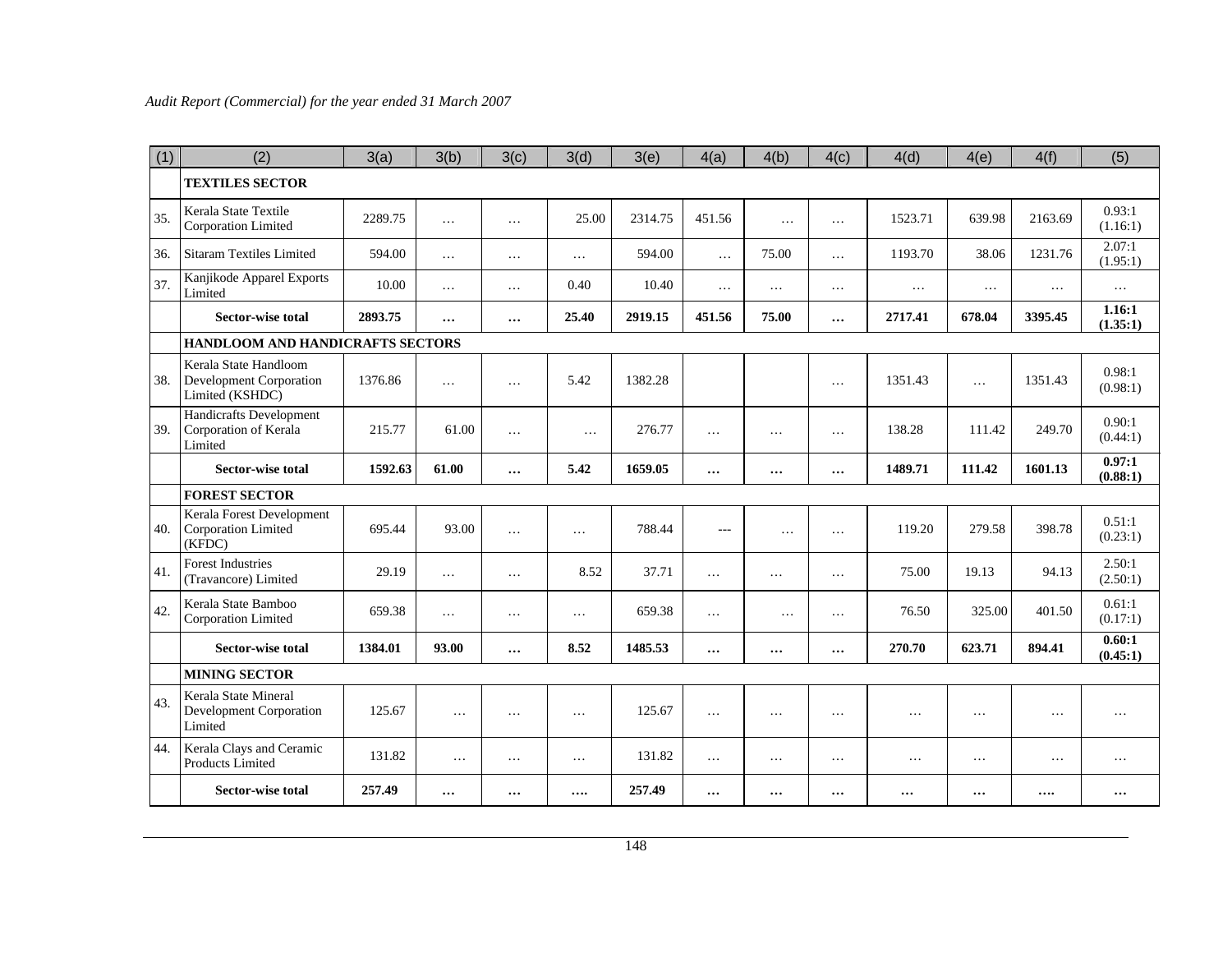| (1) | (2)                                                                                                    | 3(a)    | 3(b)     | 3(c)     | 3(d)     | 3(e)    | 4(a)      | 4(b)            | 4(c)            | 4(d)     | 4(e)     | 4(f)     | (5)                 |
|-----|--------------------------------------------------------------------------------------------------------|---------|----------|----------|----------|---------|-----------|-----------------|-----------------|----------|----------|----------|---------------------|
|     | <b>CONSTRUCTION SECTOR</b>                                                                             |         |          |          |          |         |           |                 |                 |          |          |          |                     |
| 45. | Kerala State Construction<br>Corporation Limited                                                       | 87.50   | $\cdots$ | $\cdots$ | $\cdots$ | 87.50   | $\ddotsc$ | $\cdots$        | $\cdots$        | 205.00   | $\cdots$ | 205.00   | 2.34:1<br>(2.34:1)  |
| 46. | Kerala Police Housing and<br><b>Construction Corporation</b><br>Limited                                | 27.00   | .        | $\cdots$ | $\cdots$ | 27.00   | $\ddotsc$ | 491.22          | 300.00          | $\cdots$ | 1266.26  | 1266.26  | 46.91:1<br>(0.50:1) |
| 47. | Roads and Bridges<br>Development Corporation of<br>Kerala Limited                                      | 942.50  | .        | .        | $\cdots$ | 942.50  | .         | $\cdots$        | $\cdots$        | $\cdots$ | 7508.00  | 7508.00  | 7.97:1<br>(8.40:1)  |
| 48. | Kerala Irrigation<br><b>Infrastructure Development</b><br>Corporation Limited                          | 21.14   | .        | .        | $\cdots$ | 21.14   | $\cdots$  | $\cdots$        | $\cdots$        | .        | $\cdots$ | .        | $\cdots$            |
|     | <b>Sector-wise total</b>                                                                               | 1078.14 | $\cdots$ | $\cdots$ | $\cdots$ | 1078.14 | $\cdots$  | 491.22          | 300.00          | 205.00   | 8774.26  | 8979.26  | 8.33:1<br>(5.09:1)  |
|     | <b>AREA DEVELOPMENT SECTOR</b>                                                                         |         |          |          |          |         |           |                 |                 |          |          |          |                     |
| 49. | The Kerala Land<br><b>Development Corporation</b><br>Limited                                           | 671.40  | 34.00    | $\cdots$ | $\cdots$ | 705.40  | $\cdots$  | $\cdot$ $\cdot$ | $\cdot$ $\cdot$ | 174.00   | $\cdots$ | 174.00   | 0.25:1<br>(0.25:1)  |
|     | <b>Sector-wise total</b>                                                                               | 671.40  | 34.00    | $\cdots$ | $\cdots$ | 705.40  | $\cdots$  | $\cdots$        | $\ddotsc$       | 174.00   |          | 174.00   | 0.25:1<br>(0.25:1)  |
|     | DEVELOPMENT OF ECONOMICALLY WEAKER SECTION SECTOR                                                      |         |          |          |          |         |           |                 |                 |          |          |          |                     |
| 50. | Kerala State Development<br>Corporation for Scheduled<br><b>Castes and Scheduled Tribes</b><br>Limited | 3601.28 | 3163.48  | .        | $\cdots$ | 6764.76 | 338.50    | $\cdots$        | $\cdots$        | .        | 922.22   | 922.22   | 0.14:1<br>(0.20:1)  |
| 51. | The Kerala State Backward<br><b>Classes Development</b><br>Corporation Limited                         | 5056.00 | $\cdots$ | $\cdots$ | $\cdots$ | 5056.00 | 450.00    | $\cdots$        | $\cdots$        | $\cdots$ | 17952.72 | 17952.72 | 3.55:1<br>(2.97:1)  |
| 52. | Kerala State Handicapped<br>Persons' Welfare<br>Corporation Limited                                    | 215.70  | $\cdots$ | $\cdots$ | $\cdots$ | 215.70  | 5.00      | 10.00           | $\ddotsc$       | 254.75   | $\cdots$ | 254.75   | 1.18:1<br>(1.16:1)  |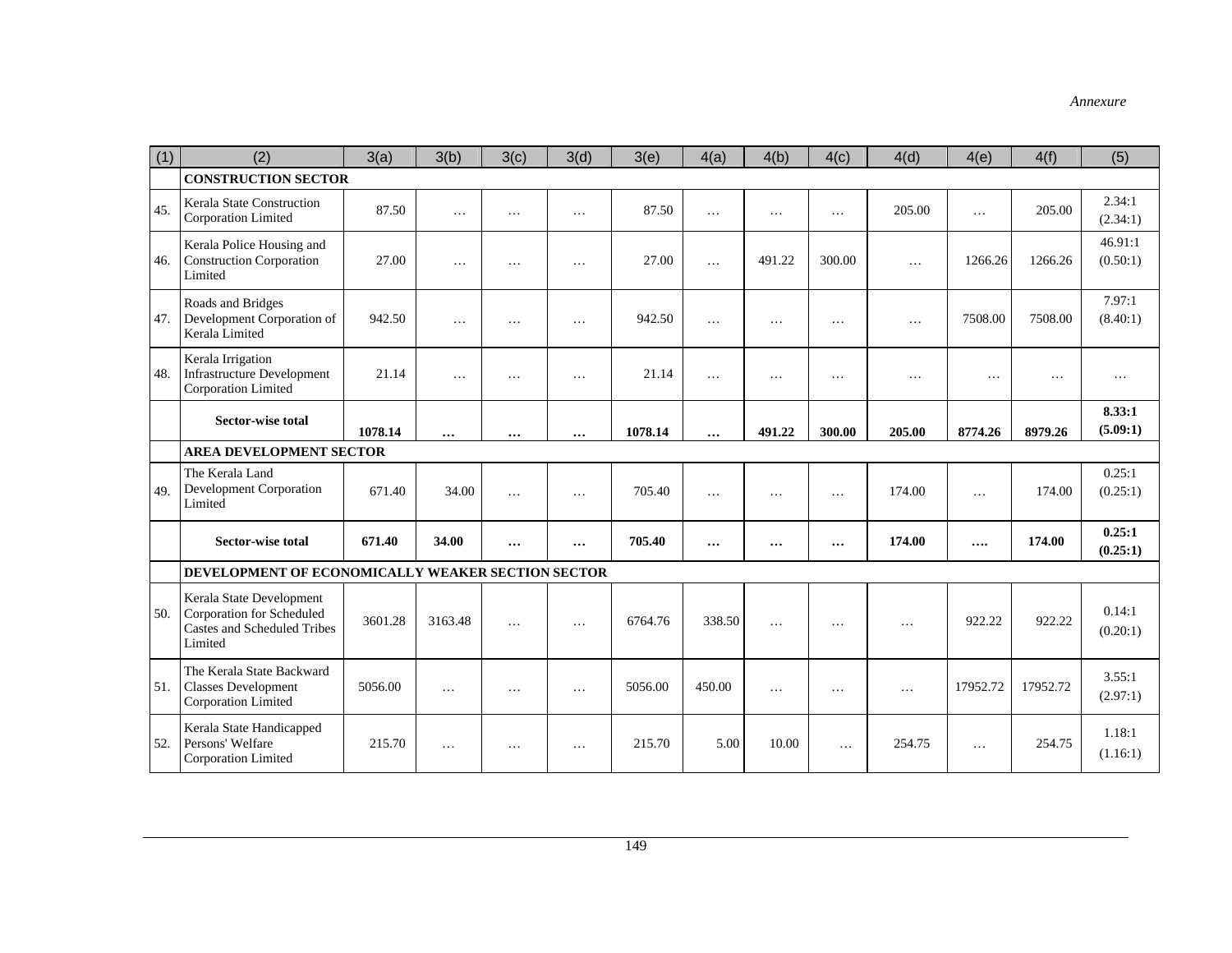| (1) | (2)                                                                                                                                               | 3(a)     | 3(b)     | 3(c)     | 3(d)     | 3(e)     | 4(a)     | 4(b)     | 4(c)     | 4(d)     | 4(e)      | 4(f)     | (5)                  |
|-----|---------------------------------------------------------------------------------------------------------------------------------------------------|----------|----------|----------|----------|----------|----------|----------|----------|----------|-----------|----------|----------------------|
| 53. | Kerala State Development<br>Corporation for Christian<br><b>Converts from Scheduled</b><br>Castes & the Recommended<br><b>Communities Limited</b> | 2029.69  | .        | $\cdots$ | $\ddots$ | 2029.69  | 350.00   | .        | $\cdot$  | 155.00   | 235.54    | 390.54   | 0.19:1<br>(0.31:1)   |
| 54. | Kerala Artisans'<br><b>Development Corporation</b><br>Limited                                                                                     | 275.21   | $\cdots$ | $\cdots$ | $\cdots$ | 275.21   | $\cdots$ | $\cdots$ | $\cdots$ | 51.56    | 64.81     | 116.37   | 0.42:1<br>(0.00:1)   |
| 55. | Kerala State Palmyrah<br>Products Development and<br>Workers' Welfare<br>Corporation Limited                                                      | 87.00    | .        | $\cdot$  | $\cdots$ | 87.00    | $\cdots$ | $\cdots$ | 15.00    | 10.00    | $\ldots$  | 10.00    | 0.11:1<br>(0.00:1)   |
|     | <b>Sector-wise total</b>                                                                                                                          | 11264.88 | 3163.48  | $\cdots$ |          | 14428.36 | 1143.50  | 10.00    | 15.00    | 471.31   | 19175.29  | 19646.60 | 1.36:1<br>(1.27:1)   |
|     | PUBLIC DISTRIBUTION SECTOR                                                                                                                        |          |          |          |          |          |          |          |          |          |           |          |                      |
| 56. | The Kerala State Civil<br><b>Supplies Corporation</b><br>Limited                                                                                  | 856.00   | $\cdots$ | $\cdots$ | $\cdots$ | 856.00   | $\cdots$ | $\cdots$ | $\ldots$ | 13346.00 | .         | 13346.00 | 15.59:1<br>(15.59:1) |
|     | <b>Sector-wise total</b>                                                                                                                          | 856.00   | $\cdots$ | $\cdots$ | $\cdots$ | 856.00   | $\cdots$ | $\cdots$ | $\cdots$ | 13346.00 | $\cdots$  | 13346.00 | 15.59:1<br>(15.59:1) |
|     | <b>CEMENT SECTOR</b>                                                                                                                              |          |          |          |          |          |          |          |          |          |           |          |                      |
| 57. | The Travancore Cements<br>Limited                                                                                                                 | 26.00    | $\cdots$ | $\ldots$ | 24.00    | 50.00    | $\cdots$ | $\ldots$ | $\cdots$ | 126.00   | $\ddotsc$ | 126.00   | 2.52:1<br>(0.00:1)   |
| 58. | Malabar Cements Limited                                                                                                                           | 2599.87  | $\cdots$ | $\cdots$ | $\ldots$ | 2599.87  | $\cdot$  | $\cdots$ | $\cdots$ | 205.21   | 1265.40   | 1470.61  | 0.57:1<br>(0.00:1)   |
|     | <b>Sector-wise total</b>                                                                                                                          | 2625.87  | $\cdots$ |          | 24.00    | 2649.87  | $\cdots$ |          | $\cdots$ | 331.21   | 1265.40   | 1596.61  | 0.60:1<br>(0.00:1)   |
|     | <b>TOURISM SECTOR</b>                                                                                                                             |          |          |          |          |          |          |          |          |          |           |          |                      |
| 59. | Kerala Tourism<br>Development Corporation<br>Limited (KTDC)                                                                                       | 4860.48  | $\cdots$ | $\cdots$ | $\cdots$ | 4860.48  | 1.00     | $\cdots$ | $\cdots$ | 204.20   | 975.00    | 1179.20  | 0.24:1<br>(0.08:1)   |
| 60. | Tourist Resorts (Kerala)<br>Limited (Subsidiary of<br>KTDC)                                                                                       | 3291.50  | $\cdots$ | 402.29   | $\cdots$ | 3693.79  |          | $\cdots$ | $\cdots$ | $\cdots$ | $-$       |          | $\cdots$             |
| 61. | <b>Bekal Resorts Development</b><br>Corporation Limited                                                                                           | 4444.00  | $\ldots$ | $\ldots$ | $\cdots$ | 4444.00  | 345.00   | $\cdots$ | $\cdots$ | $\cdots$ | $\cdots$  | $\ldots$ | $\cdots$             |
|     | <b>Sector-wise total</b>                                                                                                                          | 12595.98 | $\cdots$ | 402.29   | 0.00     | 12998.27 | 346.00   | $\cdots$ | $\cdots$ | 204.20   | 975.00    | 1179.20  | 0.09:1<br>(0.03:1)   |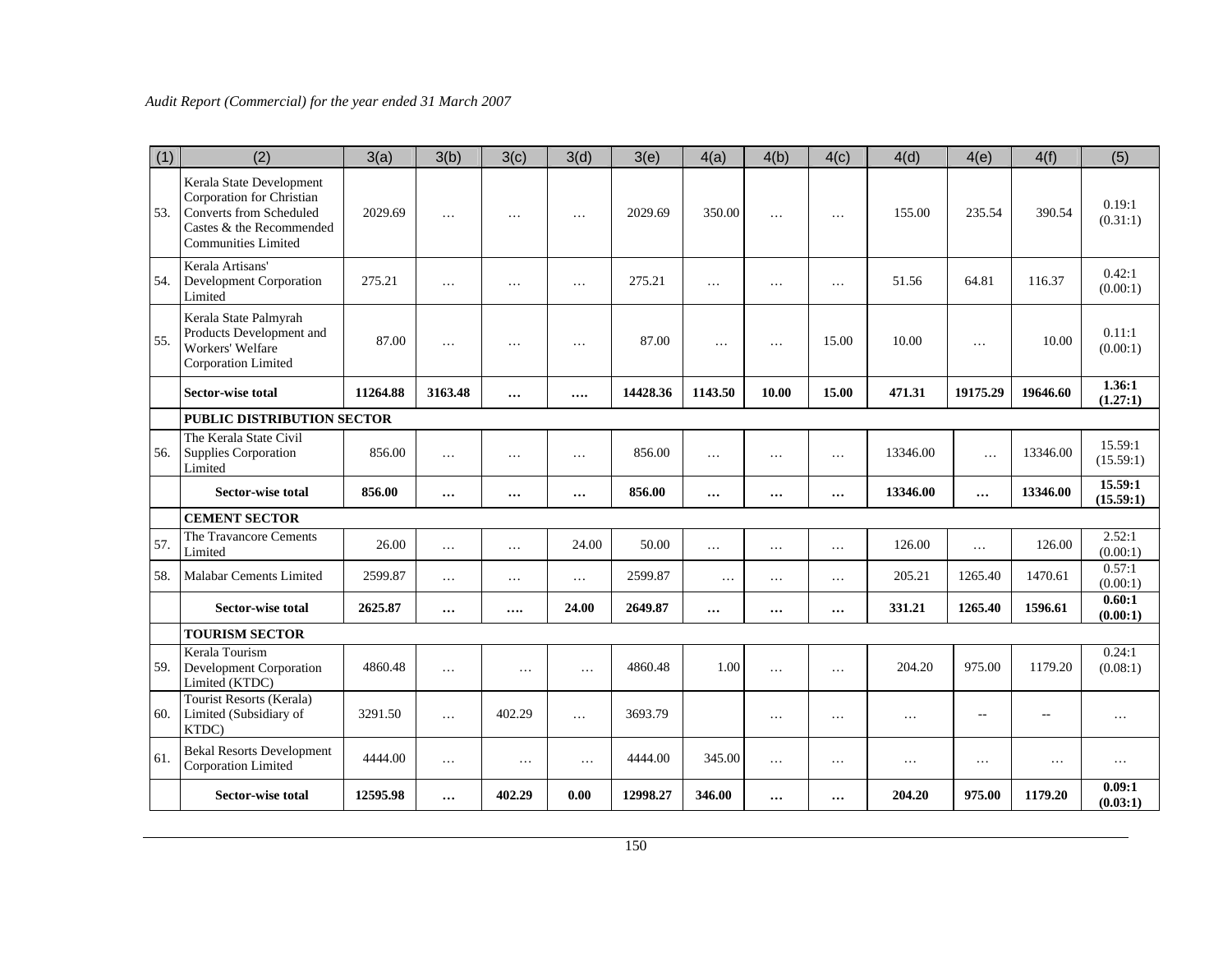| (1) | (2)                                                                          | 3(a)     | 3(b)     | 3(c)     | 3(d)     | 3(e)     | 4(a)     | 4(b)     | 4(c)     | 4(d)      | 4(e)     | 4(f)     | (5)                  |
|-----|------------------------------------------------------------------------------|----------|----------|----------|----------|----------|----------|----------|----------|-----------|----------|----------|----------------------|
|     | DRUGS, CHEMICALS AND PHARMACEUTICALS SECTOR                                  |          |          |          |          |          |          |          |          |           |          |          |                      |
| 62. | The Travancore-Cochin<br><b>Chemicals Limited</b>                            | 1691.19  | .        | $\ldots$ | 440.00   | 2131.19  | $\ldots$ | $\cdots$ | $\ldots$ | 4334.68   | 241.44   | 4576.12  | 2.15:1<br>(2.28:1)   |
| 63. | Kerala State Drugs and<br>Pharmaceuticals Limited                            | 757.94   | $\cdots$ | $\cdots$ | $\ddots$ | 757.94   | $\cdots$ | $\cdots$ | $\cdots$ | 2217.00   | 480.00   | 2697.00  | 3.56:1<br>(3.56:1)   |
| 64. | The Pharmaceutical<br>Corporation(Indian<br>Medicines) Kerala Limited        | 611.60   | $\cdots$ | $\cdots$ | $\ldots$ | 611.60   | 88.00    | $\cdots$ | $\cdots$ | $\cdots$  | .        | .        | .                    |
| 65. | <b>Travancore Titanium</b><br><b>Products Limited</b>                        | 143.06   | $\cdots$ | $\cdots$ | 33.69    | 176.75   | $\cdots$ | $\cdots$ | $\cdots$ | $\cdots$  | $\cdots$ | $\ldots$ | $\cdots$             |
| 66. | The Kerala Minerals and<br><b>Metals Limited</b>                             | 3093.27  | $\cdots$ | $\ldots$ | $\ldots$ | 3093.27  | $\ldots$ | $\ldots$ | $\ldots$ | $\cdots$  | $\ldots$ | $\ldots$ | $\cdots$             |
| 67. | The Travancore Sugars and<br><b>Chemicals Limited</b>                        | 101.27   | $\cdots$ | $\ldots$ | 30.30    | 131.57   | $\cdots$ | $\ldots$ | $\cdots$ | 10.00     | 19.00    | 29.00    | 0.22:1<br>(0.22:1)   |
|     | <b>Sector-wise total</b>                                                     | 6398.33  | $\cdots$ |          | 503.99   | 6902.32  | 88.00    | $\cdots$ | $\cdots$ | 6561.68   | 740.44   | 7302.12  | 1.06:1<br>(1.11:1)   |
|     | <b>FINANCING SECTOR</b>                                                      |          |          |          |          |          |          |          |          |           |          |          |                      |
| 68. | Kerala State Industrial<br><b>Development Corporation</b><br>Limited (KSIDC) | 29924.35 | $\cdots$ | .        | .        | 29924.35 | 450.00   | .        | $\cdots$ | 30.00     | $\cdots$ | 30.00    | 0.01:1<br>(0.00:1)   |
| 69. | The Kerala State Financial<br><b>Enterprises Limited</b>                     | 1000.00  | .        | $\ddots$ | $\cdots$ | 1000.00  | $\ddots$ | .        | $\cdots$ | $\cdots$  | $\cdots$ | $\cdots$ | $\cdots$             |
| 70. | Kerala Urban & Rural<br>Development Finance<br>Corporation Limited           | 51.00    | .        | $\cdots$ | 45.04    | 96.04    | $\ddots$ | 79.00    | $\cdots$ | 276.50    | 5673.73  | 5950.23  | 61.96:1<br>(66.27:1) |
| 71. | Kerala Transport<br>Development Finance<br>Corporation Limited               | 4383.00  | $\cdots$ | $\ddots$ | $\cdots$ | 4383.00  | $\cdots$ | .        | .        | $\ddotsc$ | .        | $\cdots$ | $\cdots$             |
| 72. | Kerala State Power and<br>Infrastructure Finance<br>Corporation Limited      | 1583.06  | $\cdots$ | $\cdots$ | 1081.94  | 2665.00  | $\ddots$ | $\cdots$ | $\ldots$ | $\ddotsc$ | $\ldots$ | $\cdots$ | (31.99:1)            |
|     | <b>Sector-wise total</b>                                                     | 36941.41 |          |          | 1126.98  | 38068.39 | 450.00   | 79.00    |          | 306.50    | 5673.73  | 5980.23  | 0.16:1<br>(2.44:1)   |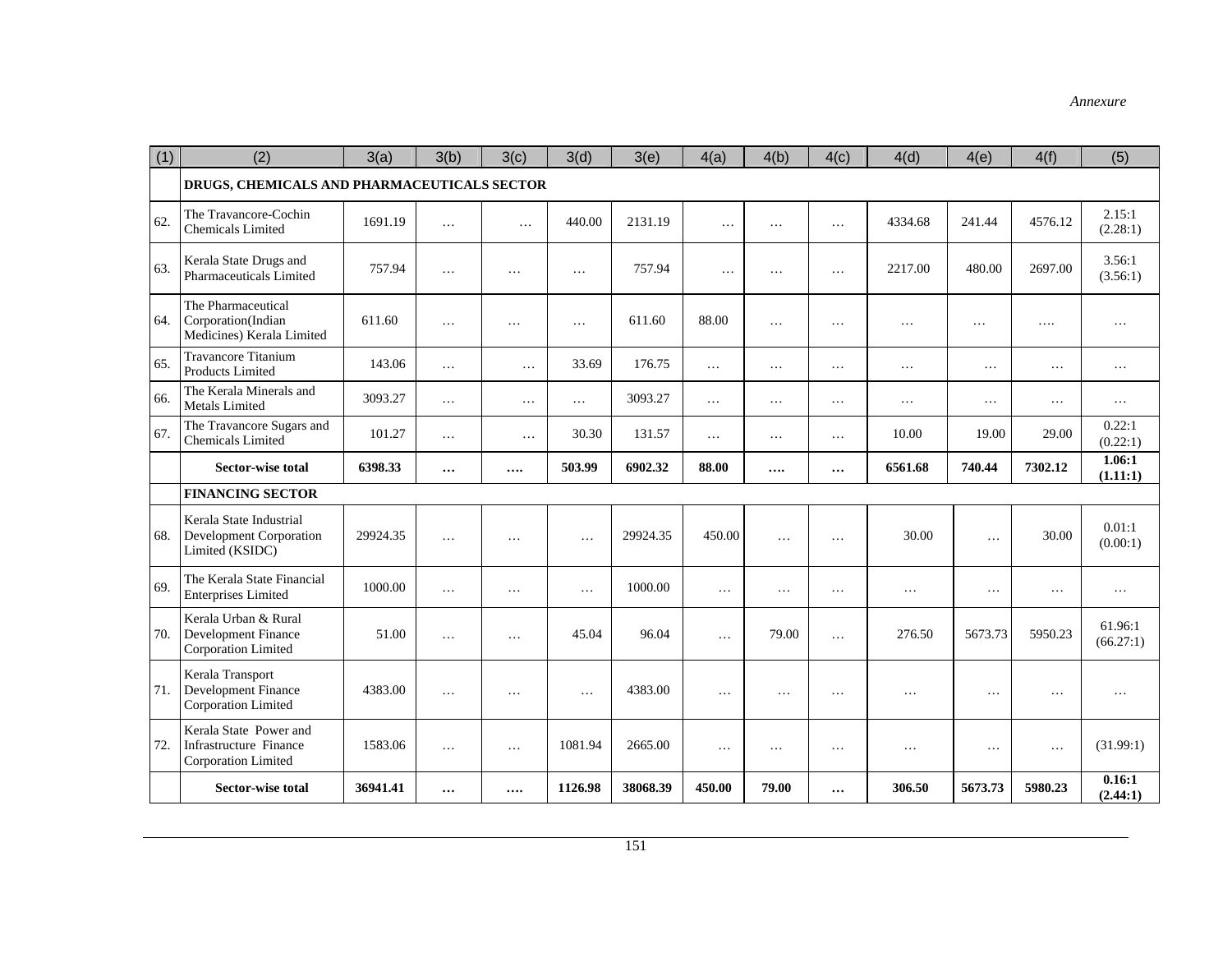| (1) | (2)                                                                                   | 3(a)      | 3(b)     | 3(c)     | 3(d)     | 3(e)      | 4(a)      | 4(b)     | 4(c)      | 4(d)      | 4(e)      | 4(f)      | (5)                 |
|-----|---------------------------------------------------------------------------------------|-----------|----------|----------|----------|-----------|-----------|----------|-----------|-----------|-----------|-----------|---------------------|
|     | <b>MISCELLANEOUS SECTOR</b>                                                           |           |          |          |          |           |           |          |           |           |           |           |                     |
| 73. | Kerala State Industrial<br><b>Products Trading</b><br>Corporation Limited             | 33.90     | $\cdots$ | $\cdots$ | $\cdots$ | 33.90     | $\ddotsc$ | $\cdots$ | $\cdots$  | $\cdot$   | $\ddots$  | $\cdots$  | $\cdots$            |
| 74. | Kerala State Beverages<br>(Manufacturing and<br>Marketing) Corporation<br>Limited     | 102.50    | $\cdots$ | .        | $\ddots$ | 102.50    | $\cdot$   | $\cdots$ | $\cdots$  | .         | .         | .         | .                   |
| 75. | Kerala School Teachers and<br>Non-teaching Staff Welfare<br>Corporation Limited       | 50.00     | $\cdots$ | $\cdots$ | $\cdots$ | 50.00     | $\cdots$  | $\cdots$ | $\cdots$  | $\cdots$  | 645.17    | 645.17    | 12.90:1<br>(0.61:1) |
| 76. | Kerala State Women's<br><b>Development Corporation</b><br>Limited                     | 500.50    | 80.70    | $\cdots$ | $\cdots$ | 581.20    | $\ddots$  | $\cdot$  | $\cdots$  | $\cdots$  | 1144.40   | 1144.40   | 1.97:1<br>(1.97:1)  |
| 77. | Overseas Development and<br><b>Employment Promotion</b><br><b>Consultants Limited</b> | 65.79     | $\cdots$ | $\cdots$ | $\cdots$ | 65.79     | .         | $\cdots$ | $\ddotsc$ | 4.46      | $\ddotsc$ | 4.46      | 0.07:1<br>(0.07:1)  |
| 78. | Kerala State Industrial<br>Enterprises Limited (KSIE)                                 | 120.00    | $\cdots$ | $\ldots$ | $\cdots$ | 120.00    | $\cdots$  | $\ldots$ | $\cdots$  | $\cdots$  | $\cdots$  | .         | $\cdots$            |
| 79. | Kerala State Maritime<br>Development Corporation<br>Limited                           | 916.00    | $\ldots$ | $\ldots$ | $\cdots$ | 916.00    | $\ldots$  | $\ldots$ | $\cdots$  | $\ddots$  | .         | .         | $\cdots$            |
| 80. | Meat Products of India<br>Limited                                                     | 135.54    | $\ldots$ | $\ldots$ | 45.56    | 181.10    | $\ddots$  | $\cdots$ | $\cdots$  | 13.00     | 37.70     | 50.70     | 0.28:1<br>(0.28:1)  |
| 81. | Kerala Shipping and Inland<br>Navigation Corporation<br>Limited                       | 1521.02   | $\cdots$ | $\ldots$ | 2.93     | 1523.95   | 50.00     | $\ldots$ | $\cdots$  | $\ldots$  | .         | .         | .                   |
| 82. | Kerala State Ex-Servicemen<br>Development Rehabilitation<br>Corporation               | 50.00     | $\cdots$ | $\cdots$ | .        | 50.00     | $\cdots$  | $\cdots$ | $\cdots$  | $\ddotsc$ | .         | .         | $\cdots$            |
| 83. | Indian Institute of<br>Information Technology and<br>Management - Kerala              | 0.002     | $\cdots$ | $\cdots$ | $\cdots$ | 0.002     | $\ddots$  | $\cdots$ | $\cdot$   | $\cdot$   | .         | $\cdots$  | $\cdots$            |
| 84. | Vizhinjam International<br>Seaport Limited                                            | 1.00      | $\cdots$ | $\cdots$ | .        | 1.00      | $\cdots$  |          |           |           |           |           | $\cdots$            |
|     | <b>Sector-wise total</b>                                                              | 3496.25   | 80.70    | $\cdots$ | 48.49    | 3625.44   | 50.00     | $\cdots$ |           | 17.46     | 1827.27   | 1844.73   | 0.51:1<br>(0.34:1)  |
|     | <b>Total A (Companies -</b><br>Sector-wise)                                           | 144029.32 | 4234.45  | 4452.35  | 4057.82  | 156773.94 | 2669.06   | 6647.53  | 596.02    | 87420.46  | 46303.30  | 133723.76 | 0.85:1<br>(1.25:1)  |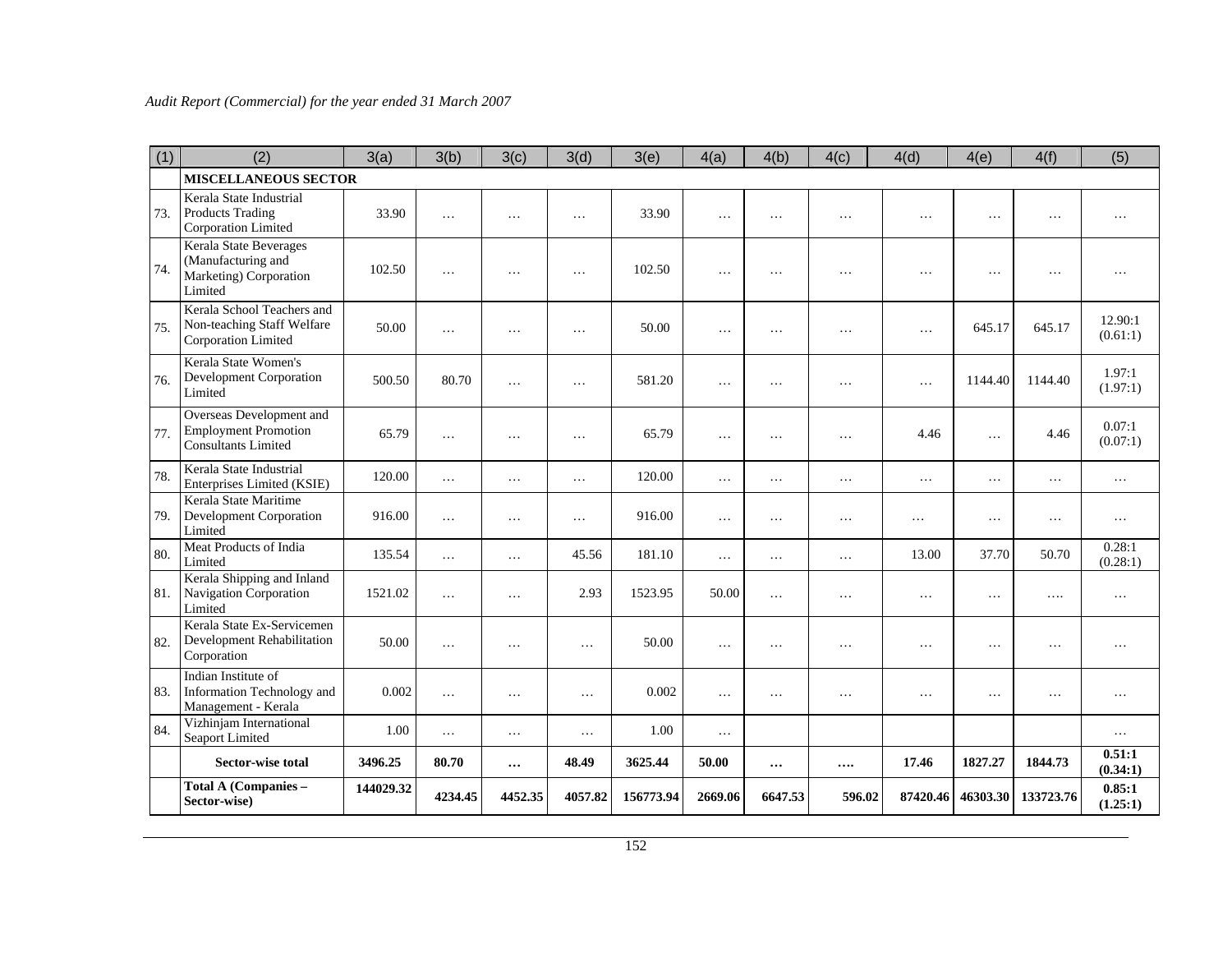| (1)            | (2)                                                                   | 3(a)      | 3(b)      | 3(c)     | 3(d)     | 3(e)      | 4(a)     | 4(b)           | 4(c)     | 4(d)           | 4(e)      | 4(f)      | (5)                |
|----------------|-----------------------------------------------------------------------|-----------|-----------|----------|----------|-----------|----------|----------------|----------|----------------|-----------|-----------|--------------------|
| B              | <b>Working Statutory corporations</b>                                 |           |           |          |          |           |          |                |          |                |           |           |                    |
|                | <b>POWER SECTOR</b>                                                   |           |           |          |          |           |          |                |          |                |           |           |                    |
| $\mathbf{1}$   | Kerala State Electricity<br>Board                                     | 155300.00 |           |          | ÷.       | 155300.00 |          | ä,             | 4109.44  | $\sim$         | 249852.36 | 249852.36 | 1:61:1<br>(2.39:1) |
|                | Sector-wise total                                                     | 155300.00 | ÷.        |          |          | 155300.00 |          | $\blacksquare$ | 4109.44  | $\blacksquare$ | 249852.36 | 249852.36 | 1:61:1<br>(2.39:1) |
|                | <b>TRANSPORT SECTOR</b>                                               |           |           |          |          |           |          |                |          |                |           |           |                    |
| $\overline{2}$ | Kerala State Road Transport<br>Corporation                            | 12974.00  | 2321.03   | $\cdots$ | $\cdots$ | 15295.03  | 500.00   | 6700.00        | 13000.00 | 15765.00       | 38700.00  | 54465.00  | 3.56:1<br>(3.1:1)  |
|                | <b>Sector-wise total</b>                                              | 12974.00  | 2321.03   | $\cdots$ |          | 15295.03  | 500.00   | 6700.00        | 13000.00 | 15765.00       | 38700.00  | 54465.00  | 3.56:1<br>(3.1:1)  |
|                | <b>FINANCING SECTOR</b>                                               |           |           |          |          |           |          |                |          |                |           |           |                    |
| $\overline{3}$ | Kerala Financial<br>Corporation                                       | 14399.00  | $\cdots$  | $\cdots$ | 1507.00  | 15906.00  |          | .              | .        | $\cdots$       | 42447.00  | 42447.00  | 2.67:1<br>(3.23:1) |
|                | Sector-wise total                                                     | 14399.00  | $\ddotsc$ | $\cdots$ | 1507.00  | 15906.00  |          | $\cdots$       |          | $\cdots$       | 42447.00  | 42447.00  | 2.67:1<br>(3.23:1) |
|                | <b>AGRICULTURE AND ALLIED SECTORS</b>                                 |           |           |          |          |           |          |                |          |                |           |           |                    |
| $\overline{4}$ | Kerala State Warehousing<br>Corporation                               | 450.00    | $\cdots$  | 450.00   |          | 900.00    | $\cdots$ | $\cdots$       | $\cdots$ | 50.00          | .         | 50.00     | 0.06:1<br>(0.06:1) |
|                | <b>Sector-wise total</b>                                              | 450.00    | $\cdots$  | 450.00   |          | 900.00    |          |                | $\cdots$ | 50.00          |           | 50.00     | 0.06:1<br>(0.06:1) |
|                | <b>MISCELLANEOUS SECTOR</b>                                           |           |           |          |          |           |          |                |          |                |           |           |                    |
| 5              | Kerala Industrial<br><b>Infrastructure Development</b><br>Corporation | .         | $\ddots$  | $\cdots$ | .        | .         | $\ddots$ | 1250.00        | $\cdots$ | 14920.22       | .         | 14920.22  | 1:0.00<br>(1:0.00) |
|                | <b>Sector-wise total</b>                                              | $\cdots$  | $\cdots$  | $\cdots$ | .        | $\cdots$  | $\cdot$  | 1250.00        | $\cdots$ | 14920.22       | $\cdots$  | 14920.22  | 1:0.00<br>(1:0.00) |
|                | <b>Total B (Statutory</b><br><b>Corporations - Sector-wise)</b>       | 183123.00 | 2321.03   | 450.00   | 1507.00  | 187401.03 | 500.00   | 7950.00        | 17109.44 | 30735.22       | 330999.36 | 361734.58 | 1.93:1<br>(2.59:1) |
|                | Grand total $(A+B)$                                                   | 327152.32 | 6555.48   | 4902.35  | 5564.82  | 344174.97 | 3169.06  | 14597.53       | 17705.46 | 118155.68      | 377302.66 | 495458.34 | 1.44:1<br>(1.98:1) |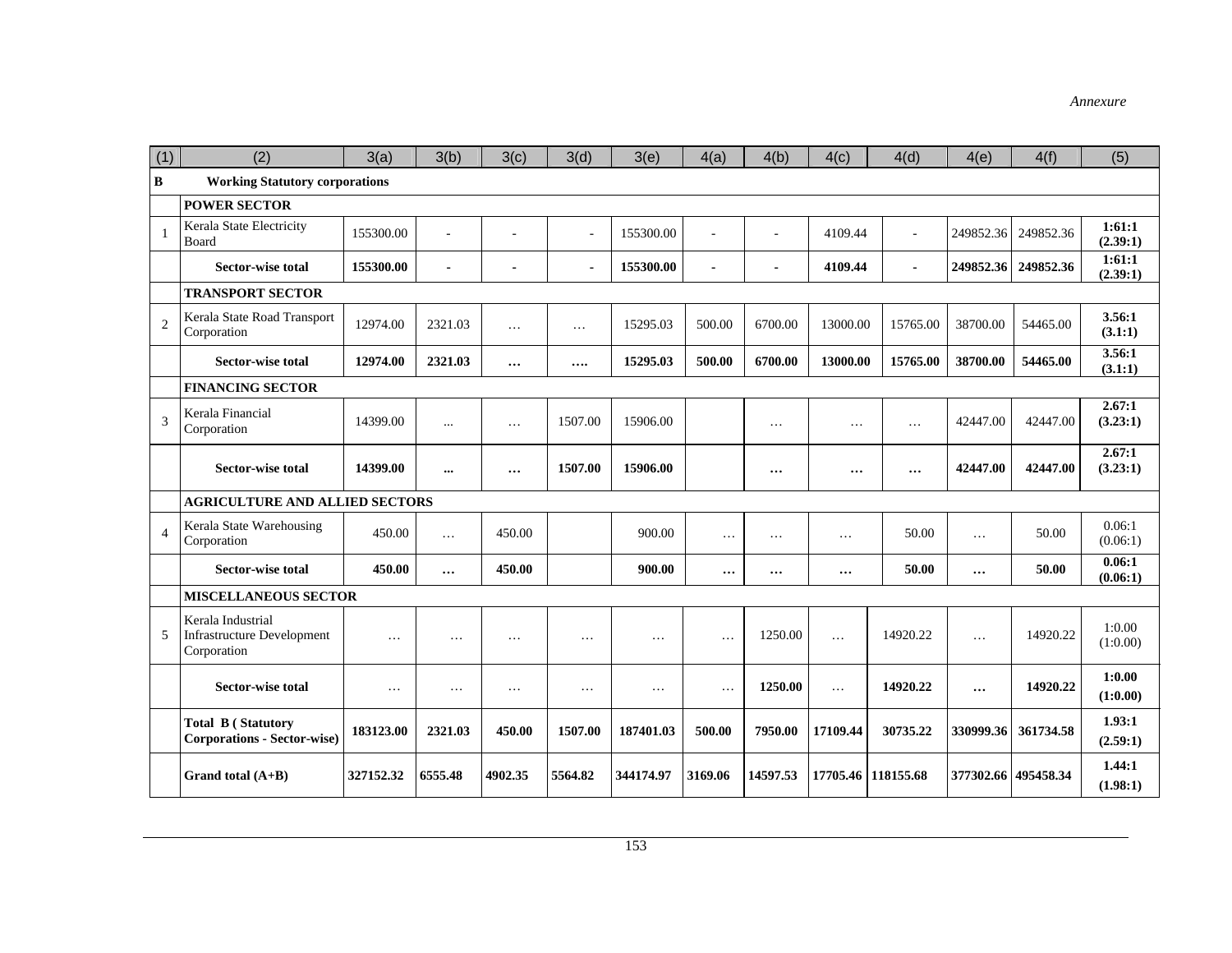| (1)            | (2)                                                                  | 3(a)   | 3(b)     | 3(c)     | 3(d)     | 3(e)   | 4(a)     | 4(b)     | 4(c)     | 4(d)     | 4(e)      | 4(f)     | (5)                |
|----------------|----------------------------------------------------------------------|--------|----------|----------|----------|--------|----------|----------|----------|----------|-----------|----------|--------------------|
| $\mathbf C$    | Non-working companies                                                |        |          |          |          |        |          |          |          |          |           |          |                    |
|                | <b>AGRICULTURE AND ALLIED SECTORS</b>                                |        |          |          |          |        |          |          |          |          |           |          |                    |
| $\mathbf{1}$   | Kerala State Coconut<br><b>Development Corporation</b><br>Limited    | 285.05 | $\cdots$ | $\cdots$ | $\ddots$ | 285.05 | $\cdots$ | $\cdots$ | $\cdots$ | 145.07   | 525.19    | 670.26   | 2.35:1<br>(2.35:1) |
| $\overline{2}$ | The Kerala Fisheries<br>Corporation Limited                          | 484.75 | $\cdots$ | $\cdots$ | $\ddots$ | 484.75 | $\cdots$ | $\cdots$ | $\cdots$ | 237.67   | $\ldots$  | 237.67   | 0.49:1<br>(0.49:1) |
| $\overline{3}$ | Kerala Inland Fisheries<br><b>Development Corporation</b><br>Limited | 16.44  | $\cdots$ | $\cdots$ | $\cdots$ | 16.44  | $\cdots$ | $\cdots$ | $\cdots$ | $\cdots$ | $\ddots$  | $\cdots$ | $\cdots$           |
|                | <b>Sector-wise total</b>                                             | 786.24 | $\cdots$ | $\cdots$ | $\cdots$ | 786.24 | $\cdots$ | $\cdots$ | $\cdots$ | 382.74   | 525.19    | 907.93   | 1.15:1<br>(1.15:1) |
|                | <b>INDUSTRY SECTOR</b>                                               |        |          |          |          |        |          |          |          |          |           |          |                    |
| $\overline{4}$ | The Kerala Premo Pipe<br><b>Factory Limited</b>                      | 130.91 | $\cdots$ | $\ldots$ | $\ldots$ | 130.91 | $\cdots$ | $\ldots$ | $\cdots$ | $\cdots$ | 25.00     | 25.00    | 0.19:1<br>(0.19:1) |
| 5              | The Chalakudy Refractories<br>Limited                                | 346.51 | $\cdots$ | $\ldots$ | 0.13     | 346.64 | $\cdots$ | $\cdots$ | .        | $\cdots$ | 109.26    | 109.26   | 0.32:1<br>(0.32:1) |
| 6              | <b>Kerala Special Refractories</b><br>Limited                        | 291.23 | $\cdots$ | $\cdots$ | $\ldots$ | 291.23 | $\cdots$ | $\cdots$ | $\cdots$ | 107.00   | $\ddotsc$ | 107.00   | 0.37:1<br>(0.37:1) |
| $\overline{7}$ | The Kerala Asbestos Cement<br>Pipe Factory Limited                   | 6.09   | $\cdots$ | $\ldots$ | $\ddots$ | 6.09   | $\cdots$ | $\cdots$ | $\cdots$ | $\cdots$ | $\ldots$  | $\ldots$ | $\cdots$           |
| 8              | Kerala Construction<br><b>Components Limited</b>                     | 27.57  | $\cdots$ | $\ldots$ | 0.51     | 28.08  | $\cdots$ | $\cdots$ | $\cdots$ | 56.14    | 71.77     | 127.91   | 4.55:1<br>(4.55:1) |
|                | <b>Sector-wise total</b>                                             | 802.31 | $\cdots$ | $\cdots$ | 0.64     | 802.95 | $\cdots$ | $\cdots$ | $\cdots$ | 163.14   | 206.03    | 369.17   | 0.46:1<br>(0.46:1) |
|                | <b>ENGINEERING SECTOR</b>                                            |        |          |          |          |        |          |          |          |          |           |          |                    |
| 9              | Scooters Kerala Limited                                              | 472.00 | $\cdots$ | $\ldots$ | $\ldots$ | 472.00 | $\cdots$ | $\cdots$ | $\cdots$ | 180.00   | 139.00    | 319.00   | 0.68:1<br>(0.68:1) |
| 10             | Kerala State Engineering<br><b>Works Limited</b>                     | 45.64  | $\cdots$ | $\cdots$ | $\ddots$ | 45.64  | $\cdots$ | $\cdots$ | .        | 123.69   | $\ddotsc$ | 123.69   | 2.71:1<br>(2.71:1) |
| 11             | SIDECO Mohan Kerala<br>Limited (Subsidiary of<br>SIDCO)              | .      | $\cdots$ | 8.67     | 8.33     | 17.00  | $\cdots$ | $\cdots$ | $\cdots$ | $\cdots$ | 31.44     | 31.44    | 1.85:1<br>(1.85:1) |
| 12             | The Metropolitan<br><b>Engineering Company</b><br>Limited            | 248.91 | $\cdots$ | $\cdots$ | $\cdots$ | 248.91 | $\cdots$ | .        | .        | 238.00   | 416.81    | 654.81   | 2.63:1<br>(2.63:1) |
|                | <b>Sector-wise total</b>                                             | 766.55 | $\cdots$ | 8.67     | 8.33     | 783.55 | $\cdots$ | .        | .        | 541.69   | 587.25    | 1128.94  | 1.44:1<br>(1.44:1) |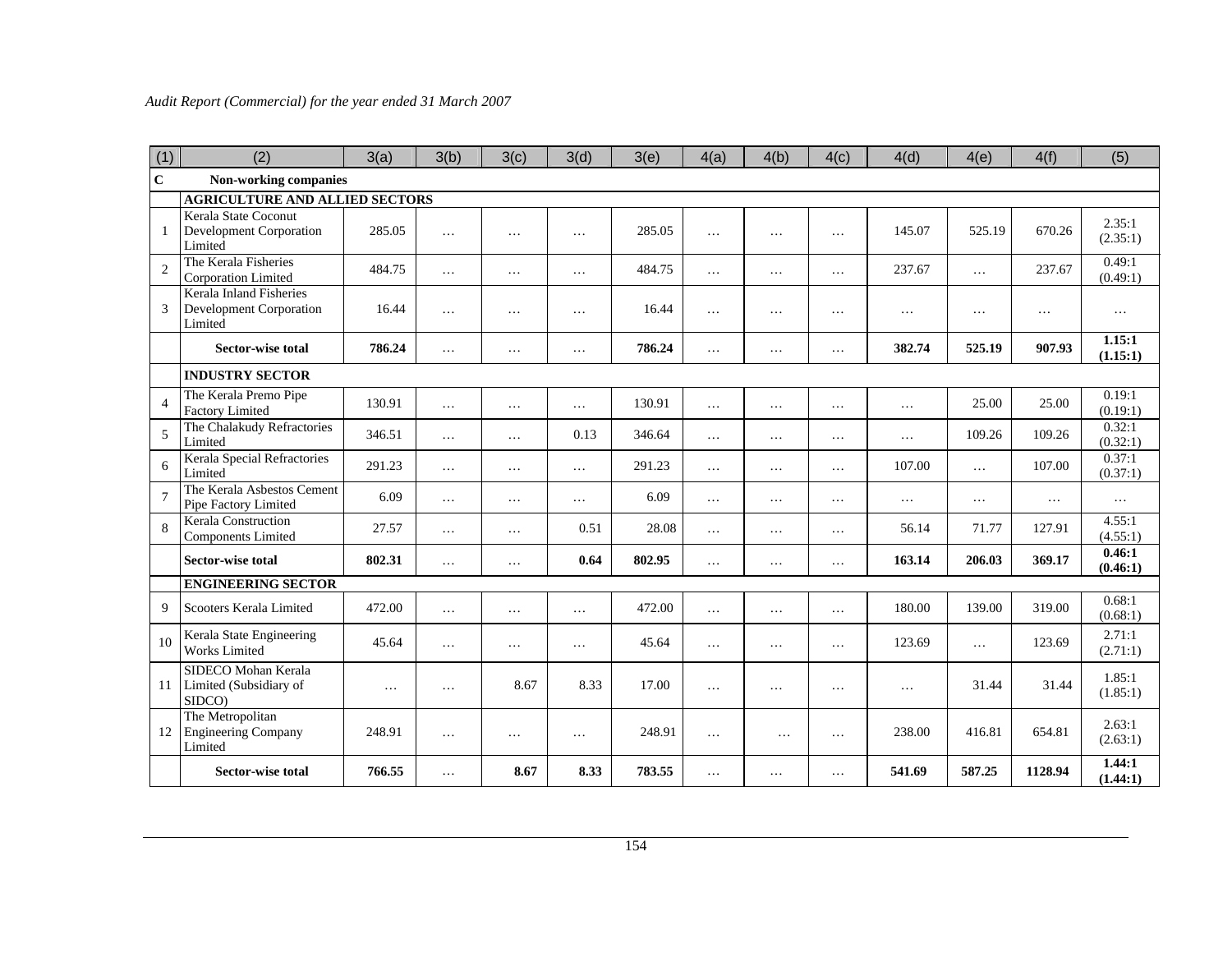| (1) | (2)                                                                        | 3(a)     | 3(b)     | 3(c)     | 3(d)     | 3(e)    | 4(a)     | 4(b)     | 4(c)     | 4(d)     | 4(e)     | 4(f)     | (5)                |
|-----|----------------------------------------------------------------------------|----------|----------|----------|----------|---------|----------|----------|----------|----------|----------|----------|--------------------|
|     | <b>ELECTRONICS SECTOR</b>                                                  |          |          |          |          |         |          |          |          |          |          |          |                    |
| 13  | Keltron Counters Limited<br>(Subsidiary of KELTRON)                        | $\cdots$ | $\cdots$ | 489.94   | 6.96     | 496.90  | $\cdots$ | $\cdots$ | $\cdots$ | $\cdots$ | 504.73   | 504.73   | 1.02:1<br>(1.02:1) |
| 14  | <b>Keltron Power Devices</b><br>Limited (Subsidiary of<br><b>KELTRON</b> ) | $\cdots$ | $\cdots$ | 410.23   | $\cdots$ | 410.23  | $\ddots$ | $\cdots$ | $\cdots$ | $\cdots$ | 638.00   | 638.00   | 1.56:1<br>(1.56:1) |
| 15  | <b>SIDKEL Televisions</b><br>Limited (Subsidiary of<br>SIDCO)              | $\ldots$ | $\cdots$ | 33.00    | 10.50    | 43.50   | $\ldots$ | $\ldots$ | $\cdots$ | 1.50     | 129.62   | 131.12   | 3.01:1<br>(3.01:1) |
| 16  | <b>Astral Watches Limited</b><br>(Subsidiary of KSIDC)                     | $\ddots$ | $\cdots$ | 95.38    | $\cdots$ | 95.38   | $\ddots$ | $\cdots$ | $\cdots$ | $\cdots$ | 180.70   | 180.70   | 1.89:1<br>(0.42:1) |
| 17  | Keltron Rectifiers Limited<br>(Subsidiary of KELTRON)                      | $\cdots$ | $\cdots$ | 663.15   | $\cdots$ | 663.15  | $\cdots$ | $\cdots$ | $\ldots$ | 165.20   | 702.36   | 867.56   | 1.30:1<br>(1.30:1) |
|     | <b>Sector-wise total</b>                                                   | $\ldots$ | $\cdots$ | 1691.70  | 17.46    | 1709.16 | $\ddots$ | $\ldots$ | $\cdots$ | 166.70   | 2155.41  | 2322.11  | 1.36:1<br>(1.28:1) |
|     | <b>TEXTILES SECTOR</b>                                                     |          |          |          |          |         |          |          |          |          |          |          |                    |
| 18  | <b>Trivandrum Spinning Mills</b><br>Limited                                | 772.78   | $\cdots$ | $\ldots$ | $\ldots$ | 772.78  | $\cdots$ | $\cdots$ | $\cdots$ | 686.99   | 30.40    | 717.39   | 0.93:1<br>(0.93:1) |
| 19  | Kerala Garments Limited<br>(Subsidiary of KSHDC)                           | $\ldots$ | $\cdots$ | 48.00    | $\cdots$ | 48.00   | $\cdots$ | $\ldots$ | $\ldots$ | 4.40     | 183.11   | 187.51   | 3.91:1<br>(3.91:1) |
|     | <b>Sector-wise total</b>                                                   | 772.78   | $\cdots$ | 48.00    | $\cdots$ | 820.78  |          | $\cdots$ | $\cdots$ | 691.39   | 213.51   | 904.90   | 1.10:1<br>(1.10:1) |
|     | <b>FOREST SECTOR</b>                                                       |          |          |          |          |         |          |          |          |          |          |          |                    |
| 20  | <b>Travancore Plywood</b><br><b>Industries Limited</b>                     | 156.09   | $\ldots$ | $\cdots$ | $\ldots$ | 156.09  | $\cdots$ | $\ldots$ | $\ldots$ | 1056.53  | 195.02   | 1251.55  | 8.02:1<br>(8.02:1) |
| 21  | Kerala State Wood Industries<br>Limited (Subsidiary of<br>KFDC)            | 74.80    | $\cdots$ | 95.20    | $\ldots$ | 170.00  | $\cdots$ | $\cdots$ | $\cdots$ | $\cdots$ | $\ldots$ | $\cdots$ | $\cdots$           |
|     | Sector-wise total                                                          | 230.89   | $\cdots$ | 95.20    | $\cdots$ | 326.09  |          | $\cdots$ | $\cdots$ | 1056.53  | 195.02   | 1251.55  | 3.84:1<br>(3.84:1) |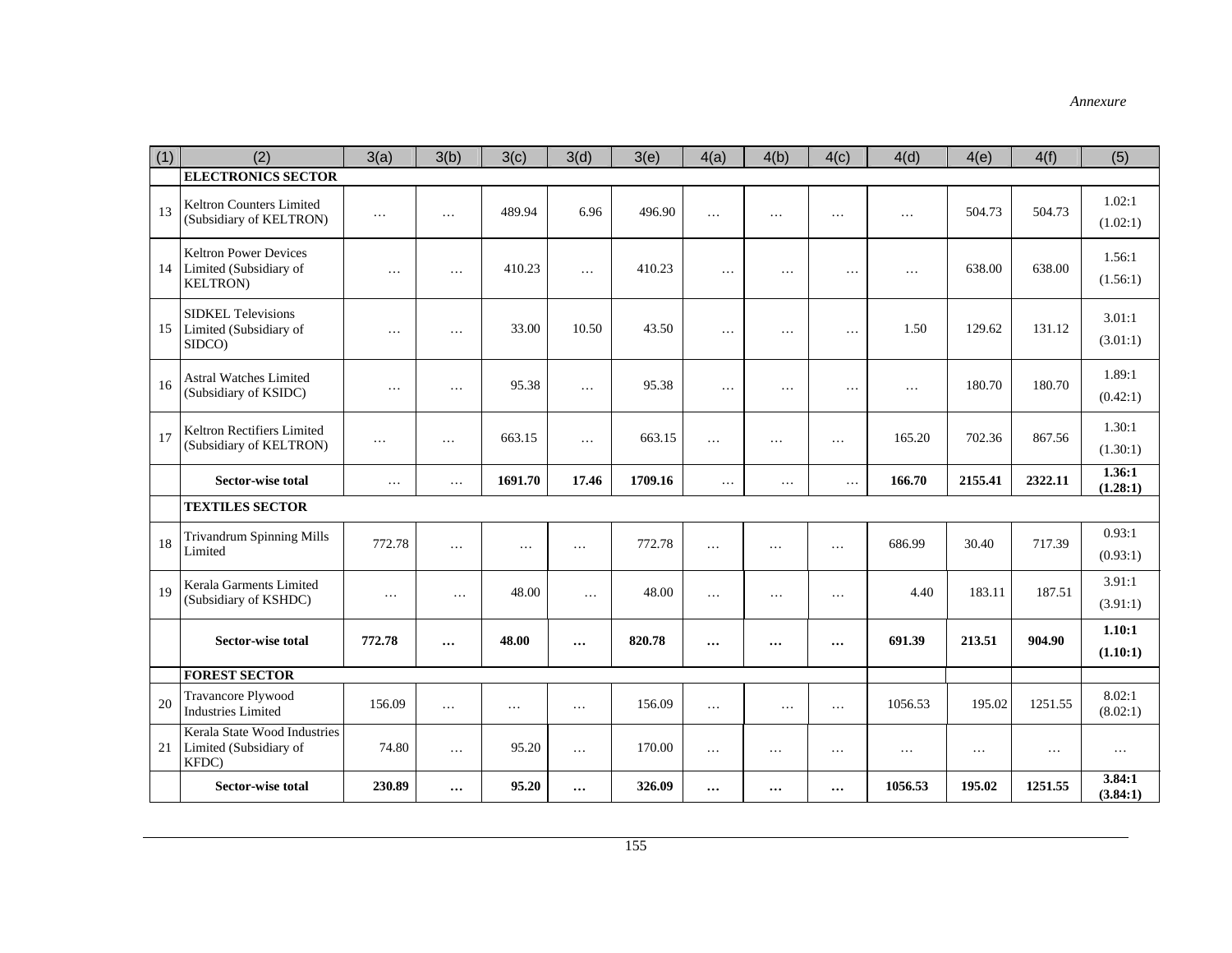| (1) | (2)                                                      | 3(a)      | 3(b)     | 3(c)     | 3(d)       | 3(e)      | 4(a)     | 4(b)     | 4(c)      | 4(d)      | 4(e)      | 4(f)      | (5)                |
|-----|----------------------------------------------------------|-----------|----------|----------|------------|-----------|----------|----------|-----------|-----------|-----------|-----------|--------------------|
|     | <b>DEVELOPMENT OF ECONOMICALLY WEAKER SECTION SECTOR</b> |           |          |          |            |           |          |          |           |           |           |           |                    |
| 22  | Kerala Fishermen's Welfare<br><b>Corporation Limited</b> | 42.00     | $\cdots$ | $\cdots$ | $\cdots$   | 42.00     | $\cdots$ | $\cdots$ | $\cdots$  | 195.75    | .         | 195.75    | 4.66:1<br>(4.66:1) |
|     | Sector-wise total                                        | 42.00     | $\cdots$ | $\cdots$ | $\cdots$   | 42.00     | $\cdots$ | $\cdots$ | $\cdots$  | 195.75    | $\cdots$  | 195.75    | 4.66:1<br>(4.66:1) |
|     | DRUGS, CHEMICALS AND PHARMACEUTICALS SECTOR              |           |          |          |            |           |          |          |           |           |           |           |                    |
| 23  | Kerala Soaps and Oils<br>Limited                         | 629.59    | $\cdots$ | $\cdots$ | $\cdots$   | 629.59    | $\cdots$ | $\cdots$ | $\ddotsc$ | $\cdots$  | $\cdots$  | $\cdots$  | $\cdots$           |
| 24  | Kerala State Detergents and<br><b>Chemicals Limited</b>  | $\cdots$  | $\cdots$ | 154.63   | $\cdots$   | 154.63    | $\cdots$ | $\cdots$ | $\cdots$  | 996.71    | 203.69    | 1200.40   | 7.76:1<br>(7.76:1) |
| 25  | Kerala State Salicylates and<br><b>Chemicals Limited</b> | 245.00    | $\cdots$ | 383.00   | $\cdots$   | 628.00    | $\cdots$ | $\cdots$ | $\cdots$  | 89.01     | 1419.59   | 1508.60   | 2.40:1<br>(2.40:1) |
|     | Sector-wise total                                        | 874.59    | $\cdots$ | 537.63   | $\cdots$   | 1412.22   | $\cdots$ | $\cdots$ | $\cdots$  | 1085.72   | 1623.28   | 2709.00   | 1.92:1<br>(1.92:1) |
|     | <b>Total C</b> (Non-working<br>companies)                | 4275.36   | $\cdots$ | 2381.20  | 26.43      | 6682.99   | $\cdots$ | $\cdots$ | $\cdots$  | 4283.66   | 5505.69   | 9789.35   | 1.46:1<br>(1.45:1) |
| D   | Non-working statutory corporations                       |           |          |          | <b>Nil</b> |           |          |          |           |           |           |           |                    |
|     | Grand total $(C+D)$                                      | 4275.36   | $\cdots$ | 2381.20  | 26.43      | 6682.99   | $\cdots$ | $\cdots$ | $\cdots$  | 4283.66   | 5505.69   | 9789.35   | 1.46:1<br>(1.44:1) |
|     | <b>Grand</b> total<br>$(A+B+C+D)$                        | 331427.68 | 6555.48  | 7283.55  | 5591.25    | 350857.96 | 3169.06  | 14597.53 | 17705.46  | 122439.34 | 382808.35 | 505247.69 | 1.44:1<br>(1.97:1) |

Note: 1. Except in respect of companies/corporations which finalised their accounts for 2006-07 (Serial Number A-3,4,8,13,23,26,32,35,43,44,62,67,70,72,78 and 82 and  $\overline{B}$  = 1, 3, 5 and C-6) figures are provisional and as given by the companies/corporations.

 2. State Government investment (working PSUs: Rs.4453.08 crore, non-working PSUs: Rs.85.59 crore) was Rs.4538.67 crore; others: Rs.4022.39 crore. Figures as per Finance Accounts, 2006-07 is Rs. 5443.17 crore (working PSUs – Rs. 5315.63 crore; Non-working PSUs – Rs. 127.54 crore). The difference is under reconciliation.

\* Includes advance towards share capital (Serial No. A-7,12,15,16,17,18,20,21,27,35,43,50,53,51,52,61,68, and 81)

\*\* Loans outstanding at the close of 2006-07 represent long-term loans only

@ Includes bonds, debentures, inter corporate deposits, etc.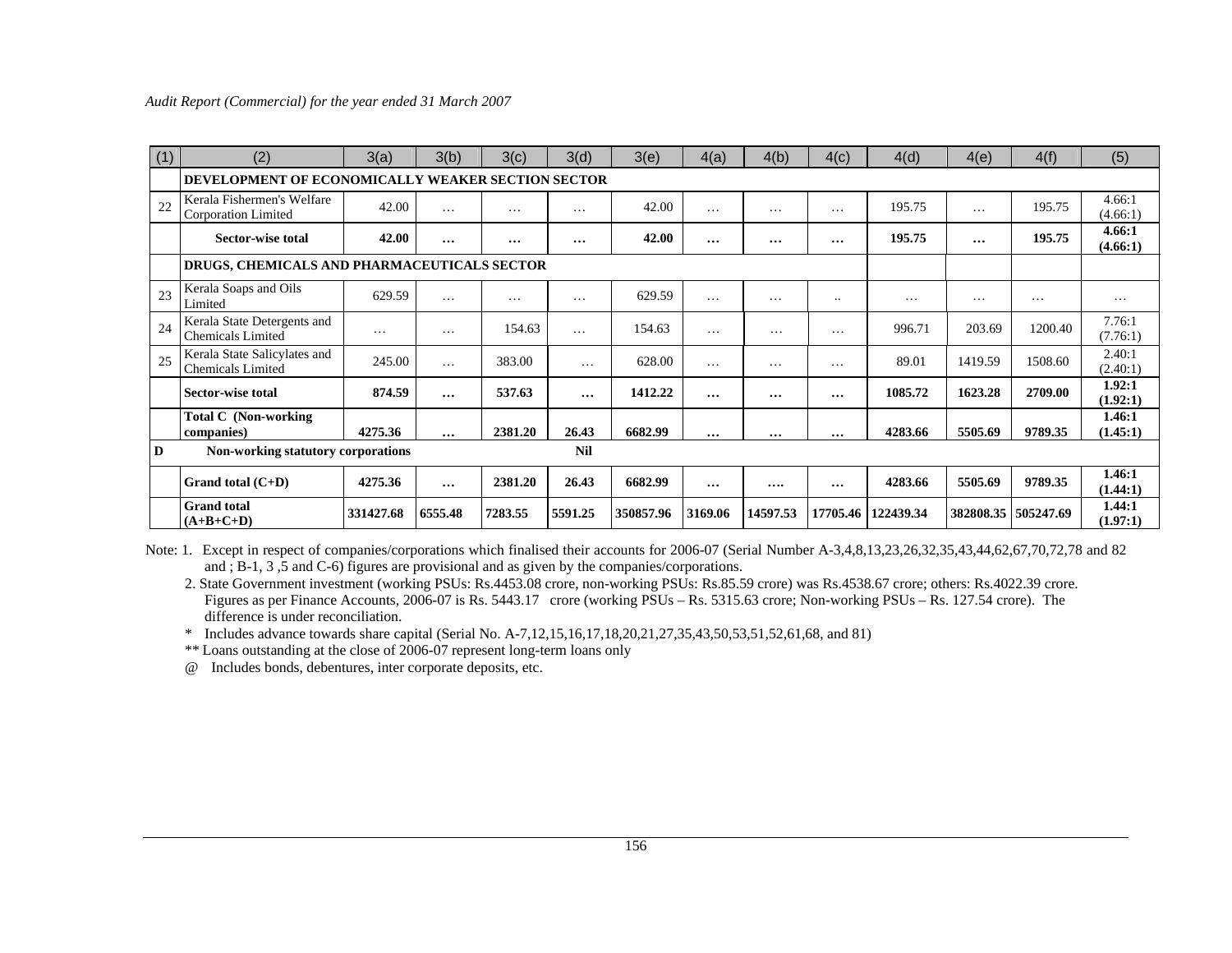#### **ANNEXURE 2**

#### **Summarised financial results of Government companies and Statutory corporations for the latest year for which accounts were finalised**  *(Referred to in paragraphs 1.7, 1.8, 1.9, 1.11, 1.12, 1.14, 1.20, 1.21 and 1.24)*

Sl. No. Sector and name of company/ corporation Name of department Date of incorporaate of<br>orpora- Period of<br>tion accounts Year in which accounts finalisedNet profit (+) or loss (-) Net impact of Audit CommentsPaid-up capital Accumulated profit (+)/ loss(-) **Capital** employed (A) Total return on capital employed Percentage of total return on capital employed Arrears of accounts in terms of years Turnover\*\*Man<br>power (1) (2) | (3) | (4) | (5) | (6) | (7) | (8) | (9) | (10) | (11) | (12) | (13) | (14) | (15) | (16) **A Working Government companies AGRICULTURE AND ALLIED SECTORS**  1. The Plantation Corporation of Kerala Limited Agriculture 12.11.1962 2005-06 2006-07 (+) 261.57 | 556.88 (-)517.88 4365.53 273.67 | 6.26 | 1 4470.53 3005 2. The State Farming Corporation of Kerala Limited Agriculture 15.04.1972 2005-06 2006-07 (+) 863.95 … 903.57 (+) 3462.10 3929.74 869.29 22.12 1 2106.52 1067 3. The Rehabilitation Rehabilitation 05.05.1976 2006-07 2007-08 (+)1132.33 339.27 (+) 5095.64 7272.38 1130.40 15.54 Nil 1815.37 1396 4. Oil Palm India | Agriculture 21.11.1977 2006-07 2007-08 (+)1213.88 … 1178.76 (+) 2073.15 5385.45 1239.17 23 Nil 2701.98 962<br>All Limited 5. The Kerala Agro - Industries Corporation Limited Agriculture 22.03.1968 2002-03 2007-08 (-)90.82 474.11 (-)1455.72 247.30 4141.35 57.15 4 1429.28 110 6. The Kerala State Coir Corporation Limited Industries |19.07.1969|2004-05|2006-07| (-)97.26 | | 804.55 | (-)1018.96 | 324.02 | (-)73.36 | (-)22.64 | 2 | 367.50 | 187 7. The Kerala State Cashew Development Corporation Limited Industries 19.07.1969 2003-04 2006-07 (-)3404.58 11679.01 (-)44767.63 (-)4102.80 (-)1150.43 - 3 1222.78 14842

*(Figures in columns 7 to 12 and 15 are Rupees in lakh)*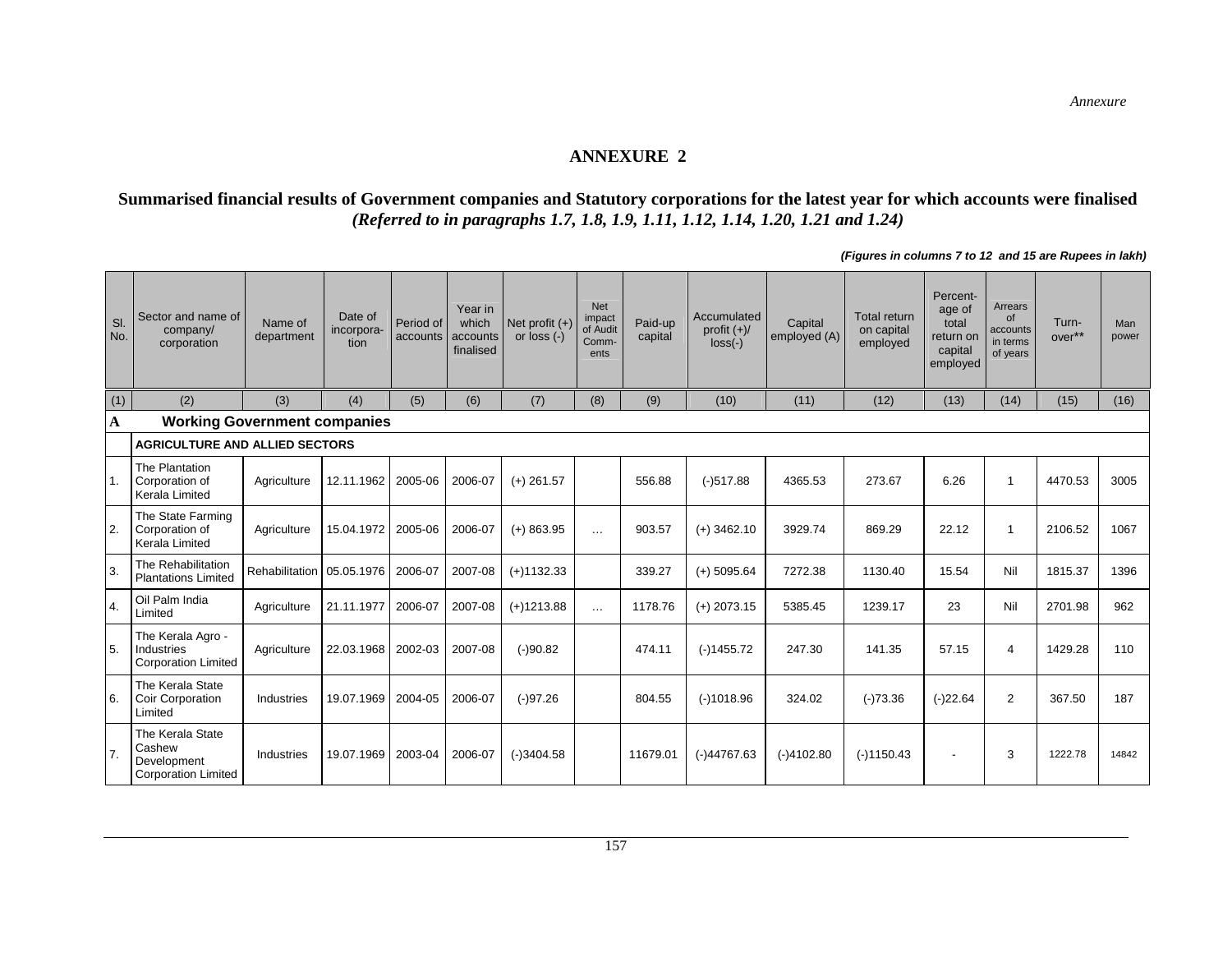| (1) | (2)                                                                                    | (3)         | (4)        | (5)           | (6)     | (7)          | (8)      | (9)      | (10)          | (11)          | (12)        | (13)          | (14)           | (15)     | (16)  |
|-----|----------------------------------------------------------------------------------------|-------------|------------|---------------|---------|--------------|----------|----------|---------------|---------------|-------------|---------------|----------------|----------|-------|
| 8.  | Kerala Agro-<br>Machinery<br><b>Corporation Limited</b>                                | Agriculture | 24.03.1973 | 2006-07       | 2007-08 | $(+)883.69$  | $\cdots$ | 161.46   | $(+)6836.22$  | 6819.98       | 883.69      | 13            | Nil            | 9114.09  | 552   |
| 9.  | <b>Foam Mattings</b><br>(India) Limited                                                | Industries  | 18.12.1978 | 2003-04       | 2005-06 | $(+)$ 2.16   | $\cdots$ | 515.23   | $(+)381.78$   | 983.74        | 2.88        | 0.29          | 3              | 312.15   | 157   |
| 10. | Kerala State<br>Horticultural<br>Products<br>Development<br><b>Corporation Limited</b> | Agriculture | 20.03.1989 | 1999-00       | 2006-07 | $(-)67.24$   |          | 383.00   | $(-)259.31$   | 571.58        | $(-)64.35$  | $(-)11.26$    | $\overline{7}$ | 1487.14  | 139   |
| 11. | Kerala Livestock<br>Development Board<br>Limited                                       | Agriculture | 14.11.1975 | 2002-03       | 2006-07 | $(+)109.46$  |          | 732.57   | $(+)49.29$    | 2531.80       | 109.46      | 4.32          | 4              | 768.42   | 347   |
| 12. | Kerala State<br>Poultry<br>Development<br><b>Corporation Limited</b>                   | Agriculture | 15.12.1989 | 2003-04       | 2005-06 | $(-) 12.60$  | $\cdots$ | 196.72   | $(-)359.12$   | 309.12        | $(-) 12.60$ | 4.08          | 3              | 248.01   | 28    |
| 13. | <b>Kerala Feeds</b><br>Limited                                                         | Agriculture | 13.10.1995 | 2006-07       | 2007-08 | $(-)258.86$  | $\cdots$ | 2740.50  | 547.19        | 3292.83       | $(-)258.86$ | $(-)7.86$     | Nil            | 10863.00 | 178   |
|     | Sector-wise total                                                                      |             |            |               |         | $(+)$ 535.68 |          | 20665.63 | (-)29933.25   | 31930.67      | 3090.31     |               |                | 36906.77 | 22970 |
|     | <b>INDUSTRY SECTOR</b>                                                                 |             |            |               |         |              |          |          |               |               |             |               |                |          |       |
| 14. | United Electrical<br><b>Industries Limited</b>                                         | Industries  | 03.10.1950 | 2005-06       | 2006-07 | $(-)312.39$  |          | 399.03   | $(-)431.85$   | 124.32        | $(-)309.26$ | $(-)248.76$   | $\mathbf{1}$   | 497.24   | 147   |
| 15. | Traco Cable<br>Company Limited                                                         | Industries  | 05.02.1960 | 2004-05       | 2006-07 | $(-)717.60$  |          | 2369.68  | $(-)2896.17$  | 1301.66       | $(-)460.69$ | $(-)35.39$    | $\overline{2}$ | 4194.00  | 591   |
| 16. | Transformers and<br><b>Electricals Kerala</b><br>Limited                               | Industries  | 09.12.1963 | 2005-06       | 2007-08 | $(+)161.95$  |          | 4296.96  | $(-)4974.90$  | 1158.53       | 604.19      | 52.15         | 1              | 11001.99 | 958   |
| 17. | Kerala Electrical<br>and Allied<br>Engineering<br>Company Limited                      | Industries  | 05.06.1964 | 2003-04       | 2006-07 | $(-)937.80$  |          | 6837.80  | $(-)7115.96$  | 3465.51       | $(-)635.90$ | $(-)18.3$     | 3              | 5273.39  | 1022  |
| 18. | <b>Trivandrum Rubber</b><br><b>Works Limited</b><br>(Subsidiary of<br>SFCK)            | Industries  | 01.11.1963 | 1999-<br>2000 | 2006-07 | $(-)15.02$   | $\cdots$ | 234.75   | $(-)$ 2290.98 | $(-) 1091.81$ | $(-) 14.25$ | $\sim$ $\sim$ | $\overline{7}$ | 380.81   | 148   |
| 19. | The Kerala<br><b>Ceramics Limited</b>                                                  | Industries  | 01.11.1963 | 2003-04       | 2006-07 | $(-)294.49$  |          | 1120.61  | $(-)3281.01$  | $(-)817.49$   | $(-)177.21$ | $\cdots$      | 3              | 606.19   | 225   |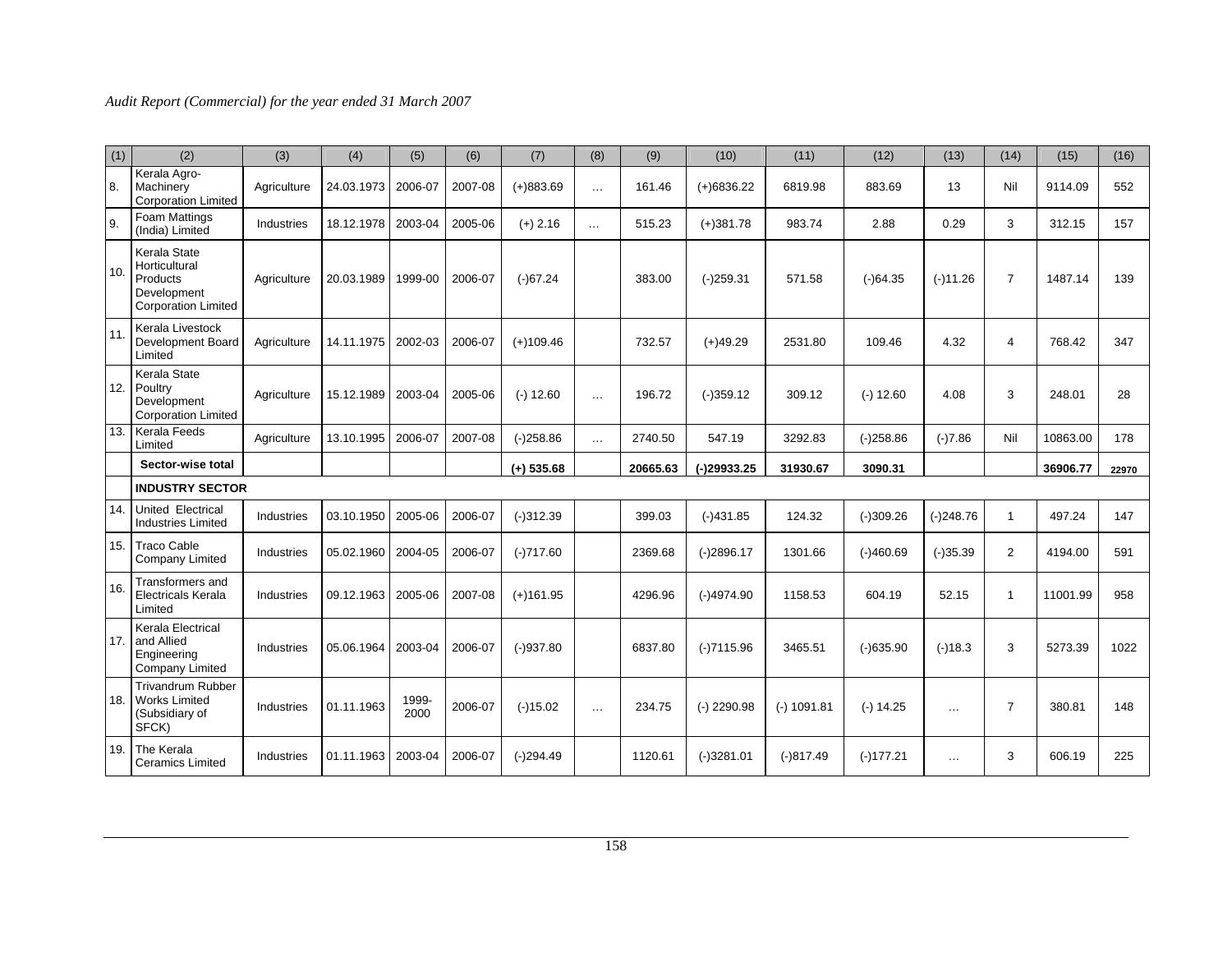| (1) | (2)                                                                                | (3)               | (4)                | (5)     | (6)     | (7)          | (8)      | (9)      | (10)          | (11)          | (12)         | (13)                     | (14)           | (15)     | (16) |
|-----|------------------------------------------------------------------------------------|-------------------|--------------------|---------|---------|--------------|----------|----------|---------------|---------------|--------------|--------------------------|----------------|----------|------|
| 20. | Kerala Small<br>Industries<br>Development<br><b>Corporation Limited</b><br>(SIDCO) | Industries        | 06.11.1975         | 2003-04 | 2006-07 | $(-)206.87$  |          | 2061.64  | $(-)4259.29$  | $(-)1156.51$  | $(-)130.85$  |                          | 3              | 3868.74  | 476  |
| 21  | Kerala State Film<br>Development<br><b>Corporation Limited</b>                     | Cultural          | 23.07.1975         | 2002-03 | 2007-08 | $(-)331.77$  |          | 1729.94  | $(-)2087.33$  | 417.35        | $(-)331.77$  | $(-)79.49$               | $\overline{4}$ | 385.72   | 292  |
|     | Sector-wise total                                                                  |                   |                    |         |         | $(-)2653.99$ |          | 19050.41 | $(-)27337.49$ | $(+)3401.56$  | $(-)1455.74$ |                          |                | 26208.08 | 3859 |
|     | <b>ENGINEERING SECTOR</b>                                                          |                   |                    |         |         |              |          |          |               |               |              |                          |                |          |      |
| 22. | The Metal<br><b>Industries Limited</b>                                             | Industries        | 06.03.1928         | 2005-06 | 2006-07 | $(-)$ 27.81  | $\ldots$ | 147.95   | $(-)$ 248.88  | 210.32        | $(-)$ 21.98  | $\ldots$                 | $\overline{1}$ | 116.79   | 59   |
| 23. | <b>Steel Complex</b><br>Limited (SCL)<br>(Subsidiary of<br>KSIDC)                  | Industries        | 12.12.1969         | 2006-07 | 2007-08 | $(-)131.53$  | $\cdots$ | 700.00   | $(-)6058.60$  | $(-)919.42$   | 126.85       | $(-)13.80$               | Nil            | 835.05   | 221  |
| 24  | <b>Steel Industrials</b><br>Kerala Limited<br>(SILK)                               | Industries        | 03.01.1975         | 2005-06 | 2006-07 | $(-)393.31$  |          | 3655.86  | $(-)5199.56$  | 849.06        | $(-)176.41$  | $(-)20.73$               | $\mathbf{1}$   | 1283.89  | 225  |
| 25  | Kerala Automobiles<br>Limited                                                      | Industries        | 15.03.1978         | 2004-05 | 2006-07 | $(+)26.85$   |          | 1022.81  | $(+)20.00$    | 1274.20       | 26.85        | 2.00                     | $\overline{2}$ | 4844.67  | 339  |
| 26. | Steel and Industrial<br><b>Forgings Limited</b><br>(Subsidiary of<br>SILK)         | Industries        | 01.06.1983         | 2006-07 | 2007-08 | $(+)357.74$  |          | 1040.06  | $(+)431.71$   | 2128.60       | 402.53       | 38.70                    | Nil            | 4162.87  | 260  |
| 27  | <b>Autokast Limited</b><br>(Subsidiary of<br>SILK)                                 | Industries        | 21.05.1984         | 2005-06 | 2006-07 | $(-)193.66$  |          | 1987.00  | $(-)12974.51$ | $(-)4938.73$  | $(-)158.25$  | $\overline{\phantom{a}}$ | $\mathbf{1}$   | 1356.74  | 326  |
| 28. | Kerala Hitech<br><b>Industries Limited</b>                                         | Industries        | 19.06.1989         | 2004-05 | 2006-07 | $(-)26.85$   |          | 2055.99  | $(-)1603.21$  | 2041.67       | $(-)26.85$   | $(-)1.32$                | $\overline{2}$ | 1498.98  | 374  |
|     | Sector-wise total                                                                  |                   |                    |         |         | $(-)388.57$  |          | 10609.61 | $(-)25633.05$ | 645.70        | 172.74       |                          |                | 14098.99 | 1804 |
|     | <b>ELECTRONICS SECTOR</b>                                                          |                   |                    |         |         |              |          |          |               |               |              |                          |                |          |      |
| 29. | Kerala State<br>Electronics<br>Development<br>Corporation<br>Limited(KELTRON)      | <b>Industries</b> | 29.09.1972 2005-06 |         | 2006-07 | $(-)3816.41$ |          | 10335.96 | $(-)48563.02$ | $(-)14404.33$ | 2437.32      | $\cdots$                 | $\mathbf{1}$   | 10291.68 | 1473 |
| 30. | Keltron Electro-<br><b>Ceramics Limited</b><br>(Subsidiary of<br><b>KELTRON)</b>   | Industries        | 23.04.1974         | 2005-06 | 2006-07 | $(-)88.87$   |          | 318.28   | $(-)276.46$   | 243.67        | $(-)52.19$   | $(-)21.42$               | 1              | 362.77   | 87   |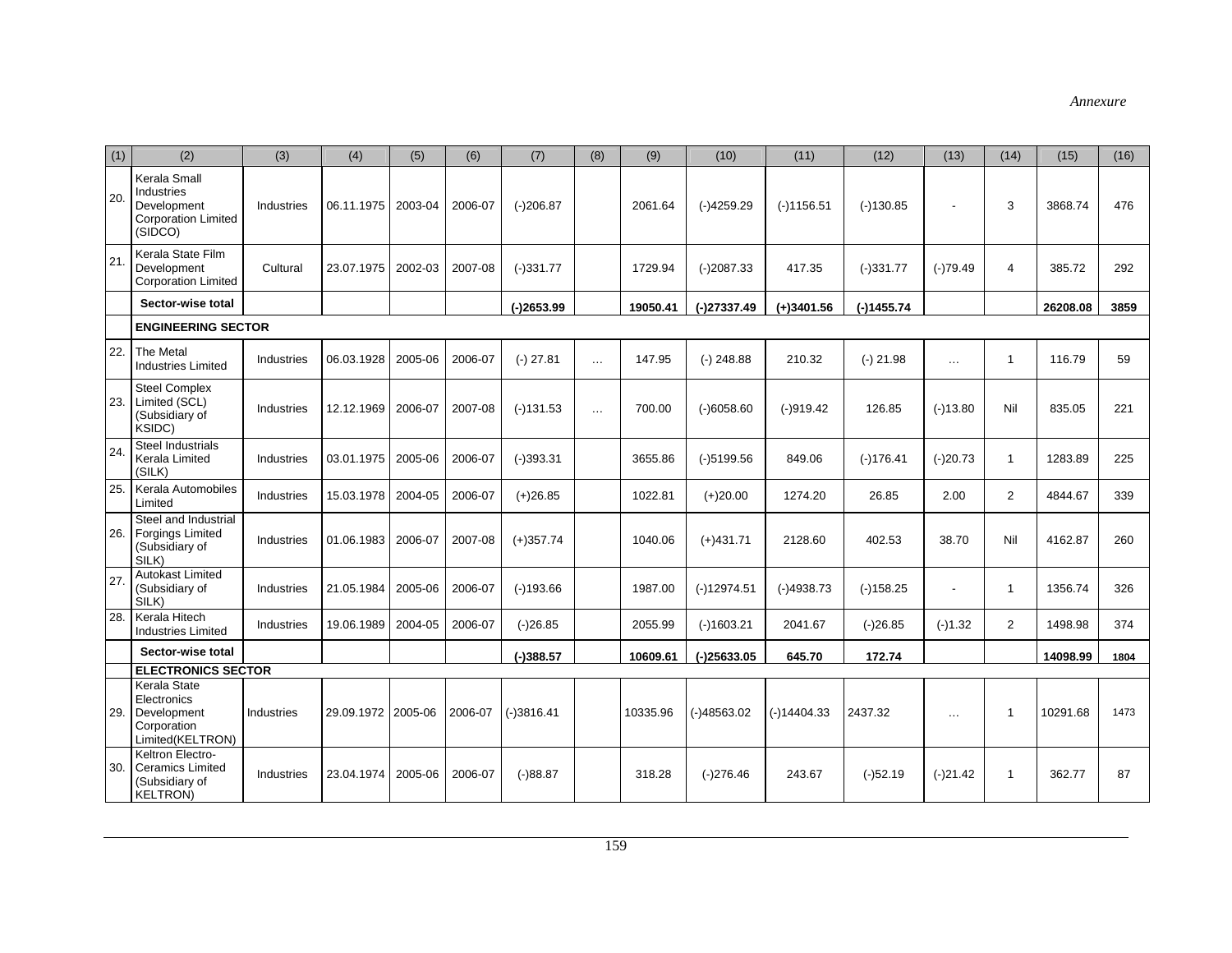| (1) | (2)                                                                                     | (3)        | (4)        | (5)     | (6)     | (7)          | (8)        | (9)      | (10)          | (11)          | (12)        | (13)           | (14)           | (15)     | (16) |
|-----|-----------------------------------------------------------------------------------------|------------|------------|---------|---------|--------------|------------|----------|---------------|---------------|-------------|----------------|----------------|----------|------|
| 31. | <b>Keltron Crystals</b><br><b>Limited (Subsidiary</b><br>of KELTRON)                    | Industries | 08.10.1974 | 2005-06 | 2006-07 | $(-)222.39$  |            | 133.97   | $(-)1925.34$  | $(-)1277.91$  | $(-)10.25$  |                | 1              | 68.51    | 104  |
| 32. | <b>Keltron Component</b><br><b>Complex Limited</b><br>(Subsidiary of<br><b>KELTRON)</b> | Industries | 08.10.1974 | 2006-07 | 2007-08 | $(-)245.27$  |            | 243.00   | $(-)1263.40$  | 1241.41       | $(-)86.94$  | $(-)7$         | Nil            | 2382.50  | 301  |
| 33. | <b>Keltron Magnetics</b><br><b>Limited (Subsidiary</b><br>of KELTRON)                   | Industries | 01.03.1975 | 2005-06 | 2006-07 | $(-)24.54$   |            | 25.09    | $(-)482.59$   | $(-)418.54$   | 41.85       | $\sim$ $\sim$  | 1              | 356.16   | 25   |
| 34  | <b>Keltron Resistors</b><br><b>Limited (Subsidiary</b><br>of KELTRON)                   | Industries | 29.04.1975 | 2005-06 | 2006-07 | $(-)65.21$   |            | 159.81   | $(-)313.50$   | $(-)9.62$     | $(-)41.05$  | $\blacksquare$ | 1              | 151.12   | 42   |
|     | Sector-wise total                                                                       |            |            |         |         | $(-)4462.69$ |            | 11216.11 | $(-)52824.31$ | $(-)14625.32$ | 2288.74     |                |                | 13612.74 | 2032 |
|     | <b>TEXTILES SECTOR</b>                                                                  |            |            |         |         |              |            |          |               |               |             |                |                |          |      |
| 35. | Kerala State Textile<br><b>Corporation Limited</b>                                      | Industries | 09.03.1972 | 2006-07 | 2007-08 | $(+)83.04$   | $\cdots$   | 2314.75  | $(-)4676.68$  | 1120.52       | 206.47      | 18.42          | Nil            | 3694.92  | 746  |
| 36. | <b>Sitaram Textiles</b><br>Limited                                                      | Industries | 14.02.1975 | 2005-06 | 2006-07 | $(-)$ 170.51 | $\cdots$   | 594.00   | $(-)$ 4021.08 | $(-) 1952.47$ | $(-)$ 33.47 | $\cdots$       | $\mathbf{1}$   | 636.71   | 193  |
| 37. | Kanjikode Apparel<br><b>Exports Limited</b>                                             | Industries | 21.3.1996  | 2004-05 | 2006-07 | $(+)2.99$    | $\ldots$   | 10.40    | $(+)5.76$     | 24.52         | 2.99        | 12.19          | $\overline{2}$ | 83.15    | Nil  |
|     | Sector-wise total                                                                       |            |            |         |         | $(-)84.48$   |            | 2919.15  | $(-)8692.00$  | $(-)807.43$   | 175.99      |                |                | 4414.78  | 939  |
|     | <b>HANDLOOM AND HANDICRAFTS SECTOR</b>                                                  |            |            |         |         |              |            |          |               |               |             |                |                |          |      |
| 38. | Kerala State<br>Handloom<br>Development<br><b>Corporation Limited</b><br>(KSHDC)        | Industries | 24.06.1968 | 2004-05 | 2007-08 | $(-)286.95$  | $\cdots$   | 1355.48  | $(-)2376.33$  | 281.33        | $(-)97.98$  | $(-)34.83$     | $\overline{2}$ | 1596.52  | 390  |
|     | Handicrafts<br>39. Development<br>Corporation of<br>Kerala Limited                      | Industries | 16.11.1968 | 2001-02 | 2007-08 | $(-)121.38$  | $\cdots$   | 273.52   | $(-)558.96$   | 181.81        | $(-)74.63$  | $(-)41.04$     | 5              | 492.06   | 171  |
|     | Sector-wise total                                                                       |            |            |         |         | $(-)408.33$  | $\ldots$ . | 1629     | $(-)2935.29$  | $(+)463.14$   | $(-)172.61$ |                |                | 2088.58  | 561  |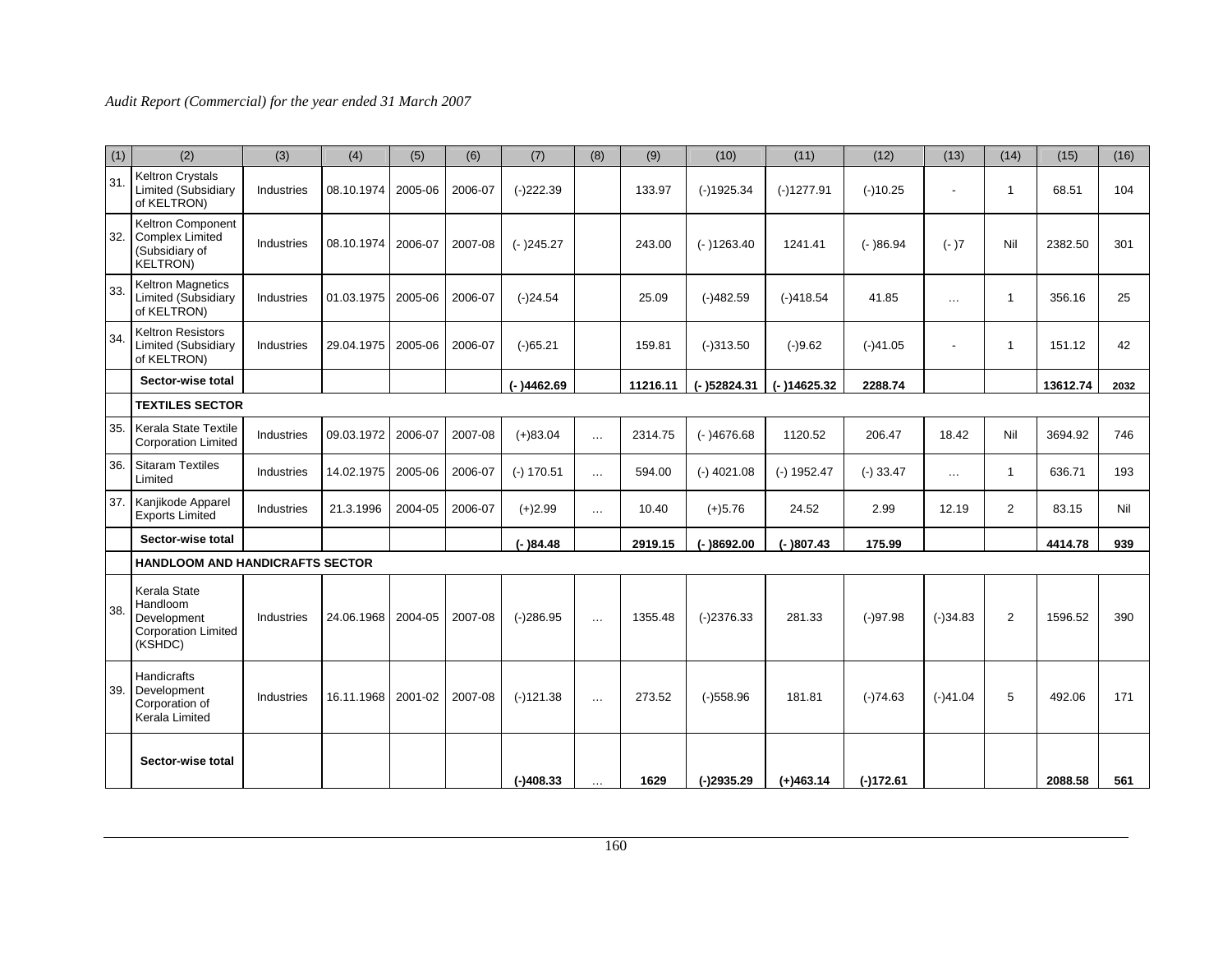| (1) | (2)                                                                              | (3)                 | (4)                  | (5)     | (6)     | (7)          | (8)      | (9)     | (10)         | (11)         | (12)                                      | (13)           | (14)           | (15)                     | (16) |
|-----|----------------------------------------------------------------------------------|---------------------|----------------------|---------|---------|--------------|----------|---------|--------------|--------------|-------------------------------------------|----------------|----------------|--------------------------|------|
|     | <b>FOREST SECTOR</b>                                                             |                     |                      |         |         |              |          |         |              |              |                                           |                |                |                          |      |
| 40. | Kerala Forest<br>Development<br><b>Corporation Limited</b><br>(KFDC)             | Agriculture         | 24.01.1975   2005-06 |         | 2007-08 | $(+)38.94$   |          | 788.44  | $(+)1012.73$ | 3971.43      | 100.21                                    | 2.52           | $\overline{1}$ | 692.49                   | 150  |
| 41  | <b>Forest Industries</b><br>(Travancore)<br>Limited                              | Industries          | 10.08.1946           | 2004-05 | 2006-07 | $(+)32.18$   |          | 37.71   | $(+)36.01$   | 249.45       | 67.59                                     | 27.10          | $\overline{2}$ | 612.41                   | 108  |
| 42. | Kerala State<br>Bamboo<br><b>Corporation Limited</b>                             | Industries          | 10.03.1971           | 2003-04 | 2006-07 | $(-)$ 263.77 | $\cdots$ | 641.38  | $(-)$ 437.99 | 1377.88      | $(-)$ 252.17                              | $(-)$ 10.55    | 3              | 897.14                   | 228  |
|     | Sector-wise total                                                                |                     |                      |         |         | $(-)192.65$  |          | 1467.53 | 610.75       | 5598.76      | $(-)84.37$                                |                |                | 2202.04                  | 486  |
|     | <b>MINING SECTOR</b>                                                             |                     |                      |         |         |              |          |         |              |              |                                           |                |                |                          |      |
|     | Kerala State<br>43. Mineral<br>Development<br><b>Corporation Limited</b>         | Industries          | 24.06.1992           | 2006-07 | 2007-08 | $\ddotsc$    | $\cdots$ | 125.67  |              |              | (Commercial activities not yet commenced) |                | Nil            | $\overline{\phantom{a}}$ | 5    |
| 44. | Kerala Clays and<br><b>Ceramic Products</b><br>Limited                           | Industries          | 27.06.1984           | 2006-07 | 2007-08 | $(+)94.70$   |          | 131.82  | $(+)373.85$  | 501.70       | 94.70                                     | 18.88          | Nil            | 476.88                   | 328  |
|     | Sector-wise total                                                                |                     |                      |         |         | 94.70        |          | 257.49  | 373.85       | 501.7        | 94.70                                     |                |                | 476.88                   | 333  |
|     | <b>CONSTRUCTION SECTOR</b>                                                       |                     |                      |         |         |              |          |         |              |              |                                           |                |                |                          |      |
| 45. | Kerala State<br>Construction<br><b>Corporation Limited</b>                       | Public Works        | 25.03.1975           | 2005-06 | 2006-07 | $(-)29.65$   |          | 87.50   | $(-)2197.86$ | $(-)1535.93$ | $(-)9.93$                                 | $\overline{a}$ | $\overline{1}$ | 2687.35                  | 182  |
| 46. | Kerala Police<br>Housing and<br>Construction<br><b>Corporation Limited</b>       | Home                | 02.07.1990           | 2004-05 | 2006-07 | Nil          |          | 603.00  | Nil          | 3605.50      |                                           |                | $\overline{2}$ |                          | Nil  |
| 47. | Roads and Bridges<br>Development<br>Corporation of<br>Kerala Limited             | <b>Public Works</b> | 23.09.1999           | 2004-05 | 2005-06 | $(+)$ 42.67  | $\ldots$ | 942.50  | $\cdots$     | 9506.03      | 100.83                                    | 1.06           | $\overline{2}$ | 197.60                   | 29   |
| 48. | Kerala Irrigation<br>Infrastructure<br>Development<br><b>Corporation Limited</b> | Irrigation          | 3.8.2000             | 2004-05 | 2005-06 | $\cdots$     | $\cdots$ | 21.14   |              |              | (Commercial activities not yet commenced) |                | $\overline{2}$ | $\cdots$                 | N A  |
|     | Sector-wise total                                                                |                     |                      |         |         | $(+)13.02$   |          | 1654.14 | $(-)2197.86$ | $(+)11575.6$ | $(+)90.90$                                |                |                | 2884.95                  | 211  |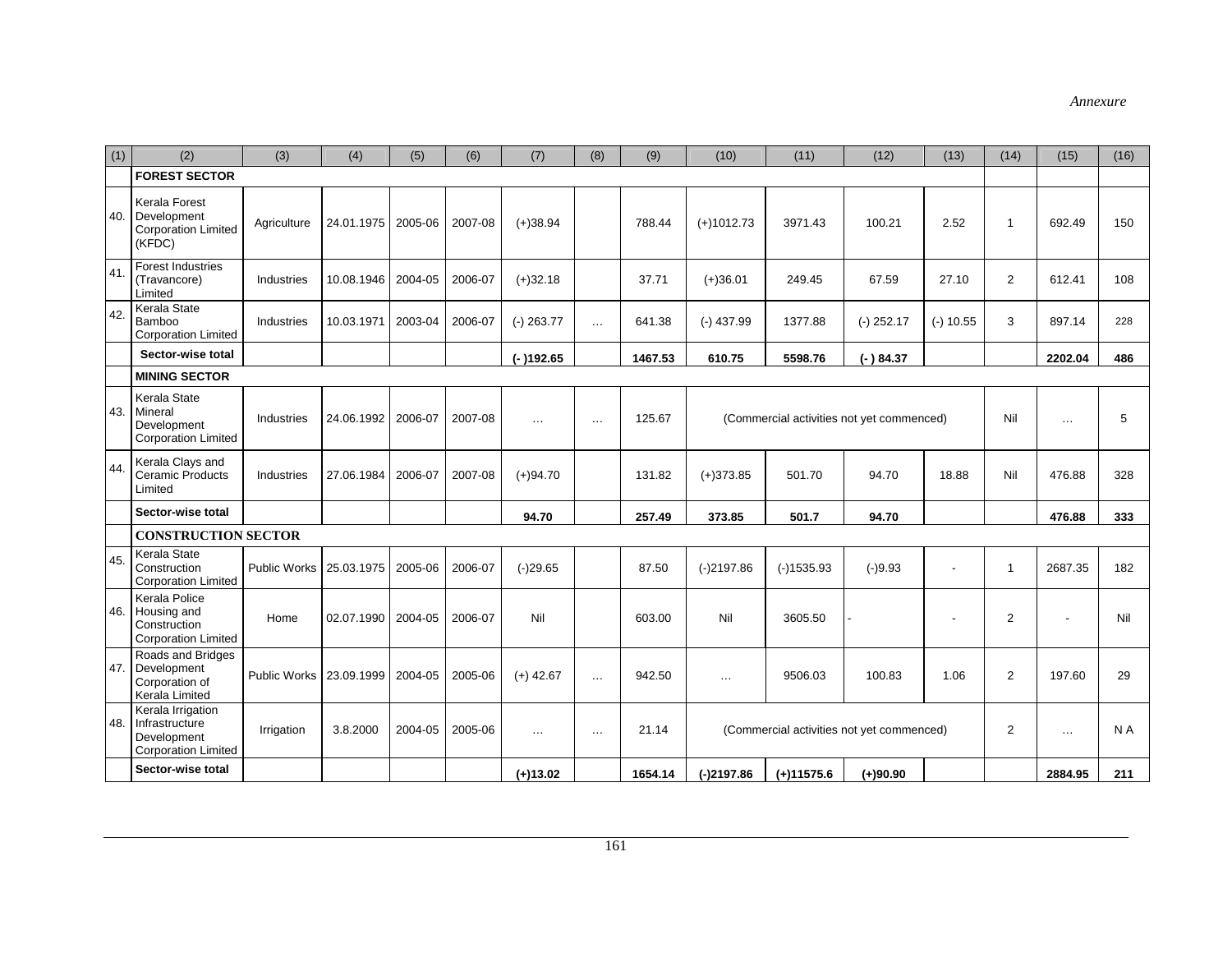| (1) | (2)                                                                                                                                                    | (3)                      | (4)        | (5)     | (6)     | (7)         | (8)      | (9)     | (10)         | (11)        | (12)       | (13)       | (14)           | (15)    | (16) |
|-----|--------------------------------------------------------------------------------------------------------------------------------------------------------|--------------------------|------------|---------|---------|-------------|----------|---------|--------------|-------------|------------|------------|----------------|---------|------|
|     | <b>AREA DEVELOPMENT SECTOR</b>                                                                                                                         |                          |            |         |         |             |          |         |              |             |            |            |                |         |      |
| 49. | The Kerala Land<br>Development<br><b>Corporation Limited</b>                                                                                           | Agriculture              | 15.12.1972 | 2003-04 | 2007-08 | $(-)66.80$  |          | 705.40  | $(-)4769.47$ | $(-)440.14$ | $(-)67.00$ |            | 3              | 92.80   | 127  |
|     | Sector-wise total                                                                                                                                      |                          |            |         |         | $(-)66.80$  |          | 705.40  | $(-)4769.47$ | $(-)440.14$ | $(-)67.00$ |            |                | 92.80   | 127  |
|     | DEVELOPMENT OF ECONOMICALLY WEAKER SECTION SECTOR                                                                                                      |                          |            |         |         |             |          |         |              |             |            |            |                |         |      |
| 50. | Kerala State<br>Development<br>Corporation for<br><b>Scheduled Castes</b><br>and Scheduled<br><b>Tribes Limited</b>                                    | SC and ST<br>Development | 7.12.1972  | 2003-04 | 2005-06 | $(-) 1.02$  | $\ldots$ | 4846.42 | 275.07       | 6254.47     | 79.36      | 1.27       | 3              | 400.64  | 158  |
| 51. | The Kerala State<br><b>Backward Classes</b><br>Development<br><b>Corporation Limited</b>                                                               | SC and ST<br>Development | 28.02.1995 | 2001-02 | 2007-08 | $(+)502.16$ |          | 3826.00 | $(+)1109.54$ | 10506.30    | 793.65     | 7.55       | 5              | 1035.24 | 165  |
| 52. | Kerala State<br>Handicapped<br>Persons' Welfare<br><b>Corporation Limited</b>                                                                          | Social<br>Welfare        | 01.09.1979 | 1995-96 | 2005-06 | $(+)93.87$  | $\cdots$ | 140.60  | $(+)26.39$   | 262.11      | 98.94      | 37.75      | 11             | 492.62  | 70   |
| 53. | Kerala State<br>Development<br>Corporation for<br><b>Christian Converts</b><br>from Scheduled<br>Castes & the<br>Recommended<br>Communities<br>Limited | SC and ST<br>Development | 3.12.1980  | 1993-94 | 2005-06 | $(-)13.66$  | $\cdots$ | 232.69  | $(-)$ 62.68  | 215.19      | $(-) 7.77$ | $(-)3.61$  | 13             | 6.48    | 29   |
| 54. | Kerala Artisans'<br>Development<br><b>Corporation Limited</b>                                                                                          | Industries               | 01.10.1981 | 2001-02 | 2007-08 | $(-)10.47$  |          | 222.81  | $(-)227.87$  | 79.18       | 6.26       | 8.00       | 5              | 72.92   | 24   |
| 55. | Kerala State<br><b>Palmyrah Products</b><br>Development and<br>Workers' Welfare<br><b>Corporation Limited</b>                                          | Industries               | 13.11.1985 | 2004-05 | 2006-07 | $(-)24.38$  |          | 87.00   | $(-)45.25$   | 57.83       | $(-)24.38$ | $(-)42.00$ | $\overline{2}$ | 6.68    | 20   |
|     | Sector-wise total                                                                                                                                      |                          |            |         |         | 546.50      |          | 9355.52 | 1075.20      | 17375.08    | 946.06     |            |                | 2014.58 | 466  |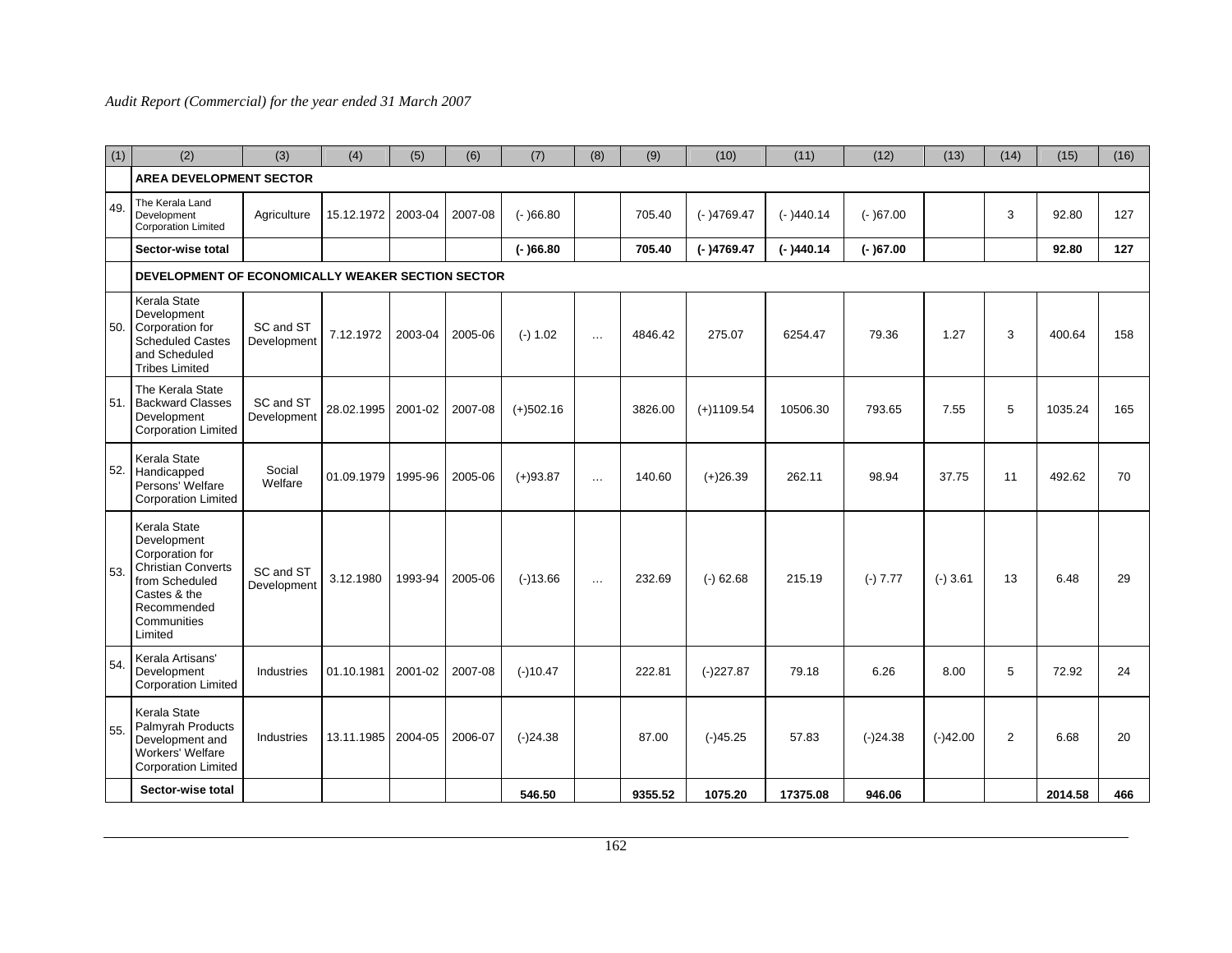| (1) | (2)                                                                     | (3)             | (4)        | (5)     | (6)     | (7)           | (8)      | (9)      | (10)           | (11)           | (12)         | (13)        | (14)                    | (15)     | (16)      |
|-----|-------------------------------------------------------------------------|-----------------|------------|---------|---------|---------------|----------|----------|----------------|----------------|--------------|-------------|-------------------------|----------|-----------|
|     | <b>PUBLIC DISTRIBUTION SECTOR</b>                                       |                 |            |         |         |               |          |          |                |                |              |             |                         |          |           |
| 56. | The Kerala State<br><b>Civil Supplies</b><br><b>Corporation Limited</b> | Food            | 25.06.1974 | 2004-05 | 2006-07 | $(-) 7404.32$ | $\cdots$ | 856.00   | $(-)$ 53931.62 | $(-)$ 38541.85 | $(-)$ 249.92 | $\cdots$    | $\overline{2}$          | 57458.69 | 3127      |
|     | Sector-wise total                                                       |                 |            |         |         | $(-)7404.32$  |          | 856.00   | $(-)53931.62$  | $(-)38541.85$  | $(-)249.92$  |             |                         | 57458.69 | 3127      |
|     | <b>CEMENT SECTOR</b>                                                    |                 |            |         |         |               |          |          |                |                |              |             |                         |          |           |
| 57. | The Travancore<br><b>Cements Limited</b>                                | Industries      | 09.10.1946 | 2005-06 | 2006-07 | $(-)412.55$   |          | 50.00    | $(-)870.16$    | 69.46          | $(-)405.57$  | $(-)583.89$ | $\overline{\mathbf{1}}$ | 1667.78  | 558       |
| 58. | <b>Malabar Cements</b><br>Limited                                       | Industries      | 11.04.1978 | 2005-06 | 2006-07 | $(+)$ 539.82  | $\cdots$ | 2599.87  | $(+)$ 4598.19  | $(+)12603.18$  | $(+)$ 842.81 | $(+)$ 6.69  | $\overline{1}$          | 22780.37 | 1033      |
|     | Sector-wise total                                                       |                 |            |         |         | $(+)127.27$   |          | 2649.87  | $(+)3728.03$   | $(+)12672.64$  | $(+)437.24$  |             |                         | 24448.15 | 1591      |
|     | <b>TOURISM SECTOR</b>                                                   |                 |            |         |         |               |          |          |                |                |              |             |                         |          |           |
| 59. | Kerala Tourism<br>Development<br><b>Corporation Limited</b><br>(KTDC)   | General<br>Admn | 29.12.1965 | 2003-04 | 2007-08 | $(-)464.63$   |          | 4857.64  | $(-)1543.08$   | 4511.38        | $(-)320.25$  | $(-)7.10$   | 3                       | 3481.03  | 655       |
| 60. | <b>Tourist Resorts</b><br>(Kerala) Limited<br>(Subsidiary of<br>KTDC)   | General<br>Admn | 29.08.1989 | 2005-06 | 2006-07 | $(+)$ 128.37  | $\cdots$ | 3693.79  | $(+)$ 321.62   | 2357.86        | 128.37       | 5.44        | -1                      | $\cdots$ | <b>NA</b> |
| 61. | <b>Bekal Resorts</b><br>Development<br><b>Corporation Limited</b>       | General<br>Admn | 03.07.1995 | 2005-06 | 2006-07 | $(-)$ 24.34   | $\sim$   | 4099.01  | $(-) 74.62$    | 4029.21        | $(-)$ 23.43  | $(-) 0.58$  | $\overline{1}$          | 21.15    | 19        |
|     | Sector-wise total                                                       |                 |            |         |         | $(-)360.6$    |          | 12650.44 | $(-)1296.08$   | $(+)10898.45$  | $(-)215.31$  |             |                         | 3502.18  | 674       |
|     | DRUGS, CHEMICALS AND PHARMACEUTICALS SECTOR                             |                 |            |         |         |               |          |          |                |                |              |             |                         |          |           |
| 62. | The Travancore-<br><b>Cochin Chemicals</b><br>Limited                   | Industries      | 08.11.1951 | 2006-07 | 2007-08 | $(+)9.33$     | $\sim$   | 2131.19  | $(-)813.00$    | 6477.89        | 935.24       | 14.40       | Nil                     | 12320.67 | 755       |
| 63. | Kerala State Drugs<br>and<br>Pharmaceuticals<br>Limited                 | Industries      | 23.12.1971 | 1996-97 | 2006-07 | $(-)374.11$   |          | 757.94   | $(-)1689.51$   | 225.41         | $(-)234.27$  | $(-)103.93$ | 10                      | 1405.13  | 375       |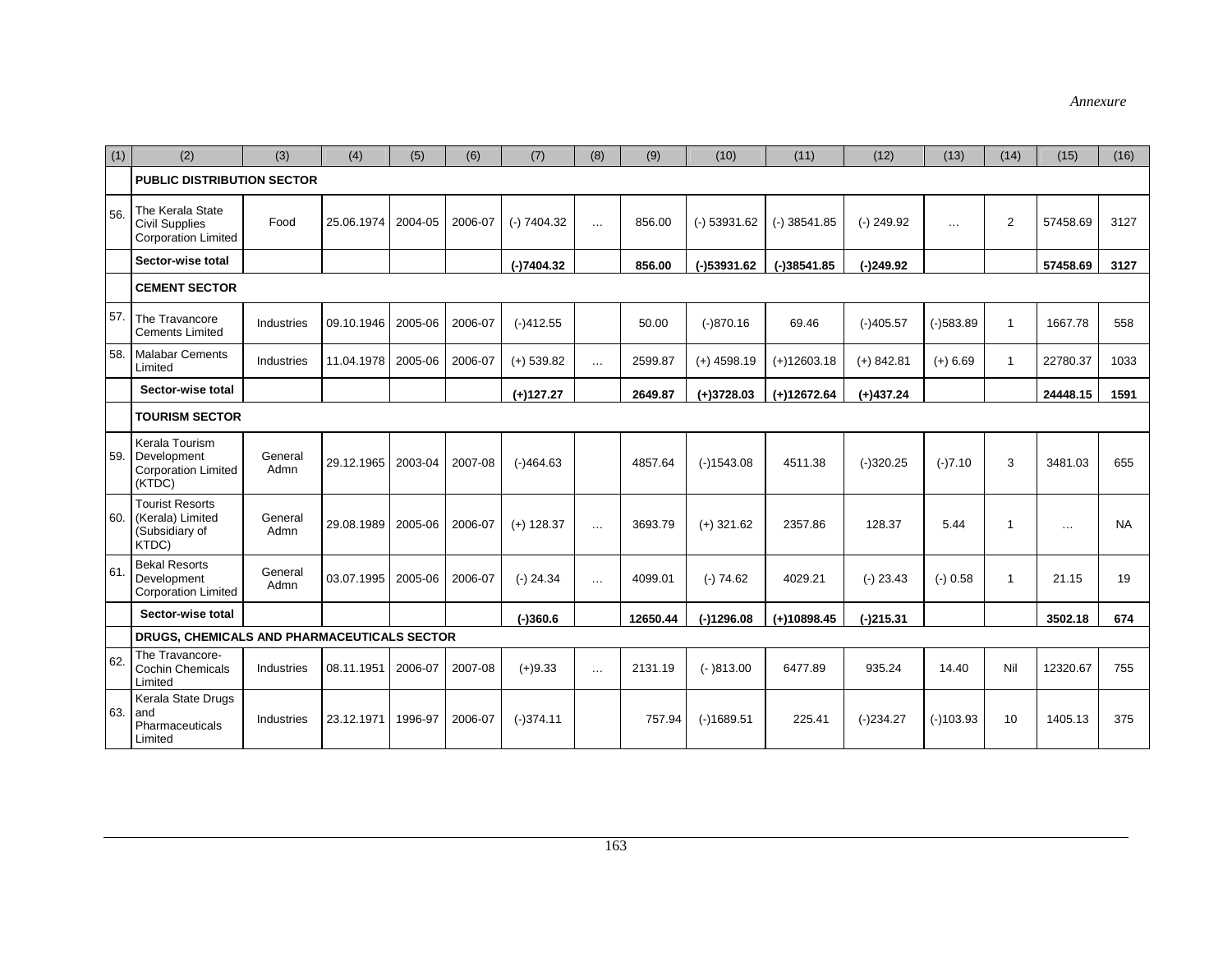| (1) | (2)                                                                                 | (3)          | (4)        | (5)     | (6)     | (7)           | (8)      | (9)      | (10)          | (11)                         | (12)          | (13)        | (14)           | (15)     | (16) |
|-----|-------------------------------------------------------------------------------------|--------------|------------|---------|---------|---------------|----------|----------|---------------|------------------------------|---------------|-------------|----------------|----------|------|
| 64. | The<br>Pharmaceutical<br>Corporation(Indian<br>Medicines) Kerala<br>Limited         | Health       | 08.09.1975 | 2005-06 | 2007-08 | $(+)308.98$   |          | 523.60   | $(+)517.07$   | 1060.88                      | 310.41        | 29.26       | $\overline{1}$ | 1902.58  | 112  |
| 65. | Travancore<br><b>Titanium Products</b><br>Limited                                   | Industries   | 18.12.1946 | 2005-06 | 2006-07 | $(-) 1552.91$ | $\cdots$ | 176.74   | $(+)$ 4196.52 | 3949.77                      | $(-) 1531.86$ | $(-)$ 38.78 | $\mathbf{1}$   | 13388.24 | 1180 |
| 66. | The Kerala<br>Minerals and<br><b>Metals Limited</b>                                 | Industries   | 16.02.1972 | 2005-06 | 2006-07 | $(+)1782.05$  |          | 3093.27  | $(+)23662.66$ | 43074.93                     | 1855.43       | 4.31        | 1              | 28967.07 | 1846 |
| 67. | The Travancore<br>Sugars and<br><b>Chemicals Limited</b>                            | Industries   | 23.06.1937 | 2006-07 | 2007-08 | $(+)5.33$     |          | 131.57   | $(-)393.48$   | $(-)84.14$                   | 6.51          |             | Nil            | 717.51   | 119  |
|     | Sector-wise total                                                                   |              |            |         |         | 178.67        |          | 6814.31  | 25480.26      | 54704.74                     | 1341.46       |             |                | 58701.20 | 4387 |
|     | <b>FINANCING SECTOR</b>                                                             |              |            |         |         |               |          |          |               |                              |               |             |                |          |      |
| 68. | Kerala State<br>Industrial<br>Development<br><b>Corporation Limited</b><br>(KSIDC)  | Industries   | 21.07.1961 | 2005-06 | 2006-07 | $(+)$ 1415.63 | $\cdots$ | 29474.35 | $(+) 854$     | 31131.58                     | 2316.89       | 8.29        | $\overline{1}$ | 2642.31  | 81   |
| 69. | The Kerala State<br>Financial<br><b>Enterprises Limited</b>                         | <b>Taxes</b> | 06.11.1969 | 2005-06 | 2006-07 | $(+)4404.29$  |          | 1000.00  | $(+)9028.33$  | 124679.39                    | 13820.39      | 11.08       | $\overline{1}$ | 24045.74 | 4111 |
| 70. | Kerala Urban &<br><b>Rural Development</b><br>Finance<br><b>Corporation Limited</b> | Local Admn.  | 28.01.1970 | 2006-07 | 2007-08 | $(+)230.62$   |          | 96.04    | $(+)131.14$   | 6433.27                      | 965.52        | 15.01       | Nil            | 1062.70  | 14   |
| 71. | Kerala Transport<br>Development<br>Finance<br><b>Corporation Limited</b>            | Transport    | 27.02.1991 | 2004-05 | 2006-07 | $(+)$ 411.53  | $\cdots$ | 4383.00  | $(+)$ 1715.79 | 33535.16                     | 3057.43       | 9.12        | $\overline{2}$ | 3655.22  | 115  |
| 72. | Kerala State Power<br>and Infrastructure<br>Finance<br><b>Corporation Limited</b>   | Power        | 20.03.1998 | 2006-07 | 2007-08 | $(+)$ 347.60  | $\cdots$ | 2665.01  | $(+)$ 247.22  | 88522.75                     | 8678.69       | 9.80        | Nil            | 9204.56  | 13   |
|     | Sector-wise total                                                                   |              |            |         |         | $(+)6809.67$  |          | 37618.39 |               | $(+)11976.48$ $(+)284302.15$ | (+)28838.92   |             |                | 40610.53 | 4334 |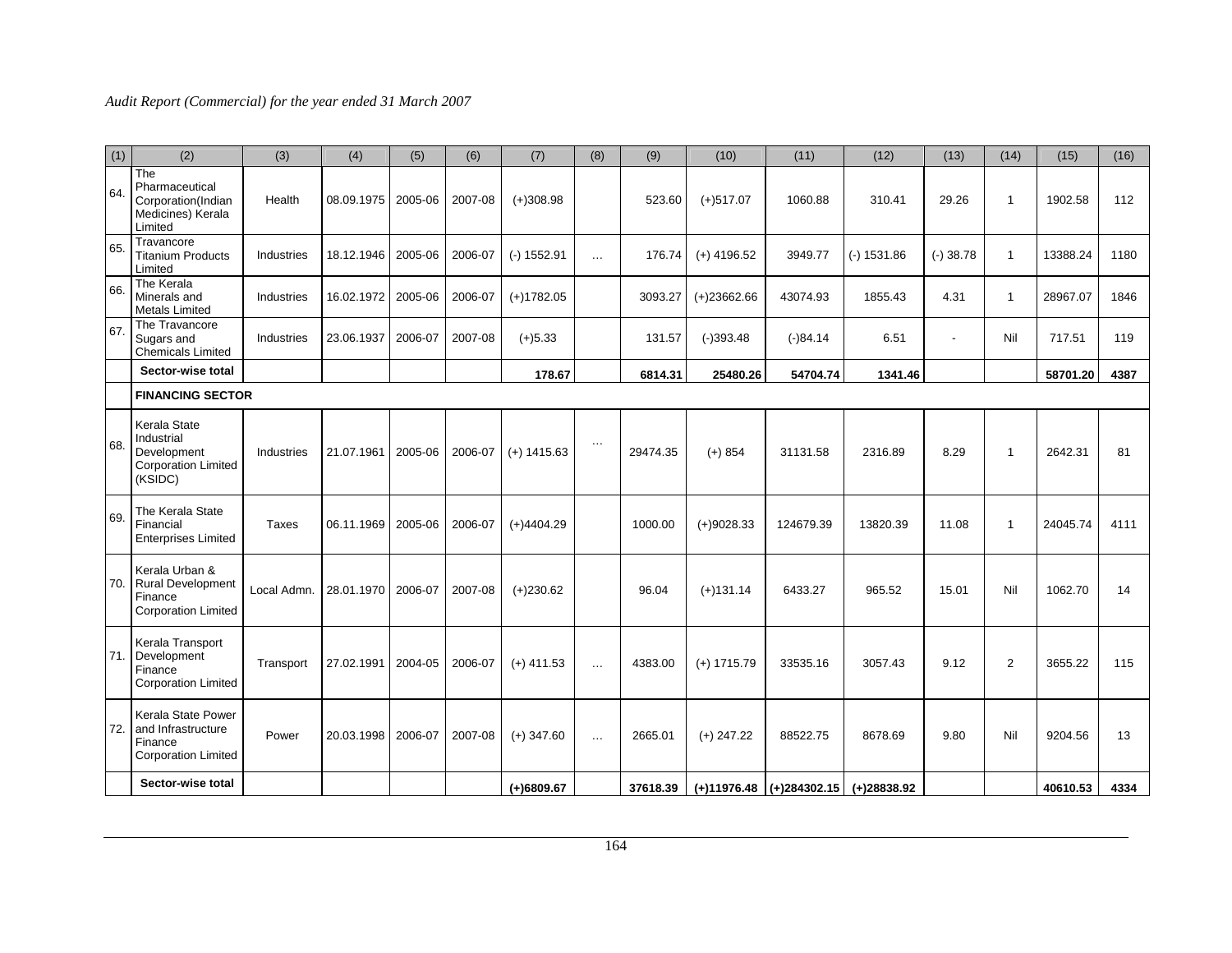| (1) | (2)                                                                                                | (3)                  | (4)        | (5)     | (6)     | (7)          | (8)      | (9)     | (10)         | (11)     | (12)       | (13)        | (14)           | (15)     | (16) |
|-----|----------------------------------------------------------------------------------------------------|----------------------|------------|---------|---------|--------------|----------|---------|--------------|----------|------------|-------------|----------------|----------|------|
|     | <b>MISCELLANEOUS SECTOR</b>                                                                        |                      |            |         |         |              |          |         |              |          |            |             |                |          |      |
| 73. | Kerala State<br><b>Industrial Products</b><br>Trading<br><b>Corporation Limited</b>                | Industries           | 04.08.1976 | 2005-06 | 2006-07 | $(-)38.73$   | $\cdots$ | 33.90   | $(+)$ 234.95 | 250.25   | $(-)38.73$ | $(-) 15.48$ | $\mathbf{1}$   | 0.06     | 10   |
| 74  | Kerala State<br><b>Beverages</b><br>(Manufacturing and<br>Marketing)<br><b>Corporation Limited</b> | <b>Taxes</b>         | 23.02.1984 | 2004-05 | 2006-07 | $(+)2267.89$ |          | 102.50  | $(+)4079.64$ | 15245.34 | 2497.44    | 16.38       | $\overline{2}$ | 87343.63 | 24   |
| 75. | Kerala School<br>Teachers and Non-<br>teaching Staff<br>Welfare<br><b>Corporation Limited</b>      | General<br>Education | 16.08.1984 | 2003-04 | 2004-05 | $(-)5.64$    | $\cdots$ | 50.00   | $(-)116.12$  | 185.79   | 9.73       | 5.24        | 3              | 14.13    | 4    |
| 76. | Kerala State<br>Women's<br>Development<br><b>Corporation Limited</b>                               | Social<br>Welfare    | 22.02.1988 | 1994-95 | 2001-02 | $(+)0.99$    | $\cdots$ | 242.86  | $(-)31.09$   | 1161.28  | 1.98       | 0.20        | 12             | 4.30     | 48   |
| 77. | Overseas<br>Development and<br>Employment<br>Promotion<br>Consultants<br>Limited.                  | Labour               | 20.10.1977 | 2005-06 | 2006-07 | $(-)2.85$    |          | 65.79   | $(+)18.66$   | 116.00   | $(-)2.20$  | $(-)1.90$   | $\mathbf{1}$   | 336.51   | 19   |
| 78. | Kerala State<br>Industrial<br><b>Enterprises Limited</b><br>(KSIE)                                 | Industries           | 25.01.1973 | 2006-07 | 2007-08 | $(+)330.95$  | $\cdots$ | 120.00  | $(+)1290.74$ | 1468.58  | 329.15     | 22.40       | Nil            | 1146.94  | 80   |
| 79. | Kerala State<br>Maritime<br>Development<br><b>Corporation Limited</b>                              | Fisheries            | 06.12.1994 | 2003-04 | 2004-05 | $(+)$ 4.63   | $\cdots$ | 915.99  | $(-)$ 297.18 | 312.26   | 4.63       | 1.48        | 3              | 170.08   | 25   |
| 80. | Meat Products of<br><b>India Limited</b>                                                           | Agriculture          | 13.01.1973 | 2003-04 | 2006-07 | $(-)45.66$   |          | 181.11  | $(-)737.11$  | 119.10   | $(-)35.21$ | $(-)25.56$  | 3              | 379.23   | 105  |
| 81. | Kerala Shipping<br>and Inland<br>Navigation<br><b>Corporation Limited</b>                          | Transport            | 29.12.1975 | 2004-05 | 2006-07 | $(+)$ 10.58  | $\cdots$ | 1373.96 | $(+)$ 217.93 | 1723.03  | 11.32      | 0.66        | $\overline{2}$ | 591.47   | 262  |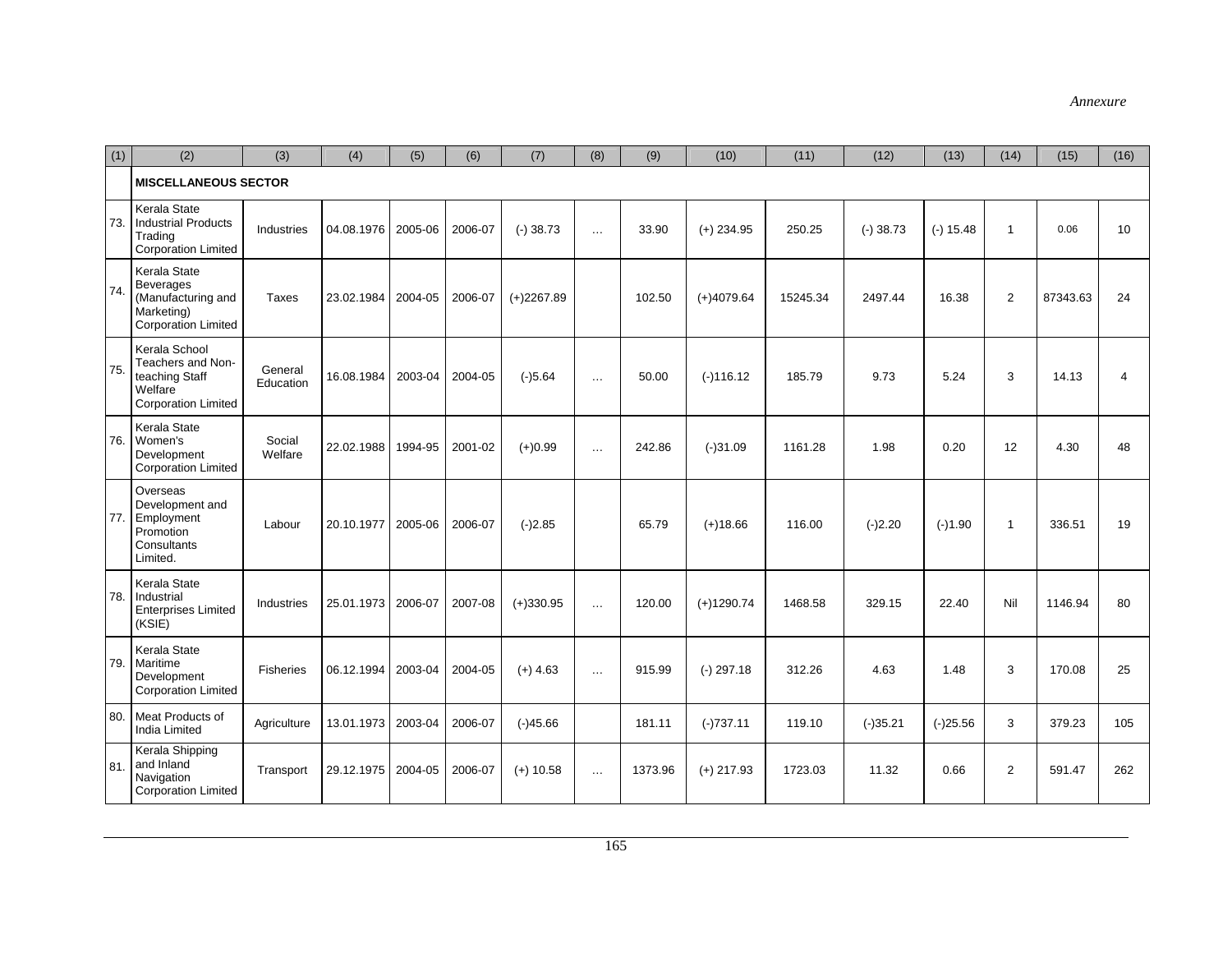| (1) | (2)                                                                                | (3)                       | (4)        | (5)     | (6)     | (7)           | (8)            | (9)                | (10)           | (11)          | (12)                                       | (13)      | (14) | (15)          | (16)           |
|-----|------------------------------------------------------------------------------------|---------------------------|------------|---------|---------|---------------|----------------|--------------------|----------------|---------------|--------------------------------------------|-----------|------|---------------|----------------|
| 82. | Kerala State Ex-<br>Servicemen<br>Development and<br>Rehabilitation<br>Corporation | General<br>Admn.          | 7.12.2001  | 2006-07 | 2007-08 | $(+)17.04$    |                | 50.00              | $(+)9.00$      | 41.00         | 17.04                                      | 41.46     | Nil  | 35.28         | $\overline{2}$ |
| 83. | Indian Institute of<br>Information<br>Technology and<br>Management<br>Kerala       | Information<br>Technology | 5.9.2000   | 2003-04 | 2006-07 | $(-)38.74$    |                | Nil                | $(-)209.69$    | 407.71        | $(-)38.74$                                 | $(-)9.50$ | 3    | 36.10         | 23             |
| 84. | Vizhinjam<br>International<br>Seaport Limited.                                     |                           | 15.12.2004 | 2005-06 | 2006-07 |               |                | 50.00              | $\overline{a}$ |               | Commercial activities not yet<br>commenced |           | -1   |               | $\ldots$       |
|     | Sector-wise total                                                                  |                           |            |         |         | 2500.46       |                | 3186.11            | 4459.73        | 21030.34      | 2756.41                                    |           |      | 90057.73      | 602            |
|     | Total A (Sector-<br>wise - Companies)                                              |                           |            |         |         | $(-)5216.46$  |                | $(+)143305.$<br>11 | (-)161846.12   | 400685.79     | 37988.52                                   |           |      | 379779.6<br>7 | 48503          |
| B   | <b>Working Statutory corporations</b>                                              |                           |            |         |         |               |                |                    |                |               |                                            |           |      |               |                |
|     | <b>POWER SECTOR</b>                                                                |                           |            |         |         |               |                |                    |                |               |                                            |           |      |               |                |
| 1   | Kerala State<br><b>Electricity Board</b>                                           | Power                     | 01.04.1957 | 2006-07 | 2007-08 | $(+)21742.00$ | $\blacksquare$ | 155300.00          | $(+)81062.41$  | 577995.14     | 61163.31                                   | 10        |      | 428613.28     | 24653          |
|     | Sector-wise total                                                                  |                           |            |         |         | 21742         |                | 155300.00          | 81062.41       | 577995.14     | 61163.31                                   | 10        |      | 428613.28     | 24653          |
|     | <b>TRANSPORT SECTOR</b>                                                            |                           |            |         |         |               |                |                    |                |               |                                            |           |      |               |                |
| 2   | Kerala State Road<br>Transport<br>Corporation                                      | Transport                 | 15.03.1965 | 2003-04 | 2007-08 | $(-)12049.7$  |                | 13794.65           | $(-)127219$    | $(-)80232$    | $(-)7154$                                  |           | 3    | 66975.13      | 20939          |
|     | Sector-wise total                                                                  |                           |            |         |         | $(-)12049.67$ |                | 13794.65           | (-)127219.00   | $(-)80232.00$ | $(-)7154.00$                               |           |      | 66975.13      | 20939          |
|     | <b>FINANCING SECTOR</b>                                                            |                           |            |         |         |               |                |                    |                |               |                                            |           |      |               |                |
| 3   | Kerala Financial<br>Corporation                                                    | Finance                   | 01.12.1953 | 2006-07 | 2007-08 | $(-)408.44$   |                | 15906.41           | $(-)7685.13$   | 64167         | 5600                                       | 8.73      | Nil  | 8390.47       | 312            |
|     | Sector-wise total                                                                  |                           |            |         |         | $(-)408.44$   |                | 15906.41           | $(-)7685.13$   | $(+)64167$    | $(+)5600$                                  | 8.73      | Nil  | 8390.47       | 312            |

\* Share capital is Rs. 200 only.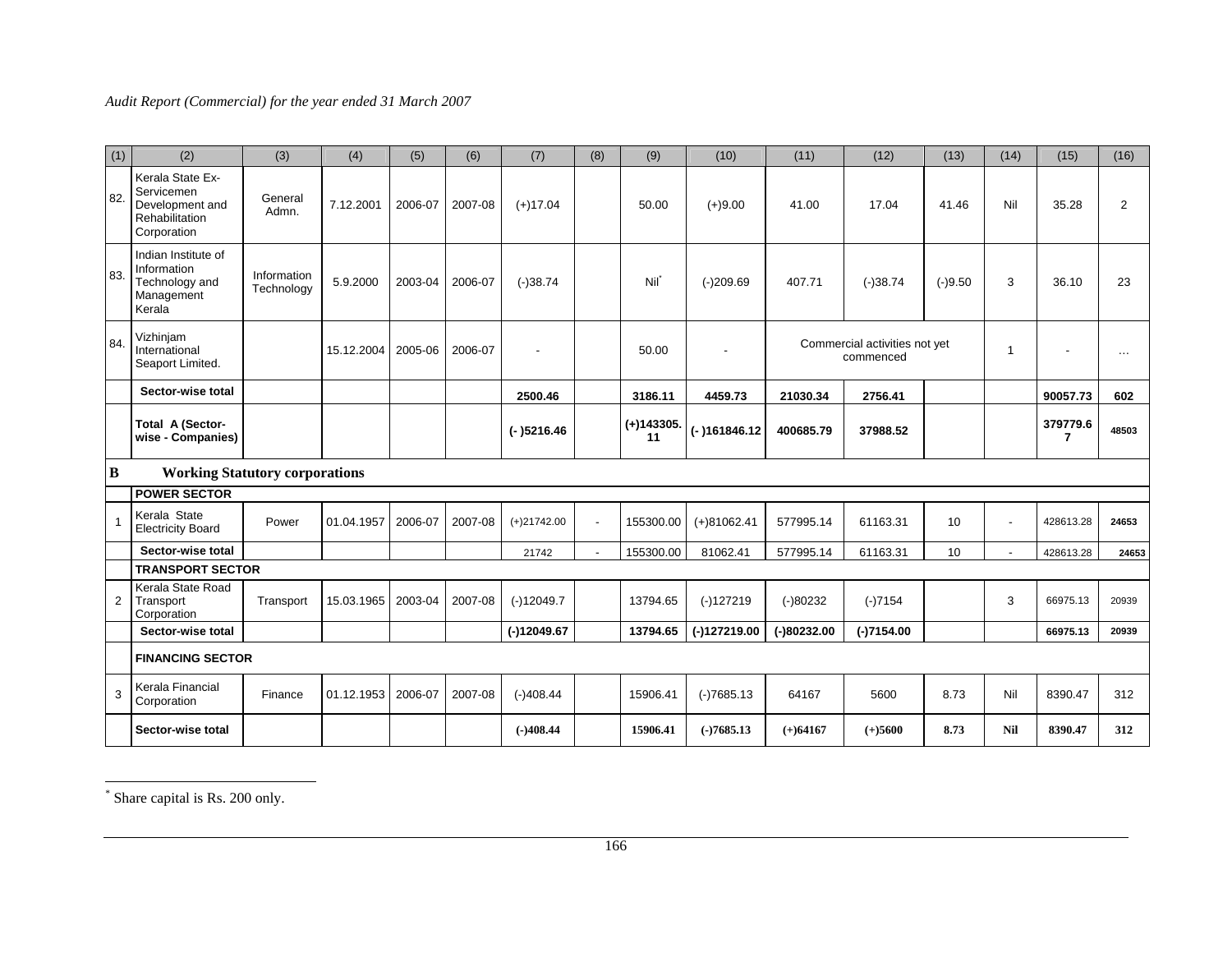| (1)            | (2)                                                                     | (3)         | (4)        | (5)     | (6)           | (7)         | (8)           | (9)           | (10)           | (11)           | (12)          | (13)     | (14)                               | (15)      | (16)          |
|----------------|-------------------------------------------------------------------------|-------------|------------|---------|---------------|-------------|---------------|---------------|----------------|----------------|---------------|----------|------------------------------------|-----------|---------------|
|                | <b>AGRICULTURE AND ALLIED SECTORS</b>                                   |             |            |         |               |             |               |               |                |                |               |          |                                    |           |               |
| $\overline{4}$ | Kerala State Ware-<br>housing<br>Corporation                            | Agriculture | 20.02.1959 | 2004-05 | 2007-08       | $(-)124.24$ |               | 900.00        | $(-)506.39$    | 629.00         | $(-)99.00$    |          | $\overline{2}$                     | 406.37    | 440           |
|                | Sector-wise total                                                       |             |            |         |               | $(-)124.24$ |               | 900.00        | $(-)506.39$    | $(+)629.00$    | $(-)99.00$    |          | $\mathbf{2}$                       | 406.37    | 440           |
|                | <b>MISCELLANEOUS SECTOR</b>                                             |             |            |         |               |             |               |               |                |                |               |          |                                    |           |               |
| 5              | Kerala Industrial<br>Infrastructure<br>Development<br>Corporation       | Industries  | 23.02.1993 | 2006-07 | 2007-08       | $(+)91.18$  |               | $\ldots$      | $(-)164.53$    | 24222.00       | 91.00         | 0.37     | Nil                                | 436.4     | 38            |
|                | Sector-wise total                                                       |             |            |         |               | $(+)91.18$  |               | $\cdots$      | $(-)164.53$    | 24222.00       | 91.00         | 0.37     | Nil                                | 436.4     | 38            |
|                | <b>Total B (All</b><br>Sector-wise<br><b>Statutory</b><br>corporations) |             |            |         |               | 9250.83     |               | 185901.0<br>6 | $(-)54512.64$  | $(+)586781.14$ | $(+)59601.31$ |          | $\cdots$                           | 504821.65 | 46382         |
|                | Grand total (A+B)                                                       |             |            |         |               | 4034.37     |               | 329206.17     | $(-)216358.76$ | 987466.93      | 97589.83      |          | $\cdots$                           | 884601.32 | 94885         |
| $\overline{c}$ | Non-working companies                                                   |             |            |         |               |             |               |               |                |                |               |          |                                    |           |               |
|                | <b>AGRICULTURE AND ALLIED SECTORS</b>                                   |             |            |         |               |             |               |               |                |                |               |          |                                    |           |               |
| 1              | Kerala State<br>Coconut<br>Development<br><b>Corporation Limited</b>    | Agriculture | 10.10.1975 | 1993-94 | 2005-06       | $(-)$ 47.81 | $\cdots$      | 285.05        | $(-) 1137.94$  | $(-) 159.15$   | $(-)$ 47.81   | $\cdots$ | Under<br>liquidation<br>since 1984 | 0.89      | $\cdots$      |
| $\overline{2}$ | The Kerala<br>Fisheries<br><b>Corporation Limited</b>                   | Fisheries   | 12.04.1966 | 1984-85 | 1987-88       | $(-)89.87$  | $\ldots$      | 484.75        | $(-)1104.60$   | $(-)210.30$    | $(-)41.04$    | $\cdots$ | Under<br>liquidation<br>since 1984 | $\cdots$  | $\cdots$      |
| 3              | Kerala Inland<br>Fisheries<br>Development<br><b>Corporation Limited</b> | Fisheries   | 03.02.1981 | 1988-89 | 1991-92       | $(-)0.01$   | $\sim$ $\sim$ | 16.44         | $(-)16.44$     | Nil            | $(-)0.01$     | $\cdots$ | Under<br>liquidation<br>since 1984 | $\cdots$  | $\sim$ $\sim$ |
|                | Sector-wise total                                                       |             |            |         |               | $(-)137.69$ |               | 786.24        | $(-)2258.98$   | $(-)369.45$    | $(-)88.86$    |          |                                    | 0.89      | $\cdots$      |
|                | <b>INDUSTRY SECTOR</b>                                                  |             |            |         |               |             |               |               |                |                |               |          |                                    |           |               |
| 4              | The Kerala Premo<br>Pipe Factory<br>Limited                             | Local Admn. | 12.09.1961 | 1985-86 | 1999-<br>2000 | $(-)35.46$  | $\cdots$      | 34.50         | $(-)19.37$     | 99.65          | $(-)21.40$    | $\cdots$ | Under<br>liquidation<br>since 1984 | $\cdots$  | $\cdots$      |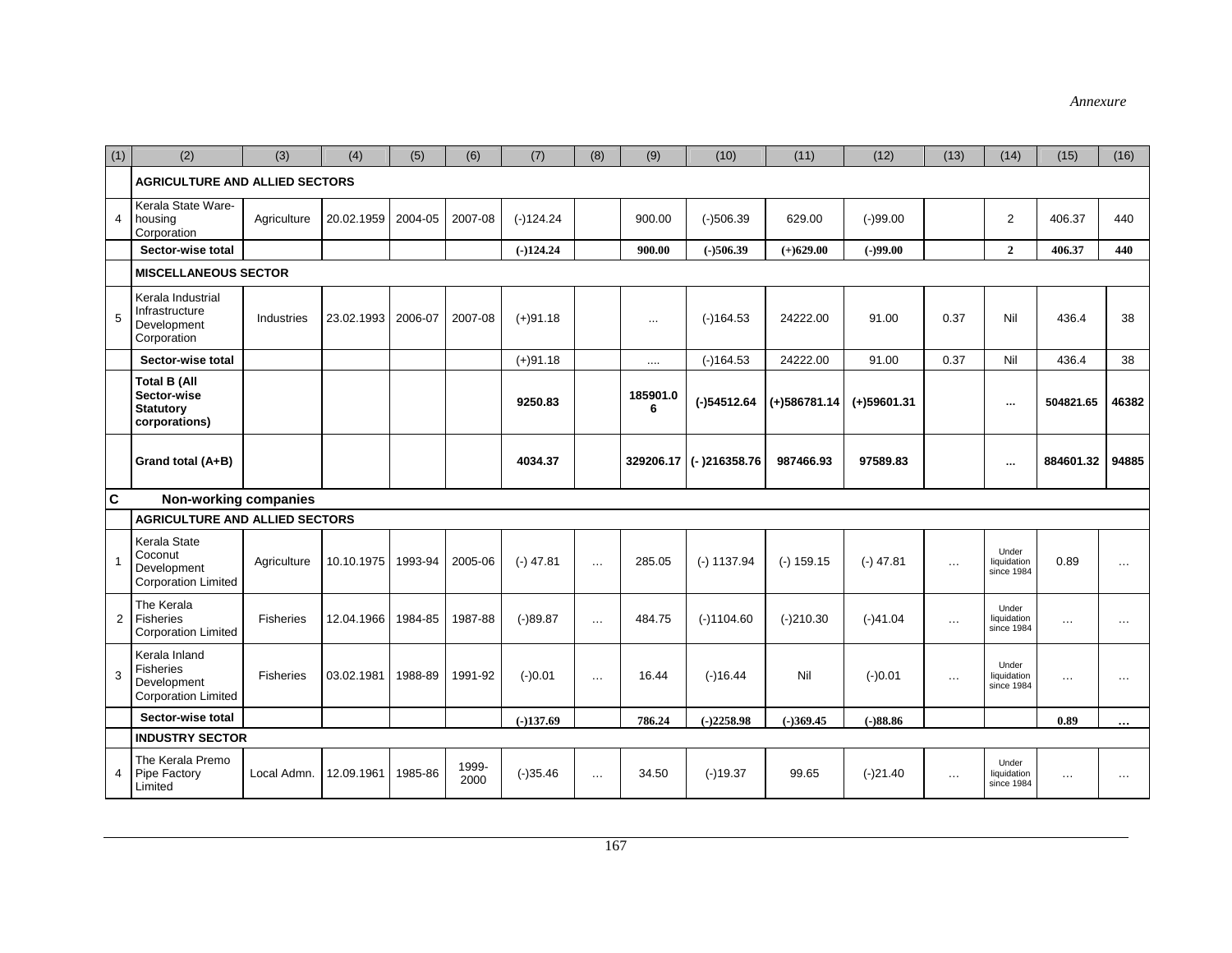| (1) | (2)                                                                           | (3)                 | (4)        | (5)     | (6)     | (7)          | (8)      | (9)     | (10)          | (11)          | (12)                                  | (13)        | (14)                               | (15)     | (16)      |
|-----|-------------------------------------------------------------------------------|---------------------|------------|---------|---------|--------------|----------|---------|---------------|---------------|---------------------------------------|-------------|------------------------------------|----------|-----------|
| 5   | The Chalakudy<br>Refractories<br>Limited                                      | Industries          | 15.03.1969 | 1989-90 | 1993-94 | $(-)38.93$   | $\cdots$ | 306.64  | $(-)335.81$   | $(-)43.31$    | $(-)23.91$                            | $\cdots$    | 17                                 | $\cdots$ | $\cdots$  |
| 6   | Kerala Special<br>Refractories<br>Limited                                     | Industries          | 05.11.1985 | 2006-07 | 2007-08 | $\ddotsc$    | $\cdots$ | 291.23  |               |               | (Commercial production not commenced) |             | Under<br>liquidation<br>since 1996 | .        | $\cdots$  |
| 7   | The Kerala<br>Asbestos Cement<br>Pipe Factory<br>Limited                      | Local Admn.         | 09.03.1984 | 1984-85 | 1986-87 | $\cdots$     | $\cdots$ | 6.09    |               |               | (Commercial production not commenced) |             | Under<br>liquidation<br>since 1987 | $\cdots$ | $\cdots$  |
| 8   | <b>Kerala Construction</b><br>Components<br>Limited                           | Industries          | 21.12.1957 | 2005-06 | 2006-07 | $(-)$ 24.75  | $\ldots$ | 28.08   | $(-)$ 405.81  | $(-) 166.47$  | $(-) 1.03$                            | $\cdots$    | Under<br>liquidation<br>since 2003 | 2.39     | 121       |
|     | Sector-wise total                                                             |                     |            |         |         | $(-)99.14$   |          | 666.54  | $(-)760.99$   | $(-)110.13$   | $(-)46.34$                            |             |                                    | 2.39     | 121       |
|     | <b>ENGINEERING SECTOR</b>                                                     |                     |            |         |         |              |          |         |               |               |                                       |             |                                    |          |           |
| 9   | Scooters Kerala<br>Limited                                                    | Industries          | 15.11.1976 | 2002-03 | 2003-04 | $(-) 119.66$ | $\sim$   | 472.00  | $(-)$ 1240.33 | $(-)$ 371.36  | $(-)$ 64.88                           | $\cdots$    | 4                                  | 60.68    | <b>NA</b> |
|     | Kerala State<br>10 Engineering Works<br>Limited                               | <b>Public Works</b> | 20.03.1978 | 1991-92 | 1992-93 | $(-)16.54$   | $\cdots$ | 45.64   | $(-)150.92$   | $(-)71.71$    | $(-)1.63$                             | $\cdots$    | Under<br>liquidation<br>from 1985  | $\cdots$ | $\cdots$  |
| 11  | SIDECO Mohan<br><b>Kerala Limited</b><br>(Subsidiary of<br>SIDCO)             | Industries          | 20.08.1980 | 2003-04 | 2006-07 | $(-)$ 46.68  | $\cdots$ | 17.00   | $(-)$ 302.45  | $(+)$ 27.22   | $\cdots$                              | $\cdots$    | 3                                  | $\cdots$ | $\cdots$  |
|     | The Metropolitan<br>12 Engineering<br>Company Limited                         | Industries          | 05.01.1945 | 2001-02 | 2007-08 | $(-) 59.43$  | $\cdots$ | 248.91  | $(-)$ 989.81  | 130.54        | $(+)$ 32.77                           | $(-)$ 25.10 | 5                                  | 177.90   | 124       |
|     | Sector-wise total                                                             |                     |            |         |         | $(-)242.31$  |          | 783.55  | $(-)2683.51$  | $(-)285.31$   | $(-)33.74$                            |             |                                    | 238.58   | 124       |
|     | <b>ELECTRONICS SECTOR</b>                                                     |                     |            |         |         |              |          |         |               |               |                                       |             |                                    |          |           |
|     | <b>Keltron Counters</b><br>13   Limited (Subsidiary<br>of KELTRON)            | Industries          | 21.07.1964 | 2003-04 | 2006-07 | $(-)366.61$  | $\cdots$ | 496.90  | $(-)$ 3173.51 | $(-) 1062.29$ | $(-)$ 264.67                          | $\cdots$    | 3                                  | 151.97   | 9         |
| 14  | Keltron Power<br><b>Devices Limited</b><br>(Subsidiary of<br><b>KELTRON</b> ) | Industries          | 28.01.1976 | 2001-02 | 2005-06 | $(-)$ 48.52  | $\cdots$ | 1537.55 | $(-)$ 2712.06 | $(-)$ 498.39  | $(-) 1.96$                            | $\cdots$    | 5                                  | $\cdots$ | .         |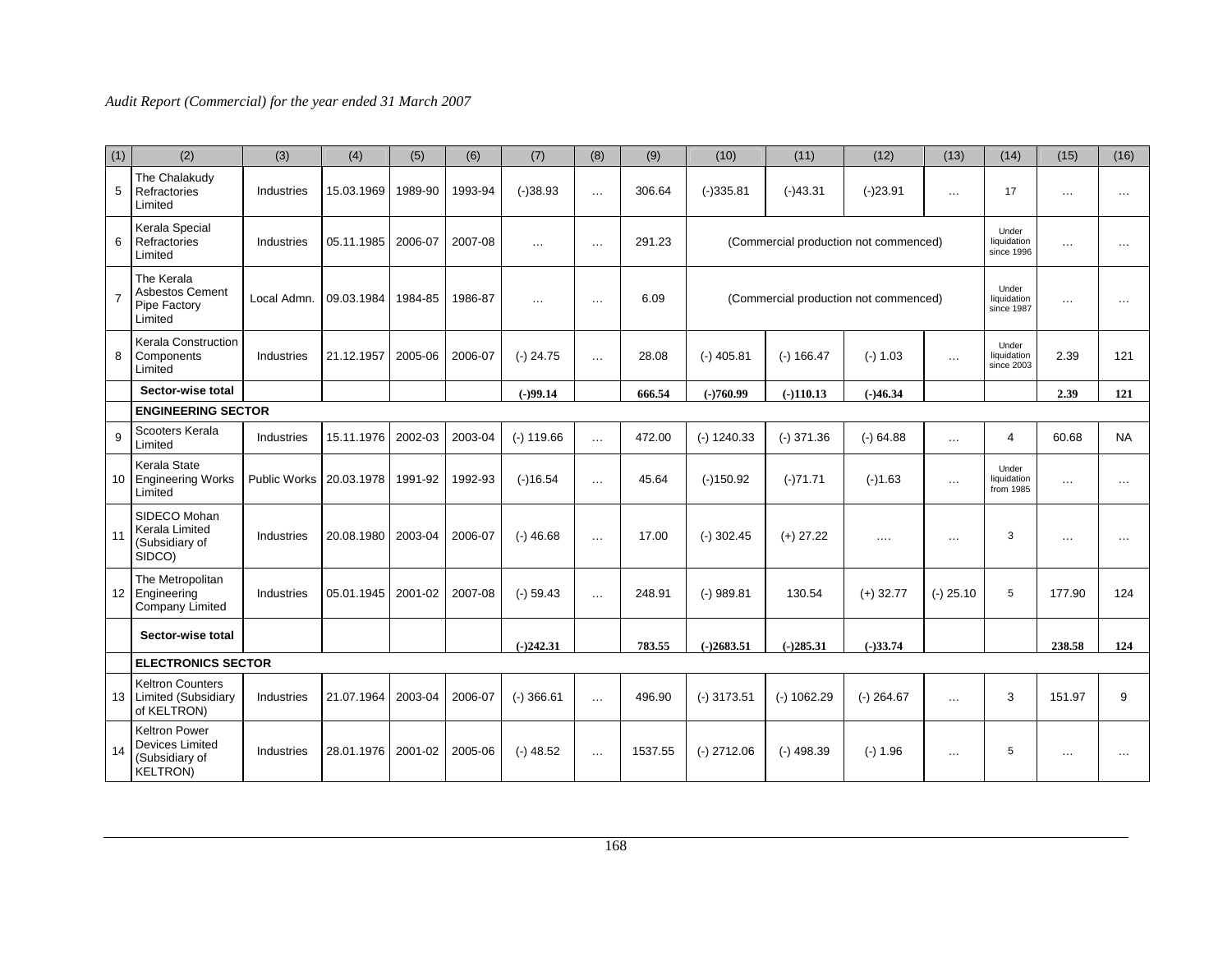| (1) | (2)                                                                       | (3)              | (4)        | (5)     | (6)     | (7)          | (8)      | (9)     | (10)          | (11)         | (12)         | (13)     | (14)                               | (15)     | (16)     |
|-----|---------------------------------------------------------------------------|------------------|------------|---------|---------|--------------|----------|---------|---------------|--------------|--------------|----------|------------------------------------|----------|----------|
|     | <b>SIDKEL Televisions</b><br>15 Limited (Subsidiary<br>of SIDCO)          | Industries       | 21.03.1984 | 1999-00 | 2004-05 | $(-)$ 47.90  | $\cdots$ | 43.50   | $(-)$ 413.70  | $(-)$ 203.06 | $(-)$ 27.43  | $\cdots$ | Under<br>liquidation<br>since 2003 | $\cdots$ | $\cdots$ |
|     | <b>Astral Watches</b><br>16 Limited (Subsidiary<br>of KSIDC)              | Industries       | 10.02.1978 | 2003-04 | 2007-08 | $(-)$ 28.15  | $\cdots$ | 95.38   | $(-)$ 286.65  | $(-)$ 10.37  | $(-)$ 27.42  | $\cdots$ | 3                                  | $\cdots$ | 3        |
| 17  | <b>Keltron Rectifiers</b><br>Limited (Subsidiary<br>of KELTRON)           | Industries       | 22.03.1976 | 1999-00 | 2005-06 | $(-) 109.81$ | $\ldots$ | 663.16  | $(-) 1732.57$ | $(-)$ 47.77  | $(-)$ 32.73  | $\cdots$ | Under<br>liquidation<br>since 2002 | 110.66   | 99       |
|     | Sector-wise total                                                         |                  |            |         |         | $(-)600.99$  |          | 2836.49 | $(-)8318.49$  | $(-)1821.88$ | $(-)354.21$  |          |                                    | 262.63   | 111      |
|     | <b>TEXTILES SECTOR</b>                                                    |                  |            |         |         |              |          |         |               |              |              |          |                                    |          |          |
| 18  | <b>Trivandrum Spinning</b><br>Mills Limited                               | Industries       | 01.11.1963 | 2002-03 | 2003-04 | $(-)43.85$   | $\cdots$ | 772.78  | $(-)1728.00$  | 5.93         | $(-)47.02$   | $\cdots$ | Under<br>liquidation<br>since 2002 | Nil      | $\cdots$ |
|     | Kerala Garments<br>19 Limited (Subsidiary<br>of KSHDC)                    | Industries       | 17.07.1974 | 2004-05 | 2006-07 | $(-)$ 33.96  | $\cdots$ | 48.00   | $(-)$ 694.89  | $(-)$ 420.15 | 22.85        | $\cdots$ | Under<br>liquidation<br>since 2003 | 27.09    | 115      |
|     | Sector-wise total                                                         |                  |            |         |         | $(-)77.81$   |          | 820.78  | $(-)2422.89$  | $(-)414.22$  | $(-)24.17$   |          |                                    | 27.09    | 115      |
|     | <b>FOREST SECTOR</b>                                                      |                  |            |         |         |              |          |         |               |              |              |          |                                    |          |          |
| 20  | Travancore<br>Plywood Industries<br>Limited                               | Industries       | 01.11.1963 | 2001-02 | 2002-03 | $(-) 178.39$ | $\cdots$ | 106.09  | $(-)$ 2304.44 | $(-) 854.99$ | $(-) 171.84$ | $\cdots$ | 5                                  | 32.21    | 303      |
| 21  | Kerala State Wood<br><b>Industries Limited</b><br>(Subsidiary of<br>KFDC) | Industries       | 08.09.1981 | 1990-91 | 2007-08 | $(+)14.29$   | $\cdots$ | 170.00  | $(-)639.50$   | 38.63        | 116.97       | 302.80   | 16                                 | 389.31   | $\cdots$ |
|     | Sector-wise total                                                         |                  |            |         |         | $(-164.1)$   |          | 276.09  | $(-)2943.94$  | $(-)816.36$  | $(-)54.87$   |          |                                    | 421.52   | 303      |
|     | DEVELOPMENT OF ECONOMICALLY WEAKER SECTION SECTOR                         |                  |            |         |         |              |          |         |               |              |              |          |                                    |          |          |
|     | Kerala Fishermen's<br>22 Welfare<br><b>Corporation Limited</b>            | <b>Fisheries</b> | 31.01.1978 | 1982-83 | 1990-91 | $(-)31.61$   | $\cdots$ | 42.00   | $(-)100.39$   | 271.68       | $(-)15.84$   | $\cdots$ | Under<br>liquidation<br>since 1984 | $\ldots$ | $\cdots$ |
|     | Sector-wise total                                                         |                  |            |         |         | $(-)31.61$   |          | 42.00   | $(-100.39)$   | $(+)271.68$  | $(-)15.84$   |          |                                    | $\cdots$ |          |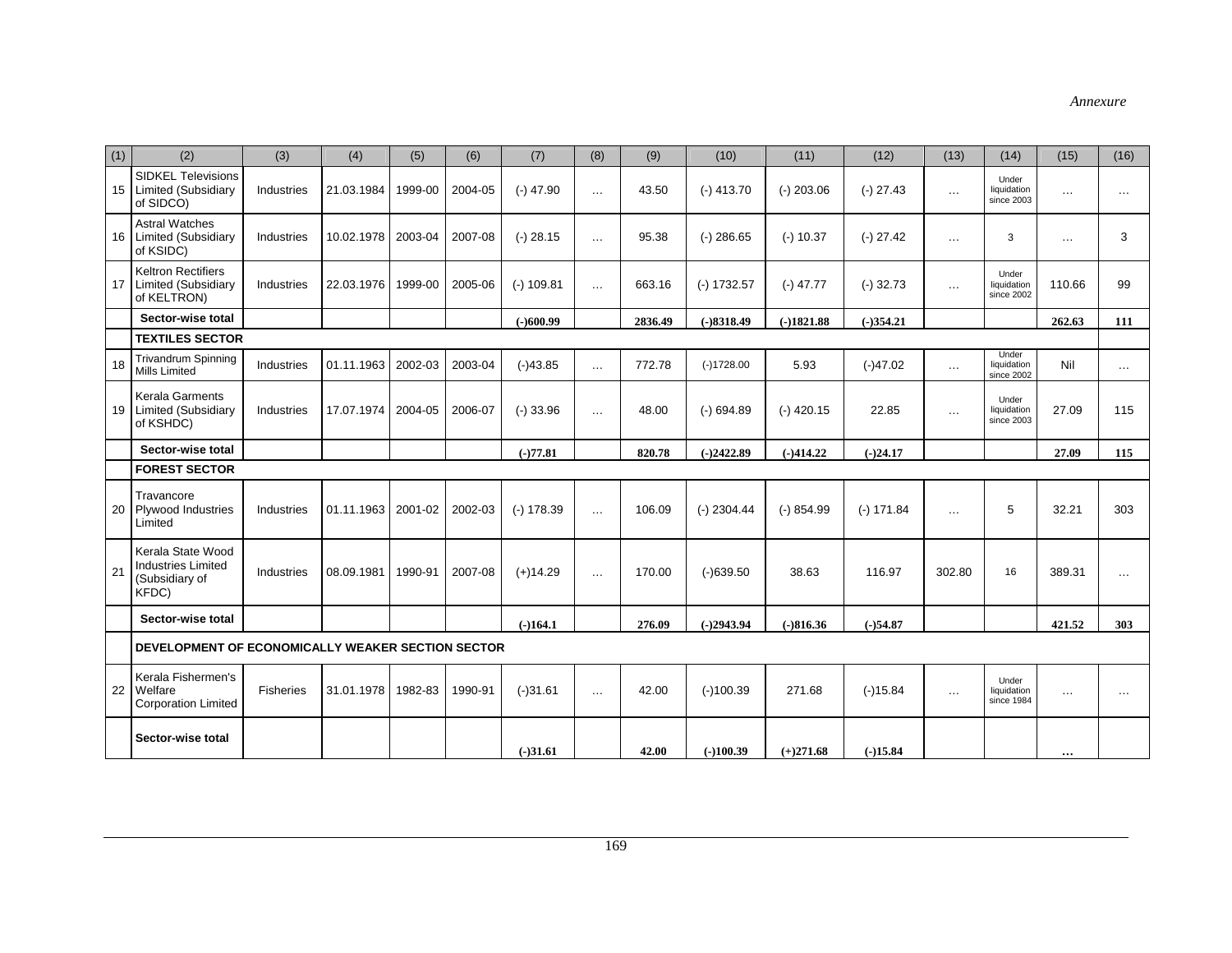| (1) | (2)                                                              | (3)        | (4)                  | (5)            | (6)        | (7)          | (8)                  | (9)       | (10)          | (11)         | (12)         | (13)     | (14) | (15)      | (16)      |
|-----|------------------------------------------------------------------|------------|----------------------|----------------|------------|--------------|----------------------|-----------|---------------|--------------|--------------|----------|------|-----------|-----------|
|     | DRUGS, CHEMICALS AND PHARMACEUTICALS SECTOR_                     |            |                      |                |            |              |                      |           |               |              |              |          |      |           |           |
| 23  | Kerala Soaps and<br>Oils Limited                                 | Industries | 01.11.1963           | 1994-95        | 2001-02    | $(-)450.34$  | $\sim$ $\sim$        | 299.59    | $(-)3739.95$  | $(-)671.01$  | $(-)118.18$  | $\cdots$ | 12   | $\cdots$  | 230       |
|     | Kerala State<br>24 Detergents and<br><b>Chemicals Limited</b>    | Industries | 10.06.1976   2001-02 |                | 2004-05    | $(-)115.86$  | $\cdots$             | 154.63    | $(-) 1742.16$ | $(-)$ 389.92 | $(-)$ 104.95 | $\cdots$ | 5    | 54.47     | <b>NA</b> |
|     | Kerala State<br>25   Salicylates and<br><b>Chemicals Limited</b> | Industries | 15.11.1984           | 1997-98        | 2004-05    | $(-) 123.16$ | $\sim$ $\sim$ $\sim$ | 628.00    | $(-)3442.86$  | (-) 1294.39  | $(-)$ 123.16 | $\cdots$ | 9    | $\cdots$  | 70        |
|     | Sector-wise total                                                |            |                      |                |            | $(-)689.36$  |                      | 1082.22   | $(-)8924.97$  | $(-)2355.32$ | $(-)346.29$  |          |      | 54.47     | 300       |
|     | Total C (Non -<br>working<br>companies)                          |            |                      |                |            | $(-)2043.01$ |                      | 7293.91   | $(-)28414.16$ | $(-)5900.99$ | $(-)964.32$  |          |      | 1007.57   | 1074      |
| D   | Non-working statutory corporations                               |            |                      | $\blacksquare$ | <b>Nil</b> |              |                      |           |               |              |              |          |      |           |           |
|     | <b>Grand total (C+D)</b>                                         |            |                      |                |            | $(-)2043.01$ |                      | 7293.91   | $(-)28414.16$ | $(-)5900.99$ | $(-)$ 964.32 |          |      | 1007.57   | 1074      |
|     | <b>Grand total</b><br>$(A+B+C+D)$                                |            |                      |                |            | 1991.36      |                      | 336500.08 | (-)244772.92  | 981565.94    | 96625.51     |          |      | 885608.89 | 95959     |

(A) Capital employed represents net fixed assets (including capital work-in-progress) plus working capital except in the case of finance companies/ corporations where the capital employed is worked out as a mean of aggregate of the opening and closing balances of paid-up capital, free reserves, bonds, deposits and borrowings (including refinance)

IL: Increase in loss DL: Decrease in loss DP: Decrease in profit \*Provisional \*\* Represent the turnover figures (excluding other income) for current year viz. 2006-07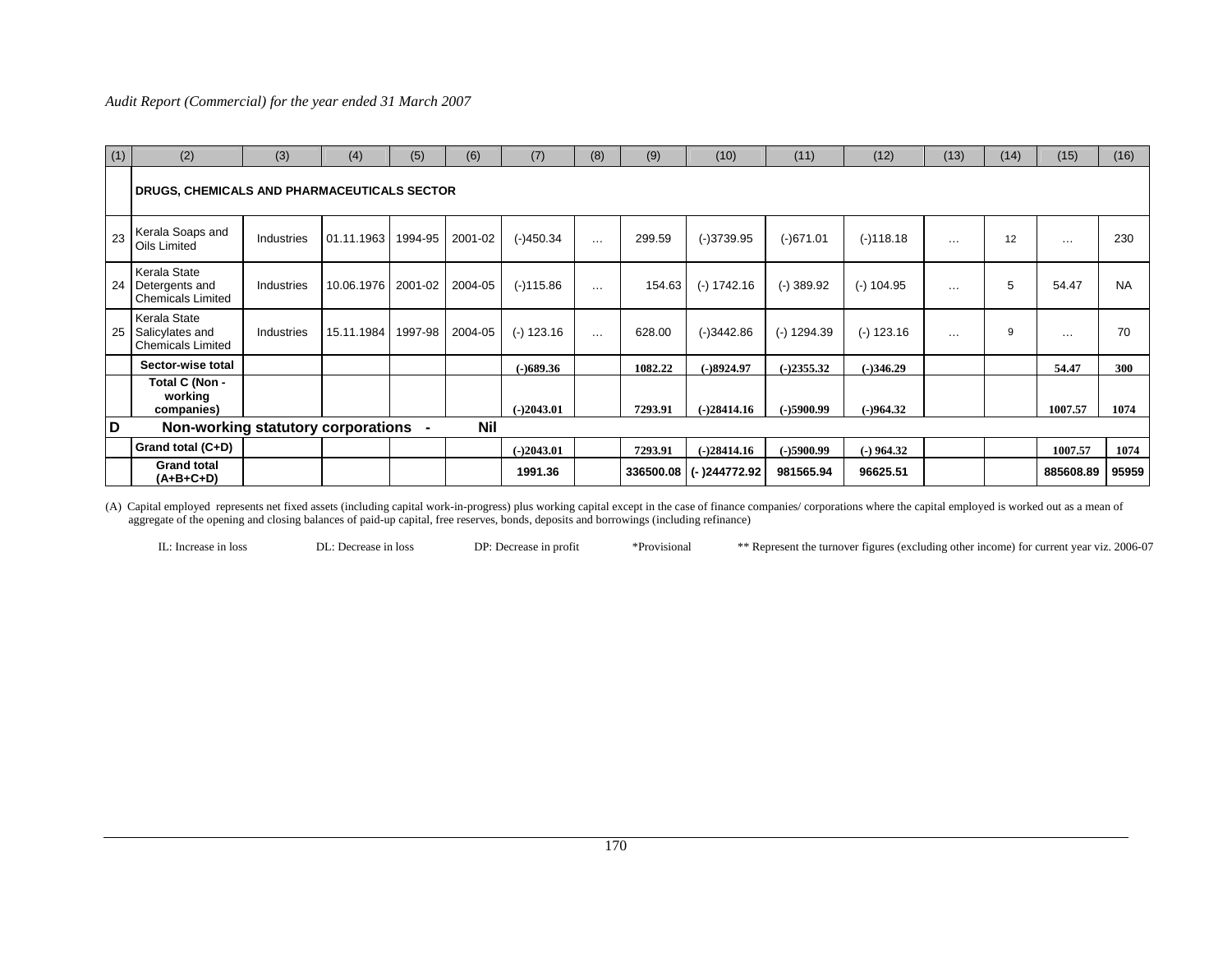#### **ANNEXURE 3**

**Statement showing subsidy received, guarantees received, waiver of dues, loans on which moratorium allowed and loans converted into equity during the year and subsidy receivable and guarantees outstanding at the end of March 2007**  *(Referred to in paragraphs 1.6 and 1.19 )*

|                |                                                            |                  |                                           |          |                      |                                 |                                                                              |                                                                              |                                                                                                      |                      |                                            |                         | (Figures in columns 3(a) to 7 are Rupees in fakil) |          |                                                    |                                                           |
|----------------|------------------------------------------------------------|------------------|-------------------------------------------|----------|----------------------|---------------------------------|------------------------------------------------------------------------------|------------------------------------------------------------------------------|------------------------------------------------------------------------------------------------------|----------------------|--------------------------------------------|-------------------------|----------------------------------------------------|----------|----------------------------------------------------|-----------------------------------------------------------|
|                |                                                            |                  | Grant/Subsidy received during the<br>year |          |                      |                                 | Guarantees received during the year and<br>outstanding at the end of year ** |                                                                              |                                                                                                      |                      |                                            |                         | Waiver of dues during the year                     |          |                                                    | Loans                                                     |
| SI.<br>No.     | Name of the Public Sector<br>Undertaking                   | Central<br>Govt. | <b>State</b><br>Govt.                     | Others   | Total                | Cash<br>credit<br>from<br>banks | Loans<br>from<br>other<br>sources                                            | Letters of<br>credit<br>opened<br>by banks<br>in<br>respect<br>of<br>imports | Payment<br>obligation<br>under<br>agree-<br>ment with<br>foreign<br>consul-<br>tants or<br>contracts | Total                | Loans<br>repay-<br>ment<br>writte<br>n off | Inte-<br>rest<br>waived | Penal<br>interest<br>waived/<br>others             | Total    | Loans<br>on<br>which<br>morat-<br>orium<br>allowed | con-<br>verted<br>into<br>equity<br>during<br>the<br>year |
| (1)            | (2)                                                        | 3(a)             | 3(b)                                      | 3(c)     | 3(d)                 | 4(a)                            | 4(b)                                                                         | 4(c)                                                                         | 4(d)                                                                                                 | 4(e)                 | 5(a)                                       | 5(b)                    | 5(c)                                               | 5(d)     | (6)                                                | (7)                                                       |
| A              | <b>Working Government companies</b>                        |                  |                                           |          |                      |                                 |                                                                              |                                                                              |                                                                                                      |                      |                                            |                         |                                                    |          |                                                    |                                                           |
|                | <b>AGRICULTURE AND ALLIED SECTORS</b>                      |                  |                                           |          |                      |                                 |                                                                              |                                                                              |                                                                                                      |                      |                                            |                         |                                                    |          |                                                    |                                                           |
| 1.             | The Plantation Corporation of<br>Kerala Limited            | $\cdots$         | 18.23                                     | 6.80     | 25.03                | (56.84)                         | (0.09)                                                                       | $\cdots$                                                                     | $\cdots$                                                                                             | (56.93)              | $\cdots$                                   | $\cdots$                | $\cdots$                                           | $\cdots$ | $\cdots$                                           | $\cdots$                                                  |
| $\overline{2}$ | The State Farming Corporation of<br>Kerala Limited         | $\cdots$         | $\ldots$                                  | $\cdots$ | $\cdots$             | $\cdots$                        | $\cdots$                                                                     | $\cdots$                                                                     | $\cdots$                                                                                             | $\cdots$             | .                                          | $\cdots$                | $\cdots$                                           | $\cdots$ | $\cdots$                                           | $\cdots$                                                  |
| 3.             | The Rehabilitation Plantations<br>Limited                  | $\cdots$         | $\cdots$                                  | $\cdots$ | $\cdots$             | $\cdots$                        | $\cdots$                                                                     | $\cdots$                                                                     | $\cdots$                                                                                             | $\cdots$             | $\cdots$                                   | $\cdots$                | $\cdots$                                           | $\cdots$ | $\cdots$                                           | $\cdots$                                                  |
| 4.             | Oil Palm India Limited                                     | $\cdots$         | $\cdots$                                  | $\cdots$ | $\cdots$             | $\cdots$                        | $\cdots$                                                                     | $\cdots$                                                                     | $\cdots$                                                                                             | $\cdots$             | $\cdots$                                   | $\cdots$                | $\cdots$                                           | $\cdots$ | $\cdots$                                           | $\cdots$                                                  |
| 5.             | The Kerala Agro-Industries<br><b>Corporation Limited</b>   | $\cdots$         | $\cdots$                                  | $\cdots$ | $\cdots$             | (103.00)                        | $\cdots$                                                                     | $\cdots$                                                                     | $\cdots$                                                                                             | (103.00)             | $\cdots$                                   | $\cdots$                |                                                    | $\cdots$ | $\ddotsc$                                          | $\cdots$                                                  |
| 6.             | The Kerala State Coir<br><b>Corporation Limited</b>        | $\cdots$         | 691.94<br>${712.94}$                      | $\cdots$ | 691.94<br>${712.94}$ | $\cdots$                        | $\cdots$                                                                     | $\ldots$                                                                     | $\cdots$                                                                                             | $\cdots$             | $\cdots$                                   | $\cdots$                | $\cdots$                                           | $\cdots$ | $\cdots$                                           | $\cdots$                                                  |
| 7.             | The Kerala State Cashew<br>Development Corporation Limited | $\cdots$         | $\ldots$                                  | $\cdots$ | $\cdots$             | 5000.00<br>(5000.00)            | $\cdots$                                                                     | 2500.00<br>(2500.00)                                                         | $\ldots$                                                                                             | 7500.00<br>(7500.00) | $\cdots$                                   | $\cdots$                | $\cdots$                                           | $\cdots$ | $\cdots$                                           | $\sim$ $\sim$                                             |
| 8.             | Kerala Agro-Machinery<br><b>Corporation Limited</b>        | $\cdots$         | $\cdots$                                  | $\cdots$ | $\cdots$             | $\cdots$                        | $\cdots$                                                                     | $\cdots$                                                                     | $\cdots$                                                                                             | $\cdots$             | $\cdots$                                   | .                       | $\cdots$                                           | $\cdots$ | $\cdots$                                           | $\cdots$                                                  |

*(Figures in columns 3(a) to 7 are Rupees in lakh)*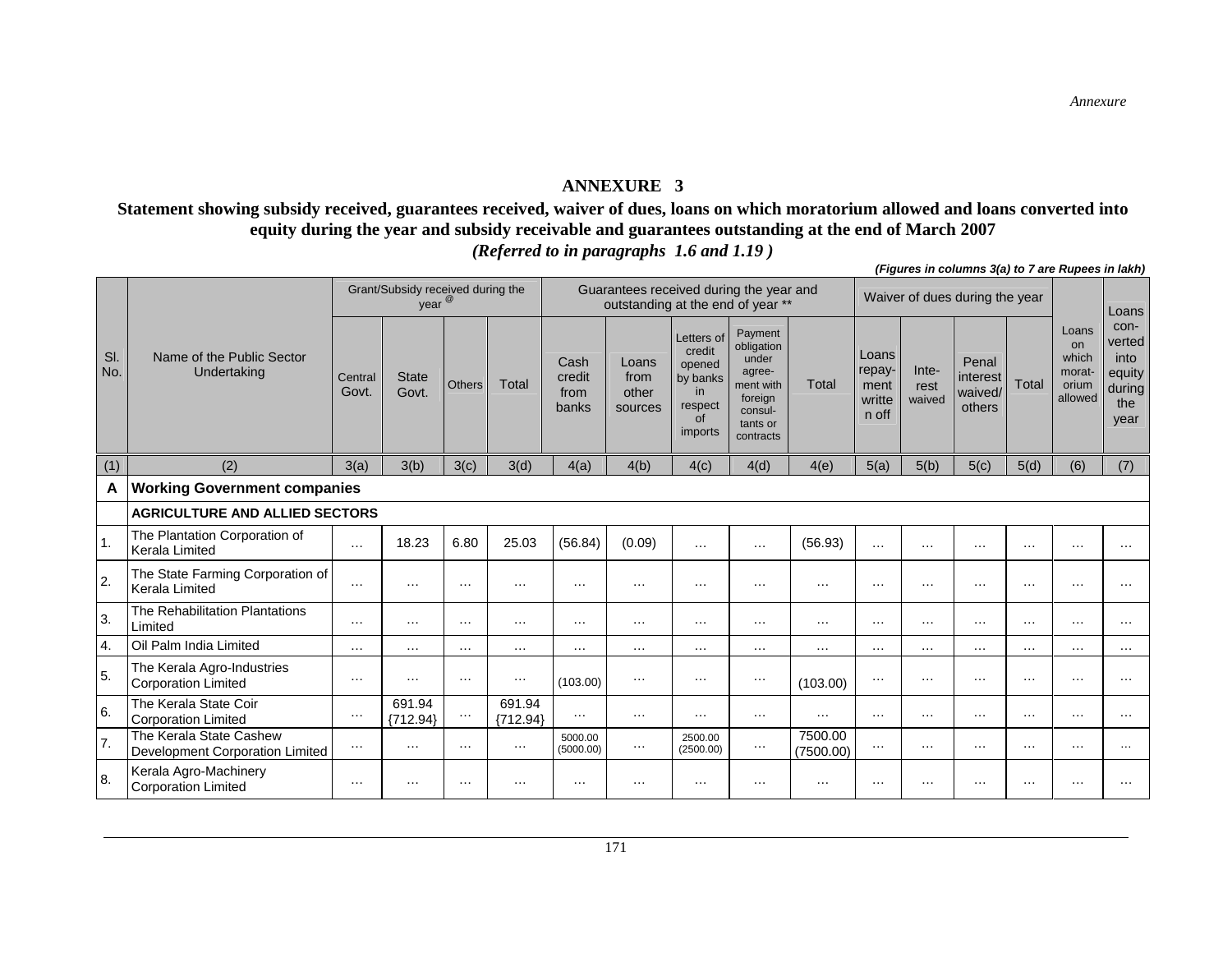| (1) | (2)                                                                              | 3(a)                  | 3(b)       | 3(c)               | 3(d)                     | 4(a)                | 4(b)                  | 4(c)                 | 4(d)                 | 4(e)                    | 5(a)      | 5(b)     | 5(c)      | 5(d)      | (6)               | (7)      |
|-----|----------------------------------------------------------------------------------|-----------------------|------------|--------------------|--------------------------|---------------------|-----------------------|----------------------|----------------------|-------------------------|-----------|----------|-----------|-----------|-------------------|----------|
| 9.  | Foam Mattings (India) Limited                                                    | $\cdots$              | $\cdots$   | $\cdots$           | $\cdots$                 | $\cdots$            | $\cdots$              | $\cdots$             | $\cdots$             | $\cdots$                | $\cdots$  | $\cdots$ | $\cdots$  | $\cdots$  | $\cdots$          | $\cdots$ |
| 10. | Kerala State Horticultural<br>Products Development<br><b>Corporation Limited</b> | $\cdots$              | $\cdots$   | $\cdots$           | $\cdots$                 | $\cdots$            | $\cdots$              | $\cdots$             | .                    | $\cdots$                | $\cdot$   | .        | .         | $\cdots$  | $\cdot$           | $\cdots$ |
| 11. | Kerala Livestock Development<br><b>Board Limited</b>                             | $\cdots$              | ${131.00}$ | $\cdots$           | ${131.00}$               | $\cdots$            | $\cdots$              | $\cdots$             | $\cdots$             | $\cdots$                | $\cdots$  | $\cdots$ | .         | $\cdots$  | $\cdots$          | $\cdots$ |
| 12. | Kerala State Poultry<br>Development Corporation Limited                          | $\cdots$              | 64.875     | $\cdots$           | 64.875                   | $\cdots$            | $\cdots$              | $\cdots$             | $\cdots$             | $\cdots$                | $\cdots$  | $\cdots$ | $\cdots$  | $\cdots$  | $\cdots$          | $\cdots$ |
| 13. | Kerala Feeds Limited                                                             | $\cdots$              | $\cdots$   | $\cdots$           | $\cdots$                 | $\ldots$            | $\cdots$              | $\cdots$             | $\cdots$             | $\cdots$                | $\cdots$  | $\cdots$ | $\cdots$  | $\cdots$  | $\cdots$          | $\cdots$ |
|     | Sector-wise total                                                                | 775.045<br>${843.94}$ | 6.80       | 781.845<br>{843.94 | 5000.00<br>${(5159.84)}$ | (.09)               | 2500.00<br>(2500.00)  |                      | 7500.00<br>(7659.93) |                         | $\cdots$  | $\cdots$ |           | $\cdots$  | $\cdots$          | $\cdots$ |
|     | <b>INDUSTRY SECTOR</b>                                                           |                       |            |                    |                          |                     |                       |                      |                      |                         |           |          |           |           |                   |          |
| 14. | United Electrical Industries<br>Limited                                          | $\cdots$              | $\cdots$   | $\cdots$           | $\cdots$                 | $\cdots$            | $\cdots$              | $\cdots$             | $\cdots$             | $\cdots$                | $\cdots$  | $\cdots$ | .         | $\cdots$  | $\cdots$          | $\cdots$ |
| 15. | <b>Traco Cable Company Limited</b>                                               |                       | 300.00     |                    | 300.00                   | 1080.00<br>(868.92) | 11500.00<br>(1320.12) | 2070.00<br>(1260.96) | $\cdots$             | 14650.00<br>(3450.00)   | $\cdots$  | $\cdots$ | $\cdots$  | $\cdots$  | $\cdots$          | $\cdots$ |
| 16. | <b>Transformers and Electricals</b><br>Kerala Limited                            | $\cdots$              | $\cdots$   | $\ldots$           | $\cdots$                 | $\cdots$            | $\cdots$              | $\cdots$             | $\cdots$             | $\cdots$                | $\cdots$  | $\cdots$ | $\cdots$  | $\cdots$  | $\cdots$          | $\cdots$ |
| 17. | Kerala Electrical and Allied<br><b>Engineering Company Limited</b>               | $\cdots$              | 350.00     | $\cdots$           | 350.00                   | $\cdots$            | 1515.00<br>(1515.00)  | 6150.00<br>(6150.00) |                      | 7665.00<br>(7665.00)    | $\ddotsc$ | $\cdots$ | .         | $\cdots$  | $\cdots$          | $\cdots$ |
| 18. | <b>Trivandrum Rubber Works</b><br>Limited (Subsidiary of SFCK)                   | $\cdots$              | $\cdots$   | $\cdots$           | $\cdots$                 | $\cdots$            | $\cdots$              | $\cdots$             | $\cdots$             | $\cdots$                | $\ddotsc$ | $\cdots$ | $\cdots$  | $\cdots$  | $\cdots$          | $\cdots$ |
| 19. | The Kerala Ceramics Limited                                                      | $\cdots$              | $\cdots$   | $\cdots$           | $\cdots$                 | $\cdots$            | $\cdots$              | $\cdots$             | $\cdots$             | $\cdots$                | $\cdots$  | $\cdots$ | $\cdots$  | $\cdots$  | $\ldots$          | $\cdots$ |
| 20. | <b>Kerala Small Industries</b><br>Development Corporation Limited<br>(SIDCO)     | $\cdots$              | $\cdots$   | $\cdots$           | $\cdots$                 | 50.00<br>(50.00)    | 50.00<br>(50.00)      | 50.00<br>(50.00)     | $\cdots$             | 150.00<br>(150.00)      | $\cdots$  | $\cdots$ | $\cdots$  | $\cdots$  | $\cdot\cdot\cdot$ | $\cdots$ |
| 21. | Kerala State Film Development<br><b>Corporation Limited</b>                      | $\cdots$              | $\cdots$   | $\ldots$           | $\cdots$                 | $\cdots$            | $\cdots$              | $\cdots$             | $\cdots$             | $\cdots$                | $\cdots$  | $\cdots$ | $\cdots$  | $\cdots$  | $\cdots$          | $\cdots$ |
|     | Sector-wise total                                                                |                       | 650.00     |                    | 650.00                   | 1130.00<br>(918.92) | 13065.00<br>(2885.12) | 8270.00<br>(7460.96) |                      | 22465.00<br>(11265, 00) |           |          |           |           |                   |          |
|     | <b>ENGINEERING SECTOR</b>                                                        |                       |            |                    |                          |                     |                       |                      |                      |                         |           |          |           |           |                   |          |
| 22. | The Metal Industries Limited                                                     | $\cdots$              |            |                    |                          | 50.00               |                       |                      |                      | 50.00                   |           |          |           |           |                   |          |
| 23. | <b>Steel Complex Limited</b><br>(Subsidiary of KSIDC)                            |                       |            |                    |                          |                     |                       |                      |                      |                         | $\cdots$  |          | $\ddotsc$ | $\ddotsc$ | $\cdots$          |          |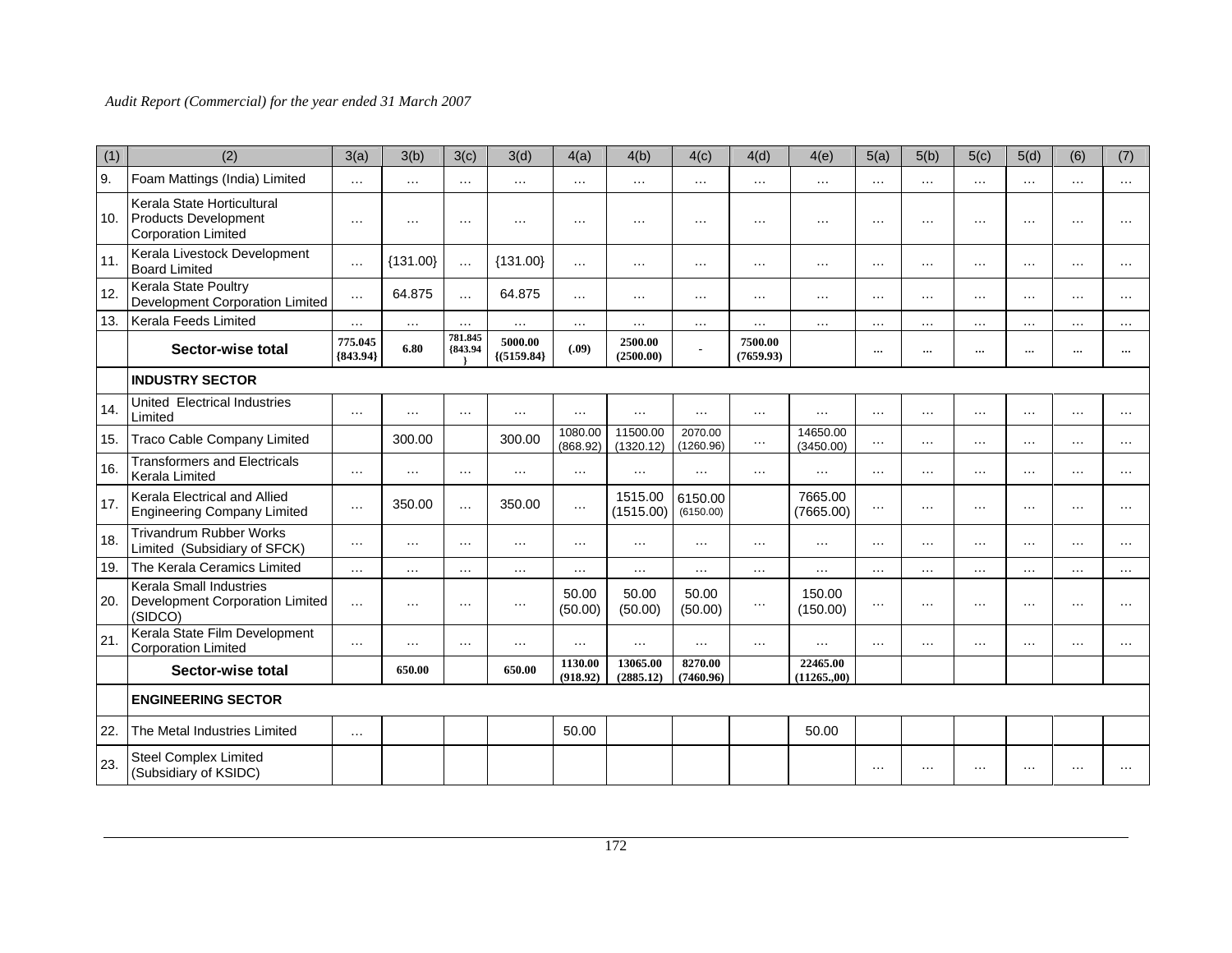| (1) | (2)                                                                            | 3(a)     | 3(b)     | 3(c)     | 3(d)               | 4(a)                | 4(b)     | 4(c)      | 4(d)     | 4(e)                | 5(a)     | 5(b)     | 5(c)     | 5(d)     | (6)      | (7)      |
|-----|--------------------------------------------------------------------------------|----------|----------|----------|--------------------|---------------------|----------|-----------|----------|---------------------|----------|----------|----------|----------|----------|----------|
| 24. | Steel Industrials Kerala Limited<br>(SILK)                                     | $\cdots$ |          |          |                    | (250.00)            | (306.25) | (1020.00) |          | (1576.25)           | $\cdots$ | $\cdots$ | $\cdots$ | $\cdots$ | $\cdots$ | $\cdots$ |
| 25. | Kerala Automobiles Limited                                                     | $\ldots$ | $\ldots$ | $\cdots$ | $\cdots$           | 493.00              |          |           |          | 493.00              | $\cdots$ | $\cdots$ | $\cdots$ | $\cdots$ | $\ldots$ |          |
| 26. | Steel and Industrial Forgings<br>Limited (Subsidiary of SILK)                  | $\ldots$ | $\cdots$ | ${0.45}$ | ${0.45}$           | (853.00)            |          |           |          | (853.00)            | $\cdots$ | $\cdots$ | $\cdots$ | $\cdots$ | $\cdots$ | $\cdots$ |
| 27. | Autokast Limited (Subsidiary of<br>SILK)                                       | $\ldots$ | 258.38   | $\cdots$ | 258.38             |                     |          |           |          |                     | $\cdots$ | $\cdots$ | $\cdots$ | $\sim$   | $\cdots$ | $\cdots$ |
| 28. | Kerala Hitech Industries Limited                                               | $\cdots$ | $\cdots$ | $\cdots$ | $\cdots$           | $\cdots$            | $\ldots$ | $\cdots$  | $\cdots$ | $\cdots$            | $\cdots$ | .        | $\cdots$ | $\cdots$ | $\cdots$ | .        |
|     | Sector-wise total                                                              |          | 258.38   | ${0.45}$ | 258.38<br>${0.45}$ | 543.00<br>(1103.00) | (306.25) | (1020.00) |          | 543.00<br>(2429.25) | $\cdots$ |          | $\cdots$ | $\cdots$ | $\cdots$ |          |
|     | <b>ELECTRONICS SECTOR</b>                                                      |          |          |          |                    |                     |          |           |          |                     |          |          |          |          |          |          |
| 29. | Kerala State Electronics<br><b>Development Corporation</b><br>Limited(KELTRON) | $\cdots$ | $\cdots$ | $\cdots$ | $\cdots$           | $\cdots$            |          |           |          |                     | $\cdots$ | $\cdots$ | .        | $\cdots$ | $\cdots$ | $\cdots$ |
| 30. | Keltron Electro-Ceramics Limited<br>(Subsidiary of KELTRON)                    | $\ldots$ | $\cdots$ | $\cdots$ | $\cdots$           | $\cdots$            |          |           |          |                     | $\cdots$ | $\cdots$ | $\cdots$ | $\cdots$ | $\cdots$ | $\cdots$ |
| 31. | Keltron Crystals Limited<br>(Subsidiary of KELTRON)                            | $\cdots$ |          |          |                    | $\cdots$            | $\ldots$ | $\cdots$  | $\cdots$ | $\cdots$            | $\cdots$ | $\cdots$ | .        | $\cdots$ | $\cdots$ | $\cdots$ |
| 32. | Keltron Component Complex<br>Limited (Subsidiary of<br><b>KELTRON)</b>         | $\cdots$ | $\cdots$ | $\ldots$ | $\cdots$           | $\cdots$            | $\cdots$ | $\cdots$  | $\cdots$ | $\cdots$            | $\cdots$ | $\cdots$ | $\cdots$ | $\cdots$ | $\cdots$ | $\cdots$ |
| 33. | Keltron Magnetics Limited<br>(Subsidiary of KELTRON)                           | $\ldots$ | $\cdots$ | $\cdots$ | $\cdots$           | $\cdots$            | $\cdots$ | $\cdots$  | $\cdots$ | $\cdots$            | $\cdots$ | $\cdots$ | $\cdots$ | $\cdots$ | $\cdots$ | $\cdots$ |
| 34. | Keltron Resistors Limited<br>(Subsidiary of KELTRON)                           | $\cdots$ | $\cdots$ | $\cdots$ | $\cdots$           | $\cdots$            | $\cdot$  | $\cdots$  | $\cdots$ | $\cdots$            | $\cdots$ | $\cdots$ | $\cdots$ | $\cdots$ | $\cdots$ | $\cdots$ |
|     | Sector-wise total                                                              |          |          |          |                    |                     |          |           |          |                     |          |          |          |          |          |          |
|     | <b>TEXTILES SECTOR</b>                                                         |          |          |          |                    |                     |          |           |          |                     |          |          |          |          |          |          |
| 35. | Kerala State Textile Corporation<br>Limited                                    | $\cdots$ | 118.97   |          | 118.97             | 180.00<br>(150.40)  |          |           |          | 180.00<br>(150.4)   | $\cdots$ | $\cdots$ | $\cdots$ | $\cdots$ | $\cdots$ | .        |
| 36. | <b>Sitaram Textiles Limited</b>                                                | $\cdots$ | $\cdots$ | $\cdots$ | $\cdots$           | (185.48)            |          |           |          | (185.48)            |          | .        | .        | $\cdots$ | $\cdots$ |          |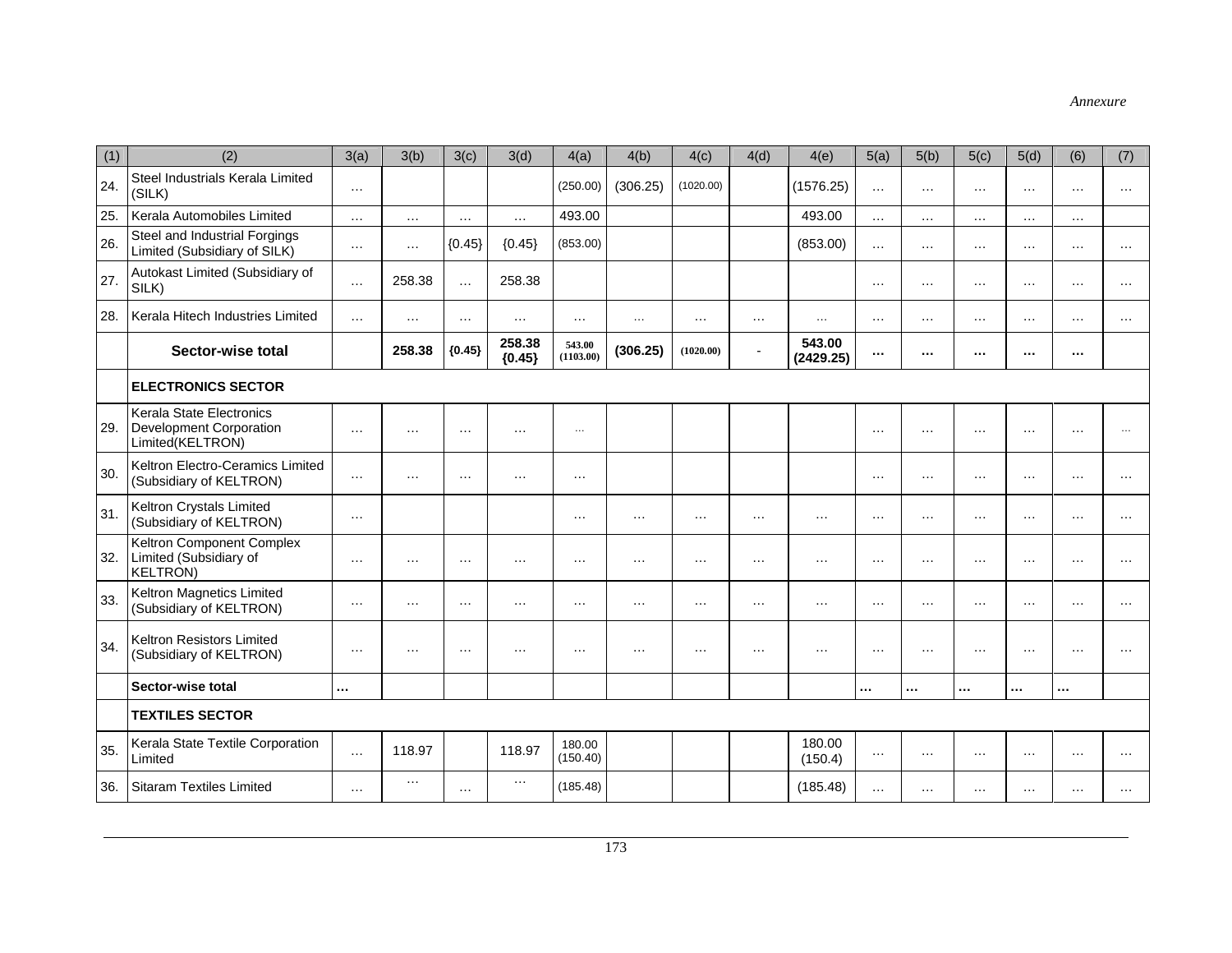| (1) | (2)                                                                  | 3(a)     | 3(b)               | 3(c)           | 3(d)               | 4(a)               | 4(b)      | 4(c)     | 4(d)           | 4(e)               | 5(a)     | 5(b)     | 5(c)     | 5(d)     | (6)      | (7)       |
|-----|----------------------------------------------------------------------|----------|--------------------|----------------|--------------------|--------------------|-----------|----------|----------------|--------------------|----------|----------|----------|----------|----------|-----------|
| 37. | Kanjikode Apparel Exports<br>Limited                                 | $\cdots$ | $\cdots$           | $\sim$ $\sim$  | $\cdots$           |                    |           |          |                |                    | $\cdots$ | $\cdots$ | $\cdots$ | $\cdots$ | $\cdots$ | $\cdots$  |
|     | Sector-wise total                                                    |          | 118.97             | ä,             | 118.97             | 180.00<br>(335.88) |           |          | $\blacksquare$ | 180.00<br>(335.88) | $\cdots$ | $\cdots$ |          | $\cdots$ | $\cdots$ | $\cdots$  |
|     | <b>HANDLOOM AND HANDICRAFTS SECTOR</b>                               |          |                    |                |                    |                    |           |          |                |                    |          |          |          |          |          |           |
| 38. | Kerala State Handloom<br>Development Corporation Limited<br>(KSHDC)  | $\cdots$ |                    |                |                    | $\cdots$           | $\cdot$   | $\cdots$ | $\cdots$       | $\cdots$           | $\cdots$ | $\cdots$ | $\cdots$ | $\cdots$ | $\cdots$ | $\cdots$  |
| 39. | Handicrafts Development<br>Corporation of Kerala Limited             | $\cdots$ |                    |                |                    | $\cdots$           | $\cdots$  | $\cdots$ | $\cdots$       | $\cdots$           | $\cdots$ | $\cdots$ | .        | $\cdots$ | $\cdots$ | $\ddotsc$ |
|     | Sector-wise total                                                    |          |                    |                |                    |                    |           |          |                |                    | $\cdots$ |          | $\cdots$ | $\cdots$ | $\cdots$ | $\cdots$  |
|     | <b>FOREST SECTOR</b>                                                 |          |                    |                |                    |                    |           |          |                |                    |          |          |          |          |          |           |
| 40. | Kerala Forest Development<br>Corporation Limited (KFDC)              |          | 204.97<br>${4.54}$ |                | 204.97<br>${4.54}$ |                    | (187.85)  | $\cdots$ |                | (187.85)           | $\cdots$ | $\cdots$ | $\cdots$ | $\sim$   | $\cdots$ | $\cdots$  |
| 41. | Forest Industries (Travancore)<br>Limited                            | $\cdots$ | $\cdots$           | $\cdots$       | $\cdots$           | $\cdots$           | $\cdots$  | $\cdots$ | $\cdots$       | $\cdots$           | $\cdots$ | $\cdots$ | $\cdots$ | $\cdots$ | $\cdots$ | $\cdots$  |
| 42. | Kerala State Bamboo<br><b>Corporation Limited</b>                    |          | 244.74             |                | 244.74             | $\cdots$           | $\cdots$  | $\cdots$ | $\cdots$       | $\cdots$           | $\cdots$ | $\cdots$ | $\cdots$ | $\cdots$ | $\cdots$ | $\cdots$  |
|     | Sector-wise total                                                    |          | 449.71<br>${4.54}$ | $\blacksquare$ | 449.71<br>${4.54}$ | $\blacksquare$     | (187.85)  |          | L,             | (187.85)           |          | $\cdots$ | $\cdots$ | $\cdots$ | $\cdots$ |           |
|     | <b>MINING SECTOR</b>                                                 |          |                    |                |                    |                    |           |          |                |                    |          |          |          |          |          |           |
| 43. | Kerala State Mineral<br>Development Corporation Limited              | $\ldots$ | $\cdots$           | $\cdots$       | .                  | $\cdots$           | $\cdots$  | $\cdots$ | $\cdots$       | $\cdots$           | $\cdots$ | $\cdots$ | $\cdots$ | $\cdots$ | $\cdots$ | $\cdots$  |
| 44. | Kerala Clays and Ceramic<br><b>Products Limited</b>                  | $\cdots$ | $\cdots$           | $\cdots$       | .                  | $\cdots$           | $\cdots$  | $\cdots$ | $\cdots$       | $\cdots$           | $\cdots$ | $\cdots$ | $\cdots$ | $\cdots$ | $\cdots$ | $\cdots$  |
|     | Sector-wise total                                                    |          |                    |                |                    |                    |           |          |                |                    |          |          | $\cdots$ | $\cdots$ | $\cdots$ |           |
|     | <b>CONSTRUCTION SECTOR</b>                                           |          |                    |                |                    |                    |           |          |                |                    |          |          |          |          |          |           |
| 45. | Kerala State Construction<br><b>Corporation Limited</b>              | $\cdots$ | $\cdots$           | $\cdots$       | $\cdots$           | $\cdots$           | $\cdots$  | $\cdots$ | $\cdots$       | $\cdots$           | $\cdots$ | $\cdots$ | $\cdots$ | $\cdots$ | $\cdots$ | $\cdots$  |
| 46. | Kerala Police Housing and<br><b>Construction Corporation Limited</b> | $\ldots$ | $\cdots$           | $\cdots$       | .                  | $\cdots$           | (1266.26) | $\cdots$ | $\cdots$       | (1266.26)          | $\cdots$ | $\cdots$ | $\cdots$ | $\cdots$ | $\cdots$ |           |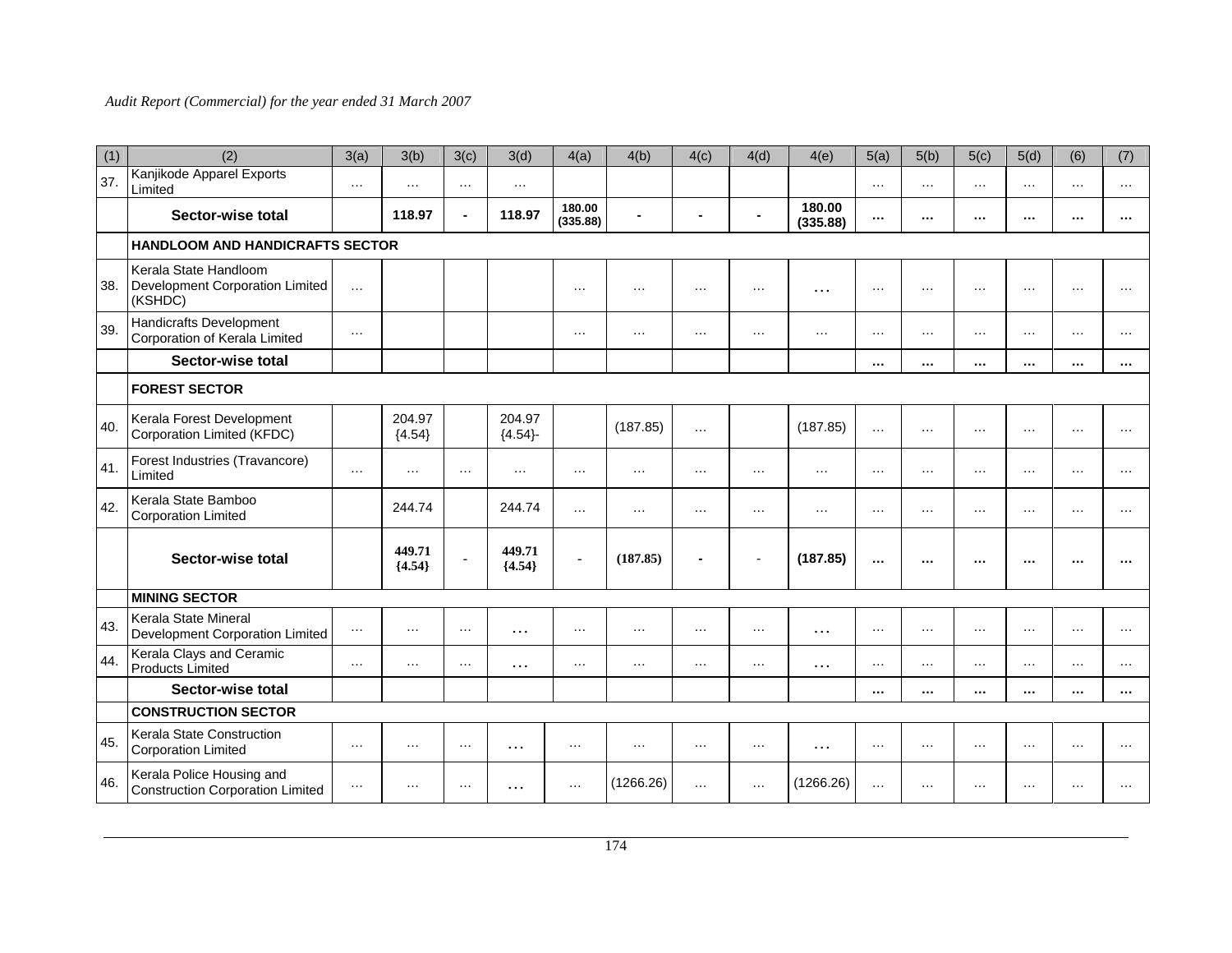| (1) | (2)                                                                                                                                               | 3(a)     | 3(b)                | 3(c)           | 3(d)                | 4(a)           | 4(b)                  | 4(c)     | 4(d)     | 4(e)                  | 5(a)     | 5(b)     | 5(c)     | 5(d)     | (6)      | (7)       |
|-----|---------------------------------------------------------------------------------------------------------------------------------------------------|----------|---------------------|----------------|---------------------|----------------|-----------------------|----------|----------|-----------------------|----------|----------|----------|----------|----------|-----------|
| 47. | Roads and Bridges Development<br>Corporation of Kerala Limited                                                                                    | $\ldots$ | 253.00              | $\ldots$       | 253.00              | $\ldots$       | $\ldots$              | $\ldots$ | $\cdots$ | $\ldots$              | $\cdots$ | $\cdots$ | $\ldots$ | $\ldots$ | $\ldots$ | $\cdots$  |
| 48. | Kerala Irrigation Infrastructure<br>Development Corporation Limited                                                                               | $\cdots$ | $\cdots$            | $\cdots$       | $\cdots$            | $\cdots$       | $\cdots$              | $\cdots$ | $\cdots$ | $\cdots$              | $\cdots$ | $\cdots$ | $\cdots$ | $\cdots$ | $\cdots$ | $\cdots$  |
|     | Sector-wise total                                                                                                                                 |          | 253.00              | $\overline{a}$ | 253.00              | $\blacksquare$ | (1266.26)             |          |          | (1266.26)             |          | $\cdots$ | $\cdots$ | $\cdots$ | $\cdots$ | $\cdots$  |
|     | <b>AREA DEVELOPMENT SECTOR</b>                                                                                                                    |          |                     |                |                     |                |                       |          |          |                       |          |          |          |          |          |           |
| 49. | The Kerala Land Development<br><b>Corporation Limited</b>                                                                                         | $\cdots$ | $\cdots$            | $\cdots$       | $\cdots$            | $\cdots$       | $\cdots$              | $\cdots$ | $\cdots$ | $\cdots$              | $\cdots$ | $\cdots$ | $\cdots$ | $\cdots$ | $\cdots$ | $\cdots$  |
|     | Sector-wise total                                                                                                                                 |          |                     |                |                     |                |                       |          |          |                       | $\cdots$ | $\cdots$ | $\cdots$ | $\cdots$ | $\cdots$ | $\cdots$  |
|     | DEVELOPMENT OF ECONOMICALLY WEAKER SECTION SECTOR                                                                                                 |          |                     |                |                     |                |                       |          |          |                       |          |          |          |          |          |           |
| 50. | Kerala State Development<br><b>Corporation for Scheduled</b><br>Castes and Scheduled Tribes<br>Limited                                            | $\cdots$ | ${130.10}$          | $\ldots$       | ${130.10}$          | $\cdots$       | (1006.63)             | $\cdots$ | $\cdots$ | (1006.63)             | $\cdots$ | $\cdots$ | $\cdots$ | $\cdots$ | $\cdots$ |           |
| 51. | The Kerala State Backward<br><b>Classes Development</b><br><b>Corporation Limited</b>                                                             | $\cdots$ | $\cdots$            | $\cdots$       | $\cdots$            | $\ldots$       | 3000.00<br>(17800.00) | $\cdots$ | $\ldots$ | 3000.00<br>(17800.00) | $\cdots$ | $\cdots$ | $\cdots$ | $\cdots$ | $\cdots$ | .         |
| 52. | Kerala State Handicapped<br>Persons' Welfare Corporation<br>Limited                                                                               | $\cdots$ | 30.00               | $\cdots$       | 30.00               | $\ldots$       | (500.00)              | $\cdots$ | $\ldots$ | (500.00)              | $\cdots$ | $\cdots$ | .        | $\cdots$ | $\cdot$  | $\cdots$  |
| 53. | Kerala State Development<br>Corporation for Christian<br><b>Converts from Scheduled Castes</b><br>& the Recommended<br><b>Communities Limited</b> | $\cdots$ | $\cdots$            | $\cdots$       | $\cdots$            | $\cdots$       | $\cdot \cdot$         | $\cdots$ | $\cdots$ | $\cdots$              | $\cdots$ | $\cdots$ | $\cdots$ | $\cdots$ | $\cdots$ |           |
| 54. | Kerala Artisans' Development<br><b>Corporation Limited</b>                                                                                        | $\cdots$ | 23.00               |                | 23.00               | $\cdots$       | $\cdots$              | .        | $\cdots$ | $\cdots$              | $\cdots$ | $\cdots$ | .        | $\cdots$ | $\cdots$ | $\cdots$  |
| 55. | Kerala State Palmyrah Products<br>Development and Workers'<br><b>Welfare Corporation Limited</b>                                                  | $\cdots$ | 19.51               |                | 19.51               | $\cdots$       | $\cdots$              |          | $\cdots$ | .                     | $\cdots$ | $\cdots$ | .        | $\cdots$ | $\cdots$ | $\ddotsc$ |
|     | Sector-wise total                                                                                                                                 |          | 72.51<br>${130.10}$ |                | 72.51<br>${130.10}$ | ä,             | 3000.00<br>(19306.63) |          |          | 3000.00<br>(19306.63) |          |          |          |          |          |           |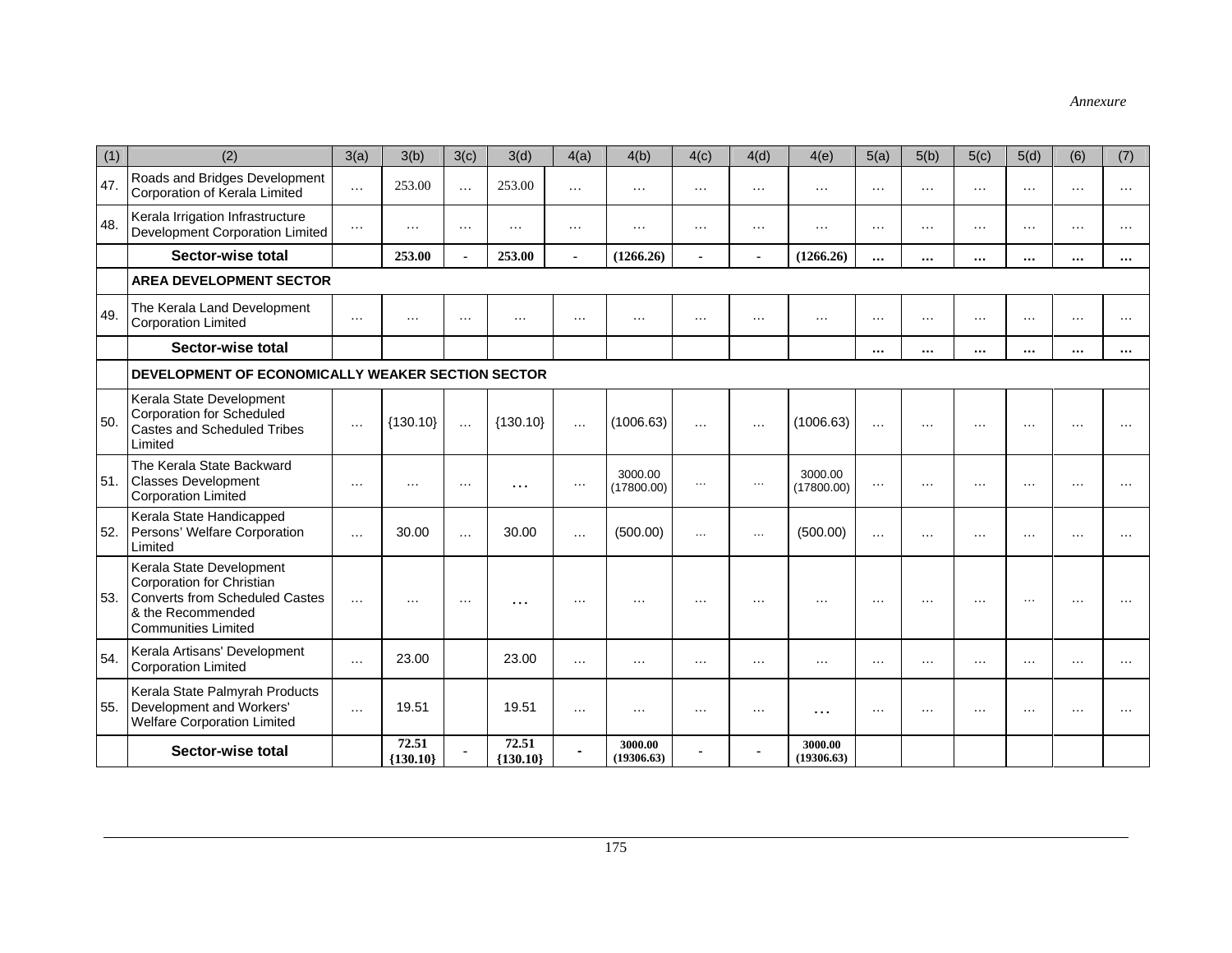| (1) | (2)                                                                   | 3(a)     | 3(b)     | 3(c)           | 3(d)     | 4(a)     | 4(b)     | 4(c)     | 4(d)     | 4(e)     | 5(a)     | 5(b)     | 5(c)     | 5(d)     | (6)      | (7)      |
|-----|-----------------------------------------------------------------------|----------|----------|----------------|----------|----------|----------|----------|----------|----------|----------|----------|----------|----------|----------|----------|
|     | <b>PUBLIC DISTRIBUTION SECTOR</b>                                     |          |          |                |          |          |          |          |          |          |          |          |          |          |          |          |
| 56. | The Kerala State Civil Supplies<br><b>Corporation Limited</b>         | $\cdots$ | 30.00    | $\cdots$       | 30.00    | $\cdots$ | $\cdots$ | $\cdots$ | $\cdots$ | $\cdots$ | $\cdots$ | $\cdots$ | $\cdots$ | $\cdots$ | $\cdots$ | $\cdots$ |
|     | Sector-wise total                                                     |          | 30.00    | $\blacksquare$ | 30.00    |          |          |          |          |          |          |          | $\cdots$ | $\cdots$ | $\cdots$ | $\cdots$ |
|     | <b>CEMENT SECTOR</b>                                                  |          |          |                |          |          |          |          |          |          |          |          |          |          |          |          |
| 57. | The Travancore Cements Limited                                        | $\cdots$ | 250.00   | $\cdots$       | 250.00   | $\cdots$ | $\cdots$ | $\cdots$ | $\cdots$ | $\cdots$ | $\cdots$ | $\cdots$ | $\cdots$ | $\cdots$ | $\cdots$ | $\cdots$ |
| 58. | <b>Malabar Cements Limited</b>                                        | $\cdots$ | $\cdots$ | $\cdots$       | $\cdots$ | $\cdots$ | $\cdots$ | $\cdots$ | $\cdots$ | $\cdots$ | $\cdots$ | $\cdots$ | $\cdots$ | $\cdots$ | $\cdots$ | $\cdots$ |
|     | Sector-wise total                                                     |          | 250.00   |                | 250.00   |          |          |          |          |          |          |          | $\cdots$ | $\cdots$ | $\cdots$ | $\cdots$ |
|     | <b>TOURISM SECTOR</b>                                                 |          |          |                |          |          |          |          |          |          |          |          |          |          |          |          |
| 59. | Kerala Tourism Development<br>Corporation Limited (KTDC)              | $\cdots$ | $\cdots$ | $\cdots$       | $\cdots$ | $\cdots$ | $\cdots$ | $\cdots$ | $\cdots$ | $\cdots$ | $\cdots$ | $\cdots$ | $\cdots$ | $\cdots$ | $\cdots$ | $\cdots$ |
| 60. | Tourist Resorts (Kerala) Limited<br>(Subsidiary of KTDC)              | $\cdots$ | $\cdots$ | $\cdots$       | $\cdots$ | $\cdots$ | $\cdots$ | $\cdots$ | $\cdots$ | $\cdots$ | $\cdots$ | $\cdots$ | $\cdots$ | $\cdots$ | $\cdots$ | $\cdots$ |
| 61. | <b>Bekal Resorts Development</b><br><b>Corporation Limited</b>        | $\cdots$ | $\cdots$ | $\cdots$       | $\cdots$ | $\cdots$ | $\cdots$ | $\cdots$ | $\cdots$ | $\cdots$ | $\cdots$ | $\cdots$ | $\cdots$ | $\cdots$ | $\cdots$ | $\cdots$ |
|     | Sector-wise total                                                     |          |          |                |          |          |          |          |          |          |          | $\cdots$ | $\cdots$ | $\cdots$ | $\cdots$ | $\cdots$ |
|     | DRUGS, CHEMICALS AND PHARMACEUTICALS SECTOR                           |          |          |                |          |          |          |          |          |          |          |          |          |          |          |          |
| 62. | The Travancore-Cochin<br><b>Chemicals Limited</b>                     | $\cdots$ | $\cdots$ | $\cdots$       | $\ddots$ | $\cdots$ | $\cdots$ | $\cdots$ | $\cdots$ | $\cdots$ | $\cdots$ | $\cdots$ | $\cdots$ | $\cdots$ | $\cdots$ | $\cdots$ |
| 63. | Kerala State Drugs and<br>Pharmaceuticals Limited                     | $\cdots$ | $\cdots$ | $\ldots$       | $\cdots$ | $\cdots$ | $\cdots$ | $\cdots$ | $\cdots$ | $\cdots$ | $\cdots$ | $\cdots$ | $\cdots$ | $\cdots$ | $\cdots$ | $\cdots$ |
| 64. | The Pharmaceutical<br>Corporation(Indian Medicines)<br>Kerala Limited | $\cdots$ | $\cdots$ | $\cdots$       | $\cdots$ | $\cdots$ | $\cdots$ | $\cdots$ | $\cdots$ | $\cdots$ | $\cdots$ | $\cdots$ | $\cdots$ | $\cdots$ | $\cdots$ | $\cdots$ |
| 65. | <b>Travancore Titanium Products</b><br>Limited                        | $\cdots$ | $\cdots$ | $\cdots$       | $\cdots$ | $\cdots$ | $\cdots$ | $\cdots$ | $\cdots$ | $\cdots$ | $\cdots$ | $\cdots$ | $\cdots$ | $\cdots$ | $\cdots$ | $\cdots$ |
| 66. | The Kerala Minerals and Metals<br>Limited                             | $\cdots$ | $\cdots$ | $\cdots$       | $\cdots$ | $\cdots$ | $\cdots$ | $\cdots$ | $\cdots$ | $\cdots$ | $\cdots$ | $\cdots$ | $\cdots$ | $\cdots$ | $\cdots$ | .        |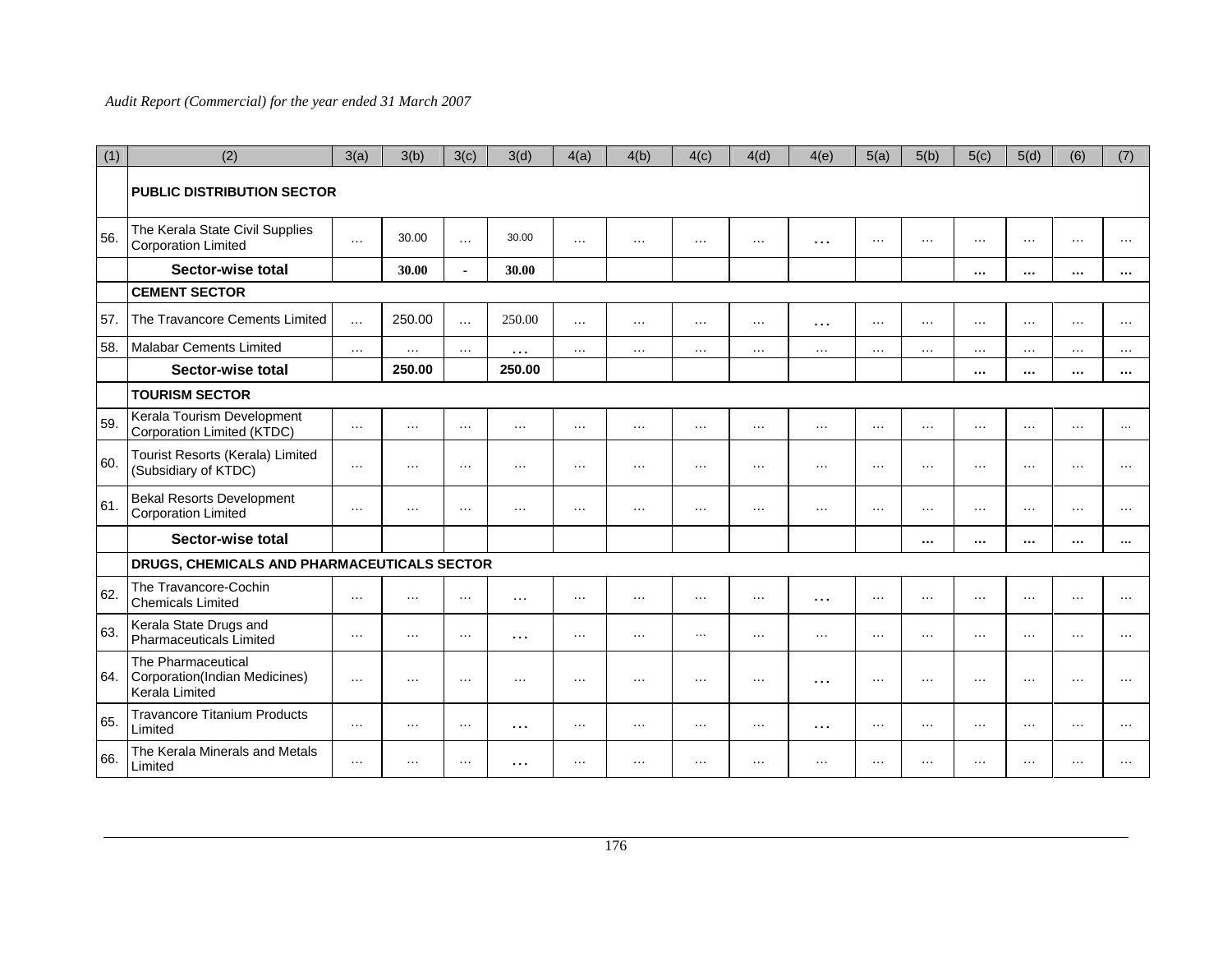| (1) | (2)                                                                                    | 3(a)     | 3(b)      | 3(c)           | 3(d)      | 4(a)     | 4(b)                   | 4(c)           | 4(d)     | 4(e)                   | 5(a)      | 5(b)     | 5(c)     | 5(d)     | (6)      | (7)       |
|-----|----------------------------------------------------------------------------------------|----------|-----------|----------------|-----------|----------|------------------------|----------------|----------|------------------------|-----------|----------|----------|----------|----------|-----------|
| 67. | The Travancore Sugars and<br><b>Chemicals Limited</b>                                  | $\cdots$ | $\cdots$  | $\cdots$       | $\cdots$  | $\cdots$ | $\cdots$               | $\cdots$       | $\cdots$ | $\cdots$               | $\cdots$  | $\cdots$ | $\cdots$ | $\cdots$ | $\cdots$ | $\cdots$  |
|     | Sector-wise total                                                                      |          |           |                |           |          |                        |                |          |                        |           | $\cdots$ | $\cdots$ | $\cdots$ | $\cdots$ | $\cdots$  |
|     | <b>FINANCING SECTOR</b>                                                                |          |           |                |           |          |                        |                |          |                        |           |          |          |          |          |           |
| 68. | Kerala State Industrial<br>Development Corporation Limited<br>(KSIDC)                  | $\cdots$ | $\cdots$  | $\cdots$       | $\cdots$  | (827.00) | $\cdots$               | $\cdots$       | $\cdots$ | (827.00)               | $\cdots$  | $\cdots$ | $\cdots$ | $\cdots$ | $\cdots$ | $\ddotsc$ |
| 69. | The Kerala State Financial<br><b>Enterprises Limited</b>                               | $\cdots$ | $\cdots$  | $\cdots$       | .         |          | (129388.00)            | $\ddotsc$      | $\cdots$ | (129388.00)            | $\cdots$  | $\cdots$ | $\cdots$ | $\cdots$ | $\cdots$ | $\cdots$  |
| 70. | Kerala Urban & Rural<br>Development Finance<br><b>Corporation Limited</b>              | $\cdots$ | 79.00     | $\ddotsc$      | 79.00     | $\ldots$ | $\cdots$               | $\cdots$       | $\cdots$ | $\cdots$               | $\cdots$  | $\cdots$ | $\cdots$ | $\cdots$ | $\cdots$ | $\cdots$  |
| 71. | Kerala Transport Development<br><b>Finance Corporation Limited</b>                     | $\cdots$ | $\cdots$  | $\cdots$       | $\cdots$  | $\ldots$ | 2000.00<br>(60500.00)  | $\cdots$       | $\ldots$ | 2000.00<br>(60500.00)  | $\cdots$  | $\cdots$ | $\cdots$ | $\cdots$ | $\cdots$ | $\cdots$  |
| 72. | Kerala Power Finance<br><b>Corporation Limited</b>                                     | $\cdots$ | $\cdots$  | $\cdots$       | $\cdots$  | $\cdots$ | (84577.84)             | $\cdots$       | $\cdots$ | (84577.84)             | $\cdots$  | $\cdots$ | $\cdots$ | $\cdots$ | $\cdots$ | $\cdots$  |
|     | Sector-wise total                                                                      |          | 79.00     | $\overline{a}$ | 79.00     | (827.00) | 2000.00<br>(274465.84) | $\blacksquare$ |          | 2000.00<br>(275292.84) |           | $\cdots$ | $\cdots$ | $\cdots$ | $\cdots$ | $\cdots$  |
|     | <b>MISCELLANEOUS SECTOR</b>                                                            |          |           |                |           |          |                        |                |          |                        |           |          |          |          |          |           |
| 73. | Kerala State Industrial Products<br><b>Trading Corporation Limited</b>                 | $\cdots$ | $\cdots$  | $\ldots$       | .         | $\cdots$ | $\cdots$               | $\cdots$       | $\cdots$ | .                      | $\cdots$  | $\cdots$ | $\cdots$ | $\cdots$ | $\cdots$ | $\cdots$  |
| 74. | Kerala State Beverages<br>(Manufacturing and Marketing)<br>Corporation Limited         | $\cdots$ | $\cdots$  | $\ldots$       | .         | $\ldots$ | $\sim$ $\sim$          | $\cdots$       | $\cdots$ | $\cdots$               | $\ddotsc$ | $\cdots$ | .        | $\ldots$ | $\cdots$ |           |
| 75. | Kerala School Teachers and<br>Non-teaching Staff Welfare<br><b>Corporation Limited</b> | $\cdots$ | ${52.65}$ | $\cdots$       | ${52.65}$ | $\cdots$ | $\cdots$               | $\cdots$       | $\cdots$ | $\cdots$               | $\cdot$   | $\cdots$ | $\cdots$ | $\cdots$ | $\cdots$ | .         |
| 76. | Kerala State Women's<br>Development Corporation Limited                                | $\ldots$ | $\cdots$  | $\cdots$       | $\cdots$  | $\cdots$ | $\cdots$               | $\cdots$       | $\cdots$ | $\cdots$               | $\cdots$  | $\cdots$ | $\cdots$ | $\cdots$ | $\cdots$ | $\cdots$  |
| 77. | Overseas Development and<br><b>Employment Promotion</b><br><b>Consultants Limited</b>  | $\cdots$ | $\cdots$  | $\cdots$       | .         | $\ldots$ | $\cdots$               | $\cdots$       | $\cdots$ | .                      | $\cdots$  | $\cdots$ | .        | $\ldots$ | $\ldots$ | .         |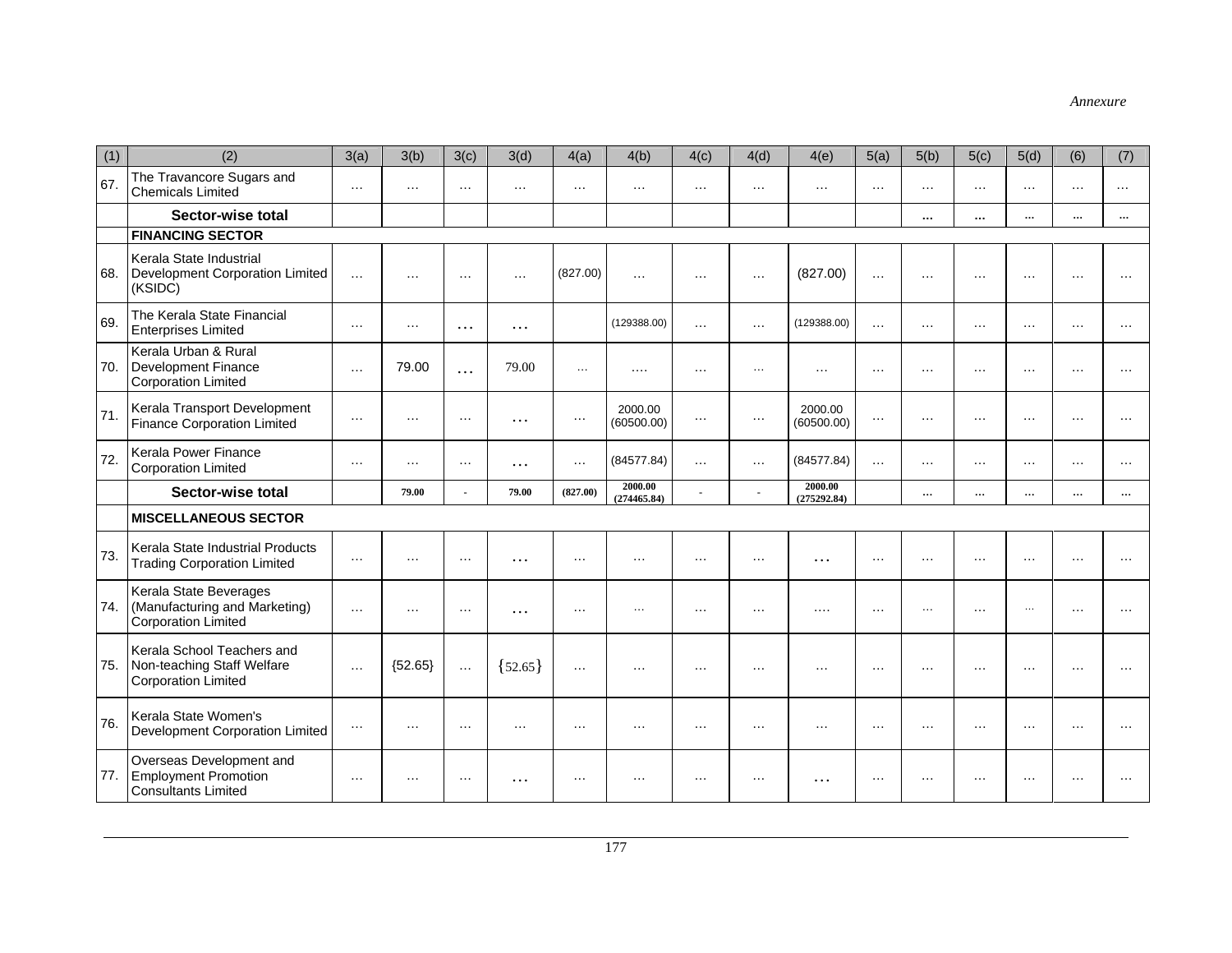| (1) | (2)                                                                           | 3(a)      | 3(b)                    | 3(c)              | 3(d)                    | 4(a)                 | 4(b)                    | 4(c)                   | 4(d)           | 4(e)                    | 5(a)           | 5(b)           | 5(c)           | 5(d)           | (6)      | (7)      |
|-----|-------------------------------------------------------------------------------|-----------|-------------------------|-------------------|-------------------------|----------------------|-------------------------|------------------------|----------------|-------------------------|----------------|----------------|----------------|----------------|----------|----------|
| 78. | Kerala State Industrial<br>Enterprises Limited (KSIE)                         | $\cdots$  | $\cdots$                | $\cdots$          | $\cdots$                | $\cdots$             | $\cdots$                | .                      | $\cdots$       | $\cdots$                | $\cdots$       | $\cdots$       | $\cdots$       | $\cdots$       | $\cdots$ | $\cdots$ |
| 79  | Kerala State Maritime<br>Development Corporation Limited                      | $\cdots$  | $\cdots$                | $\cdots$          | $\cdots$                | $\cdots$             | $\cdots$                | $\cdots$               | $\cdots$       | $\cdots$                | $\cdots$       | $\cdots$       | $\cdots$       | $\cdots$       | $\cdots$ |          |
| 80. | Meat Products of India Limited                                                | $\cdots$  | $\cdots$                | 30.00             | 30.00                   |                      | (40.85)                 |                        |                | (40.85)                 | $\cdots$       | $\cdots$       | $\cdots$       | $\cdots$       | $\cdots$ | $\cdots$ |
| 81. | Kerala Shipping and Inland<br>Navigation Corporation Limited                  | $\cdots$  | $\cdots$                | $\ldots$          | $\cdots$                | $\cdots$             | $\cdots$                | $\cdots$               | $\cdots$       | $\cdots$                | $\cdots$       | $\cdots$       | $\cdots$       | $\cdots$       | $\cdots$ | $\cdots$ |
| 82. | Kerala State Ex-servicemen<br>Development and Rehabilitation<br>Corporation   | .         | $\cdots$                | $\cdots$          |                         | $\cdots$             | $\cdot$                 | .                      | $\cdot$        | $\cdots$                | $\ddotsc$      | $\cdots$       | $\ddotsc$      | $\cdots$       | $\cdots$ | $\cdot$  |
| 83. | Indian Institute of Information<br><b>Technology and Management</b><br>Kerala | $\cdots$  | 80.00<br>${20.00}$      | $\ldots$          | 80.00<br>${20.00}$      | $\ldots$             | $\cdots$                | $\cdots$               | $\cdots$       | $\cdots$                | $\cdots$       | $\cdots$       | $\cdots$       | $\cdots$       | $\cdots$ | $\cdots$ |
| 84. | Vizhinjam International Seaport<br>Limited                                    | $\cdots$  | $\cdots$                | $\cdots$          | $\cdots$                | $\cdots$             | $\cdots$                | $\cdots$               | $\cdots$       | $\cdots$                | $\cdots$       | $\cdots$       | $\cdots$       | $\cdots$       | $\cdots$ | $\cdots$ |
|     | Sector-wise total                                                             |           | 80.00<br>${72.65}$      | 30.00             | 110.00<br>${72.65}$     |                      | (40.85)                 |                        |                | (40.85)                 |                |                | $\cdots$       |                |          |          |
|     | <b>Total A (Companies - Sector-wise)</b>                                      | $\ddotsc$ | 3016.615<br>${1051.23}$ | 36.80<br>${0.45}$ | 3053.415<br>${1051.68}$ | 6853.00<br>(8344.64) | 18065.00<br>(298458.89) | 10770.00<br>(10980.96) | $\cdots$       | 35688.00<br>(317784.49) | $\cdots$       |                | $\cdots$       |                | $\cdots$ |          |
| B   | <b>Statutory corporations</b>                                                 |           |                         |                   |                         |                      |                         |                        |                |                         |                |                |                |                |          |          |
|     | <b>POWER SECTOR</b>                                                           |           |                         |                   |                         |                      |                         |                        |                |                         |                |                |                |                |          |          |
|     | Kerala State Electricity Board                                                | 3802.00   | $\blacksquare$          | $\blacksquare$    | 3802.00                 | $\blacksquare$       | (121657.23)             | ÷.                     | $\blacksquare$ | (121657.23)             | $\blacksquare$ | $\overline{a}$ | $\overline{a}$ | $\overline{a}$ |          |          |
|     | Sector-wise total                                                             | 3802.00   | $\blacksquare$          | $\blacksquare$    | 3802.00                 |                      | (121657.23)             | $\blacksquare$         |                | (121657.33)             |                |                |                |                |          |          |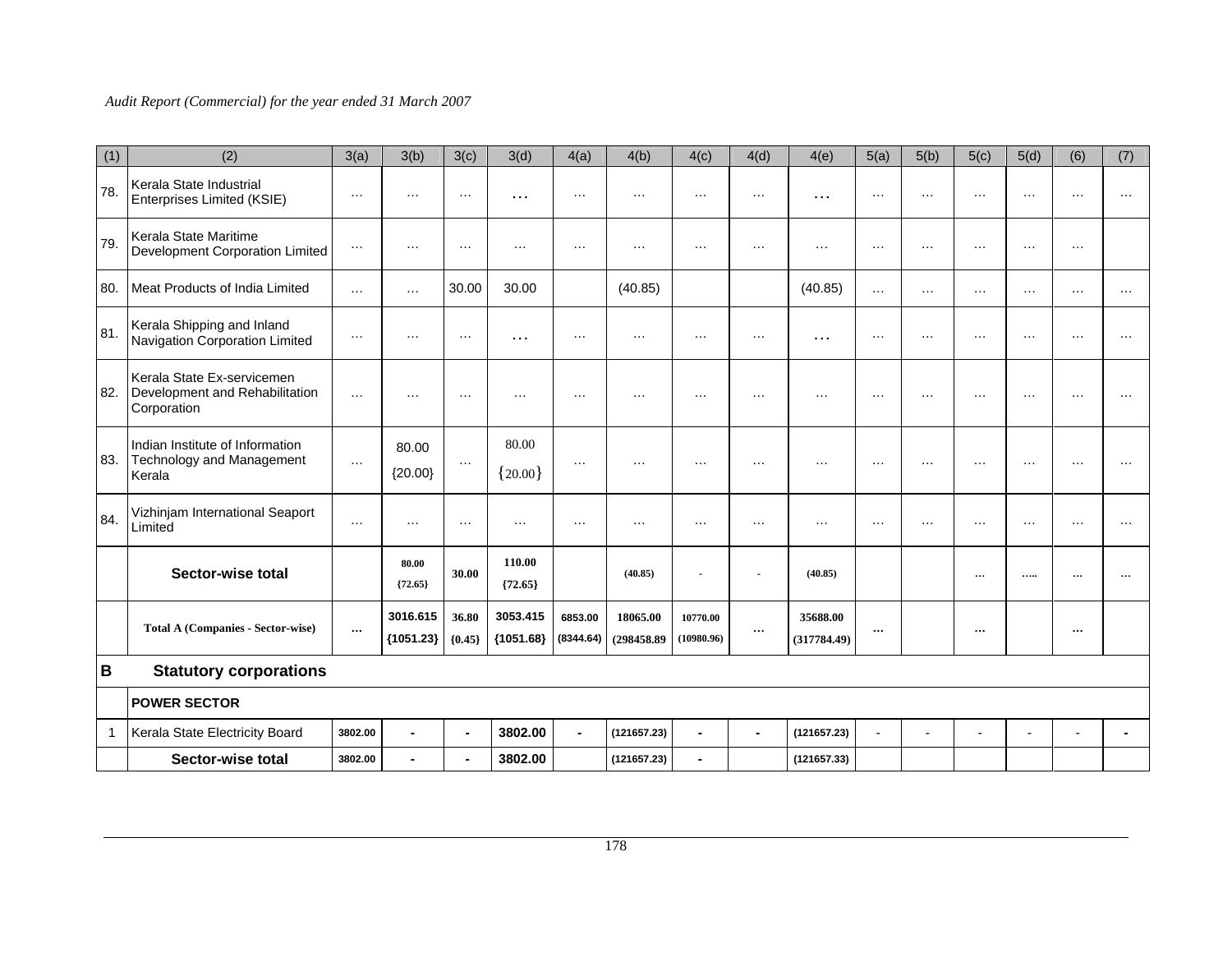| (1)            | (2)                                                               | 3(a)     | 3(b)                    | 3(c)                | 3(d)                         | 4(a)                  | 4(b)                    | 4(c)                   | 4(d)           | 4(e)                    | 5(a)      | 5(b)     | 5(c)                    | 5(d)     | (6)      | (7)      |
|----------------|-------------------------------------------------------------------|----------|-------------------------|---------------------|------------------------------|-----------------------|-------------------------|------------------------|----------------|-------------------------|-----------|----------|-------------------------|----------|----------|----------|
|                | <b>TRANSPORT SECTOR</b>                                           |          |                         |                     |                              |                       |                         |                        |                |                         |           |          |                         |          |          |          |
| $\overline{2}$ | Kerala State Road Transport<br>Corporation                        | $\cdots$ | $\cdots$                | $\cdots$            | $\cdots$                     | $\cdots$              | $\cdots$                | 586.00                 | .              | 586.00                  | $\cdots$  | $\cdots$ | $\cdots$                | $\cdots$ | $\cdots$ | $\cdots$ |
|                | Sector-wise total                                                 |          |                         |                     |                              |                       |                         | 586.00                 |                | 586.00                  | $\cdots$  | $\cdots$ | $\bullet\bullet\bullet$ | $\cdots$ | $\cdots$ | $\cdots$ |
|                | <b>FINANCING SECTOR</b>                                           |          |                         |                     |                              |                       |                         |                        |                |                         |           |          |                         |          |          |          |
| 3              | Kerala Financial Corporation                                      | $\cdots$ | $\cdots$                | $\cdots$            | $\cdots$                     | $\cdots$              | (14361.77)              | $\cdots$               | $\cdots$       | (14361.77)              | $\cdots$  | $\cdots$ | $\cdots$                | $\cdots$ | $\cdots$ | $\cdots$ |
|                | Sector-wise total                                                 |          |                         |                     |                              |                       | (14361.77)              | $\cdots$               | $\cdots$       | (14361.77)              | $\ddotsc$ | $\cdots$ | $\cdots$                | $\ldots$ | $\cdots$ |          |
|                | <b>AGRICULTURE AND ALLIED SECTORS</b>                             |          |                         |                     |                              |                       |                         |                        |                |                         |           |          |                         |          |          |          |
| $\overline{4}$ | Kerala State Warehousing<br>Corporation                           | $\cdots$ | $\cdots$                | $\cdots$            | $\cdots$                     | $\ldots$              | 93.69<br>(339.23)       | $\cdots$               | $\ldots$       | 93.69<br>(339.23)       | $\cdots$  | $\cdots$ | $\cdots$                | $\cdots$ | $\cdots$ | $\cdots$ |
|                | Sector-wise total                                                 |          |                         |                     |                              |                       | 93.69<br>(339.23)       |                        |                | 93.69<br>(339.23)       | $\cdots$  |          | $\cdots$                | $\cdots$ | $\cdots$ |          |
|                | <b>MISCELLANEOUS SECTOR</b>                                       |          |                         |                     |                              |                       |                         |                        |                |                         |           |          |                         |          |          |          |
| $\overline{5}$ | Kerala Industrial Infrastructure<br>Development Corporation       | 1545.88  | $\cdots$                | 1175.00             | 2720.88                      | $\cdots$              | $\cdots$                | .                      | $\cdots$       | $\cdots$                | $\cdots$  | $\cdots$ | $\cdots$                | $\cdots$ | $\cdots$ | $\cdots$ |
|                | Sector-wise total                                                 | 1545.88  |                         | 1175.00             | 2720.88                      | $\cdots$              | $\cdots$                | $\cdots$               | $\cdots$       | $\cdots$                | $\cdots$  | $\cdots$ | $\cdots$                | $\cdots$ | $\cdots$ | $\cdots$ |
|                | <b>Total B (All Sector-wise</b><br><b>Statutory corporations)</b> | 5347.88  |                         | 1175.00             | 6522.88                      |                       | 93.69<br>(136358.23)    | 586.00                 |                | 679.69<br>(136358.23)   | $\cdots$  | $\cdots$ | $\cdots$                | $\cdots$ | $\cdots$ | $\cdots$ |
|                | Grand total (A+B)                                                 | 5347.88  | 3016.615<br>${1051.23}$ | 1211.80<br>${0.45}$ | 9576.29<br>${1051.68}$       | 6853<br>(8344,<br>64) | 18158.69<br>(434817.12) | 11356.00<br>(10980.96) | $\overline{a}$ | 36367.69<br>(454142.72) | $\cdots$  | $\cdots$ | $\cdots$                | $\cdots$ | $\cdots$ |          |
| $\mathbf{C}$   | <b>Non-working companies</b>                                      |          |                         |                     | Latest figures not available |                       |                         |                        |                |                         |           |          |                         |          |          |          |
|                | <b>AGRICULTURE AND ALLIED</b>                                     |          |                         |                     |                              |                       |                         |                        |                |                         |           |          |                         |          |          |          |
| $\overline{1}$ | Kerala State Coconut<br>Development Corporation Limited           | $\cdots$ | .                       | $\cdots$            | $\cdots$                     | $\cdots$              | $\cdots$                | $\cdots$               | $\cdots$       | $\cdots$                | $\cdots$  | $\cdots$ | $\cdots$                | $\cdots$ | $\cdots$ | $\cdots$ |
| $\overline{2}$ | The Kerala Fisheries Corporation<br>Limited                       | $\cdots$ | $\cdots$                | $\cdots$            | $\cdots$                     | $\cdots$              | $\cdots$                | .                      | $\cdots$       | $\cdots$                | $\cdots$  | $\cdots$ | $\cdots$                | $\cdots$ | $\cdots$ | .        |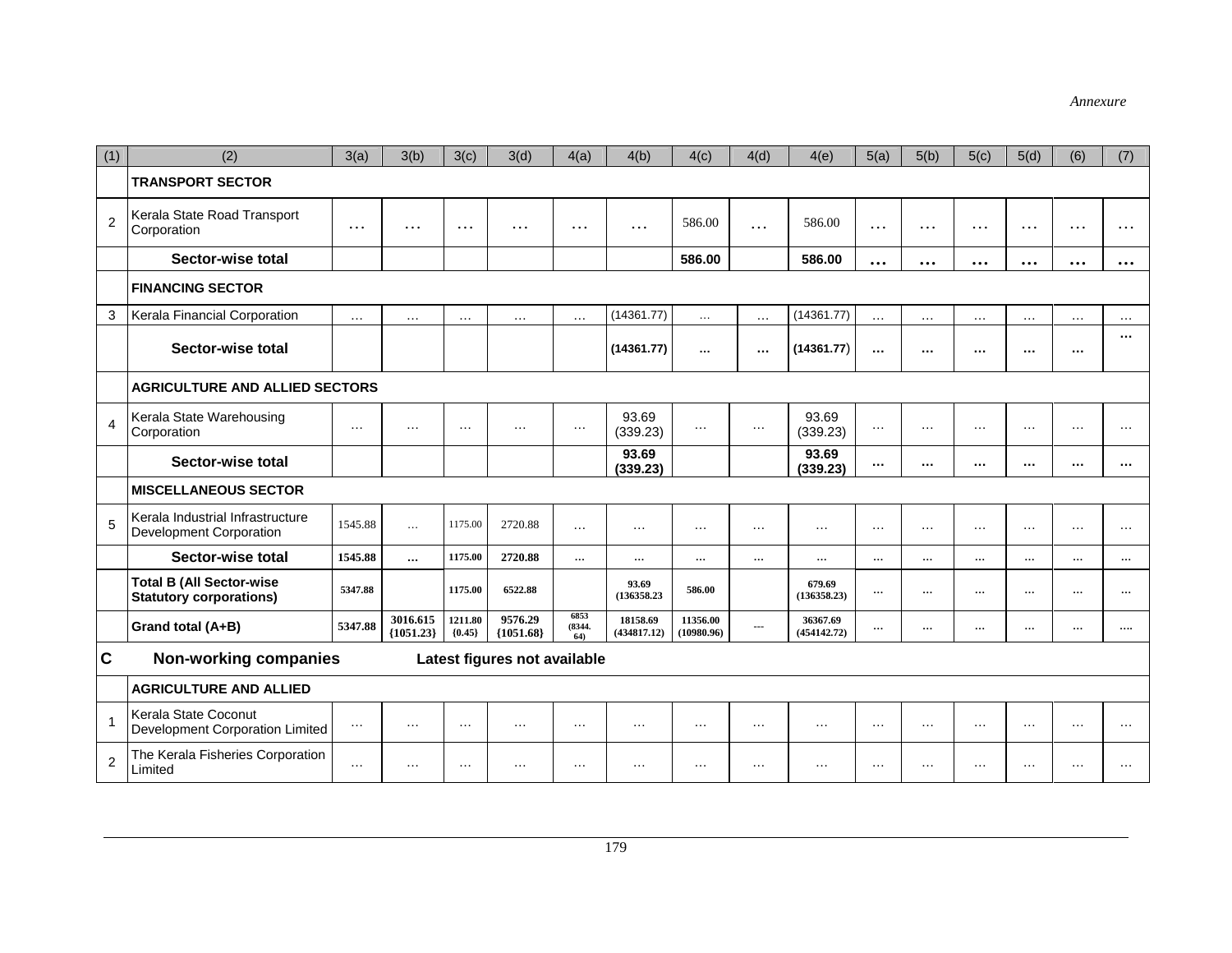| (1)            | (2)                                                        | 3(a)     | 3(b)     | 3(c)     | 3(d)     | 4(a)     | 4(b)     | 4(c)     | 4(d)     | 4(e)     | 5(a)      | 5(b)     | 5(c)                    | 5(d)      | (6)      | (7)       |
|----------------|------------------------------------------------------------|----------|----------|----------|----------|----------|----------|----------|----------|----------|-----------|----------|-------------------------|-----------|----------|-----------|
| 3              | Kerala Inland Fisheries<br>Development Corporation Limited | $\ldots$ | $\cdots$ | $\cdots$ | $\cdots$ | $\cdots$ | $\cdots$ | $\cdots$ | $\cdots$ | $\cdots$ | $\cdots$  | $\cdots$ | $\cdots$                | $\cdots$  | $\cdots$ | $\cdots$  |
|                | Sector-wise total                                          |          |          |          |          |          |          |          |          |          | $\cdots$  | $\cdots$ | $\ddotsc$               | $\ddotsc$ | $\cdots$ | $\ddotsc$ |
|                | <b>INDUSTRY SECTOR</b>                                     |          |          |          |          |          |          |          |          |          |           |          |                         |           |          |           |
| $\overline{4}$ | The Kerala Premo Pipe Factory<br>Limited                   | $\ldots$ | $\cdots$ | $\cdots$ | $\cdots$ | $\cdots$ | $\cdots$ | $\cdots$ | $\cdots$ | $\cdots$ | $\cdots$  | $\cdots$ | $\cdots$                | $\cdots$  | $\cdots$ | $\cdots$  |
| 5              | The Chalakudy Refractories<br>Limited                      | $\cdots$ | $\cdots$ | $\cdots$ | $\cdots$ | $\cdots$ | $\cdots$ | $\cdots$ | $\cdots$ | $\cdots$ | $\cdots$  | $\cdots$ | $\cdots$                | $\cdots$  | $\cdots$ | $\cdots$  |
| 6              | Kerala Special Refractories<br>Limited                     | $\cdots$ | $\cdots$ | $\cdots$ | $\cdots$ | $\cdots$ | $\cdots$ | $\cdots$ | $\cdots$ | $\cdots$ | $\cdots$  | $\cdots$ | $\cdots$                | $\cdots$  | $\cdots$ | $\cdots$  |
| $\overline{7}$ | The Kerala Asbestos Cement<br>Pipe Factory Limited         | $\ldots$ | $\cdots$ | $\cdots$ | $\ldots$ | $\ldots$ | $\cdots$ | $\cdots$ | $\cdots$ | $\cdots$ | $\cdots$  | $\cdots$ | $\cdots$                | $\ldots$  | $\ldots$ | $\cdots$  |
| 8              | Kerala Construction Components<br>Limited                  | $\cdots$ | $\cdots$ | $\cdots$ | $\cdots$ | $\cdots$ | $\cdots$ | $\cdots$ | $\cdots$ | $\cdots$ | $\cdots$  | $\cdots$ | $\cdots$                | $\cdots$  | $\cdots$ | $\cdots$  |
|                | Sector-wise total                                          |          |          |          |          |          |          |          |          |          | $\cdots$  | $\cdots$ | $\bullet\bullet\bullet$ | $\cdots$  | $\cdots$ | $\ddotsc$ |
|                | <b>ENGINEERING SECTOR</b>                                  |          |          |          |          |          |          |          |          |          |           |          |                         |           |          |           |
| 9              | Scooters Kerala Limited                                    | $\ldots$ | $\cdots$ | $\cdots$ | $\cdots$ | $\cdots$ | $\cdots$ | $\cdots$ | $\cdots$ | $\cdots$ | $\cdots$  | $\cdots$ | $\cdots$                | $\cdots$  | $\cdots$ | $\cdots$  |
| 10             | Kerala State Engineering Works<br>Limited                  | $\cdots$ | $\cdots$ | $\cdots$ | $\cdots$ | $\cdots$ | $\cdots$ | $\cdots$ | $\cdots$ | $\cdots$ | $\cdots$  | $\cdots$ | $\cdots$                | $\cdots$  | $\cdots$ | $\cdots$  |
| 11             | SIDECO Mohan Kerala Limited<br>(Subsidiary of SIDCO)       | $\cdots$ | $\cdots$ | $\cdots$ | $\cdots$ | $\cdots$ | $\cdots$ | $\cdots$ | $\cdots$ | $\cdots$ | $\cdots$  | $\cdots$ | $\cdots$                | $\cdots$  | $\cdots$ | $\cdots$  |
| 12             | The Metropolitan Engineering<br>Company Limited            | $\cdots$ | $\cdots$ | $\cdots$ | $\cdots$ | $\cdots$ | $\cdots$ | $\cdots$ | $\cdots$ | $\cdots$ | $\cdots$  | $\cdots$ | $\cdots$                | $\cdots$  | $\cdots$ | $\cdots$  |
|                | Sector-wise total                                          |          |          |          |          |          |          |          |          |          | $\cdots$  | $\cdots$ | $\bullet\bullet\bullet$ | $\cdots$  | $\cdots$ | $\ddotsc$ |
|                | <b>ELECTRONICS SECTOR</b>                                  |          |          |          |          |          |          |          |          |          |           |          |                         |           |          |           |
| 13             | Keltron Counters Limited<br>(Subsidiary of KELTRON)        | $\ldots$ | $\cdots$ | $\cdots$ | $\ldots$ | $\ldots$ | $\cdots$ | $\cdots$ | $\cdots$ | $\cdots$ | $\ddotsc$ | $\cdots$ | $\cdots$                | $\ldots$  | $\ldots$ | $\cdots$  |
| 14             | Keltron Power Devices Limited<br>(Subsidiary of KELTRON)   | $\ldots$ | $\cdots$ | $\cdots$ | $\ldots$ | $\ldots$ | $\cdots$ | $\cdots$ | $\cdots$ | $\cdots$ | $\cdots$  | $\cdots$ | $\cdots$                | $\ldots$  | $\ldots$ |           |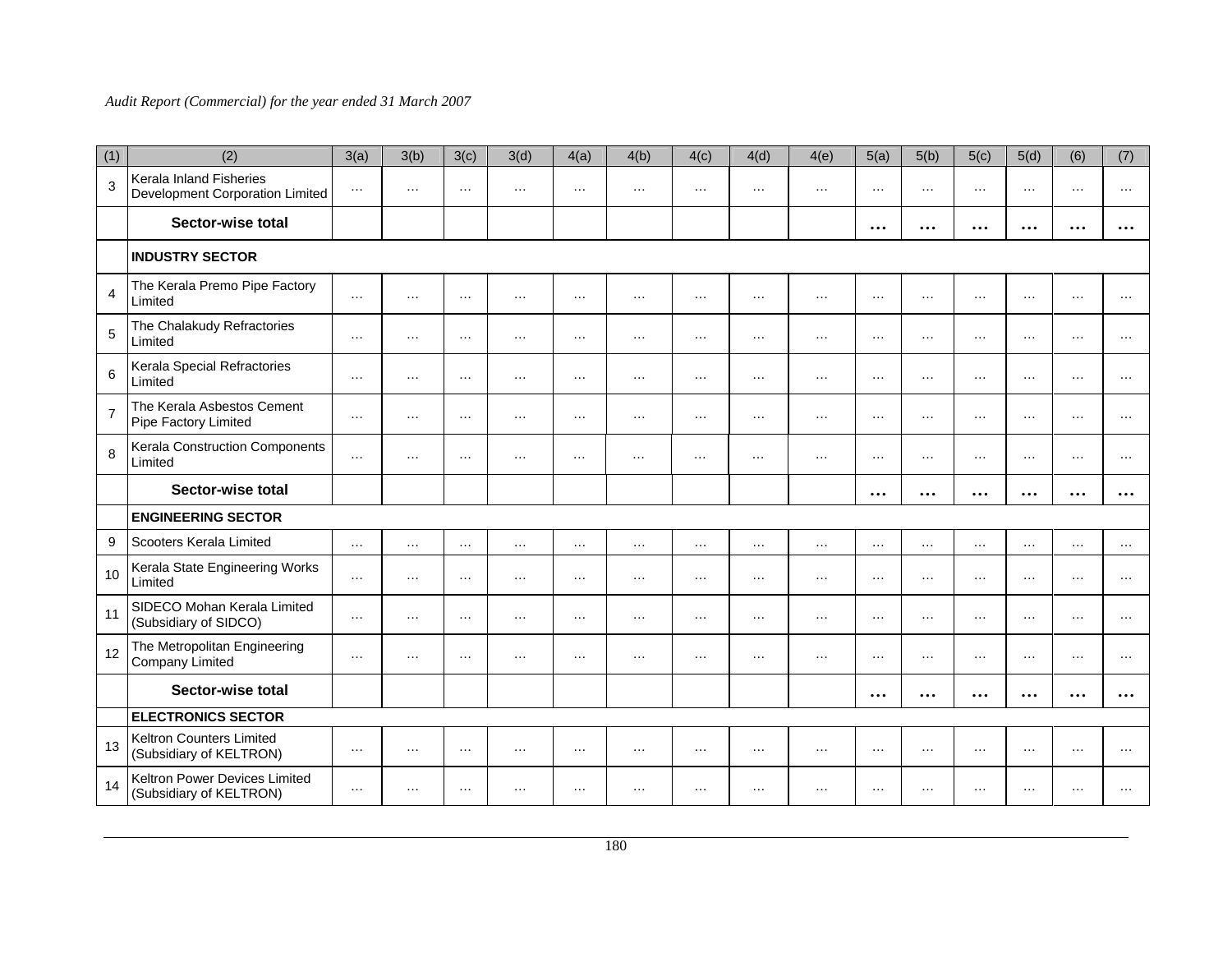| (1) | (2)                                                          | 3(a)     | 3(b)          | 3(c)     | 3(d)     | 4(a)     | 4(b)     | 4(c)     | 4(d)     | 4(e)     | 5(a)     | 5(b)      | 5(c)      | 5(d)      | (6)      | (7)       |
|-----|--------------------------------------------------------------|----------|---------------|----------|----------|----------|----------|----------|----------|----------|----------|-----------|-----------|-----------|----------|-----------|
| 15  | <b>SIDKEL Televisions Limited</b><br>(Subsidiary of SIDCO)   | $\cdots$ | $\cdots$      | $\cdots$ | $\cdots$ | $\cdots$ | $\cdots$ | $\cdots$ | $\cdots$ | $\cdots$ | $\cdots$ | $\cdots$  | $\cdots$  | $\cdots$  | $\cdots$ | $\cdots$  |
| 16  | <b>Astral Watches Limited</b><br>(Subsidiary of KSIDC)       | $\cdots$ | 106.40        | .        | 106.40   | .        | $\cdots$ | $\cdots$ | $\cdots$ | $\cdots$ | $\cdots$ | $\cdots$  | $\cdots$  | $\cdots$  | $\cdots$ | $\cdots$  |
| 17  | Keltron Rectifiers Limited<br>(Subsidiary of KELTRON)        | $\cdots$ | $\sim$ $\sim$ | $\cdots$ | $\cdots$ | $\cdots$ | $\cdots$ | $\cdots$ | $\cdots$ | $\cdots$ | $\cdots$ | $\cdots$  | $\cdots$  | $\cdots$  | $\cdots$ | $\cdots$  |
|     | Sector-wise total                                            |          | 106.40        |          | 106.40   |          |          |          |          |          |          | $\cdots$  | $\cdots$  | $\cdots$  | $\cdots$ | $\cdots$  |
|     | <b>TEXTILE SECTOR</b>                                        |          |               |          |          |          |          |          |          |          |          |           |           |           |          |           |
| 18  | <b>Trivandrum Spinning Mills</b><br>Limited                  | $\cdots$ | $\cdots$      | $\cdots$ | $\cdots$ | $\cdots$ | $\cdots$ | $\cdots$ | $\cdots$ | $\cdots$ | $\cdots$ | $\cdots$  | $\cdots$  | $\cdots$  | $\cdots$ | $\cdots$  |
| 19  | Kerala Garments Limited<br>(Subsidiary of KSHDC)             | $\cdots$ | 104.70        | $\cdots$ | 140.70   | $\cdots$ | $\cdots$ | $\cdots$ | $\cdots$ | $\cdots$ | $\cdots$ | $\cdots$  | $\cdots$  | $\cdots$  | $\cdots$ | $\cdots$  |
|     | Sector-wise total                                            |          | 104.70        |          | 104.70   |          |          |          |          |          |          | $\cdots$  | $\cdots$  | $\cdots$  | $\cdots$ | $\cdots$  |
|     | <b>FOREST SECTOR</b>                                         |          |               |          |          |          |          |          |          |          |          |           |           |           |          |           |
| 20  | Travancore Plywood Industries<br>Limited                     | $\cdots$ | $\cdots$      | $\ldots$ | $\cdots$ | $\ldots$ | $\cdots$ | $\cdots$ | $\cdots$ | $\cdots$ | $\cdots$ | $\cdots$  | $\cdots$  | $\cdots$  | $\cdots$ | $\cdots$  |
| 21  | Kerala State Wood Industries<br>Limited (Subsidiary of KFDC) | $\cdots$ | $\cdots$      | $\cdots$ | $\cdots$ | $\cdots$ | $\cdots$ | $\cdots$ | $\cdots$ | $\cdots$ | $\cdots$ | $\cdots$  | $\cdots$  | $\cdots$  | $\cdots$ | $\cdots$  |
|     |                                                              |          |               |          |          |          |          |          |          |          |          | $\ddotsc$ | $\ddotsc$ | $\ddotsc$ | $\cdots$ | $\cdots$  |
|     | Sector-wise total                                            |          |               |          |          |          |          |          |          |          |          |           |           |           |          |           |
|     | DEVELOPMENT OF ECONOMICALLY WEAKER SECTION SECTOR            |          |               |          |          |          |          |          |          |          |          |           |           |           |          |           |
| 22  | Kerala Fishermen's Welfare<br><b>Corporation Limited</b>     | $\cdots$ | $\cdots$      | $\ldots$ | $\cdots$ | $\ldots$ | $\cdots$ | $\cdots$ | $\cdots$ | $\cdots$ | $\cdots$ | $\cdots$  | $\cdots$  | $\ldots$  | $\cdots$ | $\cdots$  |
|     | Sector-wise total                                            |          |               |          |          |          |          |          |          |          |          | $\cdots$  | $\ddotsc$ | $\ddotsc$ | $\cdots$ | $\ddotsc$ |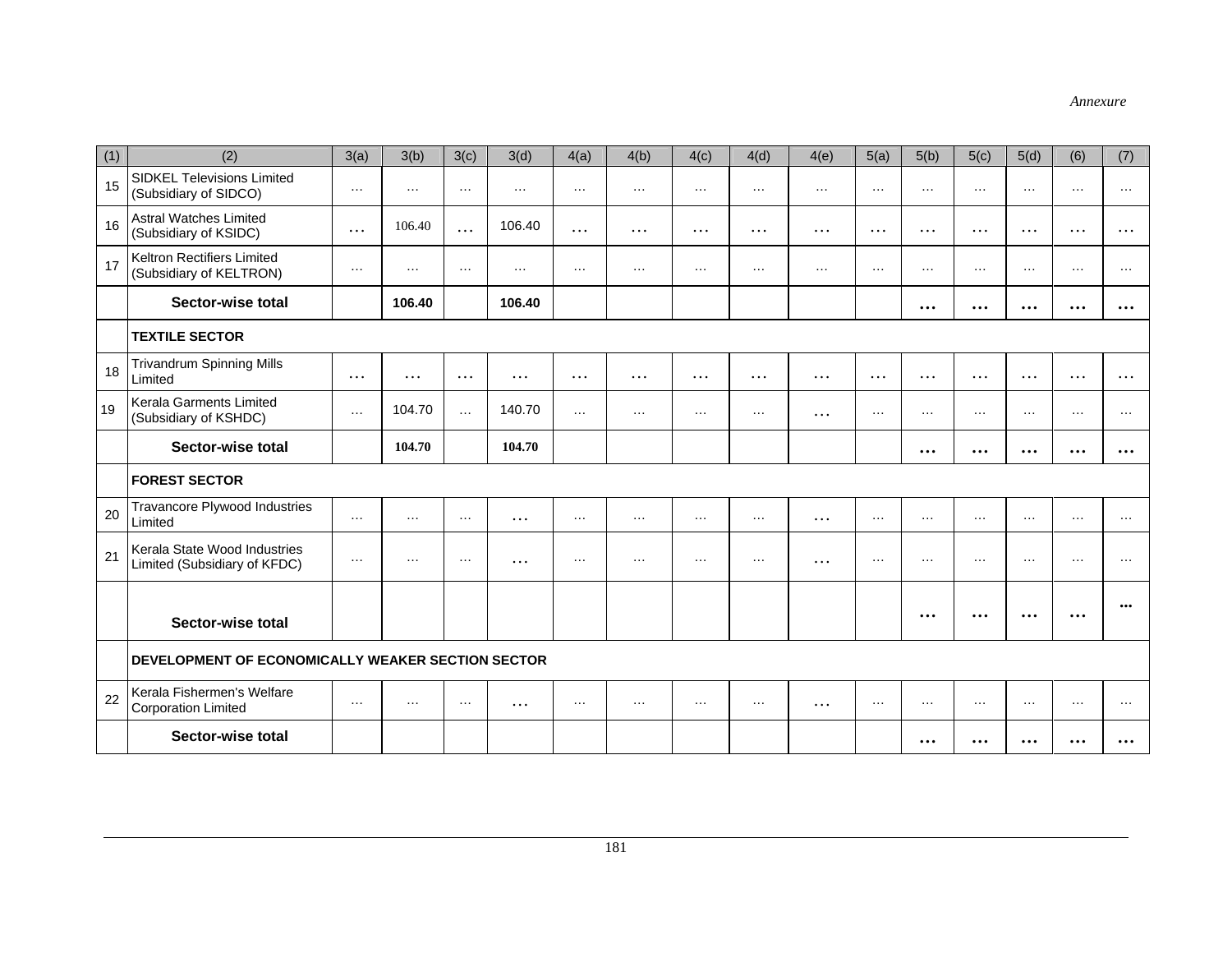| (1) | (2)                                                      | 3(a)     | 3(b)                    | 3(c)                     | 3(d)                   | 4(a)                 | 4(b)                    | 4(c)                  | 4(d)           | 4(e)                    | 5(a)     | 5(b)     | 5(c)     | 5(d)     | (6)      | (7)      |
|-----|----------------------------------------------------------|----------|-------------------------|--------------------------|------------------------|----------------------|-------------------------|-----------------------|----------------|-------------------------|----------|----------|----------|----------|----------|----------|
|     | DRUGS, CHEMICALS AND PHARMACEUTICALS SECTOR              |          |                         |                          |                        |                      |                         |                       |                |                         |          |          |          |          |          |          |
| 23  | Kerala Soaps and Oils Limited                            | $\cdots$ | $\sim$ $\sim$ $\sim$    | $\cdots$                 | $\cdots$               | $\cdots$             | $\cdots$                | $\cdots$              | $\cdots$       | $\cdots$                | $\cdots$ | $\cdots$ | $\cdots$ | $\cdots$ | $\cdots$ | $\cdots$ |
| 24  | Kerala State Detergents and<br><b>Chemicals Limited</b>  | $\cdots$ | $\sim$ $\sim$ $\sim$    | $\cdots$                 | $\cdots$               | $\cdots$             | $\cdots$                | $\cdots$              | $\cdots$       | $\cdots$                | $\cdots$ | $\cdots$ | $\cdots$ | $\cdots$ | $\cdots$ | $\cdots$ |
| 25  | Kerala State Salicylates and<br><b>Chemicals Limited</b> | $\cdots$ | $\cdots$                | $\cdots$                 |                        | .                    | $\cdots$                | .                     | $\cdots$       | $\cdots$                | $\cdots$ | $\cdots$ | $\cdots$ | $\cdots$ | $\cdots$ | $\cdots$ |
|     | Sector-wise total                                        | $\cdots$ | $\cdots$                | $\cdots$                 | $\cdots$               | $\cdots$             | $\cdots$                | $\cdots$              | $\cdots$       | $\cdots$                | $\cdots$ | .        | $\cdots$ | $\cdots$ | $\cdots$ | $\cdots$ |
|     | Total C (Non-working companies)                          |          | 211.10                  | $\overline{\phantom{a}}$ | 211.10                 |                      |                         |                       |                |                         | $\cdots$ | $\cdots$ | $\cdots$ | $\cdots$ | $\cdots$ | $\cdots$ |
| D   | Nil<br>Non-working statutory corporations                |          |                         |                          |                        |                      |                         |                       |                |                         |          |          |          |          |          |          |
|     | Grand total (C+D)                                        |          | 211.10                  |                          | 211.10                 |                      |                         |                       |                |                         |          | $\cdots$ | $\cdots$ | $\cdots$ | $\cdots$ | $\cdots$ |
|     | <b>Grand total</b><br>$(A+B+C+D)$                        | 5347.88  | 3227.715<br>${1051.23}$ | 1211.80<br>${0.45}$      | 9787.39<br>${1051.68}$ | 6853.00<br>(8344.64) | 18158.69<br>(434817.12) | 11356.00<br>10980.96) | $\blacksquare$ | 36367.69<br>(454142.72) |          | $\cdots$ | $\cdots$ | $\cdots$ | $\cdots$ | $\cdots$ |

Note: 1. The figures for grant/subsidy and guarantees are under reconciliation with Finance Accounts.

 2. Except in respect of companies/corporations which finalised their accounts for 2006-07 (Serial NumberA-3,26,44,67,70 and 72 : B-1, 3,5 and C-6) figures are provisional and as given by the companies/corporations

@ Subsidy includes subsidy receivable at the end of the year which is shown in { }

\*\* Figures in bracket indicates guarantee outstanding as at the end of the year ( )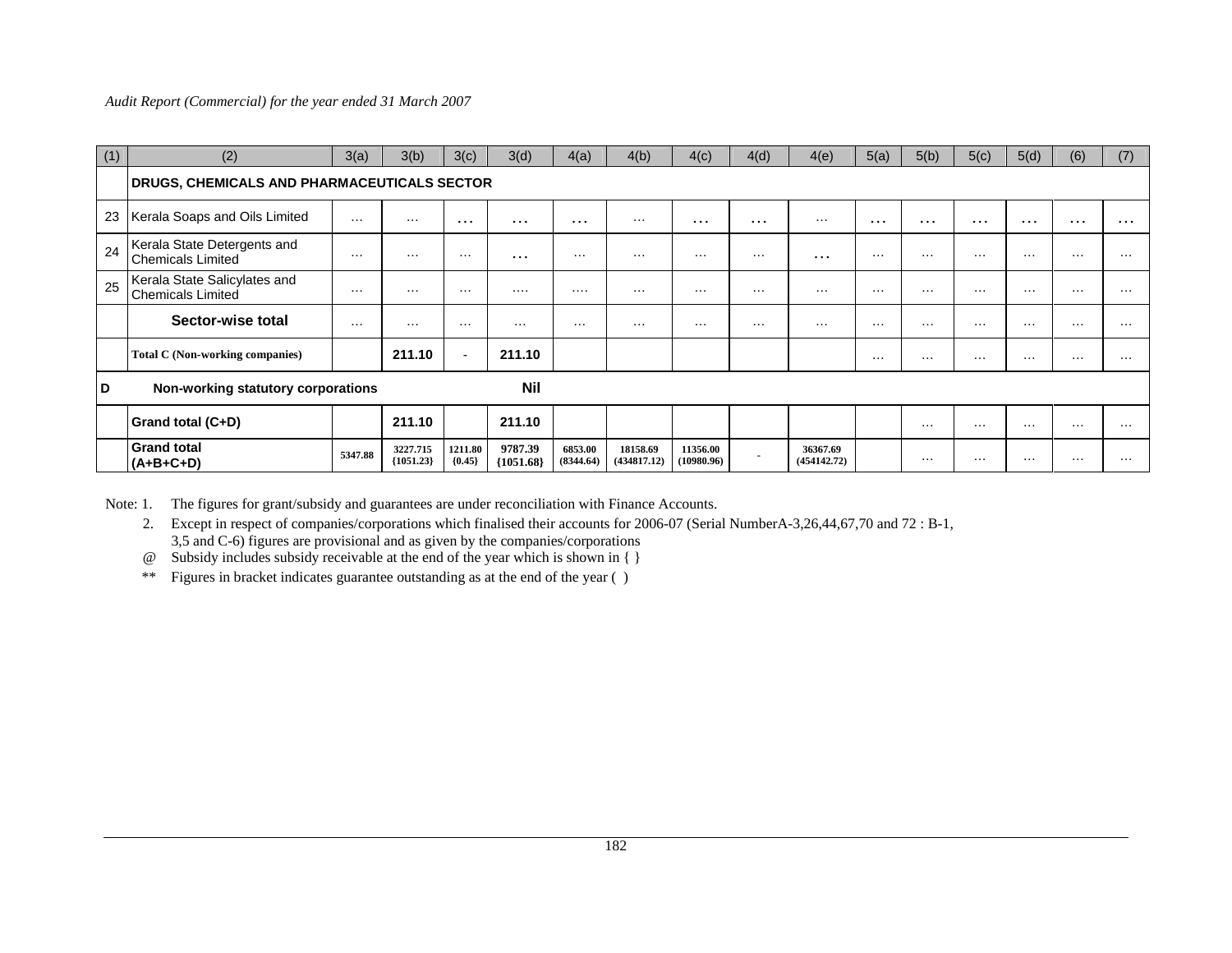# **ANNEXURE 4**

# *(Referred to in paragraph 1.8)*

# **Statement showing financial position of Statutory corporations**

| 1.                                               | (Kupees in crore)<br><b>Kerala State Electricity Board</b> |          |          |  |  |  |  |
|--------------------------------------------------|------------------------------------------------------------|----------|----------|--|--|--|--|
| <b>Particulars</b>                               | 2004-05                                                    | 2005-06  | 2006-07  |  |  |  |  |
| <b>Liabilities</b><br>$\boldsymbol{A}$ .         |                                                            |          |          |  |  |  |  |
| <b>Equity Capital</b>                            | 1553.00                                                    | 1553.00  | 1553.00  |  |  |  |  |
| <b>Loans from Government</b>                     | 311.41                                                     | 377.69   |          |  |  |  |  |
| Other long-term loans (including<br>bonds)       | 4229.92                                                    | 3335.93  | 2498.52  |  |  |  |  |
| Reserves and Surplus (Funds)                     | 2673.86                                                    | 3091.41  | 3536.11  |  |  |  |  |
| Current liabilities and provisions               | 4261.80                                                    | 5018.79  | 3422.82  |  |  |  |  |
| $Total - A$                                      | 13029.99                                                   | 13376.82 | 11010.45 |  |  |  |  |
| $\boldsymbol{B}$ .<br><b>Assets</b>              |                                                            |          |          |  |  |  |  |
| Gross fixed assets                               | 7059.97                                                    | 7711.62  | 8216.85  |  |  |  |  |
| Less: Depreciation                               | 2271.63                                                    | 2664.28  | 3070.27  |  |  |  |  |
| Net fixed assets                                 | 4788.34                                                    | 5047.34  | 5146.58  |  |  |  |  |
| Capital works-in-progress                        | 1303.98                                                    | 1152.26  | 1184.48  |  |  |  |  |
| <b>Current assets</b>                            | 6921.14                                                    | 7160.70  | 3060.61  |  |  |  |  |
| Investments                                      | 16.53                                                      | 16.52    | 16.48    |  |  |  |  |
| Miscellaneous expenditure                        | .                                                          | .        | 1602.30  |  |  |  |  |
| Deficits                                         | .                                                          | .        |          |  |  |  |  |
| $Total - B$                                      | 13029.99                                                   | 13376.82 | 11010.45 |  |  |  |  |
| $\mathcal{C}$ .<br>Capital employed <sup>®</sup> | 8645.70                                                    | 8271.88  | 5779.95  |  |  |  |  |

 $\overline{\phantom{a}}$ 

<sup>@</sup> Capital employed represents net fixed assets (including capital works-in-progress) plus working capital (excluding deferred costs and assets not in use)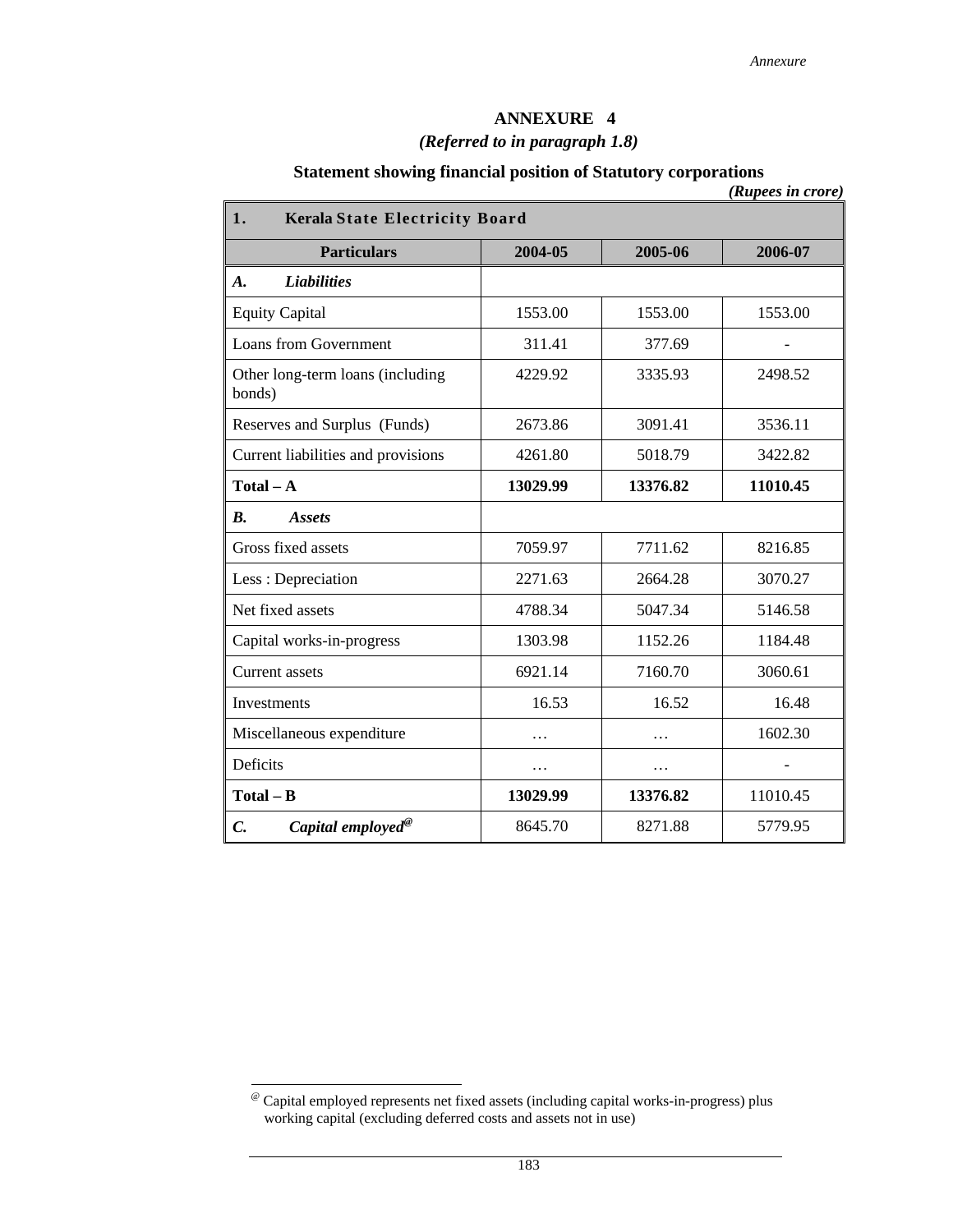| 2.<br><b>Kerala State Road Transport Corporation</b>               |              |              |              |  |  |
|--------------------------------------------------------------------|--------------|--------------|--------------|--|--|
| <b>Particulars</b>                                                 | 2001-02      | 2002-03      | 2003-04      |  |  |
| <b>Liabilities</b><br>A.                                           |              |              |              |  |  |
| Capital (Including capital loan & equity capital)                  | 129.70       | 133.70       | 137.95       |  |  |
| Borrowings (Government)                                            | 70.65        | 70.65        | 70.65        |  |  |
| (Others)                                                           | 142.28       | 153.56       | 250.58       |  |  |
| Funds*                                                             | 12.89        | 12.95        | 10.72        |  |  |
| Trade dues and other current liabilities (including<br>provisions) | 863.57       | 933.56       | 993.49       |  |  |
| Total - A                                                          | 1219.09      | 1304.42      | 1463.39      |  |  |
| <b>B.</b><br><i><b>Assets</b></i>                                  |              |              |              |  |  |
| Gross block                                                        | 362.05       | 353.35       | 410.08       |  |  |
| Less: Depreciation                                                 | 238.56       | 248.33       | 270.91       |  |  |
| Net fixed assets                                                   | 123.49       | 105.02       | 139.17       |  |  |
| Capital works-in-progress (including cost of<br>chassis)           | 1.95         | 2.25         | 0.90         |  |  |
| Investments                                                        | 0.03         | 0.03         | 0.03         |  |  |
| Current assets, loans and advances                                 | 66.92        | 57.18        | 51.10        |  |  |
| <b>Accumulated loss</b>                                            | 1026.70      | 1139.94      | 1272.19      |  |  |
| Total - B                                                          | 1219.09      | 1304.42      | 1463.39      |  |  |
| Capital employed <sup>®</sup><br>$\mathcal{C}$ .                   | $(-)$ 671.21 | $(-) 769.11$ | $(-) 802.32$ |  |  |

| (Rupees in crore) |  |
|-------------------|--|
|                   |  |

 $\overline{\phantom{a}}$ 

<sup>\*</sup> Excluding depreciation funds

<sup>@</sup> Capital employed represents net fixed assets (including capital works-in-progress) plus working capital.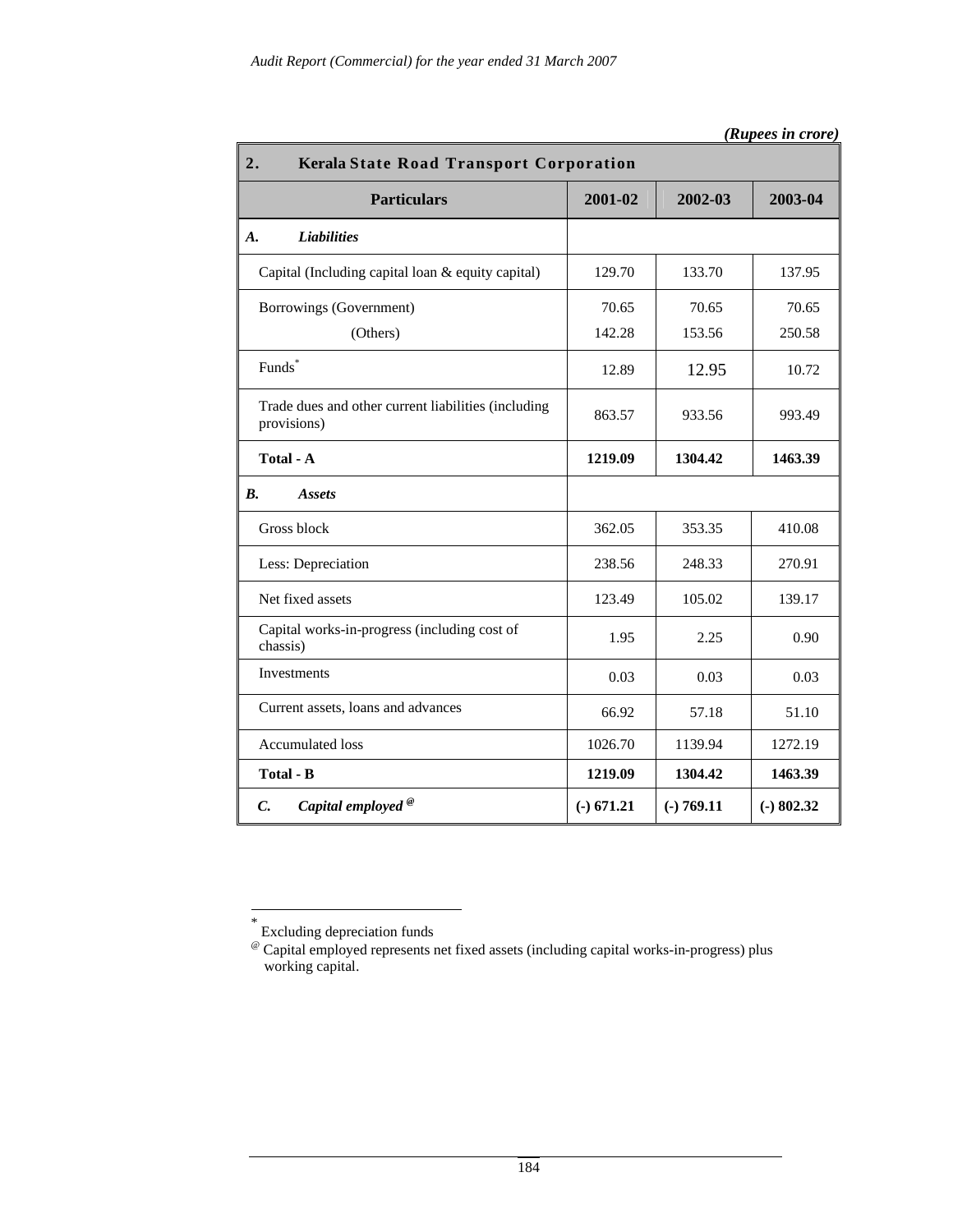| 3.<br><b>Kerala Financial Corporation</b>                                                                 |           |                  |           |
|-----------------------------------------------------------------------------------------------------------|-----------|------------------|-----------|
| <b>Particulars</b>                                                                                        | 2004-05   | 2005-06          | 2006-07   |
| <b>Liabilities</b><br>$\boldsymbol{A}$ .                                                                  |           |                  |           |
| Paid-up capital                                                                                           | 155.06    | 157.06           | 159.06    |
| Share application money                                                                                   | 2.00      | 2.00             | $\ddotsc$ |
| Reserve fund and other reserves and surplus                                                               | 25.33     | 29.04            | 33.56     |
| Borrowings:                                                                                               |           |                  |           |
| Bonds and debentures<br>(i)                                                                               | 218.04    | 186.93           | 143.62    |
| (ii)<br><b>Fixed Deposits</b>                                                                             | 1.81      | 0.57             | 0.26      |
| Industrial Development Bank of India &<br>(iii)<br>Small Industries Development Bank of<br>India          | 339.80    | 325.55           | 280.59    |
| (iv)<br>Reserve Bank of India                                                                             | .         | .                | .         |
| (v)<br>Loan towards share capital:<br>(a) State Government<br>(b) Industrial Development Bank of<br>India | $\ddotsc$ | .<br>.           | .         |
| Others (including State Government)<br>(vi)<br>(a) Loans<br>(b) subventions                               | .<br>2.51 | $\cdots$<br>2.51 | 2.51      |
| Other liabilities and provisions                                                                          | 22.48     | 44.54            | 45.60     |
| $Total - A$                                                                                               | 767.03    | 748.20           | 665.20    |
| $\boldsymbol{B}$ .<br><b>Assets</b>                                                                       |           |                  |           |
| Cash and Bank balances                                                                                    | 45.19     | 81.14            | 33.62     |
| Investments                                                                                               | .         | $\cdots$         | $\ddotsc$ |
| <b>Loans and Advances</b>                                                                                 | 614.63    | 549.41           | 509.58    |
| Net fixed assets                                                                                          | 3.43      | 3.14             | 2.99      |
| Other assets                                                                                              | 32.95     | 41.74            | 42.16     |
| Miscellaneous expenditure                                                                                 | 70.83     | 72.77            | 76.85     |
| $Total - B$                                                                                               | 767.03    | 748.20           | 665.20    |
| Capital employed <sup>®</sup><br>C.                                                                       | 765.87    | 882.86           | 641.67    |

 *(Rupees in crore)*

 $^{\circledR}$ @ Capital employed represents the mean of the aggregate of opening and closing balances of paid-up capital, loans in lieu of capital, seed money, debentures, reserves (other than those which have been funded specifically and backed by investments outside), bonds, deposits and borrowings (including refinance)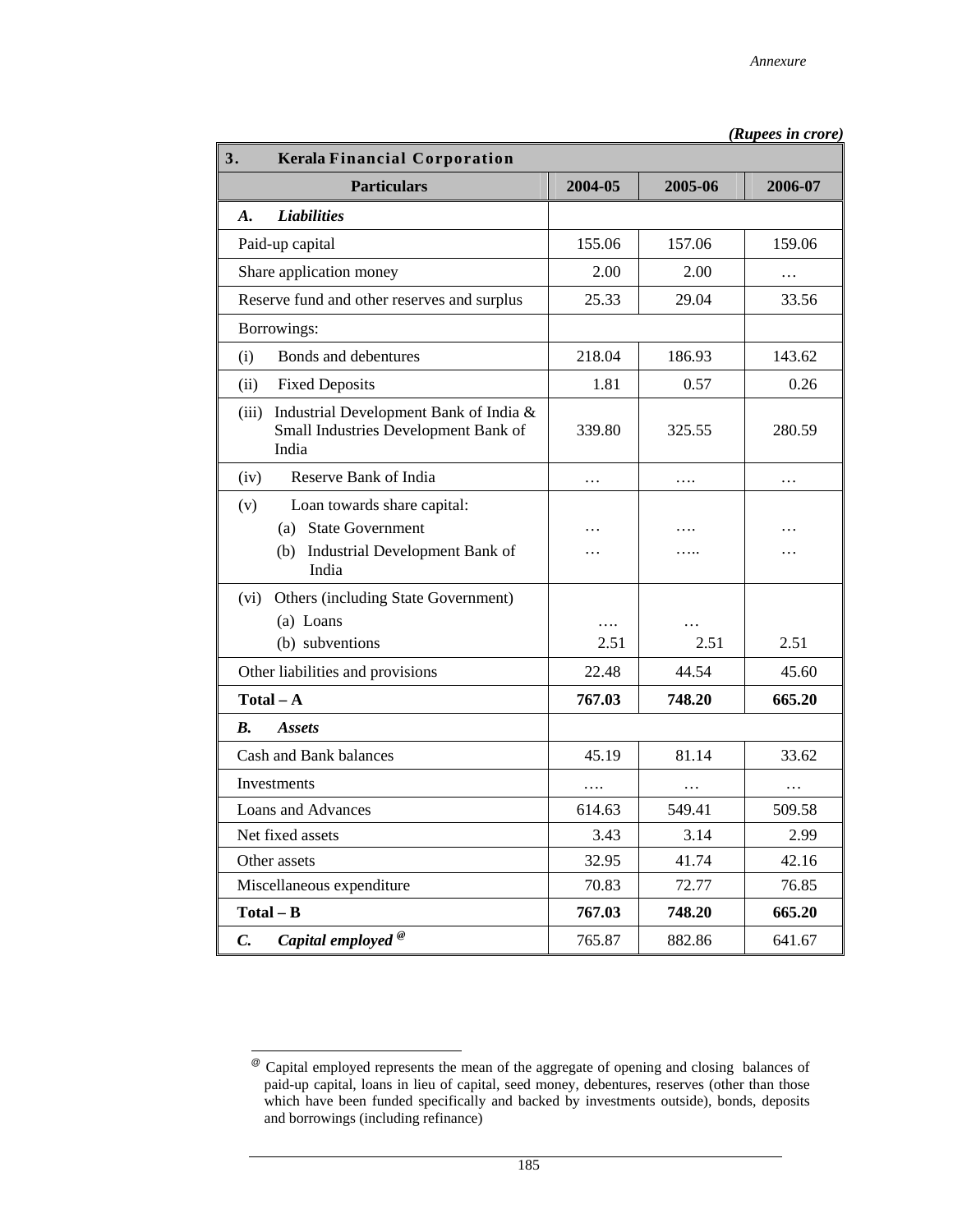| 4.<br>Kerala State Warehousing Corporation                   |           |           |           |  |  |
|--------------------------------------------------------------|-----------|-----------|-----------|--|--|
| <b>Particulars</b>                                           | 2002-03   | 2003-04   | 2004-05   |  |  |
| <b>Liabilities</b><br>$\boldsymbol{A}$ .                     |           |           |           |  |  |
| Paid-up capital                                              | 7.50      | 8.50      | 9.00      |  |  |
| Reserves and surplus                                         | 1.80      | 1.85      | 1.85      |  |  |
| Borrowings: (Government)<br>(Others)                         | 0.50<br>. | 0.50<br>. | 0.50<br>. |  |  |
| Trade dues and current liabilities<br>(including provisions) | 15.32     | 16.07     | 18.36     |  |  |
| $Total - A$                                                  | 25.12     | 26.92     | 29.71     |  |  |
| $\boldsymbol{B}$ .<br><b>Assets</b>                          |           |           |           |  |  |
| Gross block                                                  | 16.56     | 16.68     | 16.71     |  |  |
| Less: Depreciation                                           | 5.04      | 5.43      | 5.81      |  |  |
| Net fixed assets                                             | 11.52     | 11.25     | 10.90     |  |  |
| Capital works-in-progress                                    | 0.92      | 1.77      | 0.77      |  |  |
| Current assets, loans and advances                           | 10.45     | 9.33      | 12.98     |  |  |
| Profit and loss account                                      | 2.23      | 4.57      | 5.06      |  |  |
| $Total - B$                                                  | 25.12     | 26.92     | 29.71     |  |  |
| Capital employed <sup>®</sup><br>$\mathcal{C}$ .             | 7.57      | 6.28      | 6.29      |  |  |

 $\overline{\phantom{a}}$ @ Capital employed represents net fixed assets (including capital works-in-progress) plus working capital.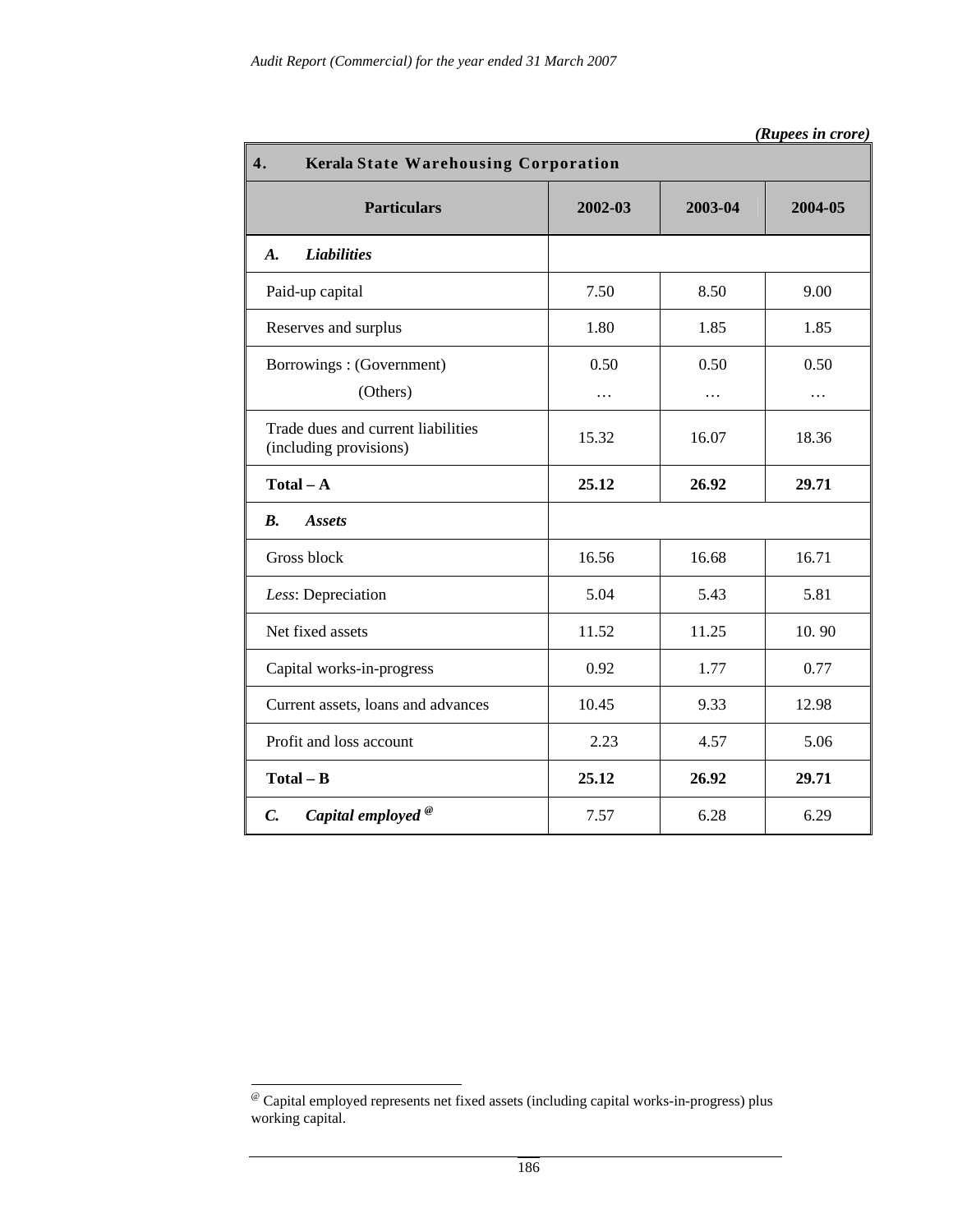| 5.<br>Kerala Industrial Infrastructure Development Corporation(KINFRA) |         |         |         |  |  |
|------------------------------------------------------------------------|---------|---------|---------|--|--|
| <b>Particulars</b>                                                     | 2004-05 | 2005-06 | 2006-07 |  |  |
| <b>Liabilities</b><br>A.                                               |         |         |         |  |  |
| <b>Grants</b>                                                          | 66.98   | 84.17   | 112.36  |  |  |
| Loans                                                                  | 157.66  | 158.16  | 149.20  |  |  |
| Trade dues and current liabilities (including<br>provisions)           | 17.86   | 21.08   | 50.74   |  |  |
| $Total - A$                                                            | 242.50  | 263.41  | 312.30  |  |  |
| <b>B.</b><br><b>Assets</b>                                             |         |         |         |  |  |
| Gross block                                                            | 25.67   | 31.89   | 41.08   |  |  |
| Less: Depreciation                                                     | 3.50    | 5.96    | 8.21    |  |  |
| Net fixed assets                                                       | 22.17   | 25.92   | 32.87   |  |  |
| Investment                                                             | 17.65   | 17.65   | 17.70   |  |  |
| Current assets, loans and advances                                     | 199.86  | 217.28  | 260.09  |  |  |
| <b>Accumulated</b> loss                                                | 2.82    | 2.56    | 1.64    |  |  |
| $Total - B$                                                            | 242.50  | 263.41  | 312.30  |  |  |
| Capital employed <sup>®</sup><br>$\mathcal{C}$ .                       | 204.17  | 222.12  | 242.22  |  |  |

 *(Rupees in crore)* 

 $\overline{\phantom{a}}$ @ Capital employed represents net fixed assets (including capital works-in-progress) plus working capital.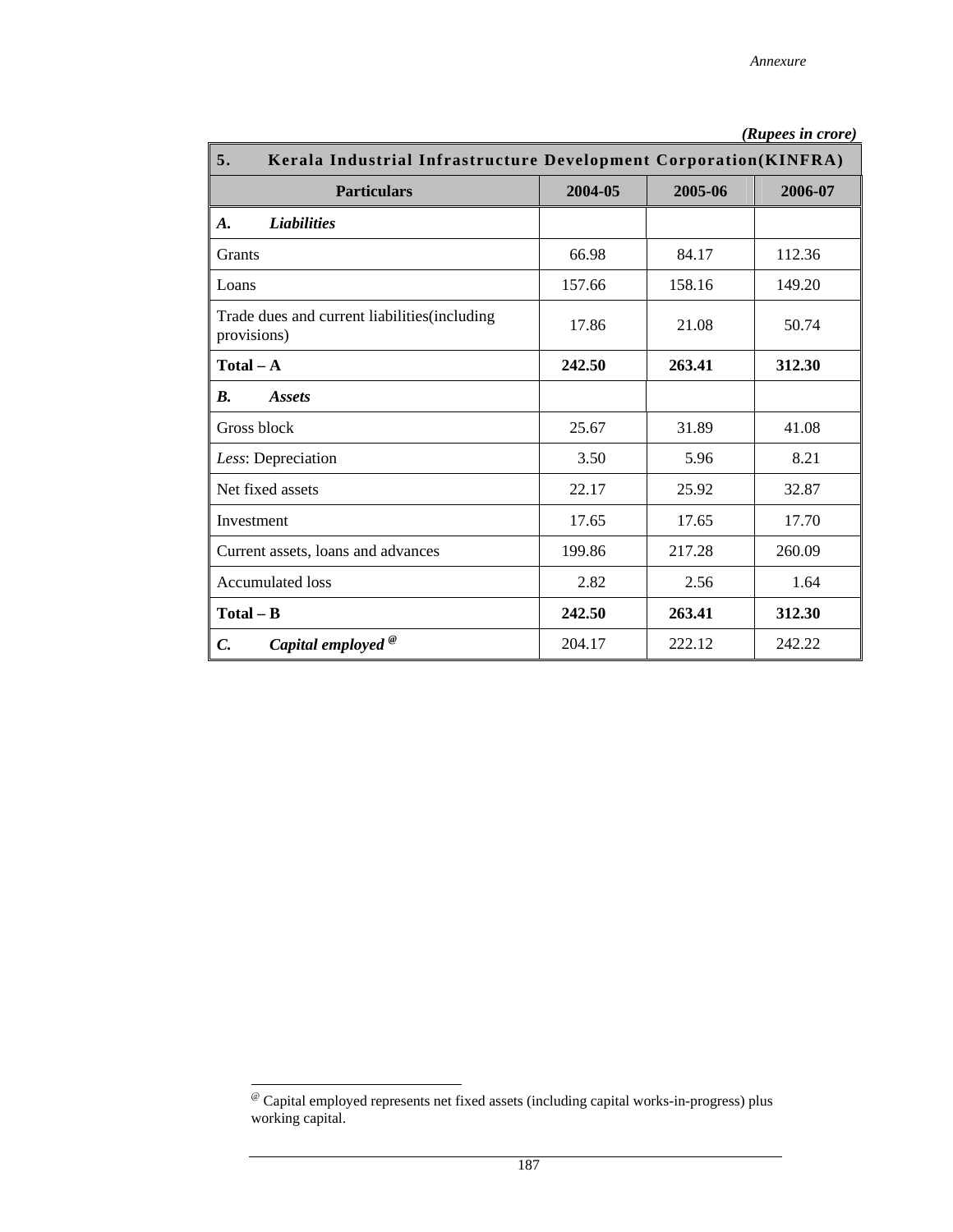# **ANNEXURE 5**  *(Referred to in paragraph 1.8)*  **Statement showing working results of Statutory corporations**

|                  |                                                                                                                                          |               |               | (Rupees in crore) |
|------------------|------------------------------------------------------------------------------------------------------------------------------------------|---------------|---------------|-------------------|
| 1.               | <b>Kerala State Electricity Board</b>                                                                                                    |               |               |                   |
| Sl.<br>No.       | <b>Particulars</b>                                                                                                                       | 2004-05       | 2005-06       | 2006-07           |
| 1.               | (a) Revenue receipts                                                                                                                     | 3257.00       | 3692.74       | 4416.17           |
|                  | (b) Subsidy/subvention from Government                                                                                                   | 342.77        | 144.58        |                   |
|                  | (c) Revenue gap/regulatory asset                                                                                                         |               |               | 142.23            |
|                  | Total                                                                                                                                    | 3599.77       | 3837.32       | 4558.40           |
| 2.               | Revenue expenditure (net of expenses<br>capitalised) including write off of intangible<br>assets but excluding depreciation and interest | 2496.91       | 2744.08       | 3525.59           |
| 3.               | Gross surplus $(+)$ /deficit $(-)$ for the year $(1-2)$                                                                                  | $(+)$ 1102.86 | 1093.24       | $(+)1032.81$      |
| $\overline{4}$ . | Adjustments relating to previous years                                                                                                   | $(-) 81.05$   | $(-) 82.01$   | $(-)15.20$        |
| 5.               | Final gross surplus $(+)$ /deficit $(-)$ for the year<br>$(3+4)$                                                                         | $(+)$ 1021.81 | $(+)$ 1011.23 | $(+)1017.61$      |
| 6.               | Appropriations:                                                                                                                          |               |               |                   |
|                  | (a) Depreciation (less capitalised)                                                                                                      | 374.77        | 392.65        | 405.98            |
|                  | (b) Interest on Government loans                                                                                                         | 24.70         | 38.88         |                   |
|                  | (c) Interest on others, bonds, advance, etc., and<br>finance charges                                                                     | 580.89        | 526.94        | 429.34            |
|                  | (d) Total interest on loans and finance charges<br>$(b+c)$                                                                               | 605.59        | 565.82        | 429.34            |
|                  | (e) Less: Interest capitalised                                                                                                           | 62.04         | 48.50         | 35.13             |
|                  | (f) Net interest charged to revenue (d-e)                                                                                                | 543.55        | 517.32        | 394.21            |
|                  | (g) Total appropriations $(a+f)$                                                                                                         | 918.32        | 909.97        | 800.19            |
| 7.               | $Surplus(+) /$ deficit(-) before accounting for<br>subsidy from state Government $[5-6(g)-1(b)]$                                         | $(-) 239.28$  | $(-)$ 43.32   | $(+)217.42$       |
| 8.               | Net surplus $(+)/\text{deficit}(-)$ {5-6(g)}                                                                                             | $(+)$ 103.49  | $(+)$ 101.26  | $(+)217.42$       |
| 9.               | Total return on capital employed <sup>#</sup>                                                                                            | 647.04        | 618.58        | 611.63            |
| 10.              | Percentage of return on capital employed                                                                                                 | $\tau$        | $\tau$        | 10                |

 # Total return on capital employed represents net surplus/deficit plus total interest charged to profit and loss account (less interest capitalised)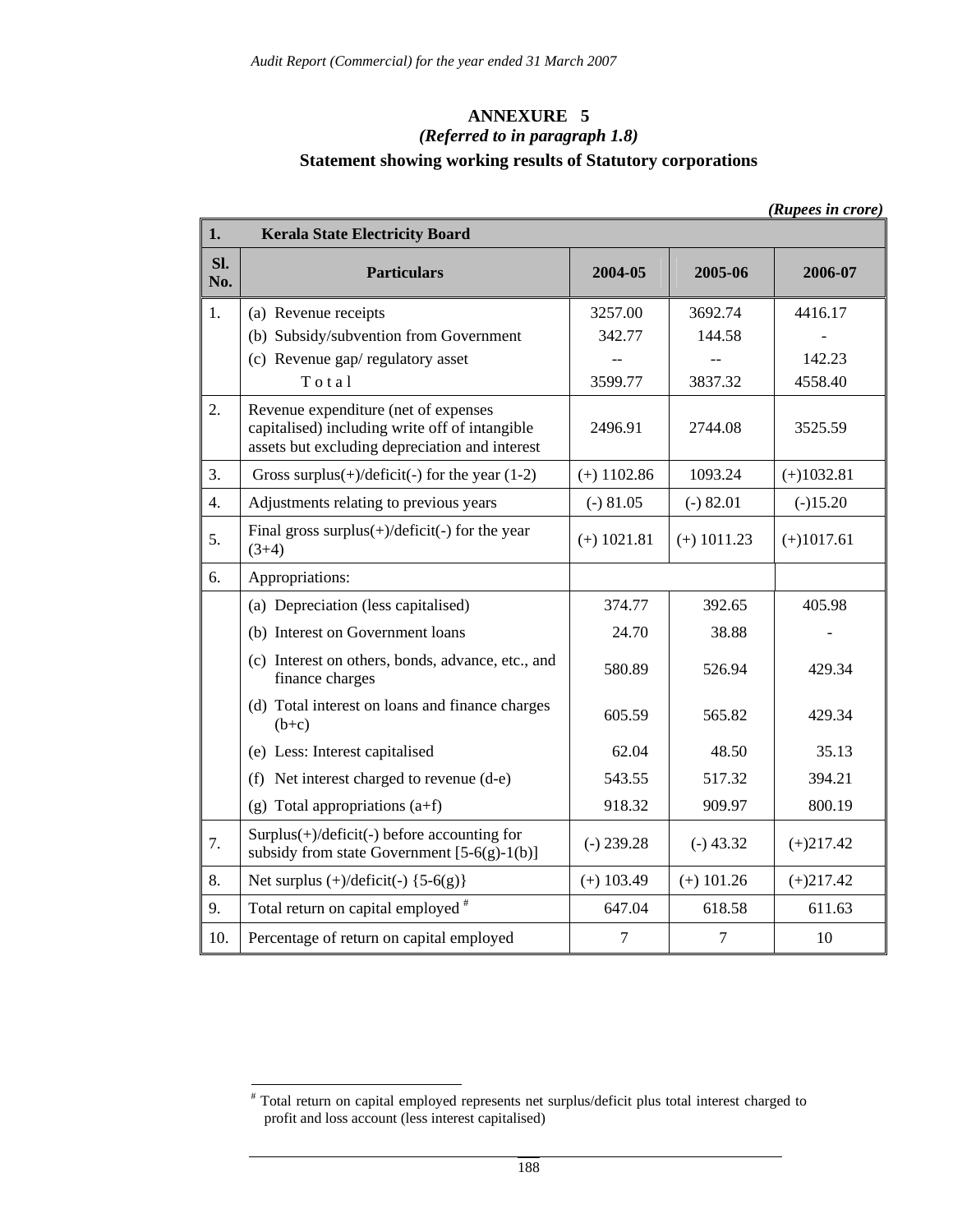| 2.<br><b>Kerala State Road Transport Corporation</b> |             |              |             |  |  |  |
|------------------------------------------------------|-------------|--------------|-------------|--|--|--|
| <b>Particulars</b>                                   | 2001-02     | 2002-03      | 2003-04     |  |  |  |
| Operating :                                          |             |              |             |  |  |  |
| Revenue<br>(a)                                       | 606.59      | 648.94       | 606.59      |  |  |  |
| (b) Expenditure                                      | 703.53      | 723.19       | 751.39      |  |  |  |
| $Surplus(+)/Deficit(-)$<br>(c)                       | $(-)96.94$  | $(-) 74.25$  | $(-)81.64$  |  |  |  |
| Non-operating:                                       |             |              |             |  |  |  |
| Revenue<br>(a)                                       | 7.42        | 8.89         | 10.10       |  |  |  |
| (b) Expenditure                                      | 39.07       | 41.17        | 48.96       |  |  |  |
| $Surplus(+)/Deficit(-)$<br>(c)                       | $(-)31.65$  | $(-)$ 32.28  | $(-)38.86$  |  |  |  |
| Total:                                               |             |              |             |  |  |  |
| Revenue<br>(a)                                       | 614.01      | 657.83       | 679.85      |  |  |  |
| (b) Expenditure                                      | 742.60      | 764.36       | 800.35      |  |  |  |
| (c) Net $Profit(+)/Loss(-)$                          | $(-)128.59$ | $(-)$ 106.53 | $(-)120.50$ |  |  |  |
| Interest on capital and loans                        | 39.07       | 41.17        | 48.96       |  |  |  |
| Total return on capital employed #                   | $(-)89.52$  | $(-) 65.36$  | 71.54       |  |  |  |

 # Total return on capital employed represents net surplus/deficit plus total interest charged to profit and loss account (less interest capitalised)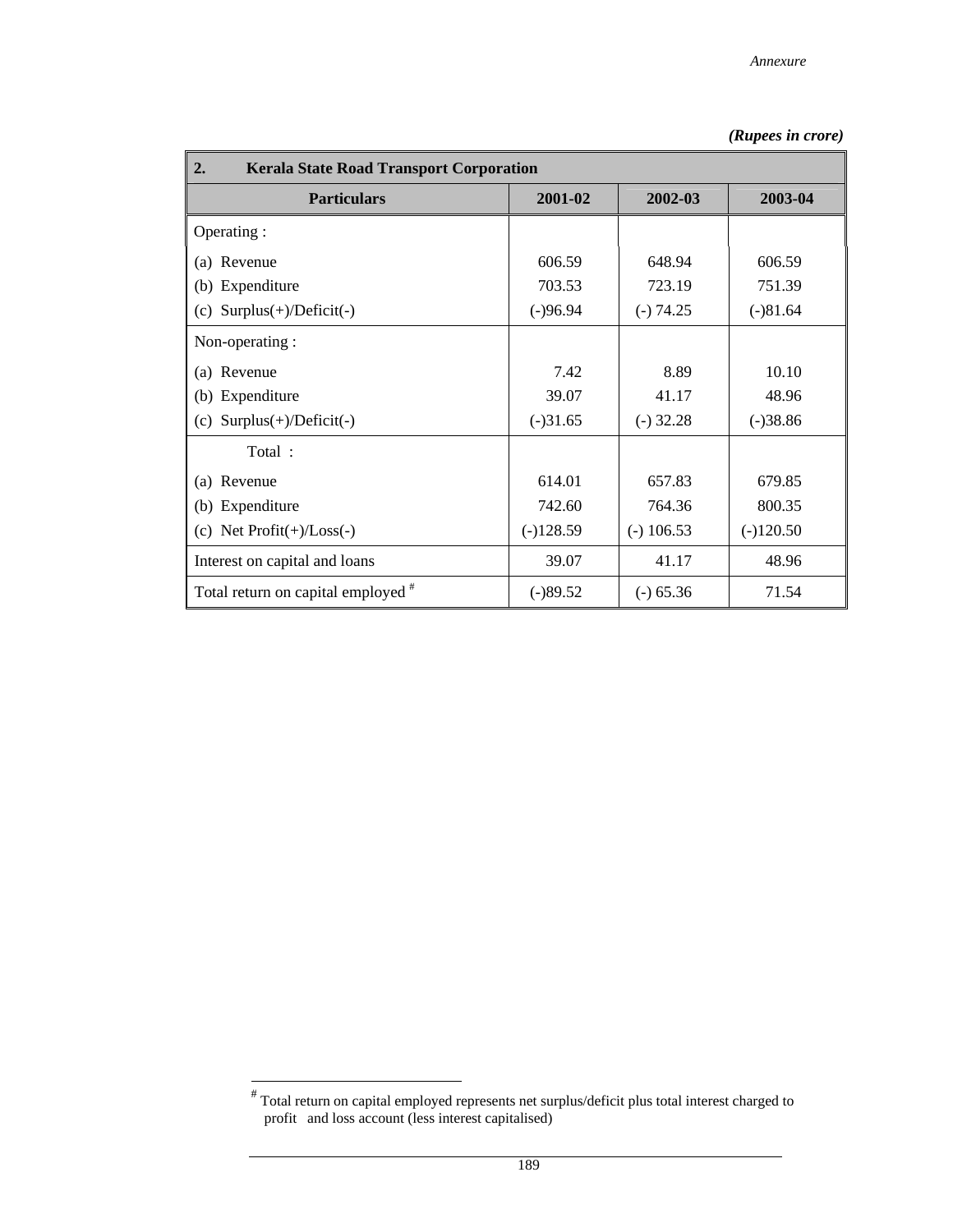| 3.<br><b>Kerala Financial Corporation</b>                                                           |                        |                        |                         |  |  |
|-----------------------------------------------------------------------------------------------------|------------------------|------------------------|-------------------------|--|--|
| <b>Particulars</b>                                                                                  | 2004-05                | 2005-06                | 2006-07                 |  |  |
| 1. Income:<br>(a) Interest on loans<br>(b) Other income                                             | 87.62<br>7.42          | 78.81<br>11.79         | 83.90<br>5.70           |  |  |
| $Total - 1$                                                                                         | 95.04                  | 90.60                  | 89.60                   |  |  |
| 2. Expenses :<br>(a) Interest on long-term loans<br>(b) Bad debts written-off<br>(c) Other expenses | 70.49<br>8.78<br>15.24 | 60.11<br>4.18<br>14.93 | 43.46<br>17.13<br>16.47 |  |  |
| $Total - 2$                                                                                         | 94.51                  | 79.22                  | 77.06                   |  |  |
| Profit before $tax(1-2)$                                                                            | 0.53                   | 11.38                  | 12.54                   |  |  |
| Provision for tax                                                                                   | 0.13                   | 2.40                   | 2.70                    |  |  |
| Other appropriations                                                                                | 2.89                   | 10.92                  | 13.92                   |  |  |
| Amount available for dividend **                                                                    | $(-)2.49$              | $(-) 1.94$             | $(-)4.08$               |  |  |
| Dividend                                                                                            | .                      | .                      | .                       |  |  |
| Total return on capital employed <sup>#</sup>                                                       | 71.02                  | 71.49                  | 56.00                   |  |  |
| Percentage of return on capital employed                                                            | 9.27                   | 8.10                   | 8.73                    |  |  |

 $**$ Represents profit of current year available for dividend after considering the specific

reserves and provision for taxation<br># Total return on capital employed represents net surplus/deficit plus total interest charged to profit and loss account (less interest capitalised)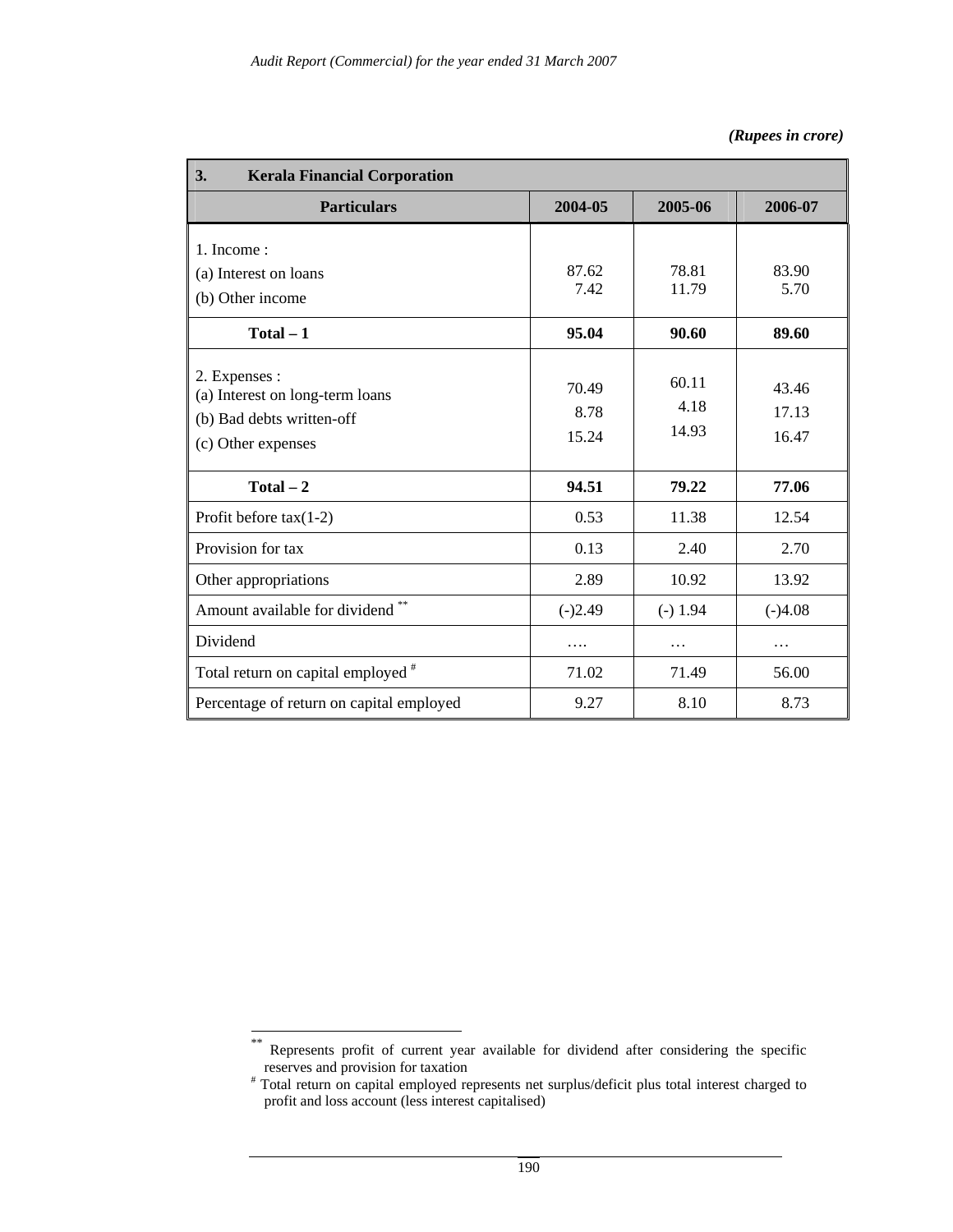| $\overline{4}$ .<br><b>Kerala State Warehousing Corporation</b> |            |            |            |  |  |
|-----------------------------------------------------------------|------------|------------|------------|--|--|
| <b>Particulars</b>                                              | 2002-03    | 2003-04    | 2004-05    |  |  |
| 1. Income:                                                      |            |            |            |  |  |
| (a) Warehousing charges                                         | 3.87       | 4.15       | 4.06       |  |  |
| (b) Other income                                                | 4.84       | 4.10       | 5.06       |  |  |
| $Total - 1$                                                     | 8.71       | 8.25       | 9.12       |  |  |
| 2. Expenses :                                                   |            |            |            |  |  |
| (a) Establishment charges                                       | 5.60       | 5.96       | 6.12       |  |  |
| (b) Other expenses                                              | 5.84       | 4.55       | 4.24       |  |  |
| $Total - 2$                                                     | 11.44      | 10.51      | 10.36      |  |  |
| 3.<br>$Profit(+) / Loss(-) before tax$                          | $(-) 2.73$ | $(-) 2.26$ | $(-) 1.24$ |  |  |
| Other appropriations <sup>@</sup><br>4.                         | .          | .          | .          |  |  |
| Amount available for dividend<br>5.                             | .          | .          | .          |  |  |
| Dividend for the year<br>6.                                     | .          | .          | .          |  |  |
| Total return on capital employed <sup>#</sup><br>7.             | $(-) 2.40$ | $(-) 1.89$ | $(-) 0.99$ |  |  |
| Percentage of return on capital employed<br>8.                  | $\ddotsc$  | .          |            |  |  |

 $\overline{\phantom{a}}$ 

<sup>@</sup> This does not include prior period adjustments

<sup>#</sup> Total return on capital employed represents net surplus/deficit plus total interest charged to profit and loss account (less interest capitalised)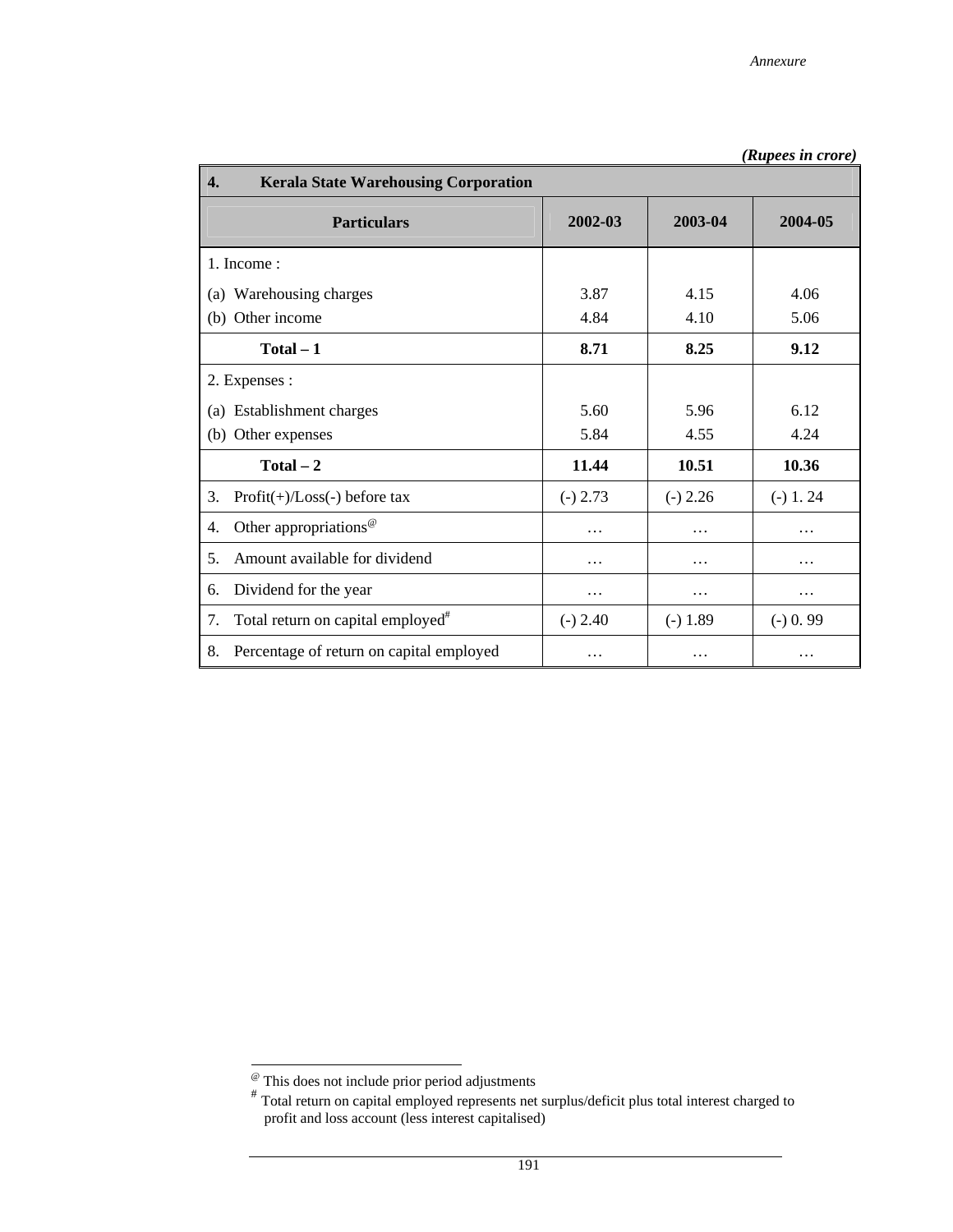| 5.<br><b>Kerala Industrial Infrastructure Development Corporation (KINFRA)</b> |            |           |           |  |  |  |
|--------------------------------------------------------------------------------|------------|-----------|-----------|--|--|--|
| <b>Particulars</b>                                                             | 2004-05    | 2005-06   | 2006-07   |  |  |  |
| 1.Income                                                                       |            |           |           |  |  |  |
| (a) Sale of land on long lease                                                 | 2.38       | 5.41      | 4.36      |  |  |  |
| (b) Miscellaneous income                                                       | 3.33       | 2.01      | 3.15      |  |  |  |
| Total -1                                                                       | 5.71       | 7.42      | 7.51      |  |  |  |
| 2. Expenses                                                                    |            |           |           |  |  |  |
| (a) Establishment charges                                                      | 1.04       | 1.31      | 1.27      |  |  |  |
| (b) Other expenses                                                             | 4.50       | 6.00      | 5.33      |  |  |  |
| <b>Total-2</b>                                                                 | 5.54       | 7.31      | 6.60      |  |  |  |
| Net profit $(+)/$ Loss $(-)$                                                   | $(+)$ 0.17 | $(+)0.11$ | $(+)0.91$ |  |  |  |
| Total return on capital employed <sup>#</sup>                                  | $(+) 0.17$ | $(+)0.11$ | $(+)0.91$ |  |  |  |
| Percentage of return on capital employed                                       | 0.08       | 0.05      | 0.37      |  |  |  |

 # Total return on capital employed represents net surplus/deficit plus total interest charged to profit and loss account (less interest capitalized)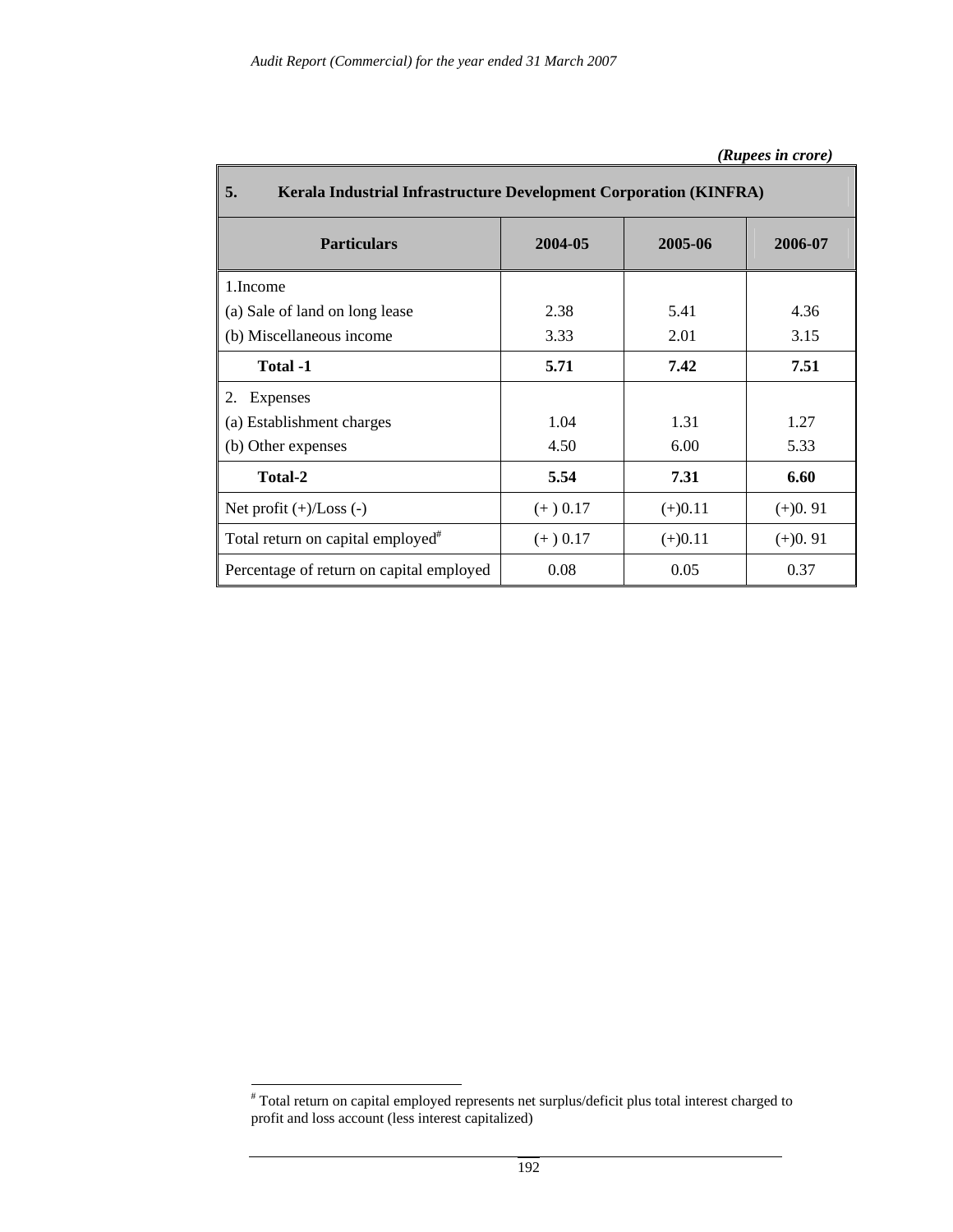# **ANNEXURE 6**  *(Referred to in paragraph 1.13)*  **Statement showing operational performance of Statutory corporations**

| 1. Kerala State Electricity Board                     |                |                |                |  |  |  |  |
|-------------------------------------------------------|----------------|----------------|----------------|--|--|--|--|
| <b>Particulars</b>                                    | 2004-05        | 2005-06        | 2006-07        |  |  |  |  |
| <b>Installed Capacity:</b>                            |                | (MW)           |                |  |  |  |  |
| Thermal<br>(a)                                        | 235            | 235            | 235            |  |  |  |  |
| (b)<br>Hydro                                          | 1810           | 1835           | 1849           |  |  |  |  |
| (c)<br>Gas                                            | $\cdots$       | $\cdots$       |                |  |  |  |  |
| Others<br>(d)                                         | $\overline{2}$ | $\overline{2}$ | $\overline{2}$ |  |  |  |  |
| Total                                                 | 2047           | 2072           | 2086           |  |  |  |  |
| Normal maximum demand:                                |                |                |                |  |  |  |  |
| Restricted                                            | 2420           | 2578           | 2742           |  |  |  |  |
| Unrestricted                                          | 2451           | 2624           | 2880           |  |  |  |  |
| Power Generated:                                      |                | (MkWh)         |                |  |  |  |  |
| Thermal<br>(a)                                        | 298            | 149            | 247            |  |  |  |  |
| (b)<br>Hydro                                          | 6077           | 7450           | 7497           |  |  |  |  |
| (c)<br>Gas                                            | $\cdots$       | $\cdots$       |                |  |  |  |  |
| (d)<br>Others                                         | $\overline{2}$ | $\overline{2}$ | $\overline{2}$ |  |  |  |  |
| Total                                                 | 6377           | 7601           | 7746           |  |  |  |  |
| Less: Auxiliary consumption:                          |                |                |                |  |  |  |  |
| Thermal<br>(a)                                        | 11             | 6              | 8              |  |  |  |  |
| (Percentage)                                          | (0.2)          | (0.08)         | (0.10)         |  |  |  |  |
| Hydro<br>(b)                                          | 27             | 31             | 33             |  |  |  |  |
| (Percentage)                                          | (0.4)          | (0.4)          | (0.43)         |  |  |  |  |
| Gas<br>(c)                                            |                |                |                |  |  |  |  |
| (Percentage)                                          | .              | .              |                |  |  |  |  |
| Others<br>(d)                                         |                | .              |                |  |  |  |  |
| (Percentage)                                          | .              |                |                |  |  |  |  |
| Total                                                 | 38             | 37             | 41             |  |  |  |  |
| (Percentage)                                          | (0.6)          | (0.5)          | (0.53)         |  |  |  |  |
| Net power generated                                   | 6339           | 7564           | 7705           |  |  |  |  |
| Power purchased :                                     |                |                |                |  |  |  |  |
| Central Grid<br>(a)                                   | 5865           | 7415           | 7948           |  |  |  |  |
| (b)<br>Others                                         | 525            | $(-) 714$      | 202            |  |  |  |  |
| Total power available for sale                        | 12729          | 14265          | 15855          |  |  |  |  |
| Auxiliary consumption                                 | 10             | 10             | 10             |  |  |  |  |
| Power sold:                                           |                |                |                |  |  |  |  |
| within the State<br>(a)                               | 9384           | 10270          | 11331          |  |  |  |  |
| Outside the State<br>(b)                              | $\ldots$       | 636            | 1047           |  |  |  |  |
| Transmission and distribution losses                  | 3335           | 3349           | 3467           |  |  |  |  |
| Load factor(Percentage):                              |                |                |                |  |  |  |  |
| Hydel<br>(a)                                          | 38             | 46             | 46             |  |  |  |  |
| (b)<br>Thermal                                        | 17             | 7              | 12             |  |  |  |  |
| Percentage of transmission and distribution losses to | 26             | 23             | 22             |  |  |  |  |
| total power available for sale                        |                |                |                |  |  |  |  |
| Number of villages/towns electrified                  | 1364           | 1364           | 1364           |  |  |  |  |
| Number of pump sets/wells energised                   | 446366         | 460470         | 476391         |  |  |  |  |
| Number of sub-stations                                | 250            | 270            | 287            |  |  |  |  |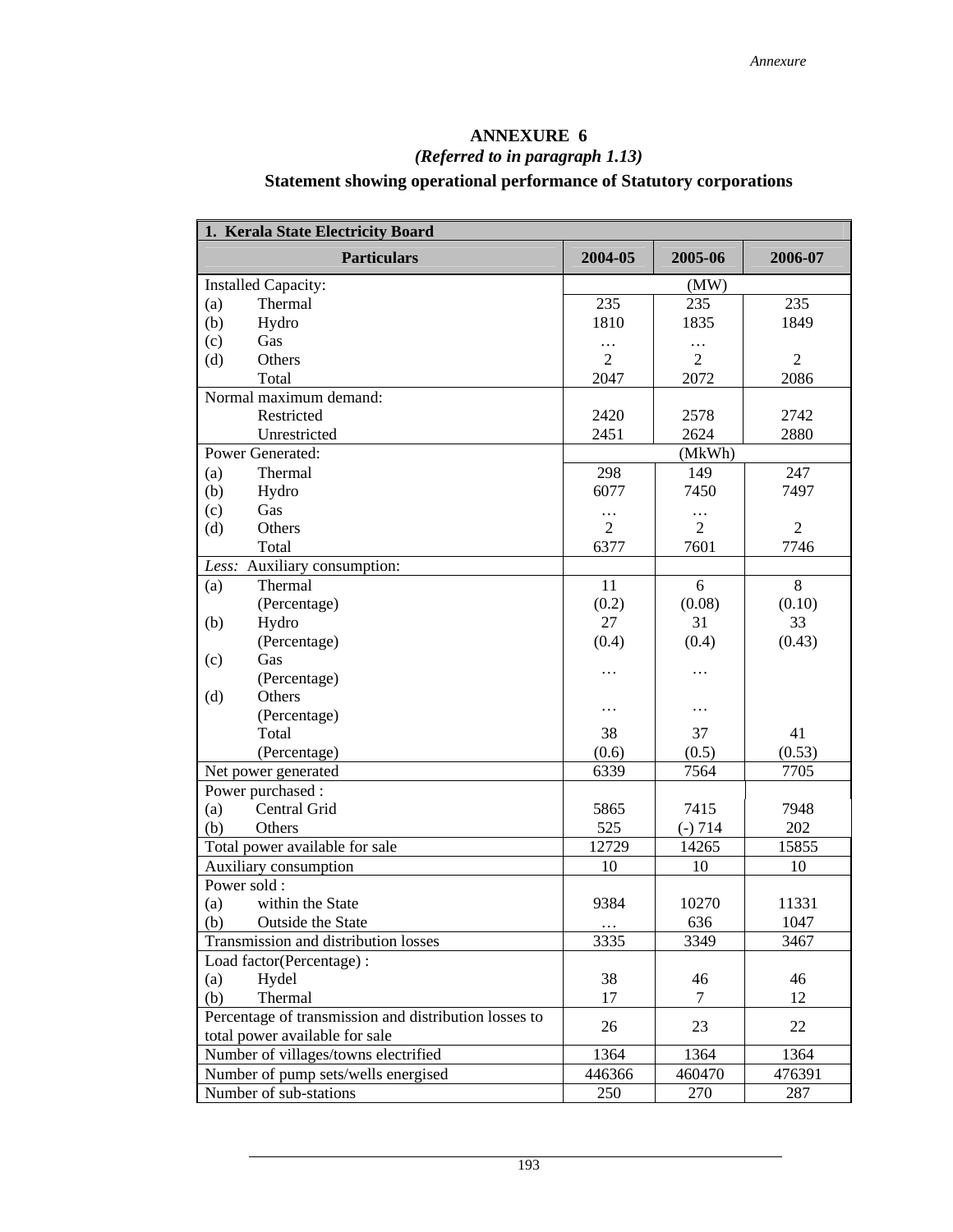| Transmission/distribution lines(in km)              |         |                   |         |  |  |
|-----------------------------------------------------|---------|-------------------|---------|--|--|
| High/medium voltage<br>(a)                          | 44112   | 44731             | 46727   |  |  |
| Low voltage<br>(b)                                  | 207711  | 217899            | 226128  |  |  |
| Connected load (in MW)                              | 10334   | 10907             | 11466   |  |  |
| Number of consumers                                 | 7799276 | 8295081           | 8713870 |  |  |
| Number of employees                                 | 25049   | 25700             | 24653   |  |  |
| Consumer/employee ratio                             | 311:1   | 323:1             | 353:1   |  |  |
| Total expenditure on staff during the year          | 789.64  | 862.52            | 898.09  |  |  |
| (Rs. in crore)                                      |         |                   |         |  |  |
| Percentage of expenditure on staff to total revenue | 23      | 24                | 24      |  |  |
| expenditure                                         |         |                   |         |  |  |
| Units sold:                                         | MkWh    |                   |         |  |  |
| (a)<br>Agriculture                                  | 191     | 190               | 220     |  |  |
| (Percentage share to total units sold)              | (2)     | (2)               | (2)     |  |  |
| Industrial<br>(b)                                   | 3546    | 3757              | 4016    |  |  |
| (Percentage share to total units sold)              | (38)    | (34)              | (32)    |  |  |
| Commercial<br>(c)                                   | 948     | 1093              | 1246    |  |  |
| (Percentage share to total units sold)              | (10)    | (10)              | (10)    |  |  |
| Domestic<br>(d)                                     | 4262    | 4668              | 5213    |  |  |
| (Percentage share to total units sold)              | (45)    | (43)              | (42)    |  |  |
| Others<br>(e)                                       | 438     | $1198^{\text{*}}$ | 1683    |  |  |
| (Percentage share to total units sold)              | (5)     | (11)              | (14)    |  |  |
| Total                                               | 9385    | 10906             | 12378   |  |  |

|     | <b>Particulars</b>                                     | 2004-05         | 2005-06  | 2006-07 |  |  |  |
|-----|--------------------------------------------------------|-----------------|----------|---------|--|--|--|
|     |                                                        | (Paise per kWh) |          |         |  |  |  |
| (a) | Revenue<br>(excluding subsidy from Government)         | 347             | 339      | 357     |  |  |  |
| (b) | Expenditure <sup>*</sup>                               | 306             | 288      | 318     |  |  |  |
| (c) | $Profit(+)/Loss(-)$                                    | $(+) 41$        | $(+) 51$ | $(+)39$ |  |  |  |
| (d) | Average subsidy claimed from Government<br>(in Rupees) | 0.36            | 0.13     | 0.11    |  |  |  |
| (e) | Average interest charges (in Rupees)                   | 0.65            | 0.52     | 0.35    |  |  |  |

 # Sales to other states included. \* Revenue expenditure includes depreciation but excludes interest on long-term loans.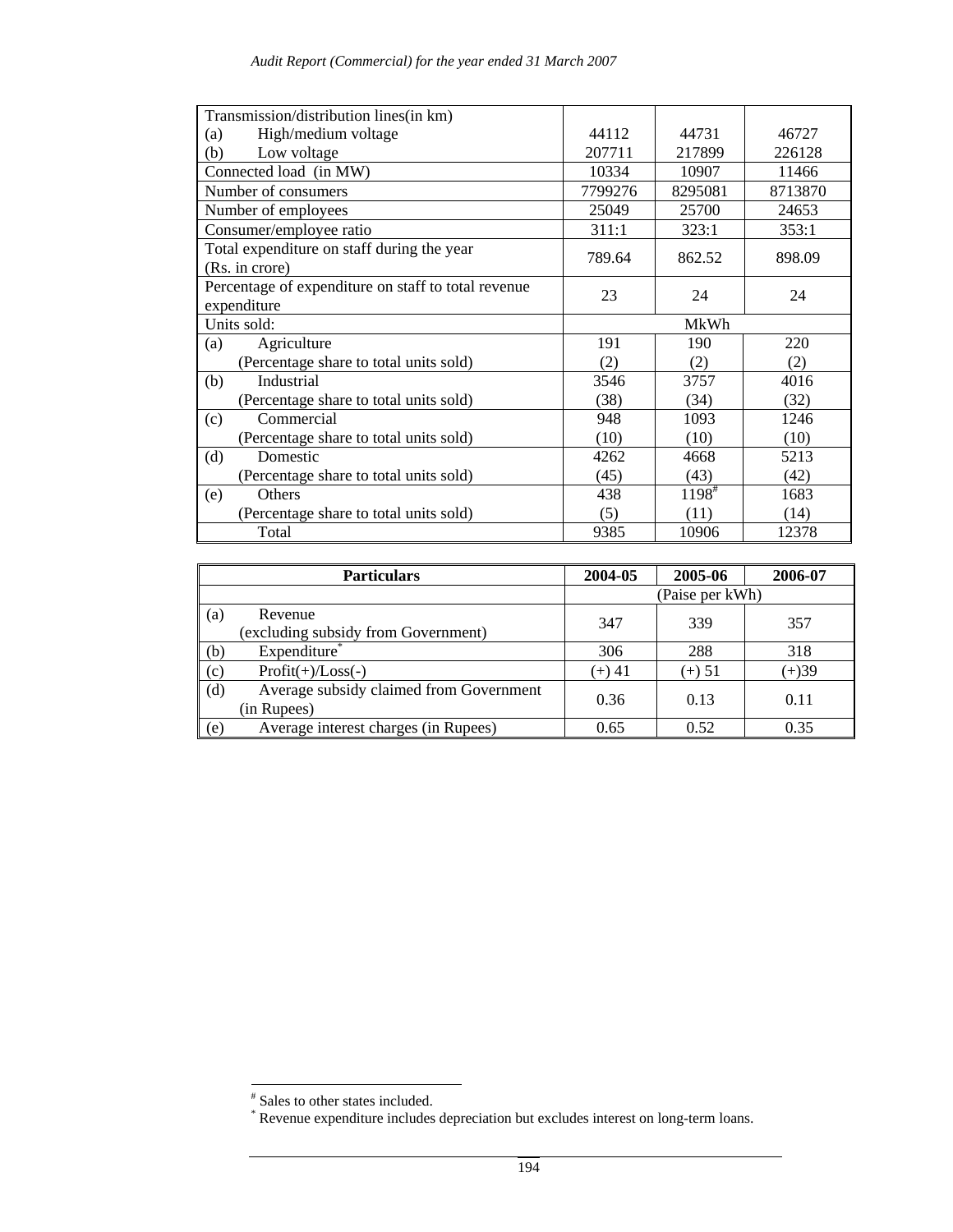| 2.<br><b>Kerala State Road Transport Corporation</b>                                           |                |                |                |  |  |  |  |  |
|------------------------------------------------------------------------------------------------|----------------|----------------|----------------|--|--|--|--|--|
| <b>Particulars</b>                                                                             | 2004-05        | 2005-06        | 2006-07        |  |  |  |  |  |
| Average number of vehicles held                                                                | 4496           | 4559           |                |  |  |  |  |  |
| Average number of vehicles on road                                                             | 3566           | 3704           | 3580           |  |  |  |  |  |
| Percentage of utilisation of vehicles                                                          | 79             | 78.41          | 78.53          |  |  |  |  |  |
| Number of employees                                                                            | 21898          | 22558          | 20939          |  |  |  |  |  |
| Employee vehicle ratio                                                                         | 5:1            | 5:1            | 5:1            |  |  |  |  |  |
| Number of routes operated at the end of the year                                               | 4938           | 4907           | #              |  |  |  |  |  |
| Route kilometres                                                                               | 242356         | 242470         | #              |  |  |  |  |  |
| Kilometres operated (in lakh) :                                                                |                |                |                |  |  |  |  |  |
| (a)<br>Gross                                                                                   | 4302           | 4403           | 4225           |  |  |  |  |  |
| (b)<br>Effective                                                                               | 4300           | 4401           | 4223           |  |  |  |  |  |
| (c)<br>Dead                                                                                    | $\overline{2}$ | $\overline{2}$ | $\overline{2}$ |  |  |  |  |  |
| Percentage of dead kilometres to gross<br>kilometres.                                          | 0.05           | 0.05           |                |  |  |  |  |  |
| Average kilometres covered per bus per day                                                     | 330            | 326            | 318            |  |  |  |  |  |
| Operating revenue per kilometre (Paise)                                                        | 1707           | 2038           |                |  |  |  |  |  |
| Average operating revenue per kilometre over<br>previous year's income (per cent)              | 102.8          | 108.55         | 109.98         |  |  |  |  |  |
| Average expenditure per kilometre (Paise)                                                      | #              | 2223           | 2574           |  |  |  |  |  |
| Increase in operating expenditure per kilometre<br>over previous year's expenditure (per cent) | #              | #              | 15.79          |  |  |  |  |  |
| $Profit(+)/Loss(-)$ per kilometre (Paise)                                                      | #              | $(-)370$       | $(-)500$       |  |  |  |  |  |
| Number of operating depots                                                                     | 83             | 85             | 85             |  |  |  |  |  |
| Average number of break-down per lakh<br>kilometres                                            | #              | 0.47           | 0.62           |  |  |  |  |  |
| Average number of accidents per lakh kilometres                                                | 0.07           | 11.97          | 0.26           |  |  |  |  |  |
| Passenger kilometre operated (in crore)                                                        | #              | 4402           | #              |  |  |  |  |  |
| Occupancy ratio (per cent)                                                                     | #              | 76.69          | #              |  |  |  |  |  |
| Kilometres obtained:                                                                           |                |                |                |  |  |  |  |  |
| Diesel Oil (per litres)<br>(a)                                                                 | 3.91           | 3.95           | 4.09           |  |  |  |  |  |
| (b)<br>Engine Oil (per 1000 litres)                                                            | 2.098          | 2.099          | #              |  |  |  |  |  |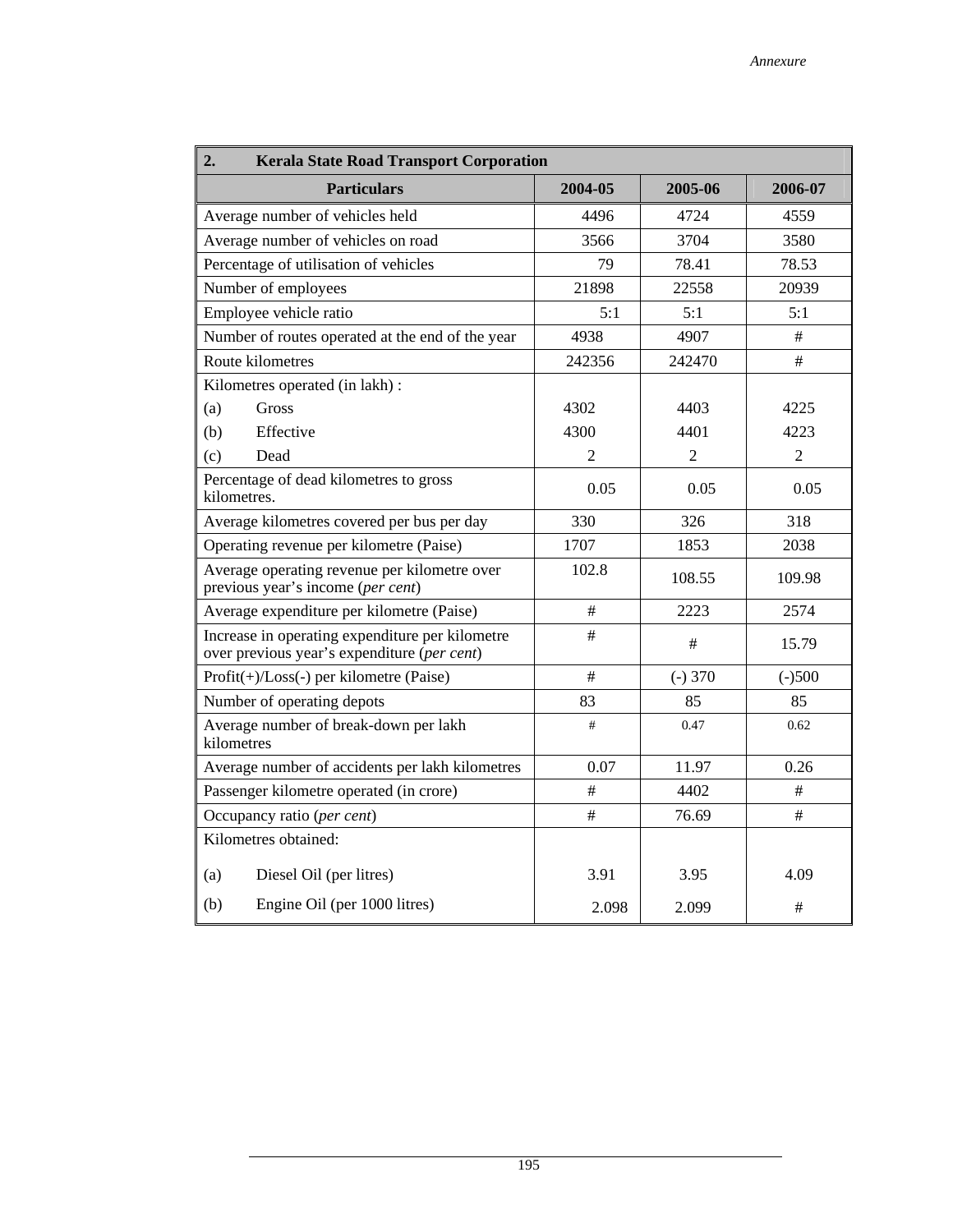| 3. Kerala Financial Corporation                          |               |               |               |               |               |               |  |  |
|----------------------------------------------------------|---------------|---------------|---------------|---------------|---------------|---------------|--|--|
| <b>Particulars</b>                                       |               | 2004-05       |               | 2005-06       | 2006-07       |               |  |  |
|                                                          | <b>Number</b> | <b>Amount</b> | <b>Number</b> | <b>Amount</b> | <b>Number</b> | <b>Amount</b> |  |  |
| Applications pending at the<br>beginning of the year     | 21            | 11.37         | 45            | 43.24         | 24            | 21.65         |  |  |
| Applications received                                    | 468           | 188.20        | 406           | 165.18        | 517           | 224.06        |  |  |
| <b>Total</b>                                             | 489           | 199.57        | 451           | 208.42        | 541           | 245.71        |  |  |
| Applications sanctioned                                  | 387           | 109.81        | 367           | 120.97        | 466           | 137.96        |  |  |
| Applications<br>cancelled/withdrawn/<br>rejected/reduced | 57            | 46.52         | 60            | 65.80         | 31            | 48.13         |  |  |
| Applications pending at the close<br>of the year         | 45            | 43.24         | 24            | 21.65         | 44            | 37.97         |  |  |
| Loans disbursed                                          | 342           | 85.48         | 285           | 78.52         | 364           | 97.25         |  |  |
| Loans outstanding at the close of<br>the year            | ---           | 614.62        | $\cdots$      | 549.41        |               | 509.58        |  |  |
| Amount overdue for recovery at<br>the close of the year: |               |               |               |               |               |               |  |  |
| Principal<br>(a)                                         | ---           | 239.27        | .             | 247.39        |               | 262.30        |  |  |
| (b)<br>Interest                                          | ----          | 357.11        | .             | 448.22        |               | 490.20        |  |  |
| <b>Total</b>                                             |               | 596.38        |               | 695.61        |               | 752.50        |  |  |
| Amount involved in recovery<br>certificate cases         |               |               | .             | $\cdots$      |               |               |  |  |
| <b>Total</b>                                             | ----          |               | $\ddotsc$     | $\ddotsc$     |               |               |  |  |
| Percentage of overdue to the<br>total loans outstanding  |               | 97.03         | .             | 126.61        |               | 147.67        |  |  |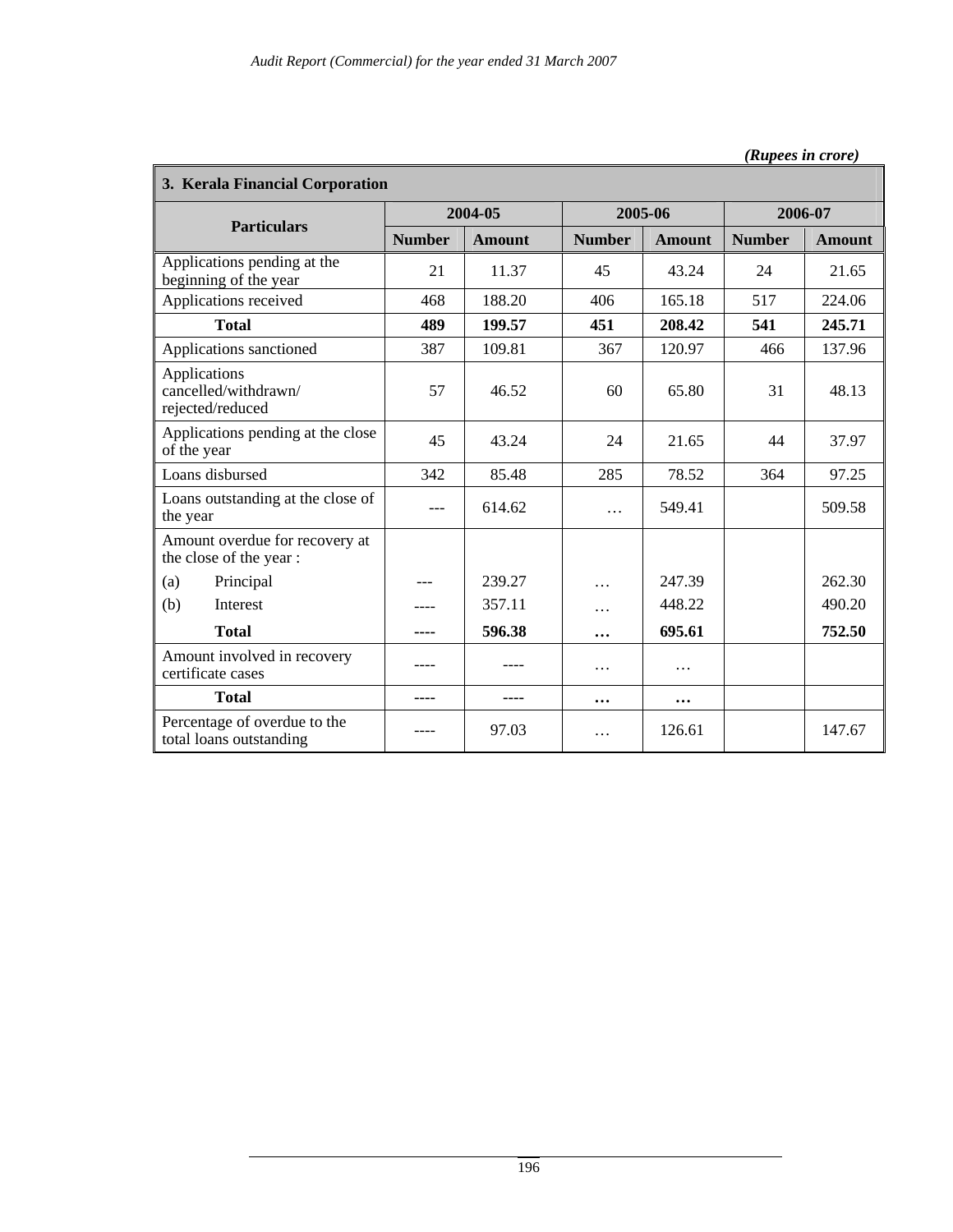| 4.<br><b>Kerala State Warehousing Corporation</b>                       |         |         |         |  |  |  |  |  |  |  |
|-------------------------------------------------------------------------|---------|---------|---------|--|--|--|--|--|--|--|
| <b>Particulars</b>                                                      | 2004-05 | 2005-06 | 2006-07 |  |  |  |  |  |  |  |
| Number of stations covered                                              | 62      | 60      | 60      |  |  |  |  |  |  |  |
| Storage capacity created up to the end of the<br>year (tonne in lakh) : |         |         |         |  |  |  |  |  |  |  |
| Owned<br>(a)                                                            | 1.76    | 1.76    | 1.76    |  |  |  |  |  |  |  |
| Hired<br>(b)                                                            | 0.18    | 0.15    | 0.27    |  |  |  |  |  |  |  |
| <b>Total</b>                                                            | 1.94    | 1.91    | 2.03    |  |  |  |  |  |  |  |
| Average capacity utilised during the year (tonne<br>in lakh)            | 1.03    | 0.82    | 1.01    |  |  |  |  |  |  |  |
| Percentage of utilisation                                               | 53.09   | 42.68   | 49.75   |  |  |  |  |  |  |  |
| Average revenue per tonne per year (Rupees)                             | #       | #       | #       |  |  |  |  |  |  |  |
| Average expenses per tonne per year (Rupees)                            | #       | #       | #       |  |  |  |  |  |  |  |

 # Information not available.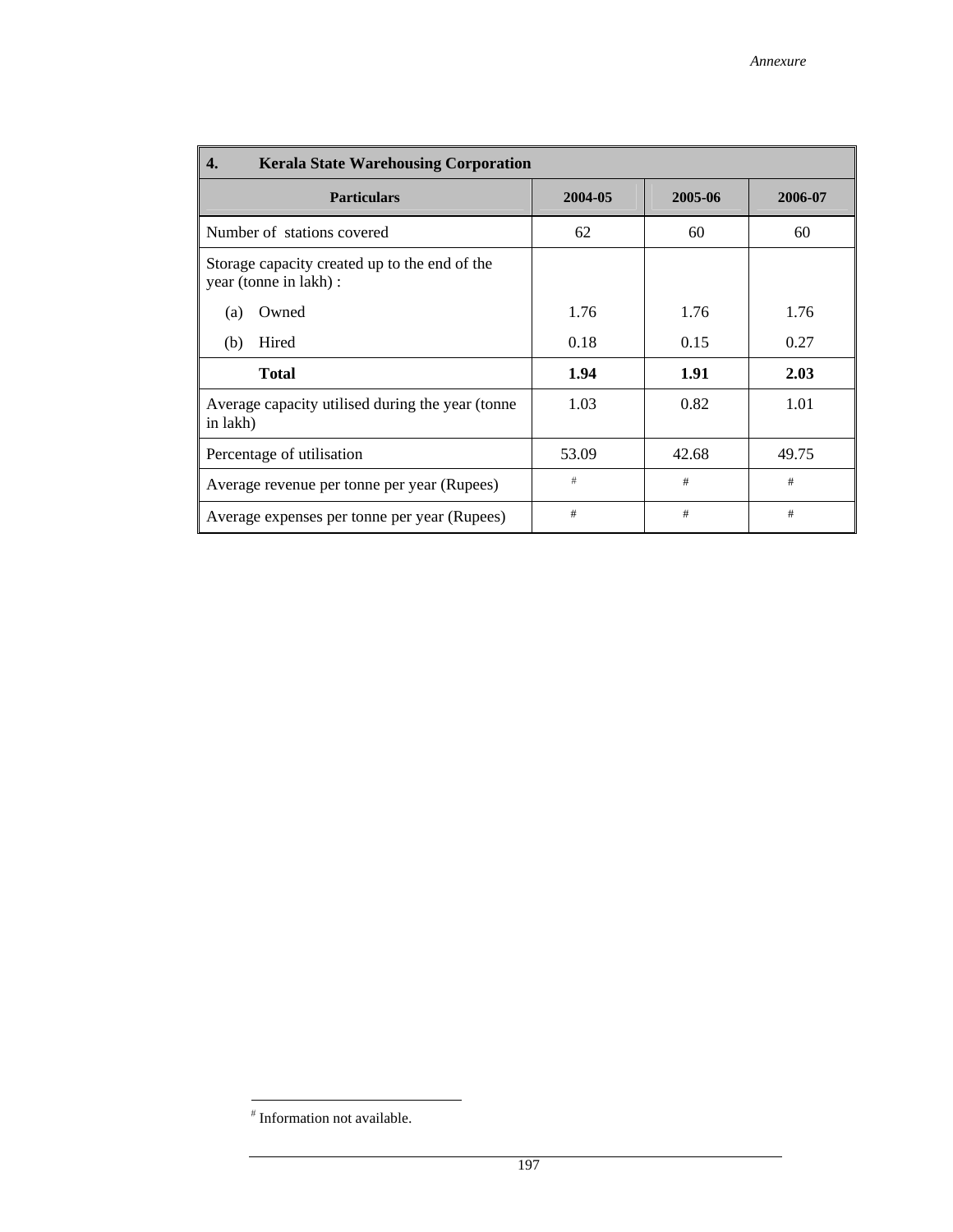# **Annexure 7** *(Referred to in Paragraph 1.36)*

# **Statement showing important comments/recommendations by Statutory Auditors on Internal Audit System of Government companies in their reports under Section 619 (3) (a) of the Companies Act, 1956**

| Sl.<br>No.     | <b>Name of the Company</b>                                                                  | <b>Year of</b><br><b>Accounts</b> | <b>Major comments / recommendations</b>                                                                                                                                                                                    |
|----------------|---------------------------------------------------------------------------------------------|-----------------------------------|----------------------------------------------------------------------------------------------------------------------------------------------------------------------------------------------------------------------------|
| $\mathbf{1}$   | Kerala Toursim Development<br><b>Corporation Limited</b>                                    | 2003-04                           | Though the company was having a system of<br>internal audit during the year, which needs to<br>be reviewed and strengthened with relation to<br>timely submission and follow up.                                           |
| 2              | Kerala State Palmyrah<br>Products Development and<br>workers welfare Corporation<br>Limited | 2004-05                           | The Company does not have adequate internal<br>control procedures commensurate with the<br>size of the company and nature of business<br>with regard to purchase of inventories and<br>fixed assets and for sale of goods. |
| 3              | Kerala Artisan's<br><b>Development Corporation</b><br>limited                               | 2001-02                           | The company has no Internal Audit system<br>commensurate with the size and nature of its<br>business.                                                                                                                      |
| $\overline{4}$ | <b>Kerala State Construction</b><br><b>Corporation Limited</b>                              | 2005-06                           | There is no internal audit report and internal<br>audit programme not made available.                                                                                                                                      |
| 5              | <b>Kerala State Electronics</b><br><b>Development Corporation</b><br>Limited                | 2005-06                           | The Company has an Internal Audit system<br>which does not, however, cover all the<br>branches and needs to be strengthened to<br>make it commensurate with the size of the<br>company.                                    |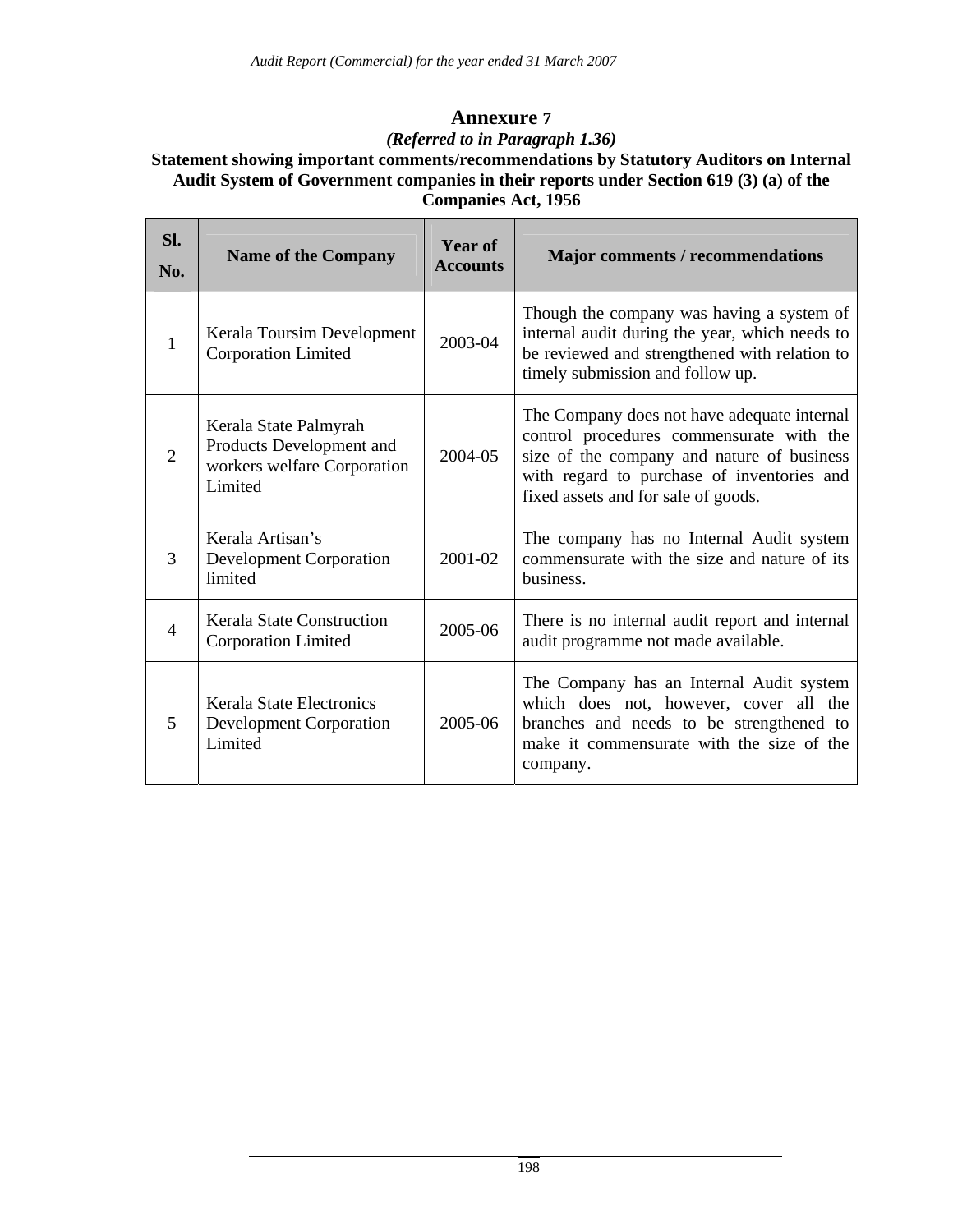#### **ANNEXURE 8**

#### *(Referred to in paragraph 1.39)*

**Statement showing paid-up capital, investment and summarised working results of 619-B companies as per their latest finalised accounts** 

|                  |                                                                                    |                                                    |                    |                    |                                 | Equity by                                                               |                                                                           |                       | Loans by                        |                                                                        |                      | Grants by                       |                                                                |                      | Total investment by way of equity<br>loans and grants |                                                 |                            |                                                        |
|------------------|------------------------------------------------------------------------------------|----------------------------------------------------|--------------------|--------------------|---------------------------------|-------------------------------------------------------------------------|---------------------------------------------------------------------------|-----------------------|---------------------------------|------------------------------------------------------------------------|----------------------|---------------------------------|----------------------------------------------------------------|----------------------|-------------------------------------------------------|-------------------------------------------------|----------------------------|--------------------------------------------------------|
| SI.<br><b>No</b> | Name of<br>company                                                                 | Present<br>status<br>(working/<br>non-<br>working) | Year of<br>account | Paid-up<br>capital | State<br>Govt.<br>(per<br>cent) | State<br>Govt.<br>comp-<br>anies /<br>Corpora<br>tions<br>(per<br>cent) | Central<br>Govt./ their<br>comp-<br>anies/<br><b>Others</b><br>(per cent) | <b>State</b><br>Govt. | State<br>Govt.<br>compan<br>ies | Central<br>Govt.<br>and their<br>comp-<br>anies<br>and<br><b>Banks</b> | State<br>Govt        | State<br>Govt.<br>comp<br>anies | Central<br>Govt. /<br>their<br>comp-<br>anies<br>and<br>others | <b>State</b><br>Govt | State<br>Govt.<br>comp-<br>anies                      | Central<br>Govt.<br>and their<br>comp-<br>anies | Profit $(+)/$<br>$loss(-)$ | Accumulated<br>profit $(+)/$<br>accumulated<br>loss(.) |
| (1)              | (2)                                                                                | (3)                                                | (4)                | (5)                | (6)                             | (7)                                                                     | (8)                                                                       | (9)                   | (10)                            | (11)                                                                   | (12)                 | (13)                            | (14)                                                           | (15)                 | (16)                                                  | (17)                                            | (18)                       | (19)                                                   |
|                  | Vanchinad<br>Leathers Limited<br>(under<br>liquidation)                            | Non<br>Working                                     | 1986-87            | 59.94              | $\ldots$                        | 17.59<br>(29.3)                                                         | 19.64<br>(32.8)                                                           | $\ldots$              | $\cdots$                        | $\sim$ . $\sim$                                                        | $\sim$ $\sim$ $\sim$ | $\cdots$                        | $\sim$ $\sim$ $\sim$                                           | $\cdots$             | 17.59                                                 | 19.64                                           | $(-) 64.74$                | $(-)$ 401.12                                           |
| $\overline{2}$   | Kinfra Export<br>Promotion<br><b>Industrial Parks</b><br>Limited                   | Working                                            | 2005-06            | 25.01              | $\ldots$                        | 25.01<br>(100)                                                          | $\ldots$                                                                  | $\cdots$              | 3628.31                         | .                                                                      | $\cdots$             | $\cdots$                        | 1000.00                                                        | $\cdots$             | 3653.32                                               | 1000.00                                         | 101.86                     | 51.61                                                  |
| 3                | Kinfra<br>International<br><b>Apparel Parks</b><br>Limited                         | Working                                            | 2005-06            | 25.01              | $\sim$ $\sim$                   | 25.01<br>(100)                                                          | $\ldots$                                                                  | $\sim$ . $\sim$       | 1221.41                         | .                                                                      | $\cdots$             | $\cdots$                        | 617.99                                                         | $\cdots$             | 1246.42                                               | 617.99                                          | $(-)10.63$                 | $(-)33.71$                                             |
| $\overline{4}$   | Marine products<br>Infrastructure<br>Development<br>Corporation<br>Private Limited | Working                                            | 2004-05            | 500.00             | 250.00<br>(50)                  | $\ldots$                                                                | 250.00<br>(50)                                                            | $\sim$ . $\sim$       | $\cdots$                        | .                                                                      | $\cdots$             | $\cdots$                        | 800.00                                                         | 250.00               | $\cdots$                                              | 1050.00                                         | $(-)3.02$                  | 106.39                                                 |
| 5                | Kinfra Film and<br>Video Park                                                      | Working                                            | 2004-05            | 150.00             | $\ldots$                        | 150.00<br>(100)                                                         | $\sim$                                                                    | $\ldots$              | 1138.79                         | .                                                                      | $\cdots$             | $\cdots$                        | $\cdots$                                                       | $\cdots$             | 1288.79                                               | $\sim$ .                                        |                            | Commercial activities not<br>yet started.              |
| 6                | Kerala Venture<br>Capital Fund<br>Private Limited                                  | Working                                            | 2005-06            | 10.00              | $\ldots$                        | 5.00<br>(50)                                                            | 5.00<br>(50)                                                              | $\sim$ $\sim$         | $\cdots$                        | $\cdots$                                                               | $\cdots$             | $\cdots$                        | $\cdots$                                                       | $\sim$ $\sim$ $\sim$ | 5.00                                                  | 5.00                                            | 1.09                       | 34.19                                                  |
|                  | Kerala Venture<br>Capital Trustee<br>Private Limited                               | Working                                            | 2005-06            | 1.00               | $\ldots$                        | 0.50<br>(50)                                                            | 0.50<br>(50)                                                              | $\sim$ $\sim$         | $\ldots$                        | $\cdots$                                                               | $\cdots$             | $\cdots$                        | $\sim$ $\sim$ $\sim$                                           | $\sim$ $\sim$ $\sim$ | 0.50                                                  | 0.50                                            | 0.03                       | 0.05                                                   |

*(Figures in columns 5 to 19 are in lakh Rupees)*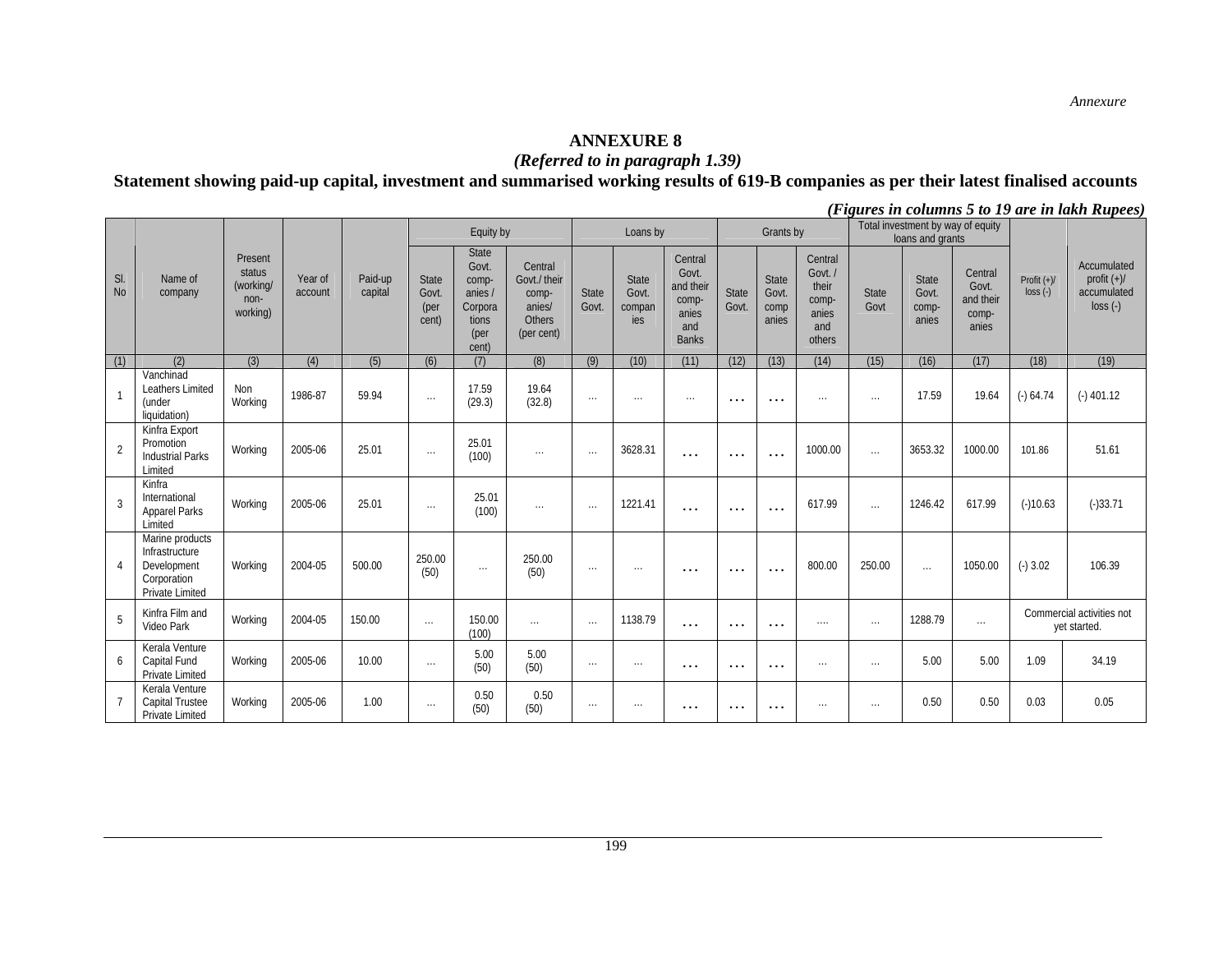#### **Annexure 9**  *(Referred to in Paragraph 2.1.7)*  **Statement showing financial position and Working results of Travancore Titanium Products Limited during 2002-07**

 *(Rupees in crore)* 

| <b>Particulars</b>                                          | 2002-03           | 2003-04  | 2004-05           | 2005-06             | 2006-07<br>(Provisional) |
|-------------------------------------------------------------|-------------------|----------|-------------------|---------------------|--------------------------|
| <b>FINANCIAL POSITION</b>                                   |                   |          |                   |                     |                          |
| <b>Liabilities</b>                                          |                   |          |                   |                     |                          |
| Paid-up capital                                             | 1.77              | 1.77     | 1.77              | 1.77                | 1.77                     |
| Reserves & surplus                                          | 55.41             | 57.25    | 57.32             | 41.96               | 40.48                    |
| Secured loan                                                | $\Omega$          | $\Omega$ | $\theta$          | 0.39                | 13.03                    |
| Trade dues and current liabilities                          | 55.06             | 63.75    | 51.99             | 49.64               | 50.51                    |
| Deferred tax liability                                      | 1.13              | 0.79     | 1.53              | 0.52                | 0.52                     |
| <b>Total</b>                                                | 113.37            | 123.56   | 112.61            | 94.28               | 106.31                   |
| <b>Assets</b>                                               |                   |          |                   |                     |                          |
| Gross block (including other<br>assets)                     | 54.34             | 54.58    | 55.17             | 55.77               | 56.51                    |
| Less depreciation                                           | 39.48             | 41.25    | 42.93             | 44.31               | 45.78                    |
| Net fixed assets                                            | 14.86             | 13.33    | 12.24             | 11.46               | 10.73                    |
| Capital work in progress                                    | 1.44              | 1.43     | 5.16              | 6.50                | 36.96                    |
| Investments                                                 | 2.43              | 2.43     | 2.43              | 2.43                | 2.43                     |
| Current assets, loans and<br>advances                       | 94.64             | 103.93   | 90.28             | 71.18               | 53.90                    |
| Deferred revenue expenditure                                | $\theta$          | 2.44     | 2.50              | 2.71                | 2.29                     |
| <b>Total</b>                                                | 113.37            | 123.56   | 112.61            | 94.28               | 106.31                   |
| <b>Capital employed</b>                                     | 55.88             | 54.94    | 55.69             | 32.50               | 51.08                    |
| Net worth                                                   | 57.18             | 59.02    | 59.09             | 43.73               | 42.25                    |
| <b>WORKING RESULTS</b>                                      |                   |          |                   |                     |                          |
| <b>Income</b>                                               |                   |          |                   |                     |                          |
| Sales (including excise duty)                               | 68.02             | 128.96   | 114.91            | 133.88              | 119.68                   |
| Other income                                                | $\overline{5.43}$ | 3.29     | $\overline{2.02}$ | $\overline{5.16}$   | 2.42                     |
| <b>Total</b>                                                |                   | 132.25   | 116.93            | $\overline{1}39.04$ | 122.1                    |
| <b>Expenditure</b>                                          |                   |          |                   |                     |                          |
| Consumption of raw materials                                | 17.31             | 28.03    | 36.29             | 36.25               | 31.55                    |
| Consumption of consumable<br>stores                         | 0.90              | 1.18     | 1.53              | 1.79                | 1.28                     |
| Adjustment of stock                                         | $(-)12.29$        | 14.79    | $(-)16.82$        | 18.93               | $(-) 4.82$               |
| Manufacturing and other                                     |                   |          |                   |                     |                          |
| expenses                                                    | 65.15             | 85.08    | 96.26             | 96.04               | 94.10                    |
| Depreciation                                                | 2.30              | 1.98     | 1.78              | 1.56                | 1.48                     |
| Total                                                       | 73.37             | 131.06   | 119.04            | 154.57              | 123.59                   |
| Profit/(loss) for the year                                  | 0.09              | 1.18     | 2.39              | (15.53)             | (1.49)                   |
| Less: Non-operating income#                                 | 4.81              | 2.34     | 1.59              | 3.11                | 1.21                     |
| Operating $\overline{\text{profit}/(\text{loss})^{\omega}}$ | (4.73)            | (1.16)   | 0.80              | (18.63)             | (2.70)                   |
| <b>Production (MT)</b>                                      | 11137             | 16251    | 18359             | 17111               | 15767                    |
| Raw material consumption<br>per MT of TiO2(Rs.)             | 15545             | 17251    | 19768             | 21183               | 20011                    |

Notes**:** Capital employed represents net fixed assets including capital work in progress plus working capital. Net worth represents paid-up capital plus reserves and surplus less intangible assets (excluding deferred revenue expenditure)

 <sup>\*</sup> Aggregate loss during 2002-07 (Rs.crore) : 0.09+1.18+2.39-15.53-1.49 = **(-) 13.36** 

<sup>#</sup> Aggregate non-operating income during 2002-07 (Rs.crore) : 4.81+2.34+1.59+3.11+1.21 = **13.35** @ Aggregate operating loss during 2002-07 (Rs.crore) : -4.72-1.16+0.80-18.63-2.70 = (**-) 26.41**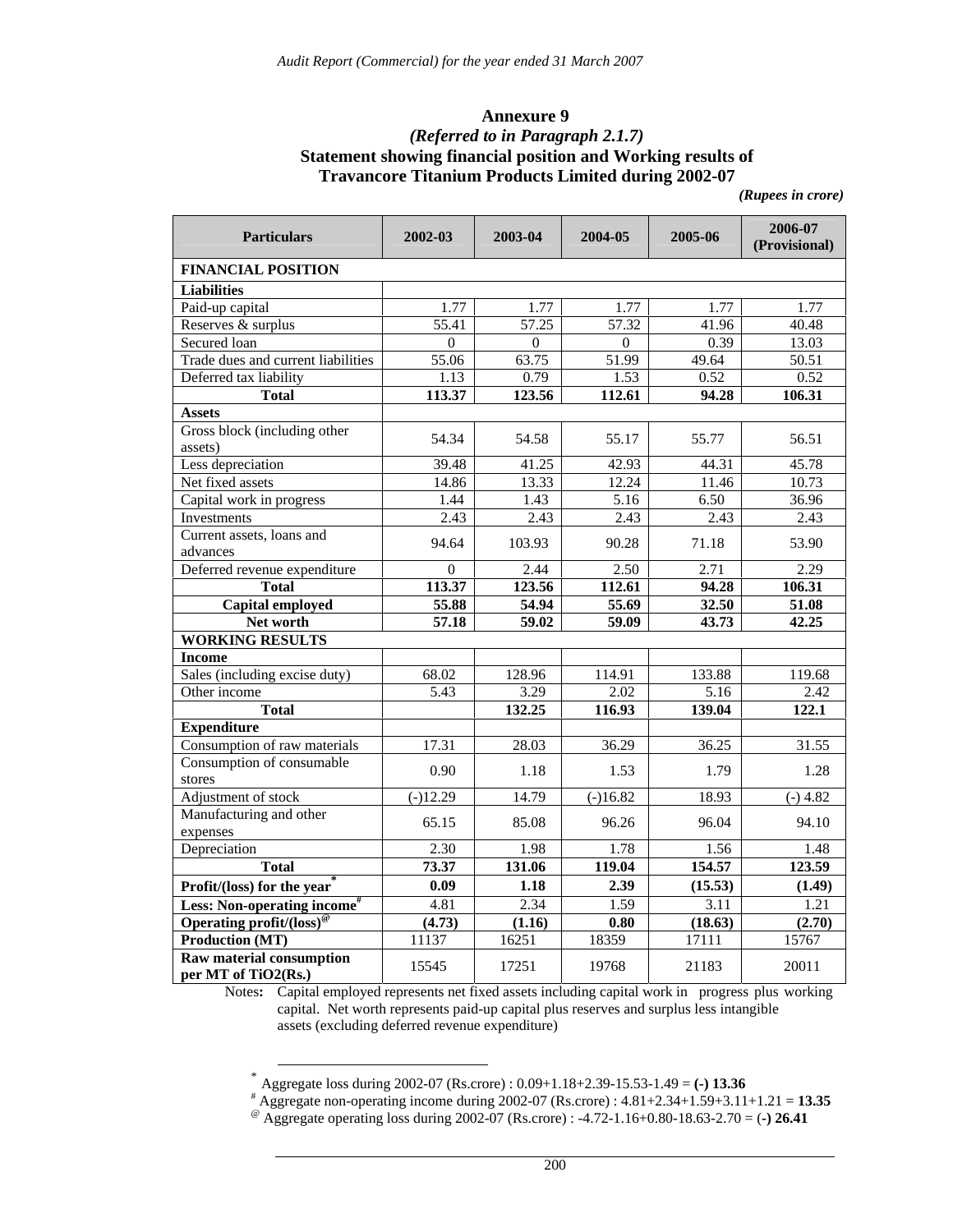#### **Annexure 10**  *(Referred to in Paragraph 2.1.10)*  **Statement showing consumption of raw materials and utilities in Travancore Titanium Products Limited for the five years ended 2006-07**

| <b>SI</b>      | Year    | Prodn. | Raw material/    | <b>Standard</b><br>consumption/MT |                     | <b>Actual</b>  | <b>Excess</b><br>consumption/MT | <b>Rate/MT</b>     | Value (Rs) |
|----------------|---------|--------|------------------|-----------------------------------|---------------------|----------------|---------------------------------|--------------------|------------|
| N <sub>0</sub> |         | (MT)   | <b>Utilities</b> | Std 1                             | Std $2^{\circledR}$ | consumption/MT | $(7-6)$                         | $#$ (Rs)           | (8x9)      |
| (1)            | (2)     | (3)    | (4)              | (5)                               | (6)                 | (7)            | (8)                             | (9)                | (10)       |
|                |         |        | Ilmenite         | 2.58                              | 2.1090              | 2.2235         | 0.1145                          | 3162.18            | 4032369    |
|                | 2002-03 | 11137  | Acid             | 4.60                              | 4.0400              | 4.1394         | 0.0994                          | 3950.91            | 4373727    |
|                |         |        | Iron             | 0.24                              | 0.2131              | 0.2177         | 0.0046                          | 8742.85            | 447897     |
|                |         |        | Electricity      | 1547.90                           | 1231.2900           | 1439.8500      | 208.5600                        | 3.69               | 8570883    |
|                |         |        | 2.58             | 2.1090                            | 2.1438              | 0.0348         | 3179.84                         | 1798310            |            |
| 2              | 2003-04 | 16251  | Acid             | 4.60                              | 4.0400              | 4.1355         | 0.0955                          | 3792.21            | 5885398    |
|                |         |        | <b>Iron</b>      | 0.24                              | 0.2131              | 0.2258         | 0.0127                          | 12623.69           | 2605271    |
|                |         |        | Electricity      | 1547.90                           | 1231.2900           | 1231.2900      | 0.0000                          | 3.47               | $\theta$   |
|                |         | 18359  | Ilmenite         | 2.58                              | 2.1090              | 2.1720         | 0.0630                          | 3152.94            | 3646744    |
| 3              | 2004-05 |        | Acid             | 4.60                              | 4.0400              | 4.3209         | 0.2809                          | 3516.04            | 18132369   |
|                |         |        | Iron             | 0.24                              | 0.2131              | 0.2384         | 0.0253                          | 17787.43           | 8261953    |
|                |         |        | Electricity      | 1547.90                           | 1231.2900           | 1231.4300      | 0.1400                          | 3.71               | 9535       |
|                |         |        | Ilmenite         | 2.58                              | 2.1090              | 2.1289         | 0.0199                          | 3488.53            | 1187875    |
| $\overline{4}$ | 2005-06 | 17111  | Acid             | 4.60                              | 4.0400              | 4.2584         | 0.2184                          | 3985.84            | 14895253   |
|                |         |        | <b>Iron</b>      | 0.24                              | 0.2131              | 0.2431         | 0.0300                          | 19324.00           | 9919588    |
|                |         |        | Electricity      | 1547.90                           | 1231.2900           | 1318.3600      | 87.0700                         | 3.65               | 5437970    |
|                |         |        | Ilmenite         | 2.58                              | 2.1090              | 2.0248         | 0.0000                          | 4060.52            | $\Omega$   |
| 5              | 2006-07 | 15767  | Acid             | 4.60                              | 4.0400              | 3.5723         | 0.0000                          | 3985.84            | $\Omega$   |
|                |         |        | <b>Iron</b>      | 0.24                              | 0.2131              | 0.2408         | 0.0277                          | 17079.78           | 7457584    |
|                |         |        | Electricity      | 1547.90                           | 1231.2900           | 1302.5306      | 71.2406                         | 3.65               | 4099865    |
|                |         |        |                  |                                   |                     |                |                                 | <b>GRAND TOTAL</b> | 100762590  |

<sup>#</sup> In respect of electricity rate is per Unit.

<sup>\*</sup> Fixed by the Company more than twenty years back.

 $^{\circ}$  Standard achieved in respect of raw materials(2001-02) and electricity(2003-04).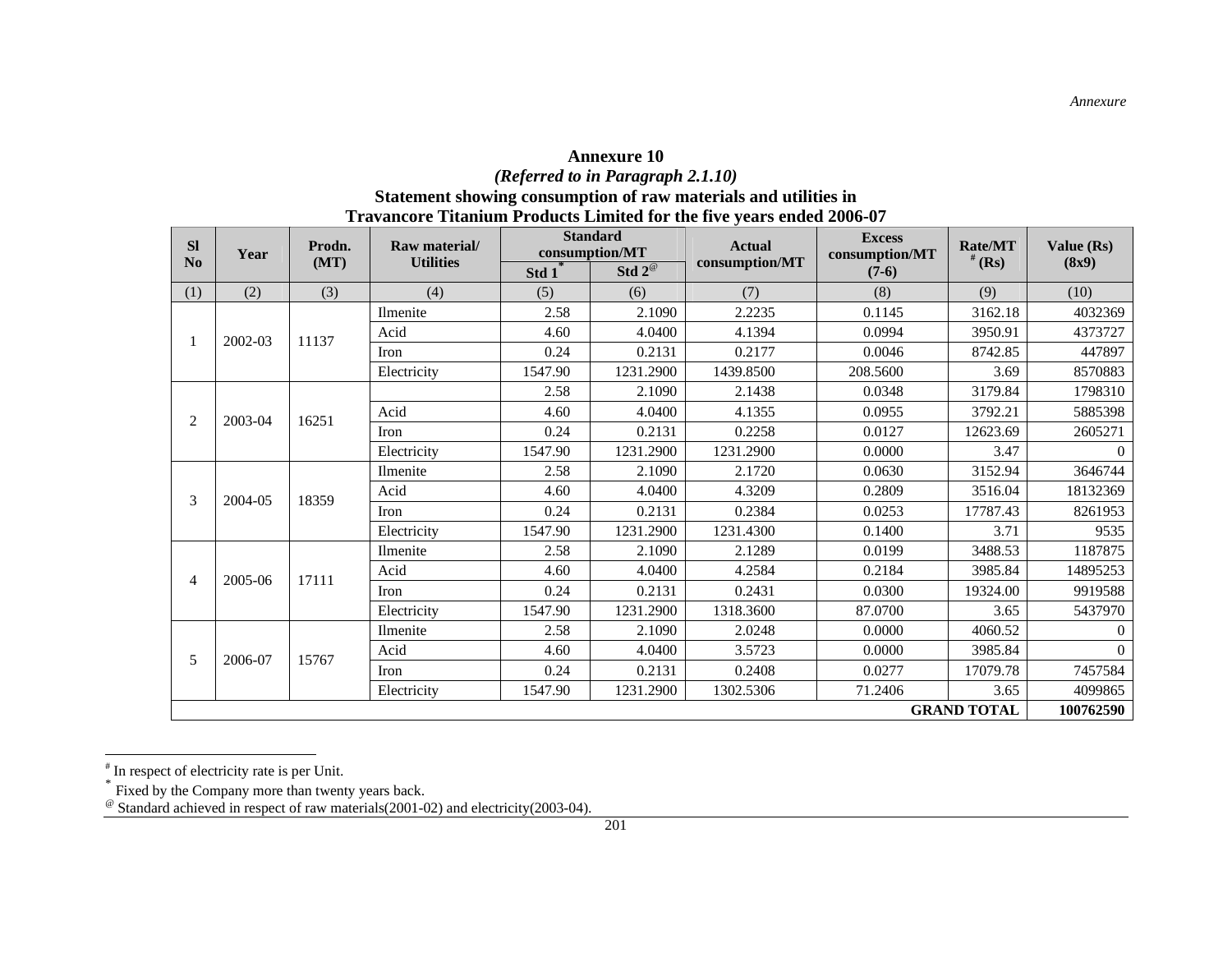#### **Annexure 11**  *(Referred to in paragraph 2.1.13)*

#### **Statement showing contribution of Sulphuric Acid by Travancore Titanium Products Limited during 2002-06**

| Sl.<br>N <sub>0</sub> | <b>Particulars</b>                                                 | 2002-03  | 2003-04 | 2004-05 | 2005-06 |
|-----------------------|--------------------------------------------------------------------|----------|---------|---------|---------|
| $\mathbf{1}$          | Installed capacity (MT)                                            | 99000    | 99000   | 99000   | 99000   |
| $\overline{2}$        | Production (MT)                                                    | 49831    | 64726   | 82758   | 76625   |
| 3                     | Percentage of capacity utilization                                 | 50.33    | 65.38   | 83.59   | 77.40   |
| $\overline{4}$        | Fixed cost (Rs. in crore)                                          | 8.21     | 9.09    | 9.94    | 10.34   |
| 5                     | Variable cost (Rs. in crore)                                       | 11.48    | 15.45   | 19.16   | 20.27   |
| 6                     | Total (Rs. in crore)                                               | 19.69    | 24.54   | 29.10   | 30.61   |
| 7                     | Internal Consumption (MT)                                          | 46101    | 67207   | 79328   | 72866   |
| 8                     | Sales (MT)                                                         | 3494     | 1675    | 1508    | 1908    |
| 9                     | Selling price per MT (Rs.)                                         | 812.80   | 1502.37 | 1850    | 2044    |
| 10                    | Installed capacity of TiO2 plant<br>(MT)                           | 24500    | 24500   | 24500   | 24500   |
| 11                    | Actual production of TiO2 (MT)                                     | 11137    | 16251   | 18359   | 17111   |
| 12                    | Ratio of production of TiO2<br>to installed capacity $(11\div 10)$ | 0.4546   | 0.6633  | 0.7493  | 0.6984  |
| 13                    | Variable cost/MT (Rs) <sup>#</sup>                                 | 2303.79  | 2386.99 | 2315.18 | 2645.35 |
| 14                    | Credit taken for per MT of steam<br>(Rs.)                          | 1370.24  | 1485.64 | 1501.28 | 1714.69 |
| 15                    | Credit to be reckoned for steam as<br>per sl. no. 12 (Rs.)         | 622.91   | 985.43  | 1124.91 | 1197.54 |
| 16                    | Net variable cost (Rs.) (11-13)                                    | 1680.88  | 1401.56 | 1190.27 | 1447.81 |
| 17                    | Contribution/MT (Rs.) (10-14)                                      | (868.08) | 100.81  | 659.73  | 596.19  |
| 18                    | Surplus capacity (MT) $(2-1)$                                      | 49169    | 34724   | 16242   | 22375   |
| 19                    | Revenue loss (Rs. in crore) $(17x18)$                              |          | 0.35    | 1.07    | 1.33    |

Note : Figures for 2006-07 were not available

 $\overline{a}$ 

<sup>#</sup> As per cost records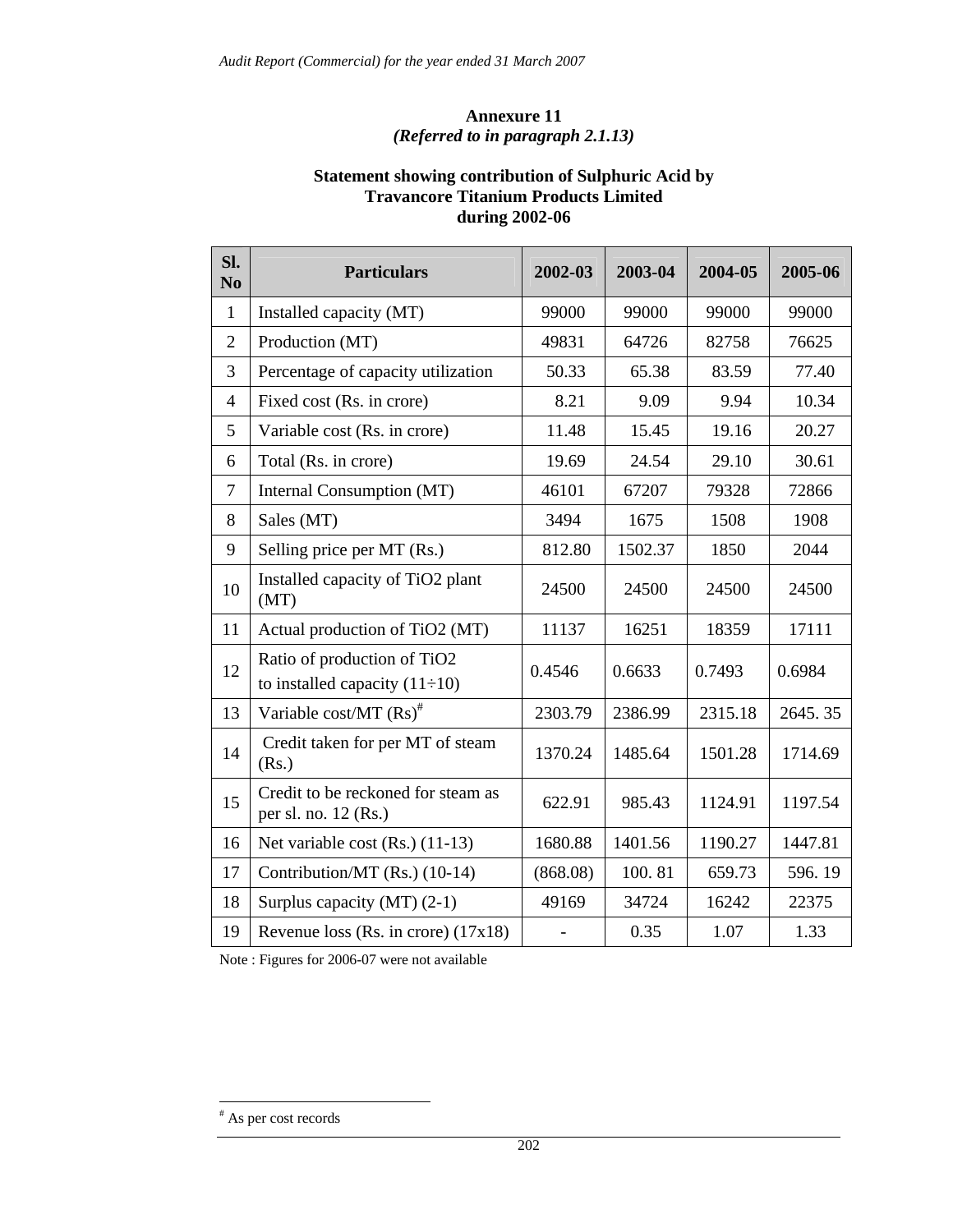#### **Annexure 12**  *(Referred to in paragraph 2.2.10)*

#### **Statement showing funds required by the three Companies as per annual action plans (AAP), funds allocated and released by National Agencies and percentage of release on allocation during 2002-07**

|                          |               |                                     |               | (Rs. in lakh)                                     |               |                                                                  |                                           |               |
|--------------------------|---------------|-------------------------------------|---------------|---------------------------------------------------|---------------|------------------------------------------------------------------|-------------------------------------------|---------------|
| Year                     |               | <b>Funds required as per</b><br>AAP |               | <b>Funds allocated</b><br>by National<br>agencies |               | <b>Funds released</b><br>by National<br>agencies and<br>utilised | Percentage of<br>release on<br>allocation |               |
|                          | <b>NSFDC</b>  | <b>NSTFDC</b>                       | <b>NSFDC</b>  | <b>NSTFDC</b>                                     | <b>NSFDC</b>  | <b>NSTFDC</b>                                                    | <b>NSFDC</b>                              | <b>NSTFDC</b> |
| <b>SC ST Corporation</b> |               |                                     |               |                                                   |               |                                                                  |                                           |               |
| 2002-03                  | 630.43        | 30.92                               | 380.13        | 50.00                                             | 257.08        | 1.16                                                             | 67.63                                     | 2.32          |
| 2003-04                  | 491.42        | 27.58                               | 454.00        | 50.00                                             | 313.67        | 16.00                                                            | 69.09                                     | 32.00         |
| 2004-05                  | 419.23        | 42.03                               | 296.21        | 50.00                                             | 315.28        | 17.27                                                            | 106.44                                    | 34.54         |
| 2005-06                  | 378.68        | 65.74                               | 263.32        | 50.00                                             | 265.27        | 14.77                                                            | 100.74                                    | 29.54         |
| 2006-07                  | 517.97        | 62.92                               | 279.76        | 50.00                                             | 245.66        | 10.77                                                            | 87.81                                     | 21.54         |
| <b>BCDC</b>              |               |                                     |               |                                                   |               |                                                                  |                                           |               |
| Year                     | <b>NBCFDC</b> | <b>NMFDC</b>                        | <b>NBCFDC</b> | <b>NMFDC</b>                                      | <b>NBCFDC</b> | <b>NMFDC</b>                                                     | <b>NBCFDC</b>                             | <b>NMFDC</b>  |
| 2002-03                  | 2772.80       | 1165                                | 2772.80       | 1025                                              | 2758.40       | 1025                                                             | 99.48                                     | 100.00        |
| 2003-04                  | 4155.00       | 1025                                | 3045.00       | 1025                                              | 2820.00       | 1025                                                             | 92.61                                     | 100.00        |
| 2004-05                  | 4160.00       | 2000                                | 2000.00       | 1750                                              | 1500.00       | 1850                                                             | 75.00                                     | 105.71        |
| 2005-06                  | 2806.00       | 2000                                | 2000.00       | 1700                                              | 2000.00       | 1700                                                             | 100.00                                    | 100.00        |
| 2006-07                  | 2700.00       | 2600                                | 2700.00       | 2600                                              | 2700.00       | 2450                                                             | 100.00                                    | 94.23         |

| <b>CC</b> Corporation |                                     |                                                       |                                                               |                          |  |  |  |  |
|-----------------------|-------------------------------------|-------------------------------------------------------|---------------------------------------------------------------|--------------------------|--|--|--|--|
|                       | <b>NBCFDC</b>                       | <b>NBCFDC</b>                                         | <b>NBCFDC</b>                                                 | Percentage of            |  |  |  |  |
| Year                  | <b>Funds required as per</b><br>AAP | <b>Funds allocated by</b><br><b>National agencies</b> | <b>Funds released by</b><br>National agencies and<br>utilised | release on<br>allocation |  |  |  |  |
| 2002-03               | 540.20                              | 100.00                                                | 100.00                                                        | 100.00                   |  |  |  |  |
| 2003-04               | 745.20                              | 100.00                                                | 75.00                                                         | 75.00                    |  |  |  |  |
| 2004-05               | 271.75                              | 50.00                                                 | 50.00                                                         | 100.00                   |  |  |  |  |
| 2005-06               | 272.00                              | 50.00                                                 | 50.00                                                         | 100.00                   |  |  |  |  |
| 2006-07               | 270.00                              | 50.00                                                 | <b>NIL</b>                                                    | <b>NIL</b>               |  |  |  |  |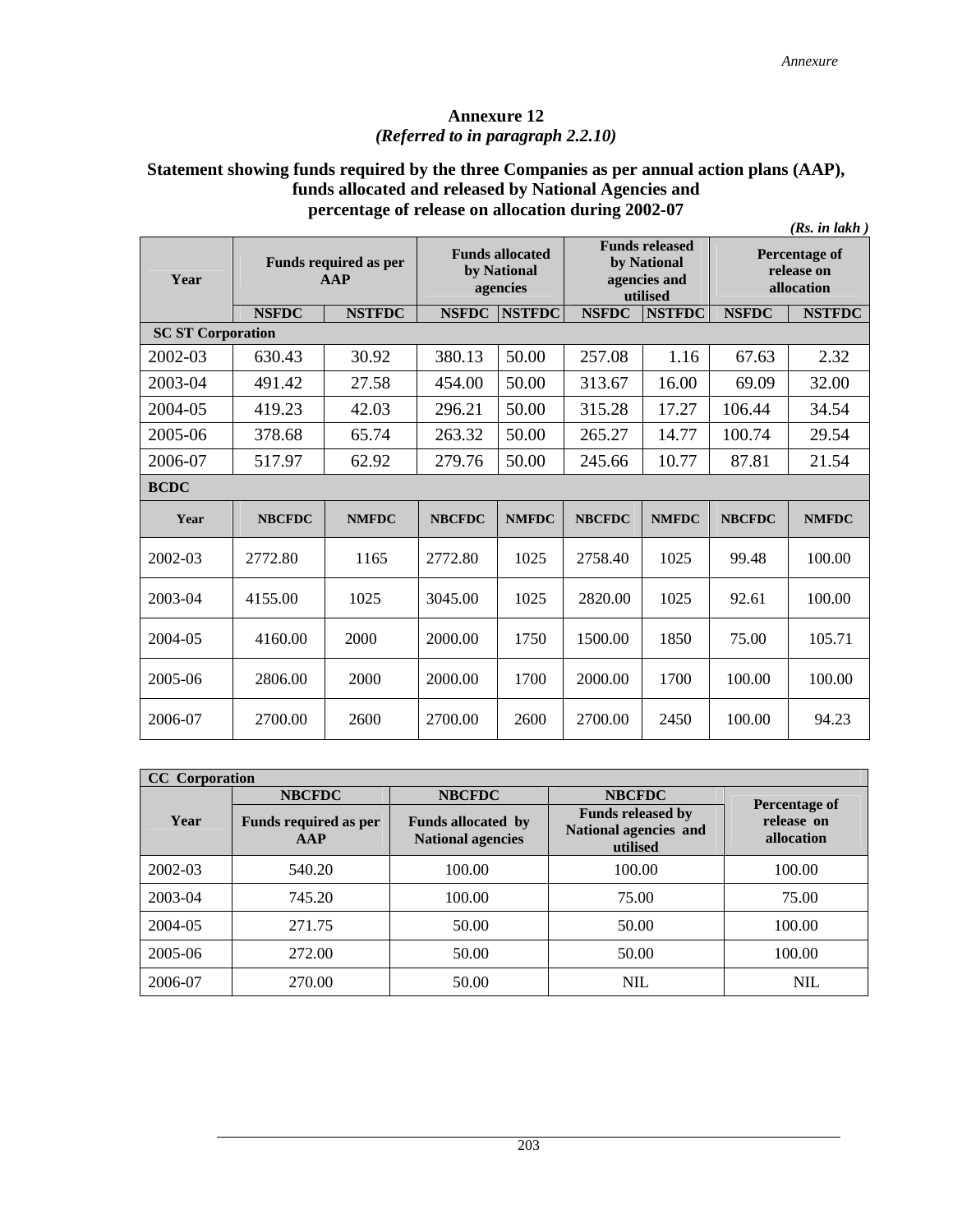#### **Annexure 13**  *(Referred to in paragraph 2.3.13)*

#### **Statement showing operating fee and other expenses in Tourist Resorts Kerala Limited from 1994-95 to 2006-07**

*(Rs. in lakh)* 

| Year         | <b>Operating</b><br>fee | Advertising &<br>publicity<br>expenses | <b>Central</b><br>reservation<br>system expenses | <b>Brand</b><br>common<br>cost | <b>Deputation</b><br>salary | <b>Total</b>   |
|--------------|-------------------------|----------------------------------------|--------------------------------------------------|--------------------------------|-----------------------------|----------------|
| 1994-95      | $\blacksquare$          | $\overline{4}$                         |                                                  |                                |                             | $\overline{4}$ |
| 1995-96      | 57                      | 30                                     |                                                  | ۰                              |                             | 87             |
| 1996-97      | 78                      | 34                                     |                                                  | $\blacksquare$                 | ٠                           | 112            |
| 1997-98      | 31                      | 49                                     |                                                  | ۰                              | ۰                           | 80             |
| 1998-99      | 74                      | 102                                    |                                                  | 6                              |                             | 182            |
| 1999-2000    | 83                      | 65                                     |                                                  | $\overline{\phantom{m}}$       |                             | 148            |
| 2000-01      | 91                      | 57                                     |                                                  | 9                              |                             | 157            |
| 2001-02      | 78                      | 69                                     | 13                                               | 8                              | $\overline{\phantom{a}}$    | 168            |
| 2002-03      | 100                     | 58                                     | 10                                               | 6                              |                             | 174            |
| 2003-04      | 129                     | 99                                     | 25                                               | 20                             |                             | 273            |
| 2004-05      | 151                     | 126                                    | 22                                               | 53                             | 109                         | 461            |
| 2005-06      | 200                     | 86                                     | 10                                               | 13                             | 57                          | 366            |
| 2006-07      | 212                     | $\overline{\phantom{a}}$               | 36                                               | 36                             | 76                          | 360            |
| <b>Total</b> | 1284                    | 779                                    | 116                                              | 151                            | 242                         | 2572           |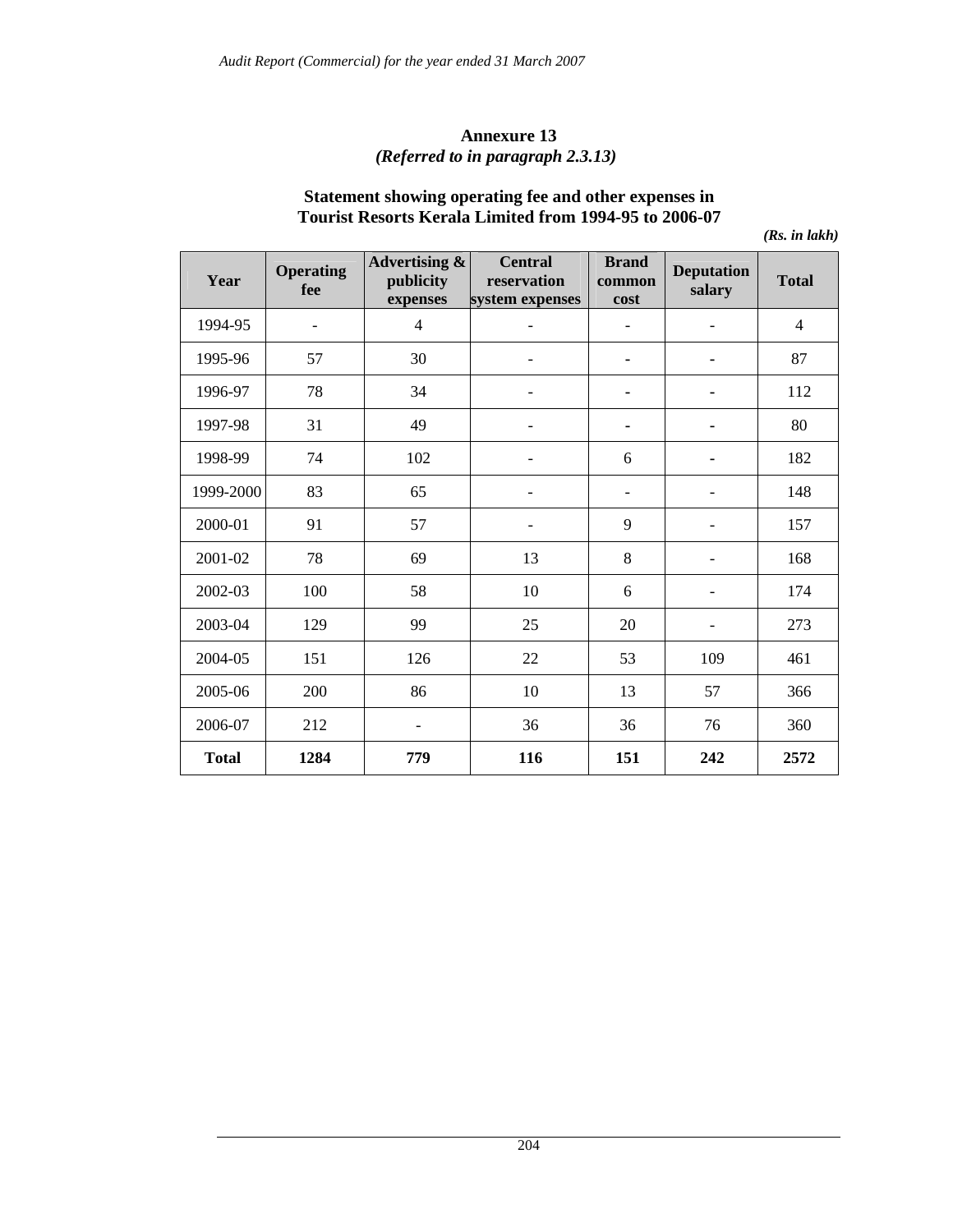# *(Referred to in paragraph 2.3.14)*

#### **Statement showing excess booking of operating expenses in the accounts of the joint venture company (TKHRL) during 2000-07**

| SI.<br>No.     | <b>Particulars</b>                                                                                    | 2000-01      | 2001-02      | 2002-03      | 2003-04 | 2004-05 | 2005-06 | 2006-07    |
|----------------|-------------------------------------------------------------------------------------------------------|--------------|--------------|--------------|---------|---------|---------|------------|
| $\mathbf{1}$   | Room occupancy (%)                                                                                    | 62.60        | 74.09        | 68.32        | 64.60   | 56.36   | 62.43   | 65.74      |
| 2              | Income                                                                                                | 1945.40      | 1894.85      | 1986.59      | 2405.13 | 2633.20 | 3016.12 | 3679.85    |
| 3              | Operating and general<br>expenses                                                                     | 1630.94      | 1659.93      | 1846.83      | 1973.84 | 2209.73 | 2284.40 | 2776.63    |
| $\overline{4}$ | Depreciation                                                                                          | 235.10       | 242.72       | 249.80       | 242.97  | 250.14  | 264.53  | 271.41     |
| 5              | Financial charges                                                                                     | 513.99       | 461.84       | 259.22       | 99.44   | 93.58   | 137.16  | 90.02      |
| 6              | Total expense                                                                                         | 2380.03      | 2364.49      | 2355.85      | 2316.25 | 2553.45 | 2686.09 | 3138.06    |
| $\tau$         | Profit $(+) /$ Loss $(-) (2-6)$                                                                       | $(-)$ 434.63 | $(-)$ 469.64 | $(-)$ 369.26 | 88.88   | 79.75   | 330.03  | 541.79     |
| 8              | Accumulated loss <sup>*</sup>                                                                         | 1335.73      | 1805.37      | 2174.63      | 2085.75 | 2006.00 | 1682.47 | 1149.19    |
| 9              | Equity contribution                                                                                   | 1650.00      | 3883.00      | 4583.33      | 5000.00 | 5000.00 | 5000.00 | 5000.00    |
| 10             | Percentage of accumulated<br>loss to equity $(S1.8\div 9)x100$                                        | 81           | 46           | 47           | 42      | 40      | 34      | 23         |
| 11             | Percentage of operating<br>and general expenses to<br>income $(S1.3\div 2)x100$                       | 84           | 88           | 93           | 82      | 84      | 76      | 75         |
| 12             | Percentage of operating<br>and general expenses to<br>income as per All India<br>average <sup>@</sup> | 68.40        | 74.10        | 70.80        | 65.20   | 59.30   | 58.80   | $N.A^{\#}$ |
| 13             | Operating and general<br>expenses as per All India<br>Average                                         | 1330.65      | 1404.08      | 1406.50      | 1568.14 | 1561.49 | 1773.47 | N.A        |
| 14             | Excess charged (3-13)                                                                                 | 300.29       | 255.85       | 440.33       | 405.70  | 648.24  | 510.93  | N.A        |

*(Rs. in lakh)* 

 $\overline{a}$ 

<sup>♦</sup> Accumulated loss includes provision for Fringe Benefit Tax of Rs.6.5 lakh in 2005-06 and Rs.8.5 lakh for 2006-07

<sup>@</sup> Source : Indian hotel industries survey by the Federation of Hotel and Restaurant Association of India, New Delhi

<sup>#</sup> All India Average figures not available for 2006-07.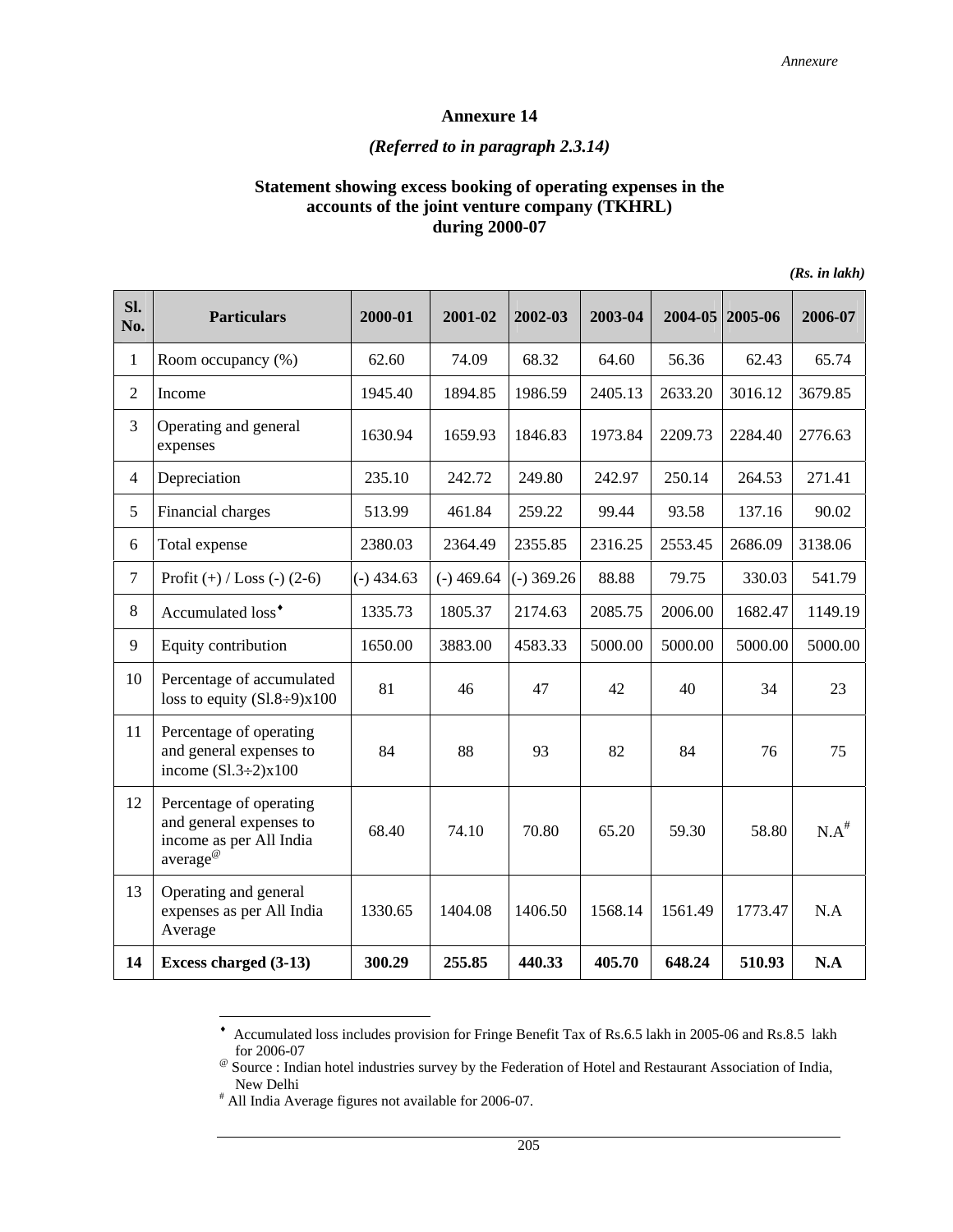#### **Annexure 15**  *(Referred to in paragraph 3.8)*

### **Statement showing transformer capacity, installed capacity for transmission, length of transmission lines, total power handled, supplied and transmission loss in Kerala State Electricity Board for the five years upto 2005-06**

| Sl.<br>N <sub>0</sub> | <b>Particulars</b>                                                 | 2002-03                                 | 2003-04                                 | 2004-05                                 | 2005-06                                 | 2006-07                                 |
|-----------------------|--------------------------------------------------------------------|-----------------------------------------|-----------------------------------------|-----------------------------------------|-----------------------------------------|-----------------------------------------|
| $\mathbf{1}$          | Transformer capacity-<br>400/220/110/66KV (MVA)<br>33KV (MVA)      | 10915.00<br>190.00                      | 11826.90<br>260.00                      | 12432.00<br>380.00                      | 12536.40<br>465.00                      | 12564.00<br>510.00                      |
| $\overline{2}$        | Installed capacity 400/220/110/66KV<br>(MW)<br>33KV (MW)           | 9823.50<br>171.00                       | 10644.21<br>234.00                      | 11188.80<br>342.00                      | 11282.76<br>418.50                      | 11307.60<br>459.00                      |
| $\overline{3}$        | Transmission lines (CKMs)<br>220KV<br>110KV<br>66 KV<br>33 KV      | 2577.89<br>3554.94<br>2933.08<br>252.85 | 2582.15<br>3730.64<br>2943.33<br>358.92 | 2594.35<br>3802.50<br>2948.37<br>530.69 | 2653.00<br>3816.00<br>2961.00<br>647.00 | 2654.00<br>3875.00<br>2986.00<br>715.00 |
| $\overline{4}$        | Power handled<br>(Million units (MU) available)                    | 12544.96                                | 12143.43                                | 12313.34                                | 13136.21                                | 14798.06                                |
| 5                     | Total units supplied for distribution<br>(MU)                      | 11854.16                                | 11409.16                                | 11731.24                                | 12558.05                                | 14098.06                                |
| 6                     | Transmission loss (MU) (4-5)                                       | 690.80                                  | 734.27                                  | 582.10                                  | 578.16                                  | 700                                     |
| $\overline{7}$        | Transmission loss (per cent) $(6-4)$ 100                           | 5.50                                    | 6.04                                    | 4.72                                    | 4.40                                    | 4.70                                    |
| 8                     | <b>Transmission loss in excess of norm</b><br>of 4 per cent $(MU)$ | 188.40                                  | 248.00                                  | 88.79                                   | 52.56                                   | 108.03                                  |

 $\overline{a}$ 

<sup>♣</sup> Provisional figures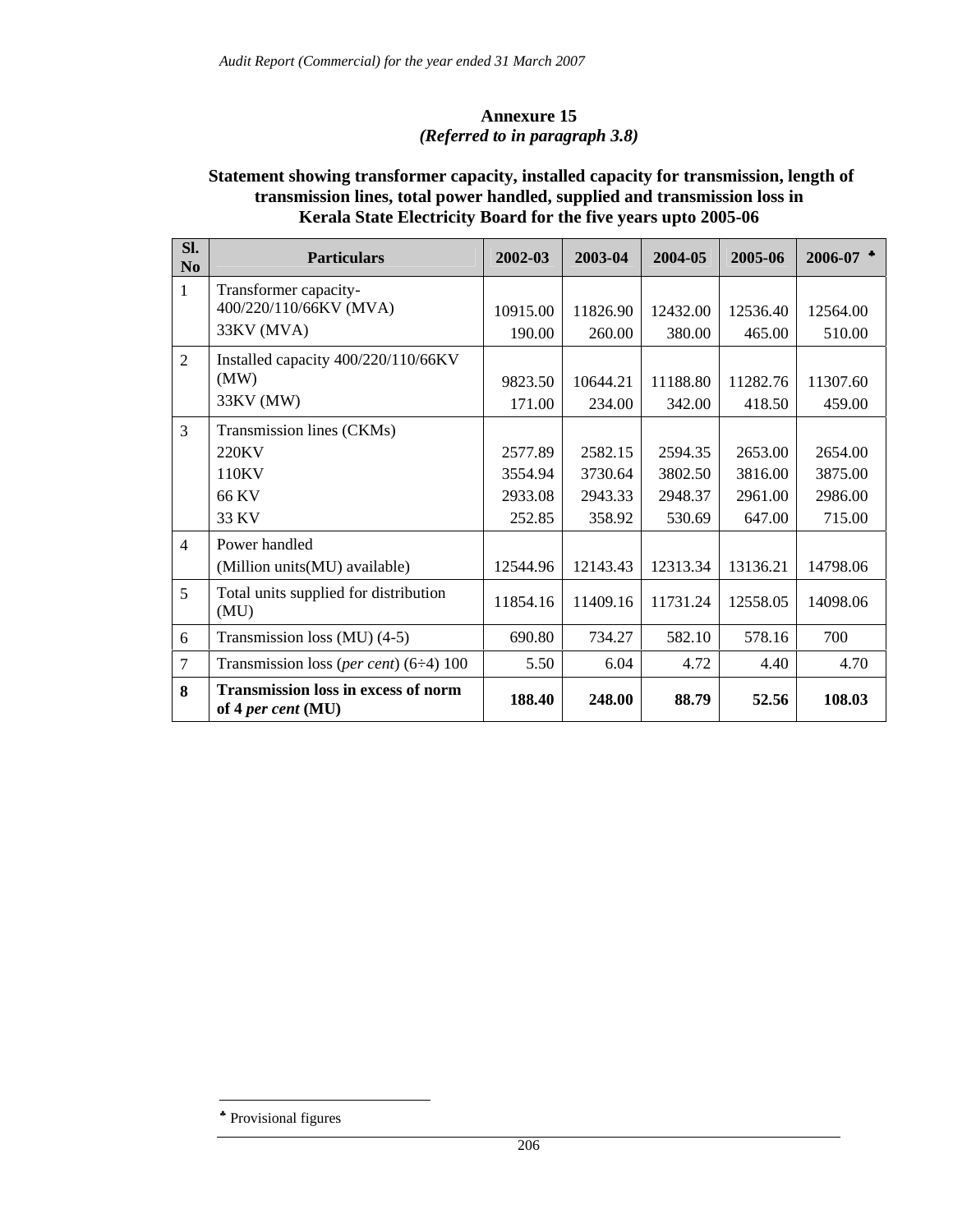#### **Annexure 16**  *(Referred to in paragraph 3.9*)

# **Statement showing physical targets and achievements of transmission system improvement works in Kerala State Electricity Board**

|                                                 | <b>Target</b>           |                                  |                                                | <b>Achievement</b>                |                                         |                                                |  |  |
|-------------------------------------------------|-------------------------|----------------------------------|------------------------------------------------|-----------------------------------|-----------------------------------------|------------------------------------------------|--|--|
| <b>Substation</b>                               | No of<br>sub<br>station | <b>Capacity</b> in<br><b>MVA</b> | <b>Line length</b><br>in circuit<br><b>Kms</b> | No of substation<br>(per centage) | <b>Capacity in MVA</b><br>(per centage) | Line length in<br>circuit Kms<br>(per centage) |  |  |
| <b>New Substations (a)</b>                      |                         |                                  |                                                |                                   |                                         |                                                |  |  |
| 220 KV                                          | 3                       | 665.00                           | 2.00                                           | $\overline{0}$                    | $\overline{0}$                          | $\overline{0}$                                 |  |  |
| 110 KV                                          | 36                      | 1249.00                          | 575.74                                         | 13(36)                            | 288.00 (23)                             | 234.77 (41)                                    |  |  |
| 66 KV                                           | 15                      | 269.90                           | 198.32                                         | 11(73)                            | 125.00(46)                              | 72.08(36)                                      |  |  |
| 33 KV                                           | 143                     | 1340.00                          | 1771.96                                        | 45 $(31)$                         | 355.00 (27)                             | 512.26 (29)                                    |  |  |
| <b>Total</b>                                    | 197                     | 3523.90                          | 2548.02                                        | 69(35)                            | 768.00 (22)                             | 819.11 (32)                                    |  |  |
|                                                 |                         | Up gradation of Substations (b)  |                                                |                                   |                                         |                                                |  |  |
| 220 KV                                          | 11                      | 1837.50                          | 249.94                                         | 3(27)                             | 277.50(15)                              | 39.71 $(16)$                                   |  |  |
| 110 KV                                          | 36                      | 1466.00                          | 389.52                                         | 11(31)                            | 379.00 (26)                             | 284.00 (73)                                    |  |  |
| 66 KV                                           |                         |                                  |                                                |                                   |                                         |                                                |  |  |
| <b>Total</b>                                    | 47                      | 3303.50                          | 639.46                                         | 14(30)                            | 656.50(20)                              | 323.71(51)                                     |  |  |
| Capacity enhancement (c)                        |                         |                                  |                                                |                                   |                                         |                                                |  |  |
| 220 KV                                          | 6                       | 1137.50                          | $-$                                            | 3(50)                             | $180.00$ (16)                           | --                                             |  |  |
| 110 KV                                          | 52                      | 1115.50                          | 19.20                                          | 28 (54)                           | 477.40 (43)                             |                                                |  |  |
| 66 KV                                           | $\overline{7}$          | 594.00                           | 8.30                                           | $\overline{0}$                    | $\mathbf{0}$                            |                                                |  |  |
| <b>Total</b>                                    | 65                      | 2847.00                          | 27.50                                          | 31(48)                            | 657.40 (23)                             |                                                |  |  |
| <b>Overall Performance <math>(a+b+c)</math></b> |                         |                                  |                                                |                                   |                                         |                                                |  |  |
| 220 KV                                          | 20                      | 3640.00                          | 251.94                                         | 6(30)                             | 457.50<br>(13)                          | 39.71<br>(16)                                  |  |  |
| 110 KV                                          | 124                     | 3830.50                          | 984.46                                         | 52 $(42)$                         | 1144.40<br>(30)                         | 518.77<br>(53)                                 |  |  |
| 66 KV                                           | 22                      | 863.90                           | 206.62                                         | 11(50)                            | 125.00<br>(14)                          | 72.08<br>(35)                                  |  |  |
| 33 KV                                           | 143                     | 1340.00                          | 1771.96                                        | 45 $(31)$                         | 355.00<br>(26)                          | 512.26<br>(29)                                 |  |  |
| <b>Total</b>                                    | 309                     | 9674.40                          | 3214.98                                        | 114(37)                           | 2081.90<br>(22)                         | 1142.82<br>(35)                                |  |  |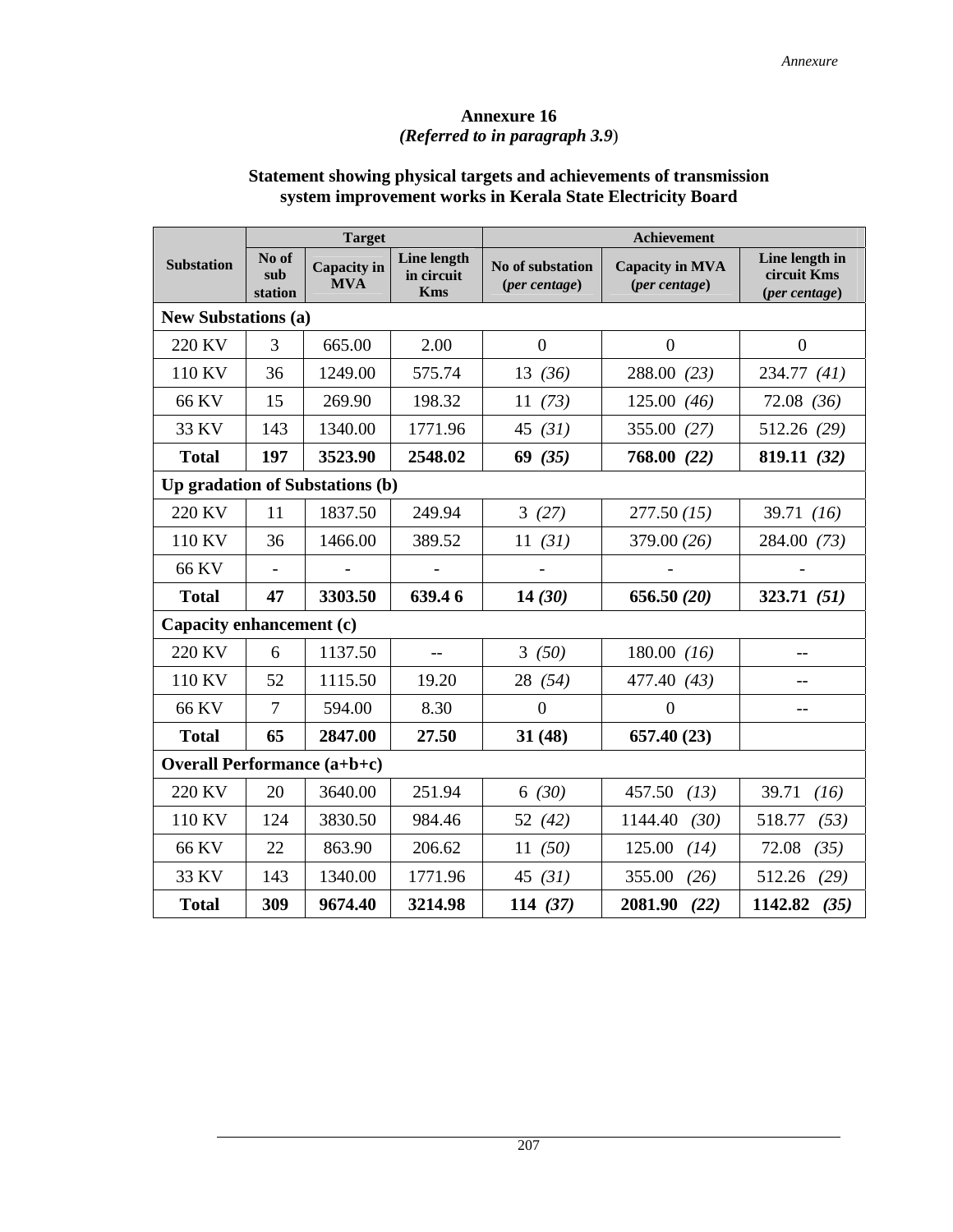# **Annexure 17**  *(Referred to in paragraph 3.14*)

# **Statement showing idle investment due to mis-match in construction of substation and line works in Kerala State Electricity Board**

| SI<br>N <sub>0</sub> | <b>Name of Substation / line</b>                                                                                         | Period of<br>idling<br>(months) | <b>Investment</b><br>(Rs in crore) | <b>Reasons for delay in</b><br>commissioning                                               |
|----------------------|--------------------------------------------------------------------------------------------------------------------------|---------------------------------|------------------------------------|--------------------------------------------------------------------------------------------|
| $\mathbf{1}$         | One 33 KV Athani-Kunnamkulam line<br>(16 Km) completed in July 2003                                                      | 10                              | 3.52                               | Non completion of 33 KV<br>Substation up to May 2004                                       |
| $\overline{2}$       | Two lines 33 KV Pulamanthol-<br>Koppam and Pulamanthol-<br>Makkaraparamba completed in<br>December 2000 and October 2001 | 48<br>&<br>38                   | 0.61                               | Non completion of Pulamanthol<br>and Makkaraparamba<br>substations up to December 2004     |
|                      | <b>Total</b>                                                                                                             |                                 | 4.13                               |                                                                                            |
| $\overline{3}$       | 110/33/11 KV Agasthiamoozhy: 90<br>per cent completed in September 2003                                                  | 10                              | 1.98                               | Non completion of 8 Kms of<br>Kunnamangalam-<br>Agasthiamoozhy line up to July<br>2004     |
| $\overline{4}$       | 110/33 KV Kollangode, 33 KV<br>Muthalamada, 33 KV Koduvayoor: 95<br>per cent completed in March 2002                     | 21                              | 2.83                               | Non completion of 33KV<br>transmission lines up to<br>December 2003                        |
| 5                    | 33 KV Kadakkal: 50 per cent<br>completed in February 2003                                                                | 26                              | 1.51                               | Non completion of 33 KV line<br>from Kilimanoor to Kadakkal up<br>to April 2005            |
| 6                    | 33 KV Thazhekode: Completed in<br>January 2002                                                                           | 10                              | 1.21                               | Non completion of 33 KV line<br>up to November 2002                                        |
| $\overline{7}$       | 33 KV Chavakkad: Completed in<br>Octoberl 2002                                                                           | 30                              | 1.54                               | Non completion of 33 KV<br>Guruvayoor-Chavakkad line up<br>to April 2005                   |
| 8                    | 33 KV Pattikkad: Completed in April<br>2002                                                                              | 16                              | 1.05                               | Non completion of 33 KV line<br>from Ollur to Pattikkad up to<br>August 2003               |
| 9                    | 33 KV Puthur: Completed in April<br>2002                                                                                 | 11                              | 1.87                               | Non completion of 33 KV line<br>from Ollur to Puthur up to<br>March 2003                   |
| 10                   | 33 KV Kongad: 90 per cent completed<br>in March 2003                                                                     | 33                              | 2.02                               | Non completion of 33 KV line<br>from Parali to Kongad up to<br>December 2005               |
| 11                   | 33 KV Kaipamangalam completed in<br>May 2003                                                                             | 28                              | 0.50                               | Non-completion of 33 KV line<br>from Valappad to<br>Kaipamangalam up to<br>September 2005. |
|                      | <b>Total</b>                                                                                                             |                                 | 14.51                              |                                                                                            |
|                      | <b>Grand</b> total                                                                                                       |                                 | 18.64                              |                                                                                            |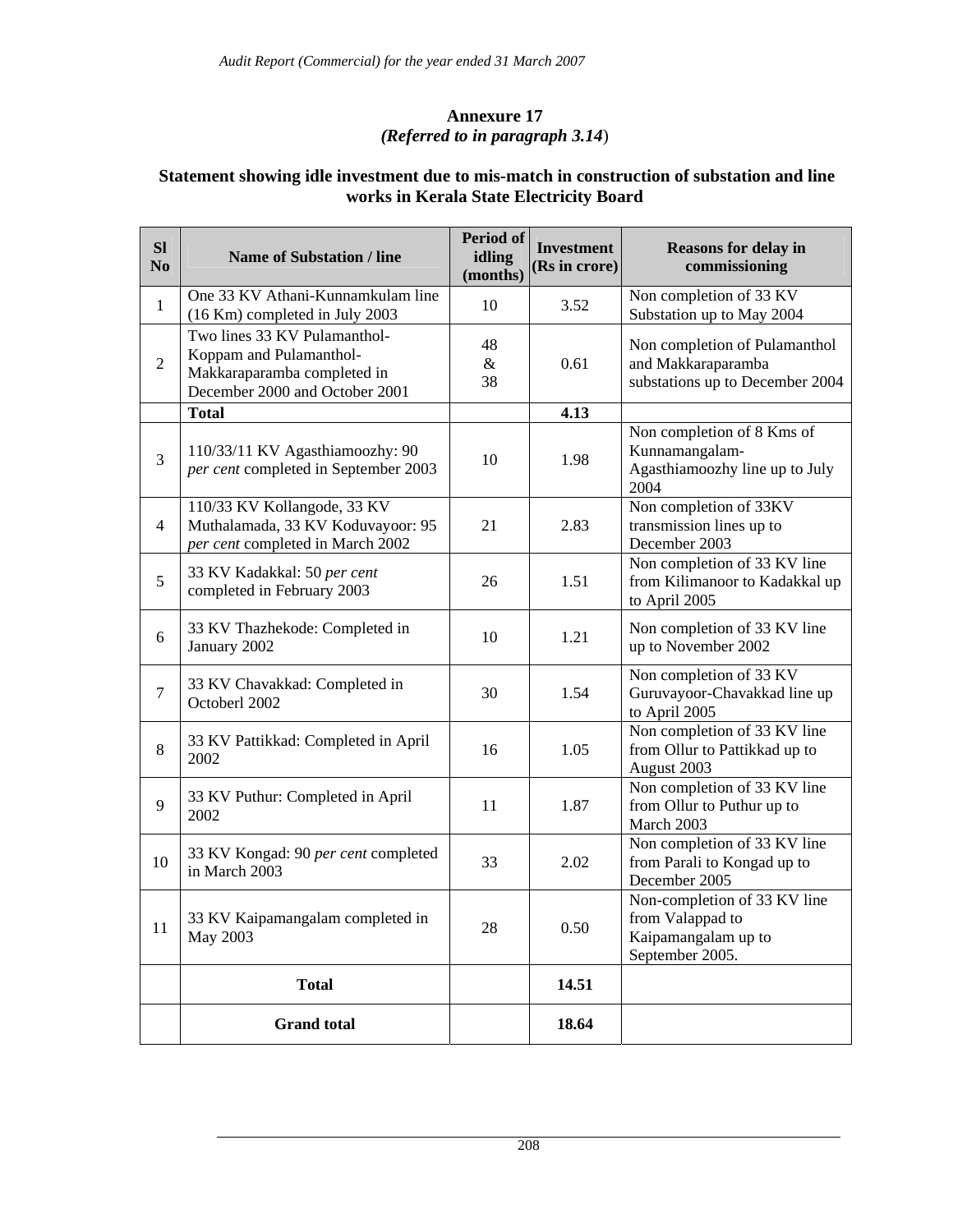#### (*Referred to in paragraph 3.14*)

#### **Statement showing idle investment due to mis-match in construction of feeder substations and other substations in Kerala State Electricity Board**

| <b>SI</b><br>N <sub>0</sub> | Feeder substation (No. of<br>transformers and capacity)         | Invest-<br>ment<br>(Rs in<br>crore) | <b>Beneficiary</b><br>substations (33 KV) | <b>Status of</b><br>commissioning of<br>beneficiary<br>substation | Delay in<br>months<br>up to<br><b>March</b><br>2007 |
|-----------------------------|-----------------------------------------------------------------|-------------------------------------|-------------------------------------------|-------------------------------------------------------------------|-----------------------------------------------------|
|                             |                                                                 |                                     | Pattikkad                                 | August 2003                                                       | 24                                                  |
| $\mathbf{1}$                | 110/33 KV Ollur (2*16 MVA)<br>completed in August 2001          | 3.57                                | Palakkal                                  | Ongoing                                                           | 67                                                  |
|                             |                                                                 |                                     | Puthur                                    | March 2003                                                        | 19                                                  |
|                             | 110/33 KV Irinjalakuda (2*16                                    |                                     | Parappukara                               | August 2003                                                       | 3                                                   |
| $\overline{2}$              | MVA) 96 per cent completed in May<br>2003                       | 2.40                                | Vellangallur                              | March 2006                                                        | 34                                                  |
|                             | 110/33 KV Valappad (2*16 MVA)                                   |                                     | Anthikkad                                 | Ongoing                                                           | 46                                                  |
| 3                           | 95 per cent completed in May 2003                               | 2.80                                | Kaipamangalam                             | September 2005                                                    | 28                                                  |
|                             |                                                                 |                                     | Anchangadi                                | September 2005                                                    | 28                                                  |
|                             |                                                                 |                                     | Kallettumkara                             | November 2005                                                     | 30                                                  |
| $\overline{4}$              | 110/33 KV Chalakkudi (2*16 MVA)                                 | 3.02                                | Pariyaram                                 | Ongoing                                                           | 46                                                  |
|                             | 90 per cent completed in May 2003                               |                                     | Vellikulangara                            | Ongoing                                                           | 46                                                  |
|                             |                                                                 |                                     | Koratti                                   | Ongoing                                                           | 46                                                  |
|                             | 110/33 KV Viyyur (2*16 MVA) 80                                  |                                     | Poomala                                   | November 2006                                                     | 42                                                  |
| 5                           | per cent completed in May 2003                                  | 1.52                                | Kundukad                                  | Ongoing                                                           | 46                                                  |
|                             |                                                                 |                                     | Parappur                                  | Ongoing                                                           | 46                                                  |
| 6                           | 110/33 KV Cherpu (1*16 MVA)<br>completed in November 2001       | 1.71                                | Chirakkal                                 | December 2005                                                     | 49                                                  |
| $\overline{7}$              | 110/33 KV Koottanad (1*16 MVA)                                  | 1.78                                | Thrithala                                 | December 2002                                                     | 6                                                   |
|                             | completed in June 2002                                          |                                     | Chaisseri                                 | December 2002                                                     | 6                                                   |
| $8\,$                       | 110/33 KV Mannarkad (2*16 MVA)                                  | 1.98                                | Agali                                     | December 2002                                                     | 3                                                   |
|                             | completed in September 2002                                     |                                     | Alanellur                                 | May 2004                                                          | 20                                                  |
| 9                           | 110/33 KV Parali (2*16 MVA) 85                                  | 1.54                                | Kongad                                    | December 2005                                                     | 35                                                  |
|                             | per cent completed in January 2003                              |                                     | Sreekrishnapuram                          | December 2005                                                     | 35                                                  |
|                             | 110/33 KV North Parur (2*16 MVA)                                |                                     | Vadakkekkara                              | November 2005                                                     | 38                                                  |
| 10                          | 95 per cent completed in September                              | 3.25                                | Varapuzha                                 | Ongoing                                                           | 54                                                  |
|                             | 2002                                                            |                                     | Alangad                                   | Ongoing                                                           | 54                                                  |
|                             | 110/33 KV Moovattupuzha (2*16                                   |                                     | Pothanikkad                               | Ongoing                                                           | 27                                                  |
| 11                          | MVA) partially commissioned in                                  | 3.20                                | Kallurkkad                                | Ongoing                                                           | 27                                                  |
|                             | December 2004                                                   |                                     | Mazhuvannur                               | December 2004                                                     | nil                                                 |
| 12                          | 110/33 KV Perumbavoor (1*16<br>MVA) 98 per cent completed in    | 2.05                                | Kuruppampadi                              | December 2003                                                     | 15                                                  |
|                             | Septemmber 2002                                                 |                                     | Vengola                                   | Ongoing                                                           | 54                                                  |
|                             |                                                                 |                                     | Puthanvelikkara                           | May 2005                                                          | 32                                                  |
| 13                          | 110/33 KV Kurumasseri (2*16<br>MVA) completed in September 2002 | 3.30                                | Annamanada                                | Ongoing                                                           | 54                                                  |
| 14                          | 110/33 KV Malayattoor (2*16)<br>MVA) 90 per cent completed in   | 2.85                                | Kalady                                    | December 2004                                                     | 27                                                  |
|                             | Septemmber 2002                                                 |                                     | Koovappady                                | Ongoing                                                           | 54                                                  |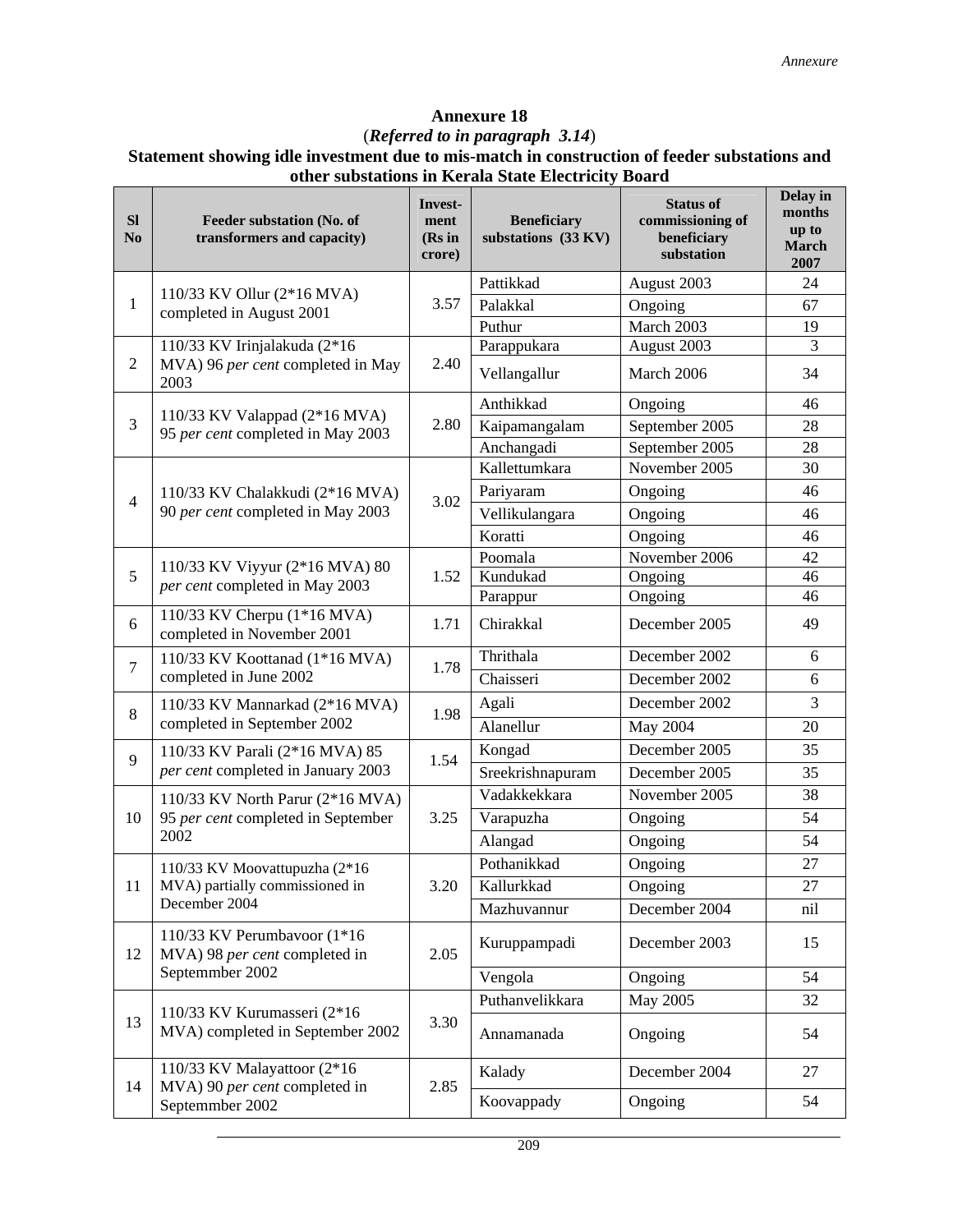|    |                                                                            |       | Vannapuram               | Ongoing                      | 17       |
|----|----------------------------------------------------------------------------|-------|--------------------------|------------------------------|----------|
| 15 | 110/33 KV Udumpannoor $(2*16)$<br>MVA) completed in October 2005           | 1.45  | Muttom                   | Ongoing                      | 17       |
|    | 110/33 KV Pala (2*16 MVA)                                                  |       | Paika                    | Ongoing                      | 17       |
| 16 | transformer received in October<br>2005                                    | 1.55  | Ramapuram                | Ongoing                      | 17       |
|    |                                                                            |       | Ranni-Perinad            | Ongoing                      | 39       |
| 17 | 110/33 KV Pathanamthitta (2*16<br>MVA) completed in December 2003          | 3.20  | Konni                    | Ongoing                      | 39       |
|    |                                                                            |       | Pandalam                 | Just started                 | 39       |
| 18 | 110/33 KV Edappon (1*16 MVA)<br>completed in December 2003                 | 2.50  | Kattanam                 | Just started                 | 39       |
| 19 | 110/33 KV Punnapra (1*16 MVA)<br>completed in December 2003                | 2.30  | Thakazhy                 | Ongoing                      | 39       |
| 20 | 110/33 KV Mallappally (1*16<br>MVA) completed in December 2003             | 2.30  | Kumbanad                 | Ongoing                      | 39       |
| 21 | 110/33 KV Thycattussery (2*16)<br>MVA) completed in March 2004             | 3.52  | Kuthiyathode             | Ongoing                      | 36       |
| 22 | 110/33 KV Edathuva (2*16 MVA)<br>45 per cent completed in February         | 3.00  | Kidangara                | Land yet to be<br>identified | 25       |
|    | 2005                                                                       |       | Kadapra                  | Land yet to be<br>identified | 25       |
|    |                                                                            |       | Chengamanad              | <b>June 2006</b>             | 41       |
|    | 110/33 KV Ambalappuram (2*16)                                              |       | Ezhukone                 | On going                     | 50       |
| 23 | MVA) completed in January 2003                                             | 2.37  | Veliyam/<br>Pooyappally  | Just started                 | 50       |
|    |                                                                            |       | Puthur/Kollam            | Just started                 | 50       |
| 24 | 110/33 KV Kilimanoor (1*16 MVA)<br>completed in March 2001                 | 1.62  | Kadakkal                 | April 2005                   | 49       |
| 25 | 110/33 KV Punaloor (2*16 MVA)                                              | 2.35  | Pathanapuram             | Kept in abeyance             | 50       |
|    | completed in January 2003                                                  |       | Anchal                   | Just started                 | 50       |
|    | 110/33 KV Attingal (2*16 MVA) 40                                           |       | Kadakkavur               |                              |          |
| 26 | per cent complete in March 2003                                            | 1.28  | Venjaramud               | Ongoing                      | 48       |
| 27 | 110/33 KV Thirumala (1*16 MVA)<br>69 per cent complete in March 2005       | 0.90  | Balaramapuram<br>Peyad   | Not started                  | 24       |
| 28 | 110/33 KV Parassala (1*16 MVA)<br>66 per cent complete in March 2005       | 1.00  | Poovar                   | March 2007                   | 24       |
| 29 | 66/33 KV Peerumedu (1*16 MVA)                                              | 1.00  | Upputhara                | Ongoing                      | 24       |
|    | erected in March 2005                                                      |       | Wagamon                  | Ongoing                      | 24       |
| 30 | 66/33 KV Nedumkandam (1*16<br>MVA) transformer received in<br>January 2006 | 1.02  | Senapathy<br>Murugassery | Ongoing<br>Ongoing           | 14<br>14 |
|    | <b>Total</b>                                                               | 66.33 |                          |                              |          |
|    |                                                                            |       |                          |                              |          |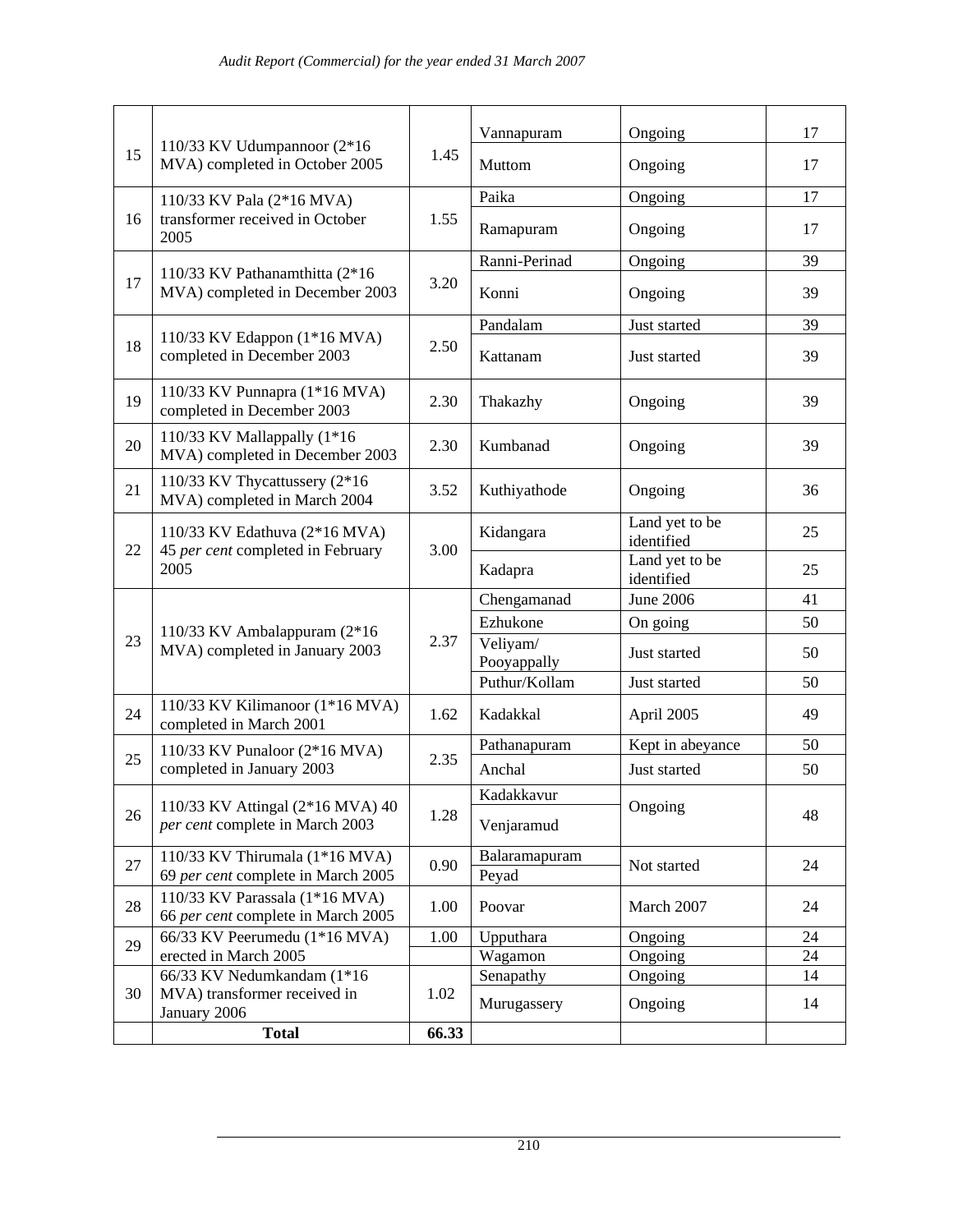# **Annexure 19**  (*Referred to in paragraph 3.14)*

# **Statement showing idle investment in purchase of transformers and other equipments in Kerala State Electricity Board**

| <b>SI</b>      |                                                                                                                 | Date of        | Cost          | <b>Period of idling</b>                |               |
|----------------|-----------------------------------------------------------------------------------------------------------------|----------------|---------------|----------------------------------------|---------------|
| N <sub>0</sub> | <b>Substation / equipments</b>                                                                                  | supply/receipt | (Rs in crore) | <b>From-to</b>                         | <b>Months</b> |
| $\mathbf{1}$   | 33 KV Koratty-33 KV<br>transformer and other<br>substation equipments                                           | October 2004   | 0.82          | October 2004-<br>March 2007            | 29            |
| 2              | 33 KV Kidangoor,<br>Upputhara, Vagamon and<br>Ramapuram- four 33 KV<br>transformers received but<br>not erected | September 2006 | 1.05          | September<br>2006-March<br>2007        | 6             |
| 3              | 33 KV Kadakkal-two 33<br>KV transformer received<br>but not erected                                             | August 2000    | 0.80          | August 2000-<br>February 2003          | 30            |
|                |                                                                                                                 | October 2001   | 0.31          | October 2001-<br>May 2003              | 19            |
| $\overline{4}$ | 110/11 KV Edathuva-two<br>110/33 KV transformers<br>received but not erected                                    | November 2005  | 0.46          | November 2005-<br>March 2007           | 16            |
|                |                                                                                                                 | August 2006    | 0.26          | August 2006-<br>March 2007             | 7             |
|                | 110/11 KV<br>Ambalappuram-two                                                                                   | March 2001     | 1.28          | <b>March 2001-</b><br>January 2003     | 22            |
| 5              | 110/33 KV transformers<br>and two 110/11 KV<br>transformers received but<br>not erected                         | March 2001     | 1.15          | <b>March 2001-</b><br><b>June 2003</b> | 27            |
| 6              | 110/11 KV Kozhanchery-<br>two 12.5 MVA, 110 KV<br>transformers received but<br>not erected                      | March 2000     | 0.62          | March 2000-<br>May 2006                | 74            |
|                | <b>Total</b>                                                                                                    |                | 6.75          |                                        |               |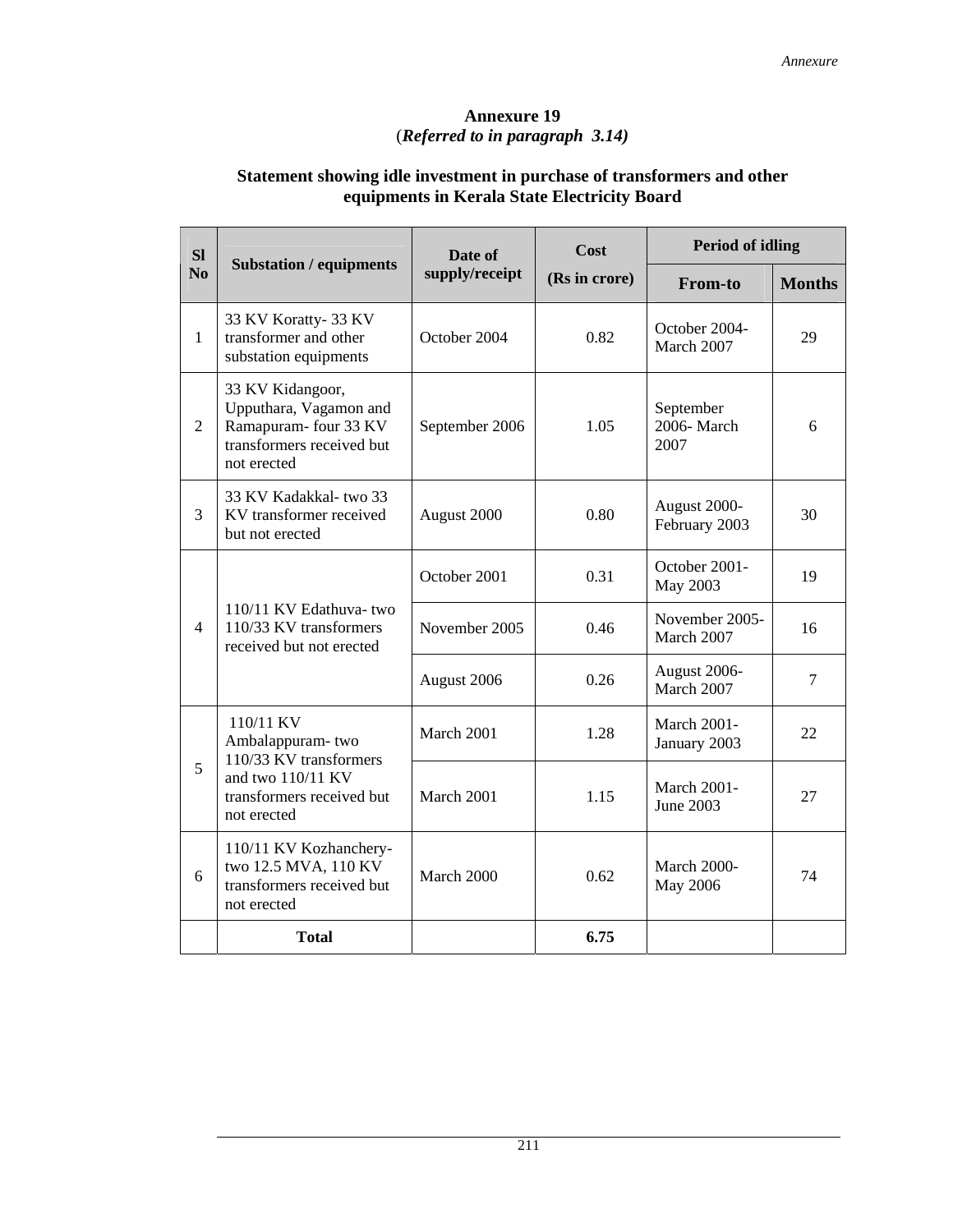# **Annexure 20**  *(Referred to in paragraph 3.35)*

## **Statement showing short accountal of power purchases in Kerala State Electricity Board during the year 2005-06**

| $SI$ No        | <b>Particulars</b>                                    | 2005-06 |
|----------------|-------------------------------------------------------|---------|
| 1              | Purchases accounted (MU)                              | 7624.10 |
| 2              | Aggregate quantity of power billed (MU)               | 7414.87 |
| 3              | Difference (MU)                                       | 209.23  |
| $\overline{4}$ | Less Auxiliary consumption (MU)                       | Nil.    |
| 5              | Transmission and distribution loss not accounted (MU) | 209.23  |
| 6              | Average sales realisation per (MU)                    | 3.09    |
| 7              | Revenue loss (Rupees in crore)                        | 64.65   |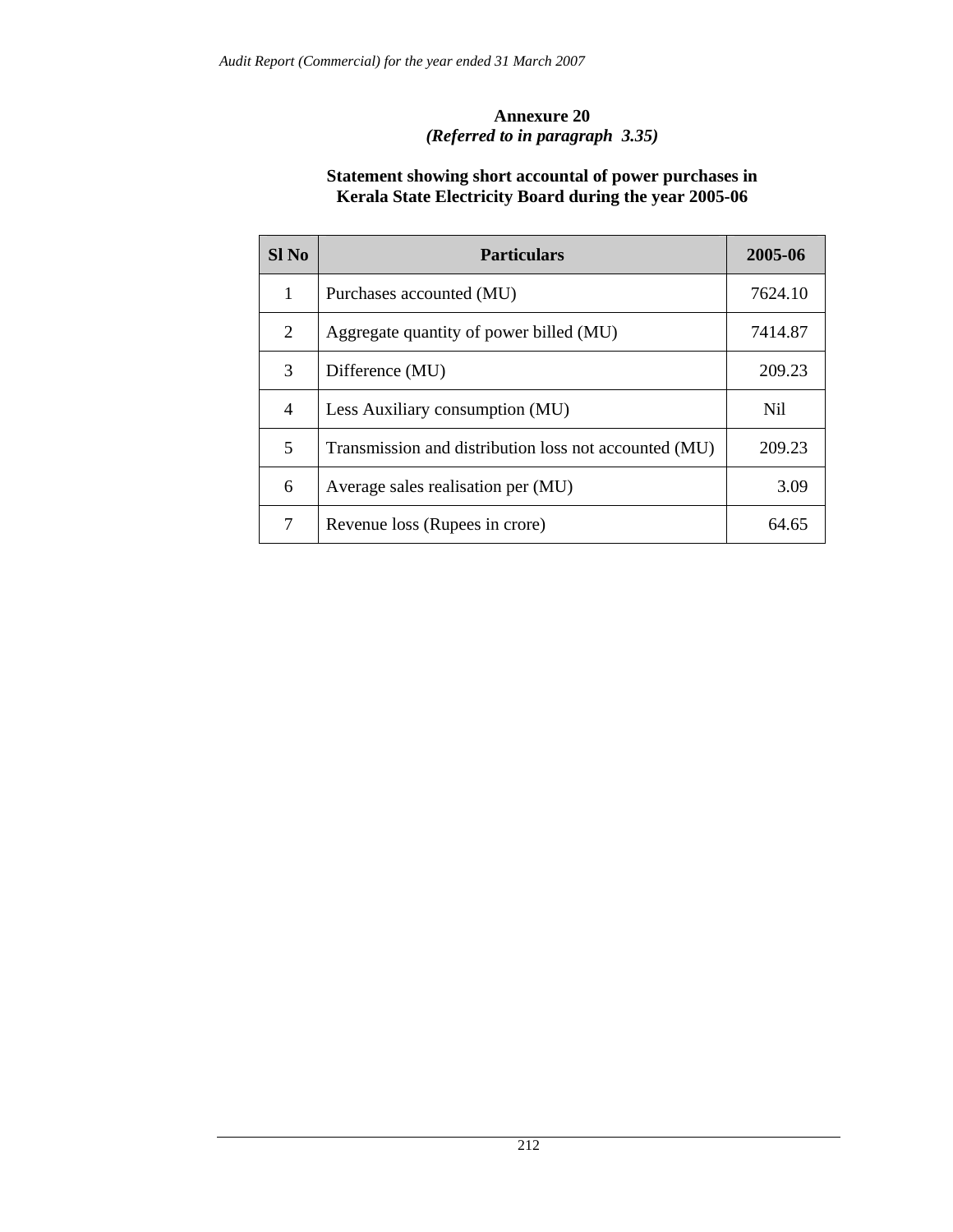# **ANNEXURE 21**

# *(Referred to in paragraph 4.21.3)*

# **Statement showing the department-wise outstanding Inspection Reports (IRs) as on 30 September 2007**

| SI.<br>No.     | <b>Name of Department</b>     | No.<br>of<br><b>PSUs</b> | No. of<br>outstanding<br><b>IRs</b> | No. of<br>outstanding<br>paragraphs | <b>Year from which</b><br>paragraphs<br>outstanding |
|----------------|-------------------------------|--------------------------|-------------------------------------|-------------------------------------|-----------------------------------------------------|
| $\mathbf{1}$   | Agriculture                   | 14                       | 41                                  | 202                                 | 2001-02                                             |
| $\overline{2}$ | <b>Fisheries</b>              | 1                        | $\overline{2}$                      | 5                                   | 2004-05                                             |
| 3              | <b>Cultural Affairs</b>       | $\mathbf{1}$             | $\overline{4}$                      | 21                                  | 2002-03                                             |
| $\overline{4}$ | Finance                       | $\mathbf{1}$             | $\overline{2}$                      | 9                                   | 2003-04                                             |
| 5              | Food and Civil Supplies       | $\mathbf{1}$             | 3                                   | 34                                  | 2002-03                                             |
| 6              | <b>General Administration</b> | 3                        | 6                                   | 20                                  | 2002-04                                             |
| $\overline{7}$ | <b>General Education</b>      | $\mathbf{1}$             | $\mathbf{1}$                        | $\overline{2}$                      | 2003-05                                             |
| 8              | Health and Family Welfare     | $\mathbf{1}$             | $\overline{4}$                      | 14                                  | 2002-03                                             |
| 9              | Home                          | $\mathbf{1}$             | $\overline{4}$                      | 10                                  | 2002-03                                             |
| 10             | Industries                    | 58                       | 112                                 | 538                                 | 1999-2001                                           |
| 11             | Labour and Rehabilitation     | $\overline{2}$           | $\overline{7}$                      | 30                                  | 2003-04                                             |
| 12             | <b>Local Administration</b>   | $\mathbf{1}$             | $\overline{2}$                      | $\overline{4}$                      | 2002-03                                             |
| 13             | Power                         | 3                        | 509                                 | 2497                                | 2001-02                                             |
| 14             | <b>Public Works</b>           | $\overline{2}$           | 37                                  | 43                                  | 2002-03                                             |
| 15             | Social Welfare                | $\overline{2}$           | 5                                   | 44                                  | 2003-04                                             |
| 16             | <b>SC/ST</b> Development      | 3                        | $\overline{7}$                      | 28                                  | 2001-02                                             |
| 17             | Taxes                         | $\overline{2}$           | 3                                   | 11                                  | 2002-03                                             |
| 18             | Transport                     | 3                        | 208                                 | 1034                                | 2001-02                                             |
| 19             | <b>Information Technology</b> | $\mathbf{1}$             | 3                                   | 10                                  | 2003-04                                             |
| 20             | Forest and Wild Life          | $\mathbf{1}$             | 3                                   | 23                                  | 2001-02                                             |
|                | <b>Total</b>                  | 102                      | 963                                 | 4579                                |                                                     |